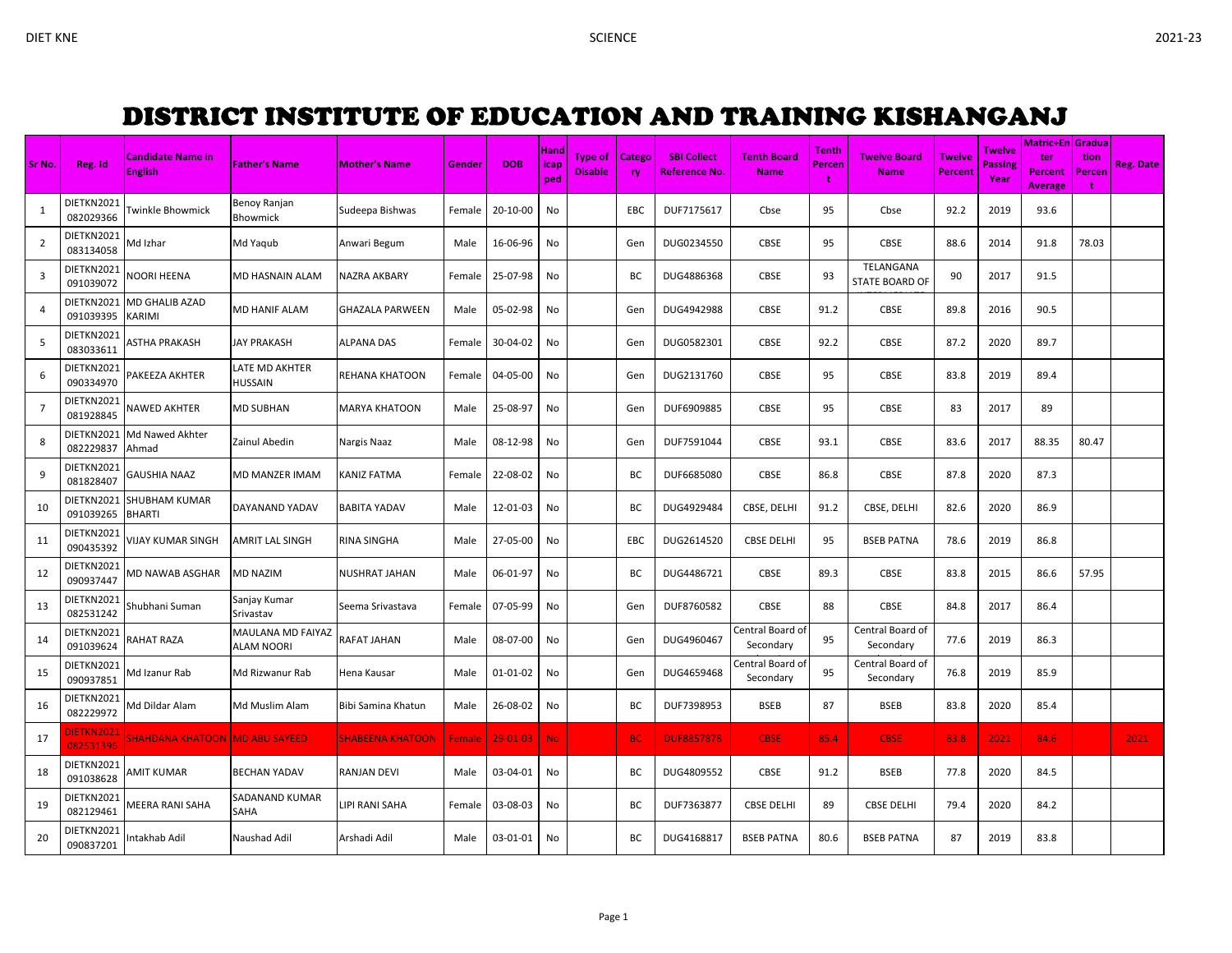| Sr No. | Reg. Id                        | <b>Candidate Name in</b><br><b>English</b> | <b>Father's Name</b>         | <b>Mother's Name</b>        | Gender        | <b>DOB</b>     | Hand<br><b>icap</b><br>ped | Type of<br><b>Disable</b> | <b>Catego</b><br><b>ry</b> | <b>SBI Collect</b><br>Reference No. | <b>Tenth Board</b><br><b>Name</b> | Tenth<br>Percen | <b>Twelve Board</b><br><b>Name</b> | <b>Twelve</b><br><b>Percent</b> | Twelve<br><b>Passing</b><br>Year | Matric+En   Gradua  <br>ter<br>Percent<br><b>Average</b> | tion<br>Percen<br>÷ | <b>Reg. Date</b> |
|--------|--------------------------------|--------------------------------------------|------------------------------|-----------------------------|---------------|----------------|----------------------------|---------------------------|----------------------------|-------------------------------------|-----------------------------------|-----------------|------------------------------------|---------------------------------|----------------------------------|----------------------------------------------------------|---------------------|------------------|
| 21     | DIETKN2021<br>090535664        | SHANTANU KUMAR                             | <b>MAHADEO LAL DAS</b>       | <b>MINOTI DEVI</b>          | Male          | 15-12-00       | No                         |                           | EBC                        | DUG3005236                          | Central Board of<br>Secondary     | 83.6            | Central Board of<br>Secondary      | 83.6                            | 2018                             | 83.6                                                     |                     |                  |
| 22     | DIETKN2021<br>083033296        | ADNAN KAUSAR                               | SADIR ALAM                   | SABIHA KHATOON              | Male          | 02-02-02       | No                         |                           | Gen                        | DUG0405941                          | <b>BSEB PATNA</b>                 | 83              | <b>BSEB PATNA</b>                  | 84                              | 2020                             | 83.5                                                     |                     |                  |
| 23     | <b>DIETKN2021</b><br>082029044 | <b>IMLAN ASI-</b>                          | <b>MD NAZMI ARSHAD</b>       | <b>RUBI NAAZ NAZMI</b>      | Female        | $09 - 09 - 03$ | No.                        |                           | <b>BC</b>                  | <b>DUF6919279</b>                   | <b>BSEB PATNA</b>                 | 83.4            | <b>BSEB PATNA</b>                  | 83.2                            | 2021                             | 83.3                                                     |                     | 2021             |
| 24     | DIETKN2021<br>083033455        | AFSHAN SAMAN                               | <b>FAROOQUE AZAM</b>         | RABISTA TRANNUM             | Female        | 20-08-00       | No                         |                           | Gen                        | DUG0475183                          | <b>CBSE NEW</b><br>DELHI          | 85.6            | <b>CBSE NEW DELHI</b>              | 80.2                            | 2017                             | 82.9                                                     |                     |                  |
| 25     | DIETKN2021<br>082430751        | GULHENA                                    | <b>MD SAYEEDUR</b><br>RAHMAN | <b>BIBI ZEENAT ARA</b>      | Female        | 27-08-01       | No                         |                           | EBC                        | DUF8361915                          | CBSE                              | 95              | <b>BSEB</b>                        | 70.8                            | 2019                             | 82.9                                                     |                     |                  |
| 26     | DIETKN2021<br>081928689        | Vlahesh Kumar Sinha                        | Sahdev Prasad Sinha          | Usha Rani                   | Male          | 17-04-02       | No                         |                           | BC                         | DUF6820516                          | <b>BSEB PATNA</b>                 | 80.6            | <b>BSEB PATNA</b>                  | 85.2                            | 2020                             | 82.9                                                     |                     |                  |
| 27     | DIETKN2021<br>082430968        | SIFAT AHMAD                                | <b>ZAKI AHMAD</b>            | RAZIA KAUSHAR               | Male          | 15-10-02       | No                         |                           | BC                         | DUF8506199                          | CBSE                              | 95              | <b>NIOS</b>                        | 69.83                           | 2019                             | 82.415                                                   |                     |                  |
| 28     | DIETKN2021<br>082430723        | SIFAT AHMAD                                | <b>ZAKI AHMAD</b>            | RAZIA KAUSHAR               | Male          | 15-10-02       | No                         |                           | ВC                         | DUF8345507                          | CBSE                              | 95              | <b>NIOS</b>                        | 69.83                           | 2019                             | 82.415                                                   |                     |                  |
| 29     | DIETKN2021<br>082330266        | Abdul Hannan                               | Md mushfique alam            | Ahsana begum                | Male          | 06-03-02       | No                         |                           | Gen                        | DUF7939387                          | <b>BSEB PATNA</b>                 | 87              | <b>BSEB PATNA</b>                  | 77.8                            | 2020                             | 82.4                                                     |                     |                  |
| 30     | DIETKN2021<br>090938200        | JULI PERWEEN                               | MD AZIMUDDIN                 | NOORJAHAN<br>KHATOON        | Female        | 22-05-96       | No                         |                           | BC                         | DUG4724618                          | <b>CBSE</b>                       | 95              | CBSE                               | 69.4                            | 2014                             | 82.2                                                     |                     |                  |
| 31     | DIETKN2021<br>082732126        | <b>MD SHARIQUE ANJUM MD HAMID HUSSAIN</b>  |                              | NAHID ANJUM                 | Male          | 05-02-97       | No                         |                           | ВC                         | DUF9522921                          | CBSE                              | 91.2            | CBSE                               | 73                              | 2016                             | 82.1                                                     |                     |                  |
| 32     | DIETKN2021<br>082932803        | SABA FALAK                                 | ASHFAQUE ALAM                | NAZREEN BEGUM               | Female        | 05-12-00       | No                         |                           | Gen                        | DUG0094087                          | <b>CBSE DELHI</b>                 | 89.2            | <b>CBSE DELHI</b>                  | 75                              | 2018                             | 82.1                                                     |                     |                  |
| 33     | DIETKN2021<br>082229935        | 3ibhuti raj                                | Bimal Krishna das            | Sushma Kumari               | Male          | 21-02-01       | No                         |                           | EBC                        | DUF7667513                          | CBSE                              | 85.5            | CBSE                               | 78.4                            | 2018                             | 81.95                                                    |                     |                  |
| 34     | DIETKN2021<br>090636129        | <b>ALOK KUMAR</b>                          | DINANATH YADAV               | <b>MANITA DEVI</b>          | Male          | 01-03-03       | No                         |                           | BC                         | DUG3393999                          | CBSE                              | 90.4            | CBSE                               | 73.2                            | 2020                             | 81.8                                                     |                     |                  |
| 35     | DIETKN2021<br>091038926        | Vld Kaifi                                  | Md Zakir Hussain             | Jahan Aara Begum            | Male          | 11-03-98       | No                         |                           | Gen                        | DUG4852624                          | CBSE                              | 89.3            | <b>CBSE</b>                        | 73.6                            | 2016                             | 81.5                                                     |                     |                  |
| 36     | DIETKN2021<br>082129583        | <b>VAZIA PERWEEN</b>                       | <b>MD NOOR ALAM</b>          | <b>IMTIYAZ BEGUM</b>        | <b>Female</b> | 07-01-03       | <b>No</b>                  |                           | Gen                        | <b>DUF7411569</b>                   | <b>BSEB, PATNA</b>                | 78.6            | <b>BSEB, PATNA</b>                 | 84.4                            | 2021                             | 81.5                                                     |                     | 2021             |
| 37     | DIETKN2021<br>090937499        | VID HIFZUR RAHMAN                          | <b>MD AIYOOB ALAM</b>        | MAHJABEEN<br><b>KHATOON</b> | Male          | 04-02-02       | No                         |                           | BC                         | DUG4485425                          | <b>BSEB PATNA</b>                 | 82.4            | <b>BSEB PATNA</b>                  | 80.4                            | 2019                             | 81.4                                                     |                     |                  |
| 38     | DIETKN2021<br>081928676        | <b>(AHKASHAN</b>                           | MD TAUHEED ALAM              | NASIMA KHATOON              | Female        | 30-09-02       | No                         |                           | EBC                        | DUF6810976                          | <b>BSEB PATNA</b>                 | 79.6            | <b>BSEB PATNA</b>                  | 83.2                            | 2020                             | 81.4                                                     |                     |                  |
| 39     | DIETKN2021<br>091039246        | Anzar Alam                                 | Abdul jalil                  | Shamima Begum               | Male          | 18-04-96       | No                         |                           | Gen                        | DUG4919067                          | CBSE                              | 93.1            | <b>BSEB</b>                        | 69.4                            | 2015                             | 81.3                                                     |                     |                  |
| 40     | DIETKN2021<br>090435400        | <b>ANIMESH KUMAR</b><br><b>SINGH</b>       | AMRIT LAL SINGH              | RINA SINGHA                 | Male          | 02-09-01       | No                         |                           | EBC                        | DUG2633500                          | <b>CBSE DELHI</b>                 | 90              | <b>CBSE DELHI</b>                  | 72.6                            | 2020                             | 81.3                                                     |                     |                  |
| 41     | DIETKN2021<br>082531363        | <b>AAMIR ALAM</b>                          | <b>ZIAUR REHMAN</b>          | <b>BIBI AVEDA KHATOON</b>   | <b>Male</b>   | $01 - 01 - 03$ | <b>No</b>                  |                           | <b>BC</b>                  | <b>DUF8855887</b>                   | <b>AMU BOARD</b>                  | 81.6            | <b>AMU BOARD</b>                   | 81                              | 2021                             | 81.3                                                     |                     | 2021             |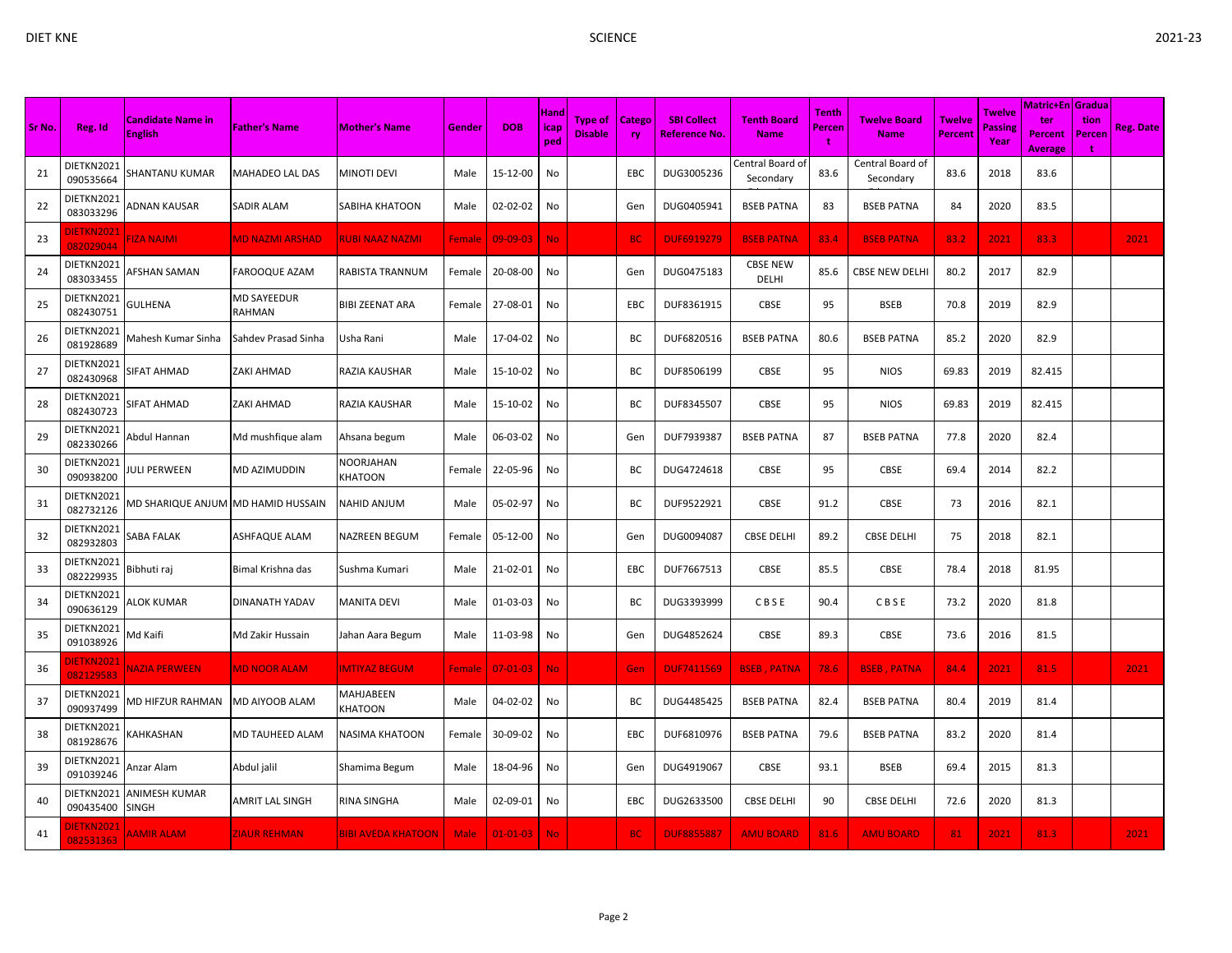| DIET KNE |         |                                     |                      |               |        |            |              | <b>SCIENCE</b>                         |           |                                     |                                   |                   |                                    |                                      |                |                                                   |                    |           | 2021-23 |
|----------|---------|-------------------------------------|----------------------|---------------|--------|------------|--------------|----------------------------------------|-----------|-------------------------------------|-----------------------------------|-------------------|------------------------------------|--------------------------------------|----------------|---------------------------------------------------|--------------------|-----------|---------|
|          |         |                                     |                      |               |        |            |              |                                        |           |                                     |                                   |                   |                                    |                                      |                |                                                   |                    |           |         |
| Sr No.   | Reg. Id | <b>Candidate Name in</b><br>English | <b>Father's Name</b> | Mother's Name | Gender | <b>DOB</b> | Hand<br>nod. | Type of   Catego  <br><b>Disable 1</b> | <b>TV</b> | <b>SBI Collect</b><br>Reference No. | <b>Tenth Board</b><br><b>Name</b> | Tenth  <br>Percen | <b>Twelve Board</b><br><b>Name</b> | <b>The Twelve</b> Passing<br>Percent | Twelve<br>Voor | Matric+En Gradual<br>ter<br><b>Percent Percen</b> | \tion <sup>\</sup> | Reg. Date |         |

| Sr No. | Reg. Id                 | <b>Candidate Name in</b><br><b>English</b> | <b>Father's Name</b>           | <b>Mother's Name</b> | Gender      | <b>DOB</b>     | <b>Hand</b><br>icap<br>ped | Type of<br><b>Disable</b> | <b>Catego</b><br>ry | <b>SBI Collect</b><br><b>Reference No.</b> | <b>Tenth Board</b><br><b>Name</b> | Tenth<br>Percen<br>$\mathbf{t}$ | <b>Twelve Board</b><br><b>Name</b>   | Twelve<br><b>Percent</b> | Twelve<br>Passing<br>Year | <b>Matric+En Gradua</b><br>ter<br>Percent<br>Average | tion<br>Percen | <b>Reg. Date</b> |
|--------|-------------------------|--------------------------------------------|--------------------------------|----------------------|-------------|----------------|----------------------------|---------------------------|---------------------|--------------------------------------------|-----------------------------------|---------------------------------|--------------------------------------|--------------------------|---------------------------|------------------------------------------------------|----------------|------------------|
| 42     | DIETKN2021<br>082631837 | VERAJ ANWAR                                | Md Aftab Alam                  | Rageba Khatoon       | Male        | 21-01-03       | No                         |                           | Gen                 | DUF8894470                                 | Central Board of<br>secondary     | 85.8                            | Central Board of<br>secondary        | 76.8                     | 2020                      | 81.3                                                 |                |                  |
| 43     | DIETKN2021<br>090234685 | <b>KAMRAN SIDDIQUEE</b>                    | MD TASLIM UDDIN                | HUSNE SHABANA        | Male        | 01-03-02       | No                         |                           | Gen                 | DUG1695327                                 | <b>CBSE DELHI</b>                 | 89.3                            | <b>BSEB PATNA</b>                    | 73                       | 2020                      | 81.2                                                 |                |                  |
| 44     | DIETKN2021<br>082129750 | MD DANISH                                  | <b>MD BAHAUDDIN</b>            | BIBI ASMATI          | Male        | 30-03-00       | No                         |                           | EBC                 | DUF7508855                                 | <b>CBSE NEW</b><br><b>DELHI</b>   | 93                              | <b>BSEB PATNA</b>                    | 69.2                     | 2019                      | 81.1                                                 |                |                  |
| 45     | DIETKN2021<br>090938210 | BUSHRA RAHMAN                              | <b>ZAHIDUR RAHMAN</b>          | SHAHEEN RAHMAN       | Female      | 14-11-02       | No                         |                           | Gen                 | DUG4734097                                 | CBSE                              | 80.4                            | CBSE                                 | 81.8                     | 2020                      | 81.1                                                 |                |                  |
| 46     | DIETKN2021<br>090234718 | <b>ANHAIYA YADAV</b>                       | RAM DHANI ROY                  | LALITA DEVI          | Male        | 05-03-95       | No                         |                           | ВC                  | DUG1597423                                 | CBSE                              | 89.2                            | BSEB                                 | 72.8                     | 2012                      | 81                                                   | 63.6           |                  |
| 47     | DIETKN2021<br>090234889 | ARHAN ANWER                                | HASNAIN ALAM                   | FARZANA ANJUM        | Male        | 01-05-02       | No                         |                           | ВC                  | DUG1884611                                 | <b>CBSE</b>                       | 87.4                            | <b>BSEB</b>                          | 74.6                     | 2019                      | 81                                                   |                |                  |
| 48     | DIETKN2021<br>082430940 | ADIL HUSSAIN                               | MD HAHSIM                      | <b>BIBI YASMIN</b>   | Male        | 05-06-99       | No                         |                           | EBC                 | DUF8494163                                 | CBSE                              | 95                              | <b>BSEB PATNA</b>                    | 66.8                     | 2019                      | 80.9                                                 |                |                  |
| 49     | DIETKN2021<br>082330108 | Dilshad Alam                               | Qumruzzama                     | Dilara Begum         | Male        | 10-08-02       | No                         |                           | ВC                  | DUF7856782                                 | <b>BSEB PATNA</b>                 | 85.6                            | <b>BSEB PATNA</b>                    | 76.2                     | 2019                      | 80.9                                                 |                |                  |
| 50     | DIETKN2021<br>090836850 | KM SWITI MAURYA                            | <b>SHRIRAM MAURYA</b>          | PANAMATI DEVI        | Female      | 18-11-99       | No                         |                           | ВC                  | IGALYEZUS8                                 | <b>UP BOARD</b>                   | 80                              | <b>UP BOARD</b>                      | 81.6                     | 2016                      | 80.8                                                 |                |                  |
| 51     | DIETKN2021<br>082531492 | TAIYYABA FATMA                             | MD NAJIBUR RAHMAN BIBI FARHANA |                      | Female      | 22-02-02       | No                         |                           | EBC                 | DUF8493186                                 | <b>BSEB</b>                       | 79.4                            | <b>BSEB</b>                          | 82                       | 2020                      | 80.7                                                 |                |                  |
| 52     | DIETKN2021<br>090836909 | RAVI KUMAR                                 | SHREE PRASAD YADAV             | PRATIMA DEVI         | Male        | 14-11-96       | No                         |                           | BC                  | DUG4167943                                 | CBSC                              | 87.4                            | CBSC                                 | 73.8                     | 2013                      | 80.6                                                 |                |                  |
| 53     | DIETKN2021<br>091039339 | RUMA NAZ                                   | HAKIMUDDIN                     | AKHTARI BEGUM        | Female      | 16-01-98       | No                         |                           | Gen                 | DUG4939077                                 | C.B.S.E DELHI                     | 85.5                            | C.B.S.E DELHI                        | 75.6                     | 2016                      | 80.6                                                 | 67.38          |                  |
| -54    | DIETKN2021<br>082330368 | <b>NABIL MOHAMMED</b><br><b>FAIZY</b>      | <b>MAHZER FAIZY</b>            | NIKHAT PERWEEN       | <b>Male</b> | $17 - 11 - 03$ | <b>No</b>                  |                           | BC                  | <b>DUF8012913</b>                          | <b>CBSE</b>                       | 77.2                            | <b>PUC</b>                           | 83.83                    | 2021                      | 80.515                                               |                | 2021             |
| 55     | DIETKN2021<br>081928649 | MD RAQUEEB                                 | MD ZUBER ALAM                  | HUSNA KHATOON        | Male        | 17-05-02       | No                         |                           | Gen                 | DUF6800940                                 | <b>BSEB PATNA</b>                 | 78.6                            | <b>BSEB PATNA</b>                    | 82.4                     | 2020                      | 80.5                                                 |                |                  |
| 56     | DIETKN2021<br>090937442 | DEV KUMAR SINHA                            | SANJAY KUMAR                   | MITHU SINHA          | Male        | 15-02-03       | No                         |                           | BC                  | DUG2672414                                 | <b>BSEB PATNA</b>                 | 73.6                            | <b>BSEB PATNA</b>                    | 87.4                     | 2020                      | 80.5                                                 |                |                  |
| 57     | DIETKN2021<br>082732173 | SHRADDHANAND<br>SHARMA                     | CHANDRANAND<br>SHARMA          | ????????? ?????      | Male        | 09-08-89       | No                         |                           | ST                  | DUF9336003                                 | CENTRAL<br><b>BOARD OF</b>        | 86.6                            | <b>CENTRAL BOARD</b><br>OF SECONDARY | 74.2                     | 2008                      | 80.4                                                 |                |                  |
| 58     | DIETKN2021<br>082932732 | Md Shafi Anwar                             | Md Zahoor Ahmed                | Shabana Begum        | Male        | 12-03-03       | No                         |                           | ВC                  | DUF9961820                                 | <b>CBSE</b>                       | 79.2                            | BSEB                                 | 81.4                     | 2020                      | 80.3                                                 |                |                  |
| 59     | DIETKN2021<br>090937321 | MD NAQUEE ANWER                            | IASIMUDDIN                     | <b>NIMROZ BEGAM</b>  | Male        | 05-10-01       | No                         |                           | BC                  | DUG4453704                                 | <b>BSEB PATNA</b>                 | 79                              | <b>BSEB PATNA</b>                    | 81.2                     | 2019                      | 80.1                                                 |                |                  |
| 60     | DIETKN2021<br>090435497 | <b>ARZAN GHALIB</b>                        | <b>MOHAMAD GHALIB</b>          | TABASSUM             | Male        | 17-10-01       | No                         |                           | Gen                 | DUG2744465                                 | <b>CBSE NEW</b><br>DELHI          | 83.6                            | <b>BSEB PATNA</b>                    | 76.6                     | 2020                      | 80.1                                                 |                |                  |
| 61     | DIETKN2021<br>082430591 | <b>MD AHSAN ALAM</b>                       | <b>SALAHUDDIN</b>              | <b>ASGHARI BEGAM</b> | <b>Male</b> | $15 - 07 - 03$ | <b>No</b>                  |                           | Gen                 | <b>DUF8233229</b>                          | <b>BSEB PATNA</b>                 | 85.4                            | <b>BSEB PATNA</b>                    | 74.8                     | 2021                      | 80.1                                                 |                | 2021             |
| 62     | DIETKN2021<br>091038632 | Md Abdul Wahid                             | Md Afaque Alam                 | Ishrat Begum         | Male        | 15-04-97       | No                         |                           | ВC                  | DUG4808724                                 | <b>CBSE</b>                       | 91.2                            | <b>CBSE</b>                          | 68.83                    | 2016                      | 80                                                   | 65.36          |                  |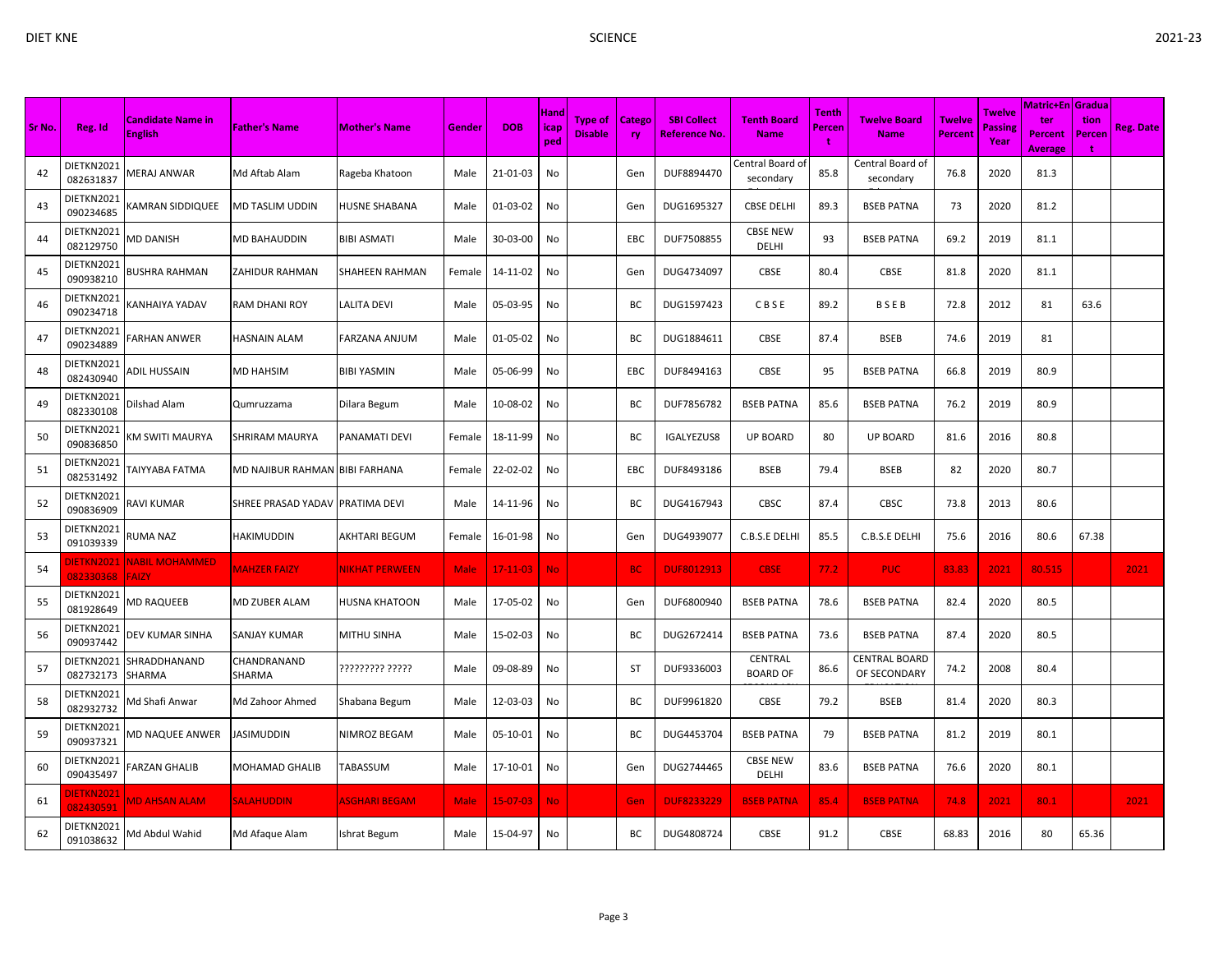| I |  |
|---|--|

|        |                         |                                            |                                   |                            |        |                | Hand        |                                  |                     |                                           |                                       | <b>Tenth</b> |                                    |                                 | Twelve                 | Matric+En   Gradua               |                     |                  |
|--------|-------------------------|--------------------------------------------|-----------------------------------|----------------------------|--------|----------------|-------------|----------------------------------|---------------------|-------------------------------------------|---------------------------------------|--------------|------------------------------------|---------------------------------|------------------------|----------------------------------|---------------------|------------------|
| Sr No. | Reg. Id                 | <b>Candidate Name in</b><br><b>English</b> | <b>Father's Name</b>              | <b>Mother's Name</b>       | Gender | <b>DOB</b>     | icap<br>ped | <b>Type of</b><br><b>Disable</b> | <b>Catego</b><br>ry | <b>SBI Collect</b><br><b>Reference No</b> | <b>Tenth Board</b><br><b>Name</b>     | Percen<br>t  | <b>Twelve Board</b><br><b>Name</b> | <b>Twelve</b><br><b>Percent</b> | <b>Passing</b><br>Year | ter<br>Percent<br><b>Average</b> | tion<br>Percen<br>÷ | <b>Reg. Date</b> |
| 63     | DIETKN2021<br>091038451 | SAMEER KUMAR                               | MITHILESH KUMAR<br><b>SINGH</b>   | <b>RUMJHUM KUMARI</b>      | Male   | 28-02-03       | No          |                                  | Gen                 | DUG4012875                                | cbse                                  | 85.8         | cbse                               | 74                              | 2020                   | 79.9                             |                     |                  |
| 64     | DIETKN2021<br>082631798 | VID WAFA ASGHAR                            | MD AFZAL HUSSAIN                  | NAJRUN NISHA               | Male   | 05-06-97       | Yes         | Physical                         | Gen                 | DUF9210802                                | CBSE                                  | 87.4         | <b>CBSE</b>                        | 72.2                            | 2016                   | 79.8                             |                     |                  |
| 65     | DIETKN2021<br>090234875 | Vid Abul Kalam Azad                        | Abdus Samad                       | Bibi Sobra Khatun          | Male   | 25-12-98       | No          |                                  | ВC                  | DUG1916392                                | CBSE                                  | 89.3         | <b>BSEB</b>                        | 70.2                            | 2015                   | 79.8                             | 74.54               |                  |
| 66     | DIETKN2021<br>082932850 | ZHAR ALAM                                  | MAHMOOD ALAM                      | <b>NARGIS KHATOON</b>      | Male   | 15-01-02       | No          |                                  | Gen                 | DUF8023390                                | <b>BSEB PATNA</b>                     | 79.2         | <b>BSEB PATNA</b>                  | 80.4                            | 2020                   | 79.8                             |                     |                  |
| 67     | DIETKN2021<br>091039015 | Gaurav Abhishek                            | Giranand CHAUDHARY Sulochana Devi |                            | Male   | 01-03-96       | No          |                                  | ВC                  | DUG4902262                                | Cbse                                  | 89.3         | Bseb                               | 70                              | 2013                   | 79.7                             |                     |                  |
| 68     | DIETKN2021<br>083133804 | /IRAAJ KASHYAP                             | MUKESH KUMAR<br>PANDEY            | <b>ANJEETA DEVI</b>        | Male   | 20-08-01       | No          |                                  | Gen(E<br>WS)        | DUG0830510                                | CBSE                                  | 91.2         | <b>BSEB</b>                        | 68.2                            | 2019                   | 79.7                             |                     |                  |
| 69     | DIETKN2021<br>082430792 | <b>ERAM JAHAN</b>                          | <b>MARGHOOB ALAM</b>              | <b>ARSHABI BEGUM</b>       | Female | $10 - 06 - 03$ | No.         |                                  | <b>BC</b>           | <b>DUF8374479</b>                         | <b>BSEB PATNA</b>                     | 77.4         | <b>BSEB PATNA</b>                  | 82                              | 2021                   | 79.7                             |                     | 2021             |
| 70     | DIETKN2021<br>082732202 | ROHIT KUMAR                                | MANOJ CHOUDHARY                   | <b>DURGI DEVI</b>          | Male   | 21-05-99       | No          |                                  | EBC                 | DUF9603841                                | <b>BSEB PATNA</b>                     | 86.4         | <b>BSEB PATNA</b>                  | 72.8                            | 2017                   | 79.6                             | 75.75               |                  |
| 71     | DIETKN2021<br>082330245 | MD SAIF                                    | <b>MD HABIBUR</b><br>RAHMAN       | <b>QURESHA BEGUM</b>       | Male   | 17-12-97       | No          |                                  | Gen                 | DUF7934775                                | CBSE                                  | 91           | <b>CBSE</b>                        | 67.6                            | 2015                   | 79.3                             |                     |                  |
| 72     | DIETKN2021<br>082430919 | <b>MEMIN NASRIN</b>                        | MD ISMAIL HAQUE                   | NAZRI BEGAM                | Female | 04-02-02       | No          |                                  | Gen                 | DUF8480350                                | CBSE                                  | 79.4         | <b>CBSE</b>                        | 79                              | 2020                   | 79.2                             |                     |                  |
| 73     | DIETKN2021<br>090435476 | <b>CHUSHBOO JAHAN</b>                      | NAUSHAD ALAM                      | <b>SHIRIN BEGAM</b>        | Female | 10-07-99       | No          |                                  | Gen                 | DUG2727514                                | RBSE                                  | 76           | RBSE                               | 82                              | 2017                   | 79                               |                     |                  |
| 74     | DIETKN2021<br>091038505 | ALU KUMAR YADAV.                           | SURENDRA PRASAD<br>YADAV          | <b>ANITA DEVI</b>          | Male   | 01-09-00       | No          |                                  | ВC                  | DUG4794180                                | <b>BSEB PATNA</b>                     | 79.8         | <b>BSEB PATNA</b>                  | 78.2                            | 2019                   | 79                               |                     |                  |
| 75     | DIETKN2021<br>083134067 | MD KASHIF NOOR                             | <b>HASAN NOOR</b>                 | <b>BIBI FIROZA KHATOON</b> | Male   | 16-01-02       | No          |                                  | EBC                 | DUG1037297                                | <b>JAMIA MILLIA</b><br><b>ISLAMIA</b> | 85.5         | JAMIA MILLIA<br><b>ISLAMIA</b>     | 72.4                            | 2019                   | 79                               |                     |                  |
| 76     | DIETKN2021<br>090836691 | <b><i>NARJEET KUMAR</i></b>                | RAMCHANDRA<br>MANDAL              | <b>GULAB DEVI</b>          | Male   | 12-08-96       | No          |                                  | EBC                 | DUG4042188                                | <b>BSEB</b>                           | 60           | <b>BSEB</b>                        | 97.72                           | 2015                   | 78.9                             | 58.87               |                  |
| -77    | DIETKN2021<br>083033565 | SAKSHI KUMARI                              | AJAY KUMAR SAHA                   | <b>SWARNLATA DEVI</b>      | Female | 02-01-99       | No          |                                  | EBC                 | DUG0196645                                | CBSE                                  | 89.3         | <b>CBSE</b>                        | 68.4                            | 2017                   | 78.9                             |                     |                  |
| 78     | DIETKN2021<br>082531465 | HAHROZ ANJUM                               | <b>MD AFAQUE</b>                  | <b>SHOUKAT PERWEEN</b>     | Male   | 04-07-00       | No          |                                  | ВC                  | DUF8863844                                | <b>CBSE DELHI</b>                     | 95           | <b>CBSE DELHI</b>                  | 62.8                            | 2020                   | 78.9                             |                     |                  |
| 79     | DIETKN2021<br>090937341 | GHOLAM SHAMDANI                            | <b>GHOLAM RASUL</b>               | <b>GOSIYA BEGAM</b>        | Male   | 19-12-00       | No          |                                  | Gen                 | DUG4456626                                | <b>JAMIA MILLIA</b><br><b>ISLAMIA</b> | 81.42        | JAMIA MILLIA<br><b>ISLAMIA</b>     | 76.4                            | 2018                   | 78.9                             |                     |                  |
| 80     | DIETKN2021<br>083033737 | <b>ABDUL QUADIR</b>                        | ATIQUR RAHMAN                     | <b>MAMDOODA</b><br>KHATOON | Male   | 01-01-01       | No          |                                  | EBC                 | DUG0660633                                | <b>BSEB PATNA</b>                     | 79           | <b>BSEB PATNA</b>                  | 78.8                            | 2020                   | 78.9                             |                     |                  |
| 81     | DIETKN2021<br>082732256 | PRABHU KUMAR RAY                           | <b>PALTAN RAY</b>                 | LEELA DEVI                 | Male   | 02-04-01       | No          |                                  | SC                  | DUF9499265                                | <b>BSEB PATNA</b>                     | 83.8         | <b>BSEB PATNA</b>                  | 74                              | 2019                   | 78.9                             |                     |                  |
| 82     | DIETKN2021<br>090836583 | SHANKAR YADAV                              | PRADIP LAL YADAV                  | <b>VINA DEVI</b>           | Male   | 06-06-02       | No          |                                  | ВC                  | DUG3827627                                | <b>BSEB PATNA</b>                     | 75           | <b>BSEB PATNA</b>                  | 82.8                            | 2020                   | 78.9                             |                     |                  |
| 83     | DIETKN2021<br>083133869 | RAJ KUMAR BHARTI                           | KARELAL RISHIDEV                  | <b>KAUSHALAYA DEVI</b>     | Male   | 12-07-01       | No          |                                  | SC                  | DUG0889948                                | <b>BSSB PATNA</b>                     | 83.2         | <b>BSEB PATNA</b>                  | 74.4                            | 2019                   | 78.8                             |                     |                  |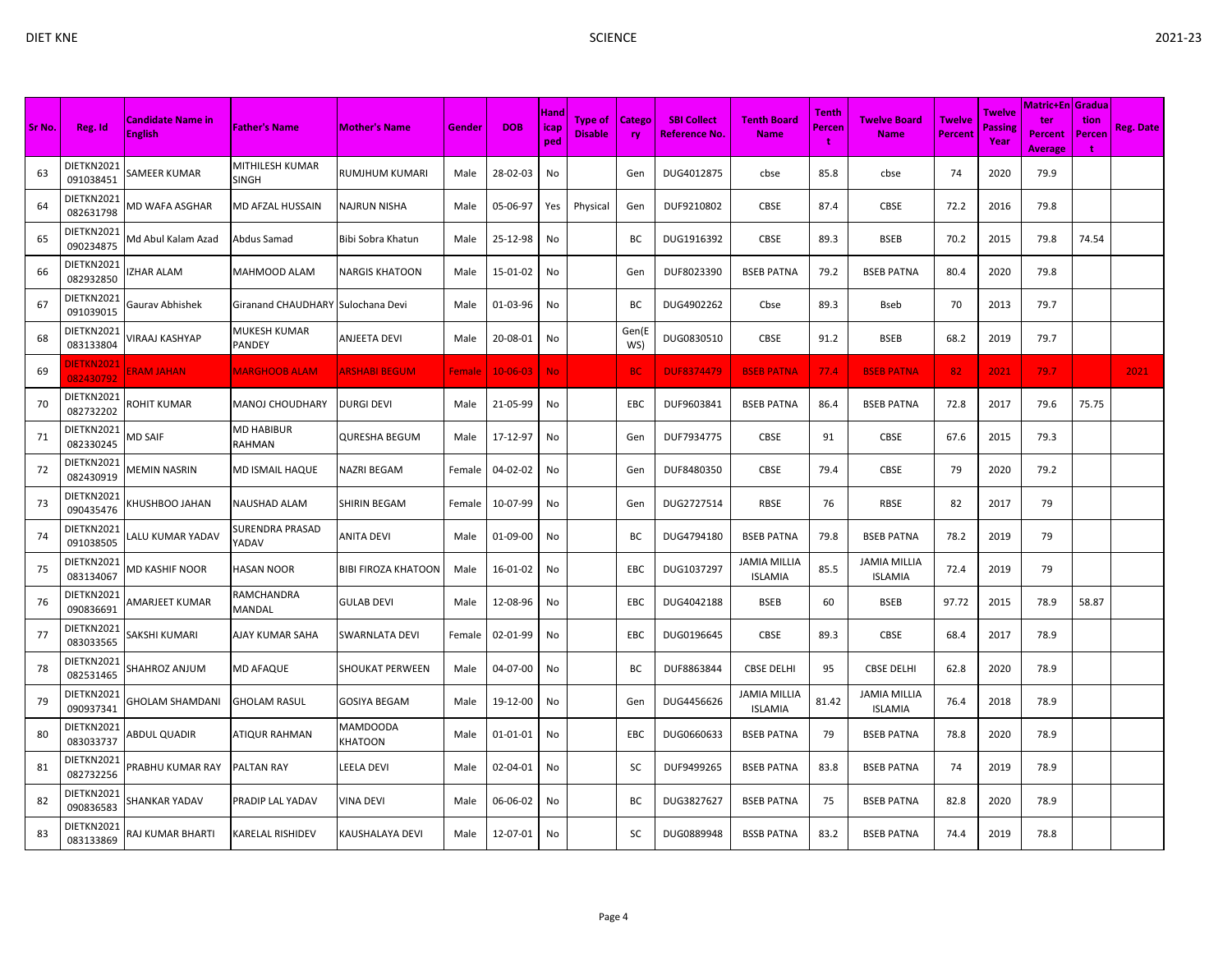|        |                         |                                            |                                       |                         |             |                | Hand               |                           |                            |                                            |                                   | <b>Tenth</b> |                                       |                                 | Twelve                 | Matric+En   Gradua                      |                     |                  |
|--------|-------------------------|--------------------------------------------|---------------------------------------|-------------------------|-------------|----------------|--------------------|---------------------------|----------------------------|--------------------------------------------|-----------------------------------|--------------|---------------------------------------|---------------------------------|------------------------|-----------------------------------------|---------------------|------------------|
| Sr No. | Reg. Id                 | <b>Candidate Name in</b><br><b>English</b> | <b>Father's Name</b>                  | <b>Mother's Name</b>    | Gender      | <b>DOB</b>     | <b>Icap</b><br>ped | Type of<br><b>Disable</b> | <b>Catego</b><br><b>ry</b> | <b>SBI Collect</b><br><b>Reference No.</b> | <b>Tenth Board</b><br><b>Name</b> | Percen<br>t  | <b>Twelve Board</b><br><b>Name</b>    | <b>Twelve</b><br><b>Percent</b> | <b>Passing</b><br>Year | ter<br><b>Percent</b><br><b>Average</b> | tion<br>Percen<br>÷ | <b>Reg. Date</b> |
| 84     | DIETKN2021<br>090937275 | MANJAY SINGH                               | <b>GAJENDRA MOHAN</b><br><b>SINGH</b> | YOTI DEVI               | Male        | 01-01-02       | No                 |                           | <b>EBC</b>                 | DUG2469799                                 | CBSE                              | 82.4         | <b>CBSE</b>                           | 75                              | 2020                   | 78.7                                    |                     |                  |
| 85     | DIETKN2021<br>082832390 | Niraj Kumar                                | Vijay Yadav                           | Kumari vibha            | Male        | 18-12-01       | No                 |                           | BC                         | DUF9780099                                 | <b>BSEB</b>                       | 78.2         | <b>BSEB</b>                           | 78.8                            | 2019                   | 78.5                                    |                     |                  |
| 86     | DIETKN2021<br>082531057 | RAVI RANJAN KUMAR<br>MANDAL                | <b>RAM SUNDAR</b><br>MANDAL           | DEVANTI DEVI            | Male        | 03-04-02       | No                 |                           | EBC                        | DUF8654274                                 | <b>BSEB PATNA</b><br><b>BIHAR</b> | 77.6         | <b>BSEB PATNA</b><br><b>BIHAR</b>     | 79.2                            | 201                    | 78.4                                    |                     |                  |
| 87     | DIETKN2021<br>091039169 | <b>MD SHAHBAZ</b>                          | ABDUS SALAM                           | SALMA BEGAM             | Male        | 02-03-03       | No                 |                           | BC                         | DUG4900509                                 | <b>BSEB PATNA</b>                 | 77.4         | <b>BSEB PATNA</b>                     | 79.4                            | 2020                   | 78.4                                    |                     |                  |
| 88     | DIETKN2021<br>082732159 | VAZISHUL ISLAM                             | MUJAHIDUL ISLAM                       | GHAZALA NASRIN<br>BEGUM | Male        | 15-01-99       | No                 |                           | Gen                        | DUF9577834                                 | <b>CBSE DELHI</b>                 | 94           | RBSE                                  | 62.4                            | 2017                   | 78.2                                    |                     |                  |
| 89     | DIETKN2021<br>082732043 | Nazishul Islam                             | Mujahidul islam                       | Ghazala Nasrin Begum    | Male        | 15-01-99       | No                 |                           | Gen                        | 272                                        | CBSE                              | 94           | RBSE                                  | 62.4                            | 2017                   | 78.2                                    |                     |                  |
| 90     | DIETKN2021<br>090134373 | MD SHAMS AKBER                             | <b>MD SABIR ALAM</b>                  | SHAYERA KHATOON         | Male        | 08-12-00       | No                 |                           | Gen                        | DUG1319385                                 | <b>BSEB PATNA</b>                 | 79.2         | <b>BSEB PATNA</b>                     | 77.2                            | 2019                   | 78.2                                    |                     |                  |
| 91     | DIETKN2021<br>082430921 | /ISHAL KUMAR SINGH                         | MAHENDRA KUMAR<br><b>SINGH</b>        | SHANTI DEVI             | Male        | 05-03-02       | No                 |                           | EBC                        | DUF8477963                                 | <b>BSEB PATNA</b>                 | 69           | <b>BSEB PATNA</b>                     | 87.2                            | 2020                   | 78.1                                    |                     |                  |
| 92     | DIETKN2021<br>090937247 | RESHMA TUFAILY                             | TUFAILUZZAFAR                         | KHURSHEEDA<br>PERWEEN   | Female      | 05-01-01       | No                 |                           | Gen                        | DUG4322322                                 | CBSE                              | 89.3         | <b>CBSE</b>                           | 66.6                            | 2019                   | 78                                      |                     |                  |
| 93     | DIETKN2021<br>083033215 | Akash Deep Alok                            | Amar Dip Alok                         | Munni Devi              | Male        | 24-06-02       | No                 |                           | BC                         | 1.24123E+11                                | CBSE                              | 91.2         | <b>BIHAR BOARD</b>                    | 64.6                            | 2019                   | 77.9                                    |                     |                  |
| 94     | DIETKN2021<br>082430908 | AKASH KUMAR SINGH                          | <b>ANANT LAL SINGH</b>                | LALITA DEVI             | Male        | 15-01-00       | No                 |                           | EBC                        | DUF8467594                                 | <b>BSEB</b>                       | 81.2         | <b>BSEB</b>                           | 74.4                            | 2019                   | 77.8                                    |                     |                  |
| 95     | DIETKN2021<br>081928903 | <b>HTRAM ANSARI</b>                        | <b>ABDUL MAZID</b>                    | KANIZ FATMA             | Male        | 30-05-01       | No                 |                           | EBC                        | DUF6942785                                 | <b>BSEB PATNA</b>                 | 74           | <b>BSEB PATNA</b>                     | 81.6                            | 2019                   | 77.8                                    |                     |                  |
| 96     | DIETKN2021<br>083134105 | WASI RAHMAN                                | MD ALIMUDDIN                          | SHAMIMA KHATOON         | Male        | 15-06-03       | No                 |                           | Gen                        | DUG1058155                                 | <b>BSEB</b>                       | 72.8         | <b>BSEB</b>                           | 82.8                            | 2020                   | 77.8                                    |                     |                  |
| 97     | DIETKN2021<br>082430979 | <b>RUKHSAR BANO</b>                        | MD NOORUL HODA                        | BIBI NOOR<br>MAHJABEEN  | Female      | 27-01-98       | No                 |                           | BC                         | DUF8515262                                 | CBSE, DELHI                       | 93.1         | CBSE, DELHI                           | 62.4                            | 2016                   | 77.75                                   | 63.38               |                  |
| 98     | DIETKN2021<br>090938040 | <b>RUKHSAR BANO</b>                        | MD NOORUL HODA                        | BIBI NOOR<br>MAHJABEEN  | Female      | 27-01-98       | No                 |                           | BC                         | DUG4512945                                 | CBSE, DELHI                       | 93.1         | CBSE, DELHI                           | 62.2                            | 2016                   | 77.7                                    | 63.38               |                  |
| 99     | DIETKN2021<br>091038810 | Devesh kumar                               | Ganga pandit                          | Kushiliya devi          | Male        | 08-03-98       | No                 |                           | EBC                        | DUG4847606                                 | CBSE                              | 77.8         | <b>BSEB</b>                           | 77.6                            | 2015                   | 77.7                                    |                     |                  |
| 100    | DIETKN2021<br>081928663 | TANZIM RAJA                                | AZAZ                                  | TANSIRA                 | Male        | 02-05-02       | No                 |                           | BC                         | DUF6819886                                 | <b>BSEB PATNA</b>                 | 78.2         | <b>BSEB PATNA</b>                     | 77.2                            | 2020                   | 77.7                                    |                     |                  |
| 101    | DIETKN202:<br>081828308 | <b>MUDASSIR ALAM</b>                       | <b>MD AFAQUE ALAM</b>                 | <b>SHAMIMA BEGUM</b>    | <b>Male</b> | $05 - 02 - 03$ | <b>No</b>          |                           | Gen                        | <b>DUF6575033</b>                          | <b>BSEB PATNA</b>                 | 78           | <b>BSEB PATNA</b>                     | 77.4                            | 2021                   | 77.7                                    |                     | 2021             |
| 102    | DIETKN2021<br>082832415 | SHAFAF JAHAN                               | MD ASHFAQUE                           | SHAMSHAD BEGAM          | Female      | 15-08-99       | No                 |                           | Gen                        | DUF9801057                                 | <b>CBSE</b>                       | 88.42        | <b>JHARKHAND</b><br><b>STATE OPEN</b> | 66.83                           | 2018                   | 77.625                                  |                     |                  |
| 103    | DIETKN2021<br>091038544 | MD MUJAHID ALAM                            | MD JALILUR RAHMAN                     | ANWARI KHATOON          | Male        | 20-02-94       | No                 |                           | ВC                         | DUG4796319                                 | <b>CBSE</b>                       | 89.2         | <b>CBSE</b>                           | 66                              | 2011                   | 77.6                                    | 82.94               |                  |
| 104    | DIETKN2021<br>082531159 | HUMA NAZ                                   | MD MAZHAR ALAM                        | NIGAR ANJUM             | Female      | 01-06-02       | No                 |                           | Gen                        | DUF8713613                                 | <b>CBSE DELHI</b>                 | 81.6         | <b>CBSE DELHI</b>                     | 73.6                            | 2019                   | 77.6                                    |                     |                  |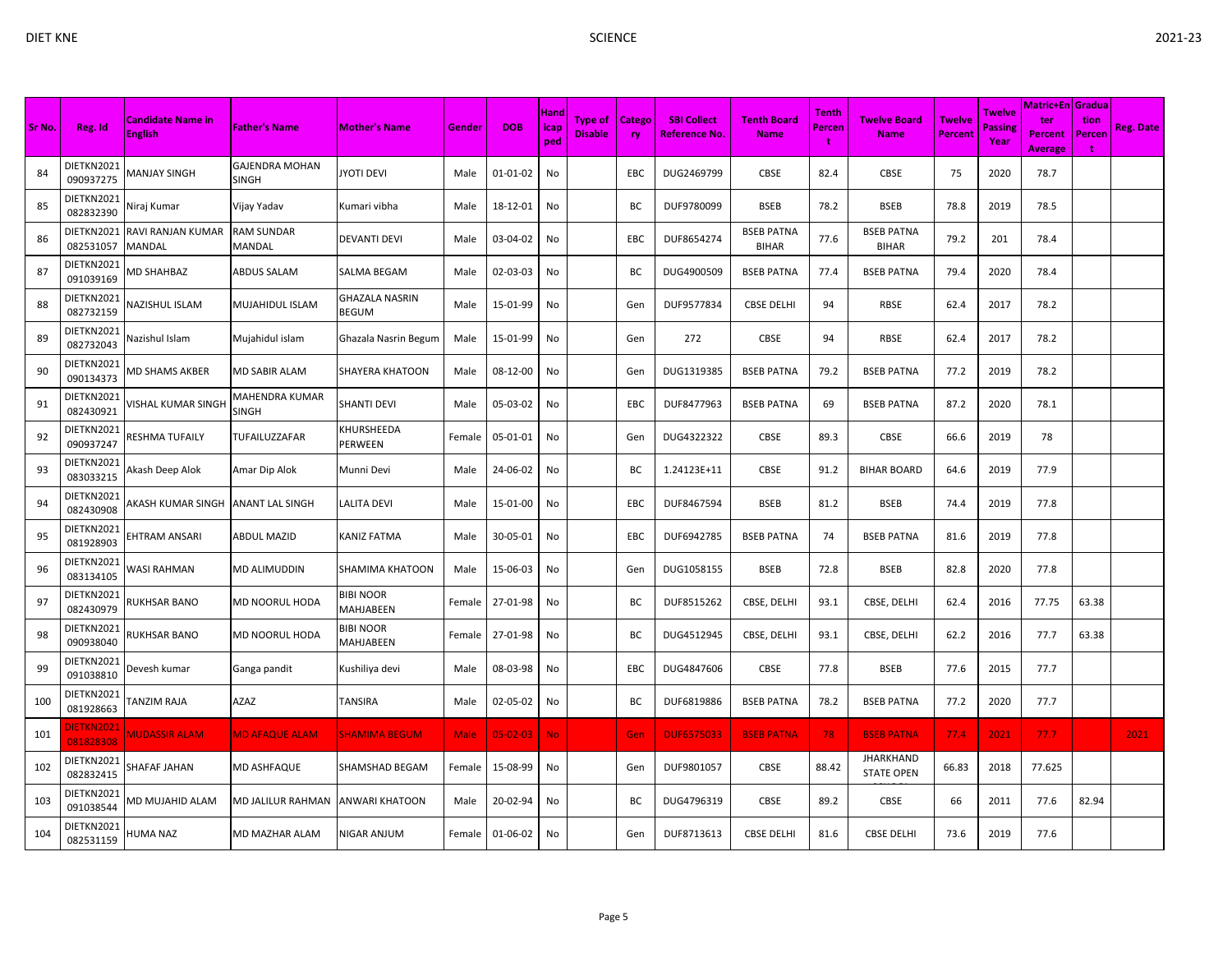| Sr No. | Reg. Id                       | <b>Candidate Name in</b><br><b>English</b> | <b>Father's Name</b>                    | <b>Mother's Name</b>  | Gender      | <b>DOB</b>     | Hand<br>icap<br>ped | Type of<br><b>Disable</b> | Catego<br><b>ry</b> | <b>SBI Collect</b><br><b>Reference No.</b> | <b>Tenth Board</b><br><b>Name</b> | <b>Tenth</b><br>Percen<br>t | <b>Twelve Board</b><br><b>Name</b> | <b>Twelve</b><br><b>Percent</b> | Twelve<br><b>Passing</b><br>Year | Matric+En <i>Gradua</i><br>ter<br><b>Percent</b><br><b>Average</b> | tion<br>Percen<br>$\ddot{\mathbf{r}}$ | <b>Reg. Date</b> |
|--------|-------------------------------|--------------------------------------------|-----------------------------------------|-----------------------|-------------|----------------|---------------------|---------------------------|---------------------|--------------------------------------------|-----------------------------------|-----------------------------|------------------------------------|---------------------------------|----------------------------------|--------------------------------------------------------------------|---------------------------------------|------------------|
| 105    | <b>IETKN2021</b><br>082330198 | <b>MD AKMAL HUSSAIN</b>                    | <b>MD TOHID ALAM</b>                    | <b>ALEFUN NISHA</b>   | <b>Male</b> | $01 - 01 - 04$ | <b>No</b>           |                           | <b>BC</b>           | <b>DUF7913744</b>                          | <b>BSEB, PATNA</b>                | 81.2                        | <b>BSEB, PATNA</b>                 | 74                              | 2021                             | 77.6                                                               |                                       | 2021             |
| 106    | DIETKN2021<br>082029077       | Almas badar                                | Mohtasim Jamal                          | Hanufa Begum          | Male        | 25-03-98       | No                  |                           | Gen                 | DUF6750792                                 | CBSE                              | 85.5                        | <b>BSEB</b>                        | 69.6                            | 2016                             | 77.55                                                              | 82.5                                  |                  |
| 107    | DIETKN2021<br>090837012       | ANUBHAV KUMAR                              | <b>DEEP NARAYAN</b><br><b>CHAUDHARY</b> | PARWATI DEVI          | Male        | 28-03-00       | No                  |                           | SC                  | DUG4204359                                 | <b>CBSE DELHI</b>                 | 95                          | <b>BSEB PATNA</b>                  | 60                              | 2019                             | 77.5                                                               |                                       |                  |
| 108    | DIETKN2021<br>091039529       | (RITIKA KUMARI                             | <b>ASHISH GUPTA</b>                     | USHA DEVI             | Female      | 30-07-00       | No                  |                           | <b>EBC</b>          | DUG4802189                                 | CBSE                              | 89.2                        | CBSE                               | 65.8                            | 2018                             | 77.5                                                               |                                       |                  |
| 109    | DIETKN2021<br>082230034       | shail shakti kumari                        | satya narayan singh                     | shanti devi           | Female      | 28-12-01       | No                  |                           | BC                  | DUF7667589                                 | cbse delhi                        | 91.2                        | <b>BBOOS PATNA</b>                 | 63.6                            | 2020                             | 77.4                                                               |                                       |                  |
| 110    | DIETKN2021<br>082330130       | (HAWAJA SALMAN                             | <b>KHAWAJA ABDUR</b><br>RAHMAN          | SALMA BEGAM           | Male        | 15-09-02       | No                  |                           | BC                  | DUF6788945                                 | <b>BSEB PATNA</b>                 | 75.4                        | <b>BSEB PATNA</b>                  | 79.2                            | 2020                             | 77.3                                                               |                                       |                  |
| 111    | DIETKN2021<br>082531167       | MD SAGAR ALAM                              | MD MAHBOOB ALAM                         | <b>SHAHNAZ BEGUM</b>  | Male        | 03-02-01       | No                  |                           | BC                  | DUF8716940                                 | <b>CBSE DELHI</b>                 | 88                          | <b>BSEB PATNA</b>                  | 66.4                            | 2019                             | 77.2                                                               |                                       |                  |
| 112    | DIETKN2021<br>082631782       | MD SAIFULLAH                               | MD SARWAR ALAM                          | NAJMA KHATOON         | Male        | 06-12-00       | No                  |                           | EBC                 | DUF9202104                                 | <b>BSEB PATNA</b>                 | 78.2                        | <b>BSEB PATNA</b>                  | 76                              | 2019                             | 77.1                                                               |                                       |                  |
| 113    | DIETKN2021<br>081828432       | Jayprit kumar                              | Gopal mandal                            | Nirmala devi          | Male        | $01 - 01 - 02$ | No                  |                           | EBC                 | DUF6689737                                 | <b>BSEB</b>                       | 71.4                        | <b>BSEB</b>                        | 82.4                            | 2020                             | 76.9                                                               |                                       |                  |
| 114    | DIETKN2021<br>090334981       | NITIN KUMAR                                | BAMSHANKAR<br><b>CHOUDHARY</b>          | DOLLY DEVI            | Male        | 02-07-02       | No                  |                           | BC                  | DUG2124676                                 | <b>CBSE</b>                       | 87.4                        | <b>BSEB, PATNA</b>                 | 66.4                            | 2019                             | 76.9                                                               |                                       |                  |
| 115    | DIETKN2021<br>082029159       | DILRUBA AFREEN                             | <b>GHULAM AHMAD</b>                     | <b>GHULAM AHMAD</b>   | Female      | 11-02-97       | No                  |                           | BC                  | DUF7096240                                 | CBSE                              | 88                          | <b>BSEB</b>                        | 65.6                            | 2020                             | 76.8                                                               |                                       |                  |
| 116    | DIETKN2021<br>083133931       | SHADAB QUAMAR                              | <b>NASHEEM AKHTER</b>                   | SHAHEENA TABASSUN     | Male        | 05-10-00       | No                  |                           | Gen(E<br>WS)        | DUG0936454                                 | CBSE                              | 91.2                        | <b>BSEB</b>                        | 62.4                            | 2018                             | 76.8                                                               |                                       |                  |
| 117    | DIETKN2021<br>082029303       | Gaurav kumar                               | Pawan kumar                             | Sheela devi           | Male        | 02-05-01       | No                  |                           | EBC                 | DUF7190728                                 | <b>CBSE</b>                       | 91.2                        | <b>BBOSE</b>                       | 62.4                            | 2019                             | 76.8                                                               |                                       |                  |
| 118    | DIETKN2021<br>082230016       | <b>MD NOORE ILAHI</b>                      | MD HAMEED HUSAIN                        | NMROZ BEGUM           | Male        | 05-06-02       | No                  |                           | BC                  | DUF7722838                                 | <b>CBSE DELHI</b>                 | 80.4                        | <b>BSEB PATNA</b>                  | 73.2                            | 2020                             | 76.8                                                               |                                       |                  |
| 119    | DIETKN2021<br>082932997       | SADAF AFRIN                                | <b>ABDUL HAFIZ</b>                      | <b>SHRAT BEGUM</b>    | Female      | 15-08-02       | No                  |                           | BC                  | DUG0069728                                 | <b>BSEB PATNA</b>                 | 72.2                        | <b>BSEB PATNA</b>                  | 81.4                            | 2020                             | 76.8                                                               |                                       |                  |
| 120    | DIETKN2021<br>090937726       | MALAY KUMAR SINGF                          | LOKESH KUMAR<br><b>SINGH</b>            | MONA DAS              | Male        | 21-03-96       | No                  |                           | BC                  | DUG4608346                                 | CBSE                              | 85.5                        | CBSE                               | 67.8                            | 2014                             | 76.7                                                               | 62.53                                 |                  |
| 121    | DIETKN2021<br>081928740       | MD INTAKHAB ALAM                           | <b>MD FAIZUR RAHMAN</b>                 | JINAT ARA             | Male        | 20-08-00       | No                  |                           | Gen                 | DUF6824803                                 | B. S. E. B. PATNA                 | 76.2                        | B. S. E. B. PATNA                  | 77                              | 2019                             | 76.6                                                               |                                       |                  |
| 122    | DIETKN2021<br>090335199       | MAHFOOZ AHSAN                              | MD ZAKI QASSIM                          | MARJINA KHATOON       | Male        | 01-03-01       | No                  |                           | BC                  | DUG2271072                                 | <b>BSEB</b>                       | 72                          | <b>BSEB</b>                        | 81.2                            | 2019                             | 76.6                                                               |                                       |                  |
| 123    | DIETKN2021<br>082330375       | <b>MD ADIL</b>                             | <b>MD NEZAMUDDIN</b>                    | <b>BIBI NASREEN</b>   | Male        | 11-03-01       | No                  |                           | EBC                 | DUF8018601                                 | <b>BSEB PATNA</b>                 | 77.6                        | <b>BSEB PATNA</b>                  | 75.6                            | 2019                             | 76.6                                                               |                                       |                  |
| 124    | DIETKN2021<br>091039553       | HINDU                                      | <b>SUSHIL PRASAD SINGH</b>              | NIRMALA DEVI          | Male        | 01-08-93       | No                  |                           | EBC                 | DUG4968081                                 | <b>CBSE</b>                       | 87.4                        | CBSE                               | 65.67                           | 2012                             | 76.5                                                               |                                       |                  |
| 125    | DIETKN2021<br>082430912       | SONALI GUPTA                               | NARESH PRASAD SAH                       | <b>HEMLATA PRASAD</b> | Female      | 24-02-01       | No                  |                           | EBC                 | DUF8476335                                 | CBSE                              | 83.6                        | <b>CBSE</b>                        | 69.4                            | 2018                             | 76.5                                                               |                                       |                  |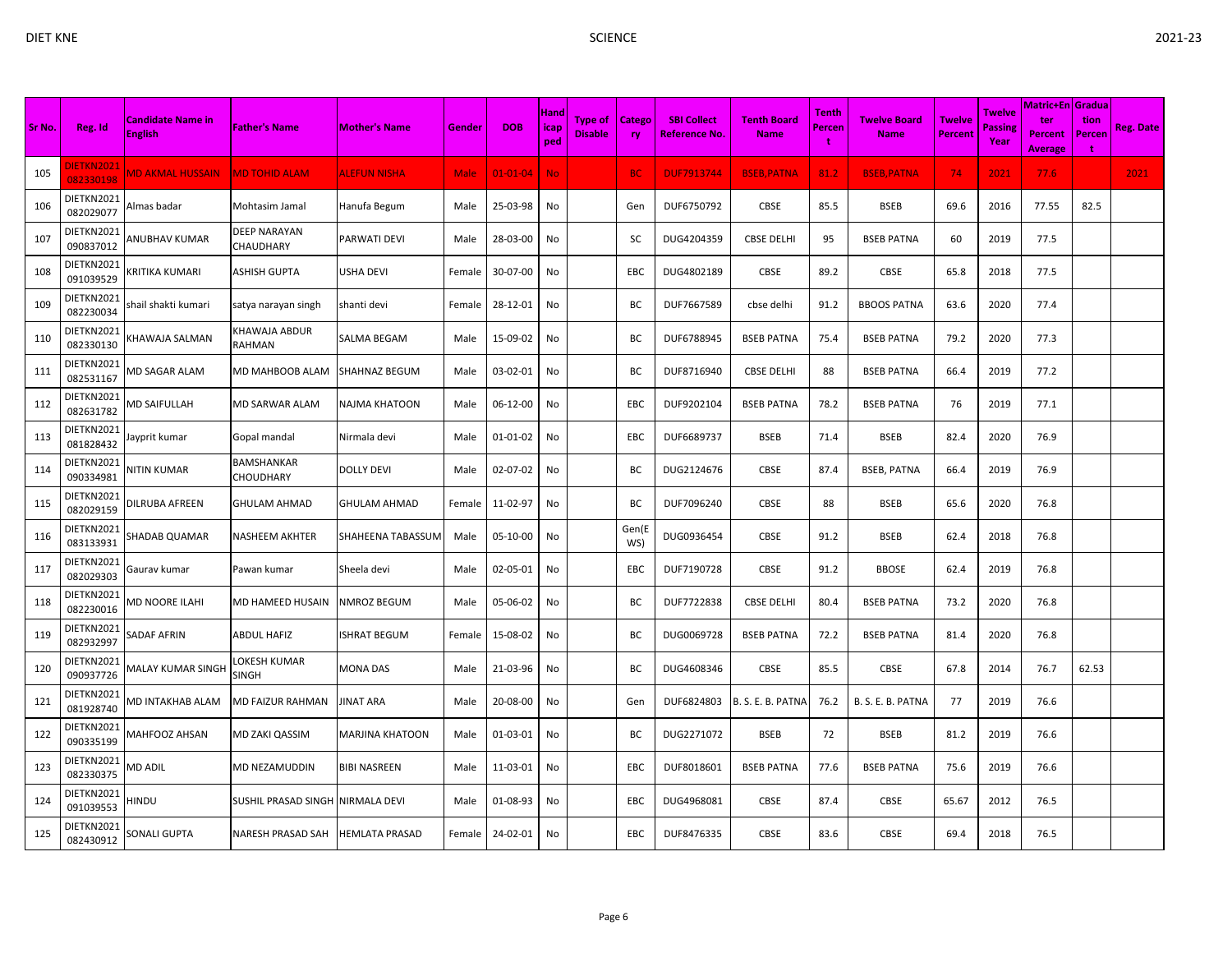| c. |  |
|----|--|
|    |  |

| Sr No. | Reg. Id                 | <b>Candidate Name in</b><br><b>English</b> | <b>Father's Name</b>                   | <b>Mother's Name</b>   | Gender      | <b>DOB</b>     | Hand<br>icap<br>ped | Type of<br><b>Disable</b> | <b>Catego</b><br><b>ry</b> | <b>SBI Collect</b><br>Reference No. | <b>Tenth Board</b><br><b>Name</b>   | Tenth<br>Percen | <b>Twelve Board</b><br><b>Name</b>         | <b>Twelve</b><br><b>Percent</b> | <b>Twelve</b><br>Passing<br>Year | <b>Matric+En Gradua</b><br>ter<br>Percent<br><b>Average</b> | tion<br>Percen<br>÷ | <b>Reg. Date</b> |
|--------|-------------------------|--------------------------------------------|----------------------------------------|------------------------|-------------|----------------|---------------------|---------------------------|----------------------------|-------------------------------------|-------------------------------------|-----------------|--------------------------------------------|---------------------------------|----------------------------------|-------------------------------------------------------------|---------------------|------------------|
| 126    | DIETKN2021<br>082531222 | <b>MD SAQUIB</b>                           | <b>MAHMUD ALAM</b>                     | <b>SHAKILA KHATOON</b> | <b>Male</b> | $05 - 02 - 02$ | <b>No</b>           |                           | <b>BC</b>                  | <b>DUF8741811</b>                   | <b>BSEB PATNA</b>                   | 78.6            | <b>BSEB PATNA</b>                          | 74.4                            | 2021                             | 76.5                                                        |                     | 2021             |
| 127    | DIETKN2021<br>090836814 | SALMAN AHMAD                               | MD KAMAL UDDIN                         | MEHWASH SHAHIN         | Male        | 25-09-99       | No                  |                           | EBC                        | DUF7959232                          | CBSE                                | 77.9            | <b>BSEB</b>                                | 74.8                            | 2020                             | 76.4                                                        |                     |                  |
| 128    | DIETKN2021<br>082229948 | KISHAN THAKUR                              | RAMLAL THAKUR                          | <b>DEVKI DEVI</b>      | Male        | 15-01-00       | No                  |                           | EBC                        | DUF7665751                          | <b>BSEB PATNA</b>                   | 81.6            | <b>BSEB PATNA</b>                          | 71.2                            | 2017                             | 76.4                                                        | 69.5                |                  |
| 129    | DIETKN2021<br>090736495 | DARAKHSHAN FATIMA ALI REZA                 |                                        | SAJDA FATIMA           | Female      | 02-05-03       | No                  |                           | EBC                        | DUG3709928                          | <b>BSEB PATNA</b>                   | 74.8            | <b>BSEB PATNA</b>                          | 78                              | 2020                             | 76.4                                                        |                     |                  |
| 130    | DIETKN2021<br>083033437 | KAUSAR ANJUM                               | ASHFAQUE ALAM                          | KAUSARI BEGAM          | Male        | 07-04-01       | No                  |                           | Gen                        | DUG0477892                          | <b>BSEB PATNA</b>                   | 78.2            | <b>BSEB PATNA</b>                          | 74.4                            | 2019                             | 76.3                                                        |                     |                  |
| 131    | DIETKN2021<br>081928902 | AFREEN                                     | M A ALAM                               | MAHESHWARI             | Female      | 16-06-02       | No                  |                           | ВC                         | DUF6930533                          | CBSE                                | 85              | CBSE                                       | 67.6                            | 2020                             | 76.3                                                        |                     |                  |
| 132    | DIETKN2021<br>091039634 | Mehwish                                    | Ala Makhtoor                           | Rizwana                | Female      | 02-09-03       | No                  |                           | EBC                        | DUG4982125                          | <b>CBSE NEW</b><br>DELHI            | 74              | <b>BSEB PATNA</b>                          | 78.6                            | 2020                             | 76.3                                                        |                     |                  |
| 133    | DIETKN2021<br>082631773 | Prem Prabhat Ranjan                        | Bhupendra Baitha                       | Lalita Kumari          | Male        | 19-01-96       | No                  |                           | SC                         | DUF9185922                          | CBSE                                | 91.2            | <b>BSEB</b>                                | 61.2                            | 2014                             | 76.2                                                        | 83.61               |                  |
| 134    | DIETKN2021<br>090234859 | MD INTAKHAB ALAM                           | <b>ABDUL WAHAB</b>                     | RAFAT JAHAN            | Male        | 15-05-01       | No                  |                           | EBC                        | DUG1868310                          | <b>CBSE</b>                         | 87.4            | APS PU COLLEGE<br><b>KARNATAKA</b>         | 65                              | 2019                             | 76.2                                                        |                     |                  |
| 135    | DIETKN2021<br>082029221 | Sumit Kumar Sah                            | Dilip Sah                              | Rekha Devi             | Male        | 06-09-02       | No                  |                           | EBC                        | DUF7134170                          | <b>CBSE</b>                         | 84              | <b>BSEB</b>                                | 68.4                            | 2019                             | 76.2                                                        |                     |                  |
| 136    | DIETKN2021<br>082330362 | <b>ASHISH KUMAR</b>                        | <b>SUDHIR KUMAR</b>                    | SULEKHA DEVI           | Male        | 05-10-03       | No                  |                           | EBC                        | DUF8010341                          | <b>B.S.E.B PATNA</b>                | 74.8            | <b>B.S.E.B PATNA</b>                       | 77.6                            | 2020                             | 76.2                                                        |                     |                  |
| 137    | DIETKN2021<br>091038299 | SHAYAQUE ANWER                             | <b>QUAMRUL ALAM</b>                    | <b>SHAUKAT ARA</b>     | Male        | 20-12-99       | No                  |                           | Gen                        | DUG4757949                          | <b>BSEB, PATNA</b>                  | 72.2            | <b>BSEB, PATNA</b>                         | 80                              | 2019                             | 76.1                                                        |                     |                  |
| 138    | DIETKN2021<br>082430613 | <b>RAJIV RANJAN</b>                        | <b>HARIHAR PRASAD</b><br><b>SHARMA</b> | <b>KANIKA DEVI</b>     | <b>Male</b> | $08 - 04 - 03$ | <b>No</b>           |                           | EBC.                       | <b>DUF8252644</b>                   | <b>BSEB PATNA</b>                   | 74.6            | <b>BSEB PATNA</b>                          | 77.4                            | 2021                             | 76                                                          |                     | 2021             |
| 139    | DIETKN2021<br>082029174 | MUZAMMIL AKHTER                            | SAYEEDUR RAHMAN                        | MARZINA KHATOON        | Male        | 20-02-97       | No                  |                           | Gen                        | DUF7099446                          | <b>CBSE DELHI</b>                   | 81.7            | <b>NIOS</b>                                | 70                              | 2015                             | 75.85                                                       |                     |                  |
| 140    | DIETKN2021<br>082732267 | Nazishul Islam                             | Mujahidul islam                        | Ghazala Nasrin Begum   | Male        | 15-01-99       | No                  |                           | Gen                        | DUF9577834                          | CBSE                                | 89.2            | RBSE                                       | 62.4                            | 2017                             | 75.8                                                        |                     |                  |
| 141    | DIETKN2021<br>090234856 | PRITAM CHANDRA<br><b>DAS</b>               | ATUL CHANDRA DAS                       | <b>MADHUMITA DAS</b>   | Male        | 12-02-02       | No                  |                           | SC                         | DUG1847881                          | <b>BIHAR SCHOOL</b><br>EXAMNINATION | 73.2            | <b>BIHAR SCHOOL</b><br><b>EXAMNINATION</b> | 78.4                            | 2019                             | 75.8                                                        |                     |                  |
| 142    | DIETKN2021<br>090937319 | MD ZAMEER FAIZI                            | <b>MD NASIR</b>                        | MEHNAZ BEGAM           | Male        | 05-06-03       | No                  |                           | Gen                        | DUG4285322                          | <b>BSEB PATNA</b>                   | 76.4            | <b>BSEB PATNA</b>                          | 75.2                            | 2020                             | 75.8                                                        |                     |                  |
| 143    | DIETKN2021<br>090636222 | MD RAHMAT ALI                              | <b>MD MANZOOR ALAM</b>                 | <b>MUMTAZ BEGUM</b>    | Male        | 06-03-99       | No                  |                           | Gen                        | DUG3444503                          | <b>BSEBPATNA</b>                    | 77.6            | <b>BSEBPATNA</b>                           | 73.8                            | 2019                             | 75.7                                                        |                     |                  |
| 144    | DIETKN2021<br>090234605 | ANAND KISHORE                              | PARMESHWAR<br><b>KUMAR RAI</b>         | <b>REKHA DEVI</b>      | Male        | 02-10-01       | No                  |                           | SC                         | DUG1618461                          | <b>CBSE DELHI</b>                   | 78.4            | <b>CBSE DELHI</b>                          | 73                              | 2020                             | 75.7                                                        |                     |                  |
| 145    | DIETKN2021<br>083033398 | ADITYA ARYA                                | <b>MANOJ KUMAR</b>                     | <b>AMRITA SINHA</b>    | Male        | 24-01-03       | No                  |                           | <b>EBC</b>                 | DUG0252547                          | CENTRAL<br><b>BOARD OF</b>          | 89.3            | CENTRAL BOARD<br>OF SECONDARY              | 62                              | 2019                             | 75.7                                                        |                     |                  |
| 146    | DIETKN2021<br>091039434 | KARN KUMAR                                 | <b>BAMBAM YADAV</b>                    | <b>SONI DEVI</b>       | Male        | 15-06-03       | No                  |                           | BC                         | DUG4946843                          | <b>BSEB</b>                         | 79.4            | <b>BSEB</b>                                | 72                              | 2020                             | 75.7                                                        |                     |                  |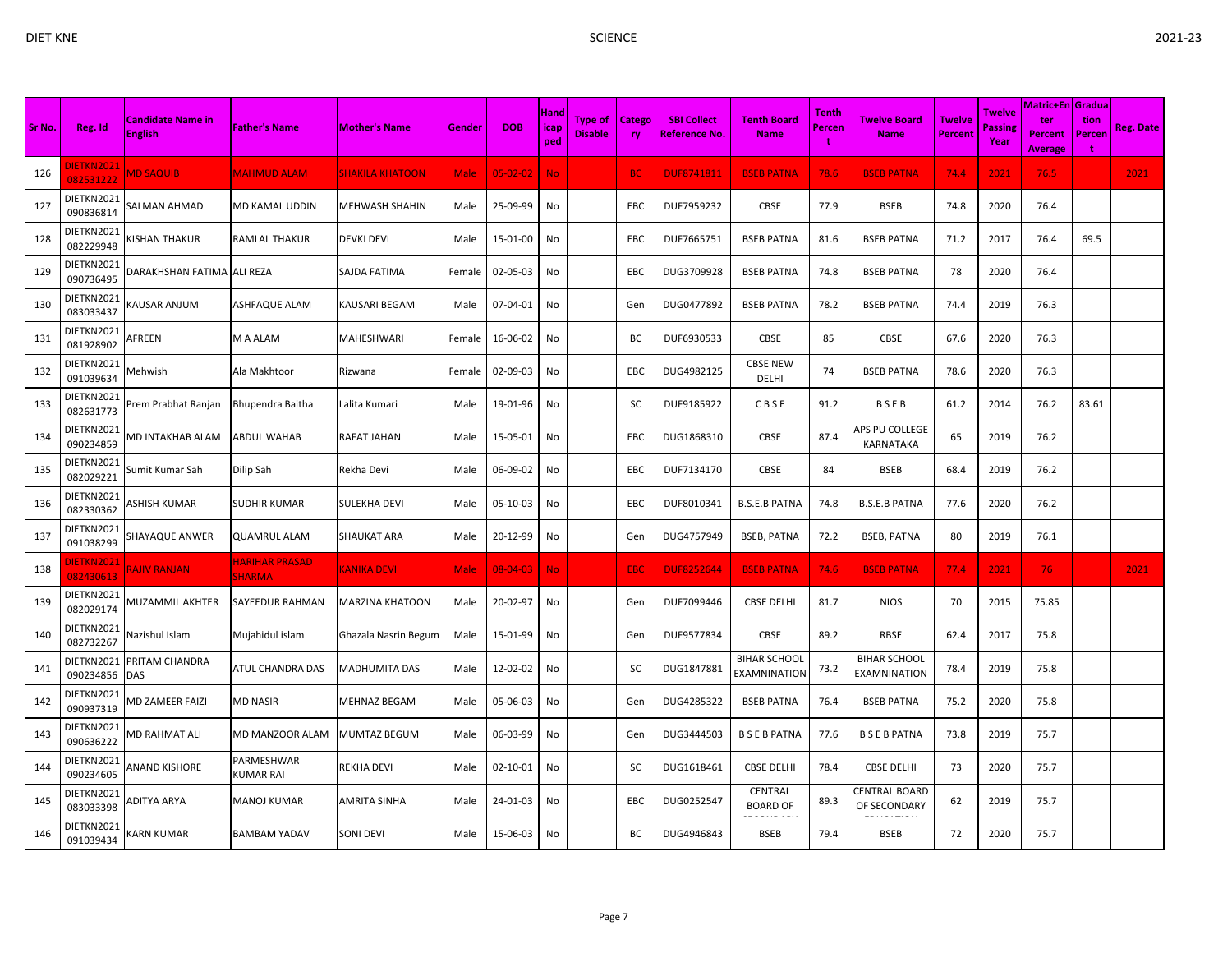|        |                                 |                                            |                                        |                      |             |                   |                     |                                  |                            |                                            |                                           |                        |                                           |                                 |                           | Matric+En Gradua                 |                     |                  |
|--------|---------------------------------|--------------------------------------------|----------------------------------------|----------------------|-------------|-------------------|---------------------|----------------------------------|----------------------------|--------------------------------------------|-------------------------------------------|------------------------|-------------------------------------------|---------------------------------|---------------------------|----------------------------------|---------------------|------------------|
| Sr No. | Reg. Id                         | <b>Candidate Name in</b><br><b>English</b> | <b>Father's Name</b>                   | <b>Mother's Name</b> | Gender      | <b>DOB</b>        | Hand<br>icap<br>ped | <b>Type of</b><br><b>Disable</b> | <b>Catego</b><br><b>ry</b> | <b>SBI Collect</b><br><b>Reference No.</b> | <b>Tenth Board</b><br><b>Name</b>         | <b>Tenth</b><br>Percen | <b>Twelve Board</b><br><b>Name</b>        | <b>Twelve</b><br><b>Percent</b> | Twelve<br>Passing<br>Year | ter<br>Percent<br><b>Average</b> | tion<br>Percen<br>t | <b>Reg. Date</b> |
| 147    | DIETKN2021<br>083033257         | AMAAN ALAM                                 | ABRAR ALAM                             | BIBI GULSHAN ARA     | Male        | 12-08-98          | No                  |                                  | <b>EBC</b>                 | DUG0378464                                 | <b>CBSE</b>                               | 87.4                   | <b>CBSE</b>                               | 63.8                            | 2016                      | 75.6                             |                     |                  |
| 148    | DIETKN2021<br>090134267         | ZIKRA IMAM                                 | ASGHAR IMAM                            | ZULEKHA KHATOON      | Female      | 21-06-00          | No                  |                                  | Gen                        | DUG1258326                                 | <b>CBSE</b>                               | 91.2                   | <b>BSEB PATNA</b>                         | 60                              | 2019                      | 75.6                             |                     |                  |
| 149    | DIETKN2021<br>090736476         | <b>MD RIYAZ AHMAD</b>                      | <b>ABDUL LATIF</b>                     | NOORSABA KHATOON     | Male        | 10-10-00          | No                  |                                  | BC                         | DUG2764426                                 | <b>BIHAR SCHOOL</b><br><b>EXAMINATION</b> | 76.8                   | <b>BIHAR SCHOOL</b><br><b>EXAMINATION</b> | 74.4                            | 2019                      | 75.6                             |                     |                  |
| 150    | DIETKN2021<br>083033443         | ASHISH RAJ                                 | PRADEEP KUMAR<br>YADAV                 | <b>SITA DEVI</b>     | Male        | 02-01-02          | No                  |                                  | BС                         | DUG0470957                                 | <b>CBSE NEW</b><br>DELHI                  | 83.6                   | <b>BSEB PATNA</b>                         | 67.6                            | 2019                      | 75.6                             |                     |                  |
| 151    | DIETKN2021<br>082832612         | ASHISH RAJ                                 | PRADEEP KUMAR<br>YADAV                 | <b>SITA DEVI</b>     | Male        | 02-01-02          | No                  |                                  | BC                         | DUF9903969                                 | <b>CBSE</b>                               | 83.6                   | <b>BSEB</b>                               | 67.6                            | 2019                      | 75.6                             |                     |                  |
| 152    | DIETKN2021<br>090335003         | AFSHAN RANI                                | EHTEZAZ HUSSAIN                        | SHAHEENA PERWEEN     | Female      | 06-03-02          | No                  |                                  | BC                         | DUG2141563                                 | <b>B.S.E.B PATNA</b>                      | 79.6                   | <b>B.S.E.B PATNA</b>                      | 71.6                            | 2020                      | 75.6                             |                     |                  |
| 153    | DIETKN2021<br>081928853         | SONU KUMAR SINHA                           | LOBIN CHAND SINHA                      | <b>MANIKA DEVI</b>   | Male        | 08-08-02          | No                  |                                  | BC                         | DUF6844266                                 | <b>BSBE PATNA</b>                         | 75.4                   | <b>BSEB PATNA</b>                         | 75.8                            | 2020                      | 75.6                             |                     |                  |
| 154    | DIETKN2021<br>090435435         | KRITI SHARMA                               | PRADIP KUMAR<br>SHRMA                  | RASHMI SHARMA        | Female      | 17-09-02          | No                  |                                  | EBC                        | DUG2680029                                 | C.B.S.E                                   | 81.6                   | <b>BIHAR BOARD OF</b><br>OPEN SCHOOLING   | 69.6                            | 2020                      | 75.6                             |                     |                  |
| 155    | <u> DIETKN2021</u><br>081928808 | <b>BITTU KUMAR</b>                         | <b>MANOJ PANDIT</b>                    | <b>ANITA DEVI</b>    | <b>Male</b> | $02 - 03 - 03$ No |                     |                                  | <b>EBC</b>                 | <b>DUF6881077</b>                          | <b>BSEBPATNA</b>                          | 79.8                   | <b>BSEBPATNA</b>                          | 71.4                            | 2021                      | 75.6                             |                     | 2021             |
| 156    | DIETKN2021<br>082631658         | VID IZHAR ASHRAF                           | MD WAHIDUR<br>RAHMAN                   | UMDA KHATOON         | Male        | 31-03-02          | No                  |                                  | BC                         | DUF9089162                                 | <b>CBSE</b>                               | 82.6                   | CBSE                                      | 68.4                            | 2020                      | 75.5                             |                     |                  |
| 157    | DIETKN2021<br>090636172         | sunita kumari                              | vidyanand sah                          | manki devi           | Female      | 15-03-00          | No                  |                                  | BC                         | DUG3424493                                 | <b>BSEB PATNA</b>                         | 82                     | <b>BSEB PATNA</b>                         | 68.8                            | 2019                      | 75.4                             |                     |                  |
| 158    | DIETKN2021<br>083033385         | MAMUNI KUMARI                              | <b>NIPEN SINGH</b>                     | MINU DEVI            | Female      | 10-03-02          | No                  |                                  | EBC                        | DUG0444299                                 | <b>BSEB PATNA</b>                         | 76.8                   | <b>BSEB PATNA</b>                         | 74                              | 2019                      | 75.4                             |                     |                  |
| 159    | DIETKN2021<br>090938084         | MD SAIF                                    | MD AKRAM UDDIN                         | BIBI FATMA RAHMAN    | Male        | 06-11-03          | No                  |                                  | Gen                        | DUG4712024                                 | <b>BSEB PATNA</b>                         | 70                     | <b>BSEB PATNA</b>                         | 80.8                            | 2020                      | 75.4                             |                     |                  |
| 160    | DIETKN2021<br>090836799         | <b>SUMAN KUMAR</b><br><b>THAKUR</b>        | DWARIKA LAL THAKUR SATYABHAMA DEVI     |                      | Male        | 12-06-93          | No                  |                                  | EBC                        | DUG4084205                                 | <b>BSEB PATNA</b>                         | 80.4                   | <b>BSEB PATNA</b>                         | 70.2                            | 2013                      | 75.3                             | 64.76               |                  |
| 161    | DIETKN2021<br>090937924         | <b>MD SAHIL</b>                            | <b>ZUBER ALAM</b>                      | SAHELA BEGAM         | Male        | 08-07-95          | No                  |                                  | Gen                        | DUG4672689                                 | <b>BSEB PATNA</b>                         | 76.2                   | <b>BSEB PATNA</b>                         | 74.4                            | 2015                      | 75.3                             |                     |                  |
| 162    | DIETKN2021<br>090234800         | <b>FFAT JAHAN</b>                          | <b>NAZIM AKHTER</b>                    | NAHEDA BEGUM         | Female      | 13-02-00          | No                  |                                  | BC                         | DUG1803216                                 | <b>BSEB PATNA</b>                         | 72.8                   | <b>BSEB PATNA</b>                         | 77.8                            | 2019                      | 75.3                             |                     |                  |
| 163    | DIETKN2021<br>090837145         | SACHIN KUMAR<br>MANDAL                     | <b>SHANKAR PRASAD</b><br><b>MANDAL</b> | LALITA DEVI          | Male        | 16-03-01          | No                  |                                  | <b>EBC</b>                 | DUG4097340                                 | <b>BSEB PATNA</b>                         | 68.4                   | <b>BSEB PATNA</b>                         | 82.2                            | 2020                      | 75.3                             |                     |                  |
| 164    | DIETKN2021<br>090635940         | SALEKA MUSARRAT                            | <b>SHAMIM AKHTAR</b>                   | FARHANA BAGUM        | Female      | 01-03-03          | No                  |                                  | BC                         | DUG2952262                                 | <b>BSEB</b>                               | 69.8                   | <b>BSEB</b>                               | 80.4                            | 2020                      | 75.1                             |                     |                  |
| 165    | DIETKN2021<br>090836692         | ADITYA KUMAR                               | RAJA RAM PODDAR                        | JAYMALA DEVI         | Male        | 26-02-99          | No                  |                                  | BC                         | DUG3819608                                 | <b>BSEB PATNA</b>                         | 70.4                   | <b>CBSE NEW DELHI</b>                     | 79.6                            | 2015                      | 75                               | 74.1                |                  |
| 166    | DIETKN2021<br>082732132         | <b>ITENDRA KUMAR</b>                       | ARVIND KUMAR<br><b>SINGH</b>           | RANJANA DEVI         | Male        | 16-08-00          | No                  |                                  | EBC                        | DUF9559419                                 | <b>CBSE</b>                               | 85.4                   | CBSE                                      | 64.4                            | 2019                      | 74.9                             |                     |                  |
| 167    | DIETKN2021<br>091039539         | Asifa Anjum                                | Md Muzaffar Alam                       | Bibi Rehana Khatoon  | Female      | 09-10-01          | No                  |                                  | EBC                        | DUG4970242                                 | <b>CBSE NEW</b><br>DELHI                  | 95                     | <b>BSEB PATNA</b>                         | 54.8                            | 2018                      | 74.9                             |                     |                  |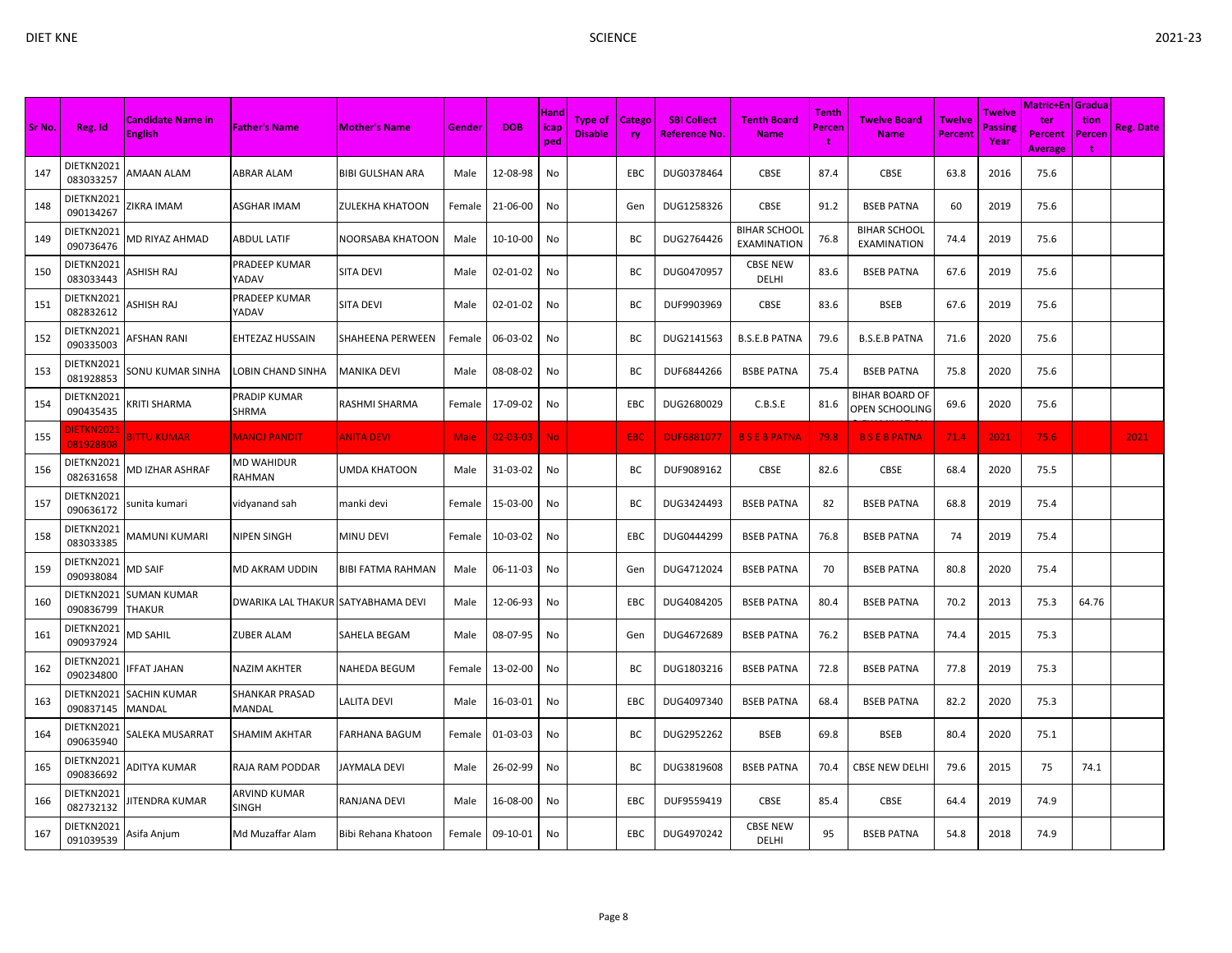|        |                                |                                         |                                     |                        |               |                |                            |                                  |                     |                                            |                                   |                             |                             |                          |                           | <b>Matric+En Gradua</b>          |                     |                  |
|--------|--------------------------------|-----------------------------------------|-------------------------------------|------------------------|---------------|----------------|----------------------------|----------------------------------|---------------------|--------------------------------------------|-----------------------------------|-----------------------------|-----------------------------|--------------------------|---------------------------|----------------------------------|---------------------|------------------|
| Sr No. | Reg. Id                        | Candidate Name in<br><b>English</b>     | <b>Father's Name</b>                | <b>Mother's Name</b>   | Gender        | <b>DOB</b>     | <b>Hand</b><br>icap<br>ped | <b>Type of</b><br><b>Disable</b> | Catego<br><b>ry</b> | <b>SBI Collect</b><br><b>Reference No.</b> | <b>Tenth Board</b><br><b>Name</b> | <b>Tenth</b><br>Percen<br>t | Twelve Board<br><b>Name</b> | <b>Twelve</b><br>Percent | Twelve<br>Passine<br>Year | ter<br>Percent<br><b>Average</b> | tion<br>Percen<br>t | <b>Reg. Date</b> |
| 168    | DIETKN2021<br>082832599        | (IRAN KUMAR SINGH                       | NARESH KUMAR<br>SINGH               | <b>UJALA DEVI</b>      | Male          | $01 - 01 - 02$ | No                         |                                  | EBC                 | DUF9501907                                 | <b>B.S.E.B. PATNA</b>             | 70.4                        | <b>B.S.E.B. PATNA</b>       | 79.4                     | 2020                      | 74.9                             |                     |                  |
| 169    | DIETKN2021<br>083133776        | MD SHAHBAZ AKHTER MD AKHTER             |                                     | <b>ANJUMAN ARA</b>     | Male          | 01-03-02       | No                         |                                  | EBC                 | DUG0801389                                 | <b>BSEB</b>                       | 75                          | <b>BSEB</b>                 | 74.8                     | 2020                      | 74.9                             |                     |                  |
| 170    | DIETKN2021<br>083033639        | <b>MD SHAHBAZ AKHTER</b>                | <b>MD AKHTER</b>                    | <b>ANJUMAN ARA</b>     | Male          | 01-03-02       | No                         |                                  | EBC                 | DUG0593293                                 | <b>BSEB</b>                       | 75                          | <b>BSEB</b>                 | 74.8                     | 2020                      | 74.9                             |                     |                  |
| 171    | DIETKN2021<br>082732244        | SHIV KUMAR MANDAL                       | RAMANAND MANDAL                     | <b>SHARDA DEVI</b>     | Male          | 15-10-97       | No                         |                                  | EBC                 | DUF9612530                                 | <b>BSEB PATNA</b>                 | 77.2                        | <b>BSEB PATNA</b>           | 72.4                     | 2015                      | 74.8                             | 65.8                |                  |
| 172    | DIETKN2021<br>090836993        | <b>MD SARWAR ALAM</b>                   | <b>QUAISER ALAM</b>                 | <b>SHABNAM ARA</b>     | Male          | 05-02-00       | No                         |                                  | Gen                 | DUG4201310                                 | <b>BSEB PATNA</b>                 | 69.4                        | <b>BSEB PATNA</b>           | 80.2                     | 2019                      | 74.8                             |                     |                  |
| 173    | DIETKN2021<br>090435312        | ANIKET KUMAR                            | PRAMOD KUMAR SAH                    | <b>KALPANA KUMARI</b>  | Male          | 22-04-00       | No                         |                                  | ВC                  | DUG2570986                                 | <b>CBSE DELHI</b>                 | 91.2                        | <b>BSEB PATNA</b>           | 58.4                     | 2017                      | 74.8                             |                     |                  |
| 174    | DIETKN2021<br>082029079        | Nauman Alam                             | Md Sahabuddin                       | Guleharun Nisha        | Male          | 13-03-01       | No                         |                                  | ВC                  | DUF7068129                                 | <b>BSEB PATNA</b>                 | 76.4                        | <b>BSEB PATNA</b>           | 73.2                     | 2019                      | 74.8                             |                     |                  |
| 175    | DIETKN2021<br>082531479        | Alka Kumari Basak                       | Khageshwar Prasad<br>Basak          | Babita Kumari          | Female        | 28-06-01       | No                         |                                  | SC                  | DUF7984364                                 | CBSE                              | 82.4                        | <b>BSEB Patna</b>           | 67.2                     | 2019                      | 74.8                             |                     |                  |
| 176    | DIETKN2021<br>090836693        | EHTASHAMUL HAQUE                        | MD NEZAM UDDIN                      | <b>SHAHEEN BEGAM</b>   | Male          | 06-03-02       | No                         |                                  | Gen                 | DUG4026617                                 | <b>BSEB</b>                       | 83                          | <b>BSEB</b>                 | 66.6                     | 2019                      | 74.8                             |                     |                  |
| 177    | DIETKN202:<br>082330386        | <b>MEHAR JAHAN</b>                      | <b>MD MOHSIN ALAM</b>               | <b>NUJHAT PERWEEN</b>  | <b>Female</b> | $02 - 04 - 03$ | <b>No</b>                  |                                  | <b>BC</b>           | <b>DUF8020389</b>                          | <b>BSEB PATNA</b>                 | 74.4                        | <b>BSEB PATNA</b>           | 75.2                     | 2021                      | 74.8                             |                     | 2021             |
| 178    | DIETKN2021<br>082330553        | Wajhul Quamer                           | ALI MURTAZA                         | <b>NOORJAHAN BEGUM</b> | Male          | 11-08-95       | No                         |                                  | ВC                  | DUF7848927                                 | CBSE                              | 81.7                        | <b>BSEB</b>                 | 67.8                     | 2013                      | 74.75                            | 76.86               |                  |
| 179    | DIETKN2021<br>082933093        | itendra kumar ganesh Shakti nath ganesh |                                     | Diwali devi            | Male          | 16-01-96       | No                         |                                  | EBC                 | DUG0164066                                 | <b>BSEB</b>                       | 77.6                        | <b>BSEB</b>                 | 71.8                     | 2012                      | 74.7                             | 67.33               |                  |
| 180    | DIETKN2021<br>090234783        | (ESHMA PARVEEN                          | MO KAYUM                            | <b>FARHANA</b>         | Female        | 19-09-00       | No                         |                                  | Gen                 | DUG1804108                                 | <b>UK BOARD</b>                   | 72.6                        | <b>UK BOARD</b>             | 76.8                     | 2018                      | 74.7                             |                     |                  |
| 181    | DIETKN202:<br>081928921        | <b><i>AUBARAQUE ALAM</i></b>            | <b>MD AFAQUE ALAM</b>               | TASLIMA BEGAM          | Male          | $05 - 03 - 02$ | <b>No</b>                  |                                  | Gen                 | <b>DUF6946218</b>                          | <b>BSEB PATNA</b>                 | 76.2                        | <b>BSEB PATANA</b>          | 73.2                     | 2021                      | 74.7                             |                     | 2021             |
| 182    | <b>DIETKN2021</b><br>082029372 | <b>MD MUHTASIM RAZA</b>                 | <b>MD AFTAB ALAM</b>                | <b>MASIHA KHATOON</b>  | <b>Male</b>   | $03 - 03 - 03$ | <b>No</b>                  |                                  | <b>BC</b>           | <b>DUF6535774</b>                          | <b>BSEB PATNA</b>                 | 82.6                        | <b>BSEB PATNA</b>           | 66.6                     | 2021                      | 74.6                             |                     | 2021             |
| 183    | DIETKN2021<br>082029129        | VID SOHAIL AKHTER                       | PESH MOHAMMAD                       | <b>ARFA KHATOON</b>    | Male          | 03-05-00       | No                         |                                  | ВC                  | DUF7088075                                 | <b>BSEB PATNA</b>                 | 83.2                        | <b>BSEB PATNA</b>           | 65.8                     | 2019                      | 74.5                             |                     |                  |
| 184    | <b>JIETKN2021</b><br>082531146 | <b>BEAUTY KUMARI</b>                    | <b>RISHNA KUMAR</b><br><b>BASAK</b> | <b>PUTUL DEVI</b>      | Female        | $26 - 02 - 03$ | <b>No</b>                  |                                  | SC.                 | <b>DUF8697521</b>                          | <b>B.S.E.B. PATNA</b>             | 73                          | <b>B.S.E.B. PATNA</b>       | 76                       | 2021                      | 74.5                             |                     | 2021             |
| 185    | DIETKN2021<br>082230086        | nd Danish Quamar                        | Md Azim Uddin                       | <b>NAHIDA PERWEEN</b>  | Male          | 18-05-97       | No                         |                                  | EBC                 | DUF7649555                                 | <b>BSEB</b>                       | 66.4                        | JMI                         | 82.44                    | 2017                      | 74.42                            |                     |                  |
| 186    | DIETKN2021<br>090938042        | Safeeullah Ansari                       | Abdul Matlib Ansari                 | Mahejabee Khatoon      | Male          | 19-05-02       | No                         |                                  | <b>EBC</b>          | DUG4706451                                 | <b>BSEB PATNA</b>                 | 67.4                        | <b>BSEB PATNA</b>           | 81                       | 2020                      | 74.2                             |                     |                  |
| 187    | DIETKN2021<br>090535849        | ABHIMANYU KUMAR                         | SUSHIL KUMAR                        | <b>SHUBHKALA DEVI</b>  | Male          | 05-04-03       | No                         |                                  | ВC                  | DUG3107678                                 | <b>BSBEB PATNA</b>                | 75                          | <b>BSEB PATNA</b>           | 73.4                     | 2020                      | 74.2                             |                     |                  |
| 188    | DIETKN2021<br>082330206        | SHTIYAQUE ALAM                          | MD SHAKIR                           | <b>ISRAT PARWEEN</b>   | Male          | 05-06-97       | No                         |                                  | BC                  | DUF7920566                                 | CBSE                              | 87.4                        | CBSE                        | 60.8                     | 2017                      | 74.1                             |                     |                  |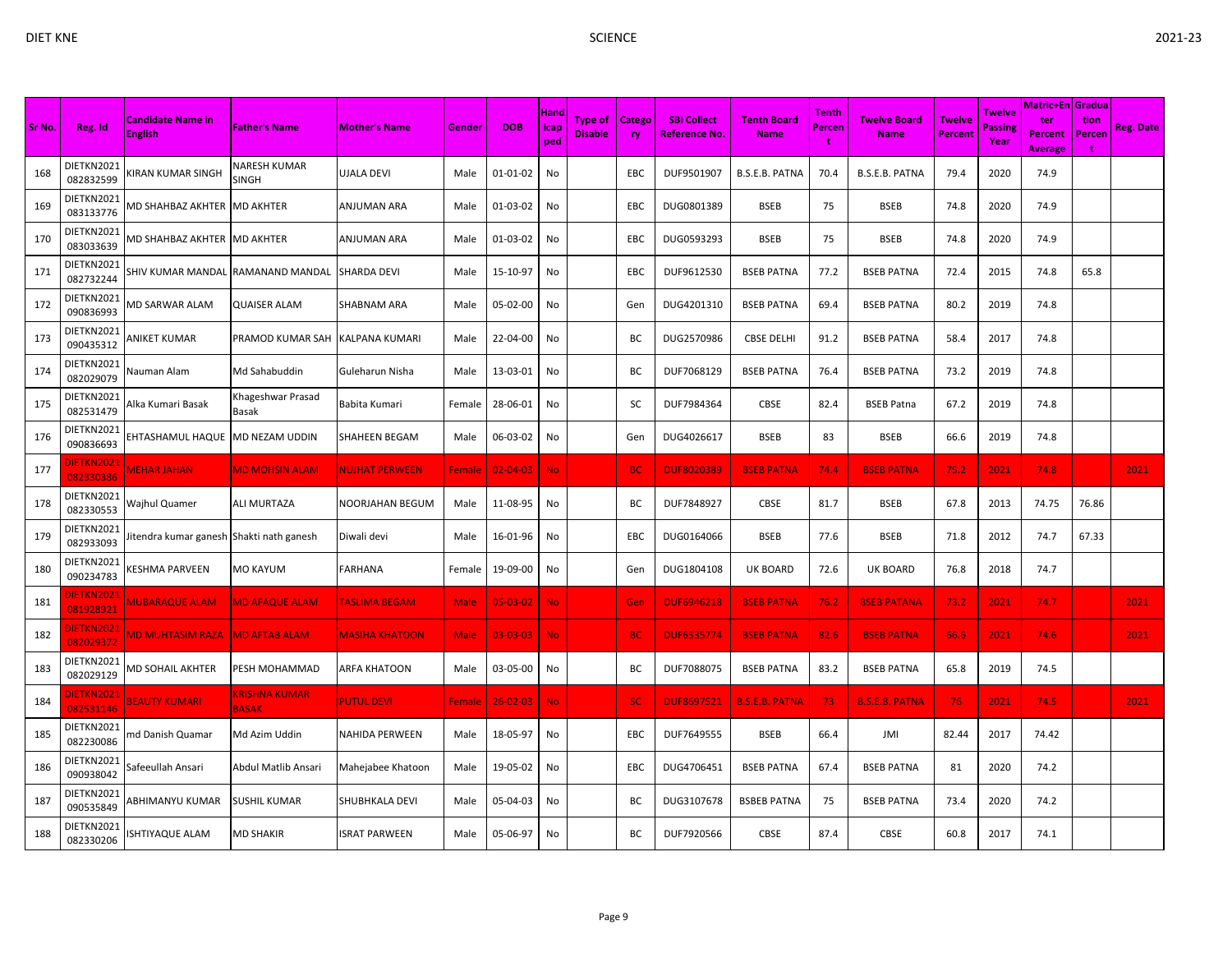|        |                         |                                            |                                 |                       |        |                |                            |                                  |                     |                                     |                                   |                                    |                                    |                          |                                  | <b>Matric+En Gradua</b>          |                     |                  |
|--------|-------------------------|--------------------------------------------|---------------------------------|-----------------------|--------|----------------|----------------------------|----------------------------------|---------------------|-------------------------------------|-----------------------------------|------------------------------------|------------------------------------|--------------------------|----------------------------------|----------------------------------|---------------------|------------------|
| Sr No. | Reg. Id                 | <b>Candidate Name in</b><br><b>English</b> | <b>Father's Name</b>            | <b>Mother's Name</b>  | Gender | <b>DOB</b>     | <b>Hand</b><br>icap<br>ped | <b>Type of</b><br><b>Disable</b> | Catego<br><b>ry</b> | <b>SBI Collect</b><br>Reference No. | <b>Tenth Board</b><br><b>Name</b> | <b>Tenth</b><br><b>Percen</b><br>t | <b>Twelve Board</b><br><b>Name</b> | Twelve<br><b>Percent</b> | Twelve<br><b>Passing</b><br>Year | ter<br>Percent<br><b>Average</b> | tion<br>Percen<br>t | <b>Reg. Date</b> |
| 189    | DIETKN2021<br>082229899 | Sahil Nazir                                | Nazir Ahmad                     | Sabera Khatoon        | Male   | 11-04-01       | No                         |                                  | BC                  | DUF7685173                          | <b>BSEB</b>                       | 76.4                               | <b>BSEB</b>                        | 71.8                     | 2019                             | 74.1                             |                     |                  |
| 190    | DIETKN2021<br>082430702 | FAIZAN SARWAR                              | <b>MD HASIBUR</b><br>RAHMAN     | SHAGUFTA NAZREEN      | Male   | 03-05-02       | No                         |                                  | EBC                 | DUF8324928                          | <b>CBSE</b>                       | 69.2                               | <b>BSEB PATNA</b>                  | 79                       | 2020                             | 74.1                             |                     |                  |
| 191    | DIETKN2021<br>090636146 | PORITOSH KUMAR<br><b>ROY</b>               | <b>VINOD KUMAR ROY</b>          | RESHMI ROY            | Male   | 18-05-02       | No                         |                                  | SC                  | DUF7377186                          | CBSE                              | 83.6                               | <b>BBOSE</b>                       | 64.6                     | 2020                             | 74.1                             |                     |                  |
| 192    | DIETKN2021<br>082832406 | RAHUL KUMAR YADAV BHAGAWAT YADAV           |                                 | <b>BADAMI DEVI</b>    | Male   | 10-01-00       | No                         |                                  | ВC                  | DUF9797311                          | <b>UP BOARD</b><br>ALLAHABAD      | 72.5                               | <b>UP BOARD</b><br>ALLAHABAD       | 75.6                     | 2016                             | 74.05                            |                     |                  |
| 193    | DIETKN2021<br>083033528 | NAZIA PERWEEN                              | <b>MD HASIB RAHI</b>            | <b>ISHRAT PERWEEN</b> | Female | 05-02-02       | No                         |                                  | Gen                 | DUG0108017                          | <b>BSEB PATNA</b>                 | 75.4                               | <b>BSEB PATNA</b>                  | 72.6                     | 2020                             | 74                               |                     |                  |
| 194    | DIETKN2021<br>082229915 | NAWAZISH TAHSEEN                           | MD TAHSIN ALAM                  | NUZHAT PARWEEN        | Male   | 05-02-02       | No                         |                                  | EBC                 | DUF7641762                          | <b>CBSE</b>                       | 75.6                               | <b>BSEB PATNA</b>                  | 72.4                     | 2020                             | 74                               |                     |                  |
| 195    | DIETKN2021<br>090937580 | MD SOHEL AKHTER                            | <b>MD AIYUB ALAM</b>            | SHAMSHERA BEGUM       | Male   | 20-09-00       | No                         |                                  | ВC                  | DUG4529339                          | <b>BSEB PATNA</b>                 | 79.2                               | <b>BSEB PATNA</b>                  | 68.6                     | 2019                             | 73.9                             |                     |                  |
| 196    | DIETKN2021<br>083033245 | ASKEEN JAHAN                               | MD MASHKOOR ALAM ANJUM ARA      |                       | Female | 14-07-01       | No                         |                                  | EBC                 | DUG0363863                          | <b>BSEB PATNA</b>                 | 74.4                               | <b>BSEB PATNA</b>                  | 73.4                     | 2020                             | 73.9                             |                     |                  |
| 197    | DIETKN2021<br>091039605 | MD FAIYAZ ALAM                             | <b>ABDUL MANNAN</b>             | RAIHANA KHATOON       | Male   | 16-02-02       | No                         |                                  | EBC                 | DUG4975849                          | <b>BSEB PATNA</b>                 | 74                                 | <b>BSEB PATNA</b>                  | 73.8                     | 2019                             | 73.9                             |                     |                  |
| 198    | IETKN2021<br>082330460  | <b>ishnu Kumar Roy</b>                     | <b>Nagendra Nath Roy</b>        | Usha kumari           | Male   | $18 - 04 - 03$ | <b>No</b>                  |                                  | <b>SC</b>           | 1.23581E+11                         | <b>BSEB BOARD</b><br><b>PATNA</b> | 77.2                               | <b>BSEB BOARD,</b><br><b>PATNA</b> | 70.6                     | 2021                             | 73.9                             |                     | 2021             |
| 199    | DIETKN2021<br>090837219 | RUCHIKA BHARTI                             | <b>BIRENDRA PRASAD</b><br>YADAV | RITA DEVI             | Female | 16-07-03       | No                         |                                  | ВC                  | DUG4278315                          | <b>BSEB PATNA</b>                 | 78                                 | <b>BSEB PATNA</b>                  | 69.8                     | 2020                             | 73.9                             |                     |                  |
| 200    | DIETKN2021<br>082029169 | Navjot Kumar                               | Shashikant Yadav                | Radha Devi            | Male   | 10-02-96       | No                         |                                  | BC                  | DUF7098345                          | <b>BSEB</b>                       | 73.4                               | <b>BSEB</b>                        | 74.2                     | 2015                             | 73.8                             |                     |                  |
| 201    | DIETKN2021<br>083133803 | SALIM ANWER                                | <b>FAROOQUE AZAM</b>            | SANJARI BEGUM         | Male   | 12-02-01       | No                         |                                  | Gen                 | DUG0821737                          | <b>BSEB PATNA</b>                 | 77.4                               | <b>BSEB PATNA</b>                  | 70.2                     | 2019                             | 73.8                             |                     |                  |
| 202    | DIETKN2021<br>090535707 | NAQUI AKHTER                               | <b>QUAYAM AKHTER</b>            | NISHAT AKHTER         | Male   | 01-01-94       | No                         |                                  | Gen                 | DUG3028637                          | CBSE                              | 79.8                               | CBSE                               | 67.5                     | 2011                             | 73.7                             |                     |                  |
| 203    | DIETKN2021<br>090234855 | Sonu Kumar Suman                           | Arjun Prasad Yadav              | Manju Devi            | Male   | 29-01-97       | No                         |                                  | BC                  | DUG1800631                          | CBSE, Delhi                       | 87.4                               | BSEB, Patna                        | 60                       | 2015                             | 73.7                             |                     |                  |
| 204    | DIETKN2021<br>083033629 | MD GOUSH ANWER                             | MD JUNAID ALAM                  | <b>TAJELLY BEGAM</b>  | Male   | 14-11-01       | No                         |                                  | ВC                  | DUG0602009                          | <b>BSEB PATNA</b>                 | 74.4                               | <b>BSEB PATNA</b>                  | 73                       | 2019                             | 73.7                             |                     |                  |
| 205    | DIETKN2021<br>090535622 | MUKESH KUMAR                               | RAJENDRA MAHTO                  | RAMDULARI DEVI        | Male   | 16-05-02       | No                         |                                  | BC                  | DUG2970227                          | <b>BSEB PATNA</b>                 | 77.8                               | <b>BSEB PATNA</b>                  | 69.6                     | 2019                             | 73.7                             |                     |                  |
| 206    | DIETKN2021<br>090334982 | MD INTAKHAB ALAM                           | MD MANZOOR ALAM                 | RAZIA BEGUM           | Male   | 10-10-95       | No                         |                                  | ВC                  | DUG2123555                          | <b>BSEB PATNA</b>                 | 74.6                               | <b>BSEB PATNA</b>                  | 72.6                     | 2012                             | 73.6                             |                     |                  |
| 207    | DIETKN2021<br>090636177 | ARPITA KUMARI                              | <b>BISHESHWAR PODDAR</b>        | <b>KRISHNA DEVI</b>   | Female | 22-07-01       | No                         |                                  | BC                  | DUG3425333                          | <b>CBSE NEW</b><br>DELHI          | 85.5                               | <b>BSEB PATNA</b>                  | 61.6                     | 2018                             | 73.6                             |                     |                  |
| 208    | DIETKN2021<br>090836964 | SHAKSHI KUMARI                             | <b>RAJ KUMAR</b>                | GANGA DEVI            | Female | 23-02-02       | No                         |                                  | ВC                  | DUG4185969                          | <b>BSEB PATNA</b>                 | 71                                 | <b>BSEB PATNA</b>                  | 76.2                     | 2019                             | 73.6                             |                     |                  |
| 209    | DIETKN2021<br>091039550 | MD SAQUIB ANJUM                            | MD TAMEEZ ALAM                  | NIGAR SULTANA         | Male   | 01-01-00       | No                         |                                  | BC                  | DUG4967329                          | CBSE                              | 77.8                               | CBSE                               | 69.2                     | 2019                             | 73.5                             |                     |                  |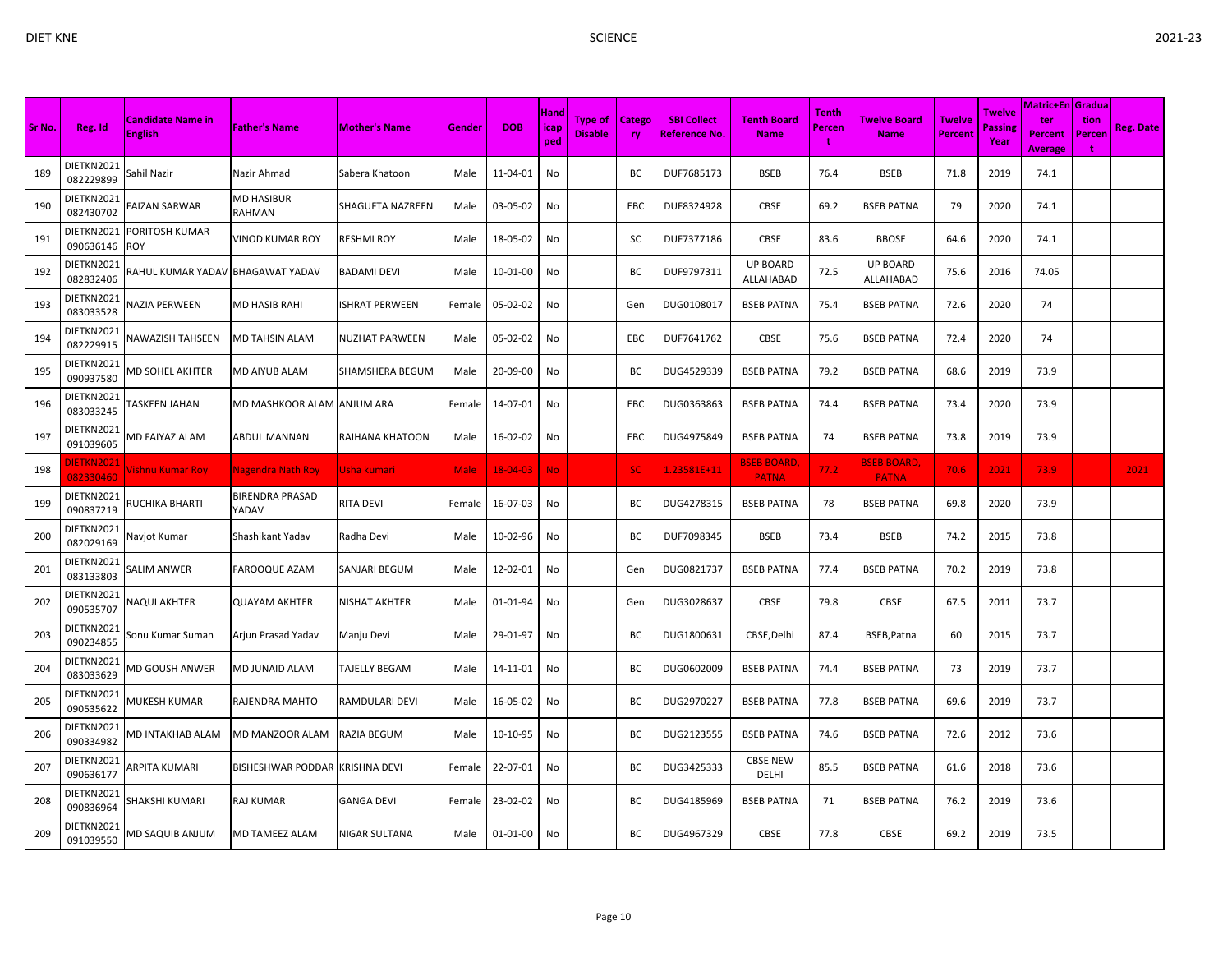| Sr No. | Reg. Id                        | <b>Candidate Name in</b><br><b>English</b> | <b>Father's Name</b>                   | <b>Mother's Name</b>           | Gender      | <b>DOB</b>     | Hand<br><b>icap</b><br>ped | Type of<br><b>Disable</b> | <b>Catego</b><br>ry | <b>SBI Collect</b><br><u>Reference No.</u> | <b>Tenth Board</b><br><b>Name</b>    | Tenth<br><b>Percen</b> | <b>Twelve Board</b><br><b>Name</b> | <b>Twelve</b><br>Percent | <b>Twelve</b><br><b>Passing</b><br>Year | <b>Matric+En Gradua</b><br>ter<br><b>Percent</b><br><b>Average</b> | tion<br>Percen<br>÷ | <b>Reg. Date</b> |
|--------|--------------------------------|--------------------------------------------|----------------------------------------|--------------------------------|-------------|----------------|----------------------------|---------------------------|---------------------|--------------------------------------------|--------------------------------------|------------------------|------------------------------------|--------------------------|-----------------------------------------|--------------------------------------------------------------------|---------------------|------------------|
| 210    | DIETKN2021<br>091039524        | MD SAQUIB ANJUM                            | MD TAMEEZ ALAM                         | NIGAR SULTANA                  | Male        | 01-01-01       | No                         |                           | BС                  | DUG4967328                                 | <b>CBSE</b>                          | 77.8                   | <b>CBSE</b>                        | 69.2                     | 2019                                    | 73.5                                                               |                     |                  |
| 211    | DIETKN2021<br>081828402        | MD MAROOF NIRALA                           | <b>GULAM MUSTAFA</b>                   | <b>BIBI NAZRA KHATOON</b>      | Male        | 05-01-01       | No                         |                           | EBC                 | DUF6680090                                 | <b>BSEB PATNA</b>                    | 76.2                   | <b>BSEB PATNA</b>                  | 70.8                     | 2019                                    | 73.5                                                               |                     |                  |
| 212    | DIETKN2021<br>082029086        | SHAHNAWAZ ALAM                             | <b>ZUBAIR ALAM</b>                     | MAHSHARI BEGUM                 | Male        | 05-11-02       | No                         |                           | ВC                  | DUF7074882                                 | <b>CBSE NEW</b><br>DELHI             | 69.8                   | <b>BSEB PATNA</b>                  | 77                       | 2020                                    | 73.4                                                               |                     |                  |
| 213    | DIETKN2021<br>082731955        | ARYAN KUMAR                                | <b>SONFI MANDAL</b>                    | <b>MANJU DEVI</b>              | Male        | 15-11-02       | No                         |                           | Gen(E<br>WS)        | DUF9318720                                 | CBSE                                 | 85.5                   | <b>BSEB</b>                        | 61.2                     | 2019                                    | 73.35                                                              |                     |                  |
| 214    | DIETKN2021<br>091039518        | Ashish Kumar                               | Radha Krishna Mandal Prabha Devi       |                                | Male        | 09-01-97       | No                         |                           | ВC                  | DUG4962425                                 | BSEB, Patna                          | 77.4                   | BSEB, Patna                        | 69.2                     | 2016                                    | 73.3                                                               |                     |                  |
| 215    | DIETKN2021<br>082330196        | SUMAN KUMARI                               | <b>SRI SHIV CHARAN</b><br><b>SINGH</b> | SRI MATI KARUNA<br><b>DEVI</b> | Female      | 12-06-01       | No                         |                           | EBC                 | IGALVBIDX0                                 | <b>BSEB PATNA</b>                    | 70.8                   | <b>BSEB PATNA</b>                  | 75.8                     | 2020                                    | 73.3                                                               |                     |                  |
| 216    | DIETKN2021<br>082129412        | NITISH KUMAR                               | <b>GANESH RAM</b>                      | PREMA DEVI                     | Male        | 02-01-02       | No                         |                           | SC                  | DUF7336758                                 | <b>BSEBPATNA</b>                     | 80                     | <b>BSEBPATNA</b>                   | 66.6                     | 2019                                    | 73.3                                                               |                     |                  |
| 217    | <b>JIETKN2021</b><br>082330419 | RITU RANI                                  | <b>MATHURA PRASAD</b>                  | <b>SUNITA DEVI</b>             | Female      | $12 - 07 - 03$ | <b>No</b>                  |                           | <b>ST</b>           | <b>DUF8058922</b>                          | <b>BSEB PATNA</b>                    | 74.8                   | <b>BSEB PATNA</b>                  | 71.8                     | 2021                                    | 73.3                                                               |                     | 2021             |
| 218    | DIETKN2021<br>090234537        | Sudhanshu Kumar                            | Parmanand Singh                        | Kamal Devi                     | Male        | 10-08-01       | No                         |                           | ВC                  | DUG1551844                                 | <b>BSEB PATNA</b>                    | 76                     | <b>BSEB PATNA</b>                  | 70.4                     | 2019                                    | 73.2                                                               |                     |                  |
| 219    | DIETKN2021<br>082129435        | SHAMBHU KUMAR                              | <b>DOMI SHARMA</b>                     | ARULA DEVI                     | Male        | 17-01-03       | No                         |                           | EBC                 | DUF6780712                                 | <b>BSEBBOARD</b><br>PATNA            | 70                     | <b>BSEBBOARD</b><br>PATNA          | 76.4                     | 2020                                    | 73.2                                                               |                     |                  |
| 220    | DIETKN2021<br>081928666        | MD MUQUSIT ALI                             | <b>MD ALA MAKHTOOR</b>                 | <b>BIBI RUMANA SHAHIN</b>      | Male        | 16-01-00       | No                         |                           | EBC                 | DUF6796909                                 | <b>CBSE DELHI</b>                    | 93.1                   | <b>CBSE DELHI</b>                  | 53                       | 2017                                    | 73.05                                                              | 74.13               |                  |
| 221    | DIETKN2021<br>090937927        | SUFIA RAHMAN                               | <b>WASIQUR RAHMAN</b>                  | SARWAT JAHAN                   | Female      | 03-07-99       | No                         |                           | EBC                 | DUG4674908                                 | <b>JTTAR PRADESH</b><br><b>BOARD</b> | 79.17                  | UTTAR PRADESH<br><b>BOARD</b>      | 66.8                     | 2016                                    | 73                                                                 |                     |                  |
| 222    | DIETKN2021<br>082430840        | Rahul Kumar Raj                            | Jai Krishna Yadav                      | Kalpana Devi                   | Male        | 09-03-01       | No                         |                           | BC                  | DUF8417388                                 | CBSE                                 | 90                     | <b>BSEB</b>                        | 56                       | 2018                                    | 73                                                                 |                     |                  |
| 223    | DIETKN2021<br>082129659        | PRAVEEN KUMAR<br><b>SINGH</b>              | <b>BASUDEO SINGH</b>                   | <b>BINU DEVI</b>               | Male        | 21-03-01       | No                         |                           | EBC                 | DUF7482105                                 | <b>BSEB PATNA</b>                    | 69.2                   | <b>BSEB PATNA</b>                  | 76.8                     | 2019                                    | 73                                                                 |                     |                  |
| 224    | <b>NETKN2021</b><br>081928654  | <b>MD SHAYAN ANWAR</b>                     | <b>NAYEEM AKHTER</b>                   | <b>AIMERI BEGUM</b>            | <b>Male</b> | 25-08-01       | <b>No</b>                  |                           | Gen                 | <b>DUF6797962</b>                          | <b>BSEB PATNA</b>                    | 74.2                   | <b>BSEB PATNA</b>                  | 71.8                     | 2021                                    | 73 <sub>1</sub>                                                    |                     | 2021             |
| 225    | DIETKN2021<br>082531130        | NISHAT FATIMA                              | ABUL KALAM AZAD                        | <b>NUSRAT AARA</b>             | Female      | 10-10-01       | No                         |                           | ВC                  | DUF8697283                                 | <b>BSEB PATNA</b>                    | 72.4                   | <b>BSEB PATNA</b>                  | 73.6                     | 2020                                    | 73                                                                 |                     |                  |
| 226    | DIETKN2021<br>090938166        | MD NOORAIN ALAM                            | <b>ZAFRUL HASSAN</b>                   | ANJUM AARA                     | Male        | 20-01-02       | No                         |                           | Gen(E<br>WS)        | DUG4726622                                 | <b>BSEB PATNA</b>                    | 75                     | <b>BSEB PATNA</b>                  | 71                       | 2019                                    | 73                                                                 |                     |                  |
| 227    | DIETKN2021<br>090736297        | SURAJ KUMAR                                | SAMPAT LAL MANDAL                      | SULOCHANA DEVI                 | Male        | 13-04-94       | No                         |                           | EBC                 | DUG3550600                                 | <b>BSEB PATNA</b>                    | 72                     | <b>BSEB PATNA</b>                  | 73.8                     | 2012                                    | 72.9                                                               |                     |                  |
| 228    | DIETKN2021<br>091038652        | <b>MD ZEESHAN NAWAZ</b>                    | MD MOJAHID ALAM                        | SHAGUFTA QUMRI                 | Male        | 20-06-97       | No                         |                           | EBC                 | DUG4816339                                 | <b>BSEB PATNA</b>                    | 76.6                   | <b>BSEB PATNA</b>                  | 69                       | 2015                                    | 72.8                                                               |                     |                  |
| 229    | DIETKN2021<br>090836737        | RITESH KUMAR                               | MANOJ KUMAR<br><b>BISHWAS</b>          | <b>NUTAN DEVI</b>              | Male        | 10-09-98       | No                         |                           | EBC                 | DUG4042569                                 | <b>BSEB</b>                          | 73.2                   | <b>BSEB</b>                        | 72.4                     | 2015                                    | 72.8                                                               |                     |                  |
| 230    | DIETKN2021<br>091038533 SINGH  | <b>GAURAV KUMAR</b>                        | ASHOK KUMAR SINGH SARASWATI DEVI       |                                | Male        | 15-03-99       | No                         |                           | <b>EBC</b>          | DUG4622798                                 | <b>BSEB PATNA</b>                    | 77.6                   | <b>BSEB PATNA</b>                  | 68                       | 2017                                    | 72.8                                                               | 64.47               |                  |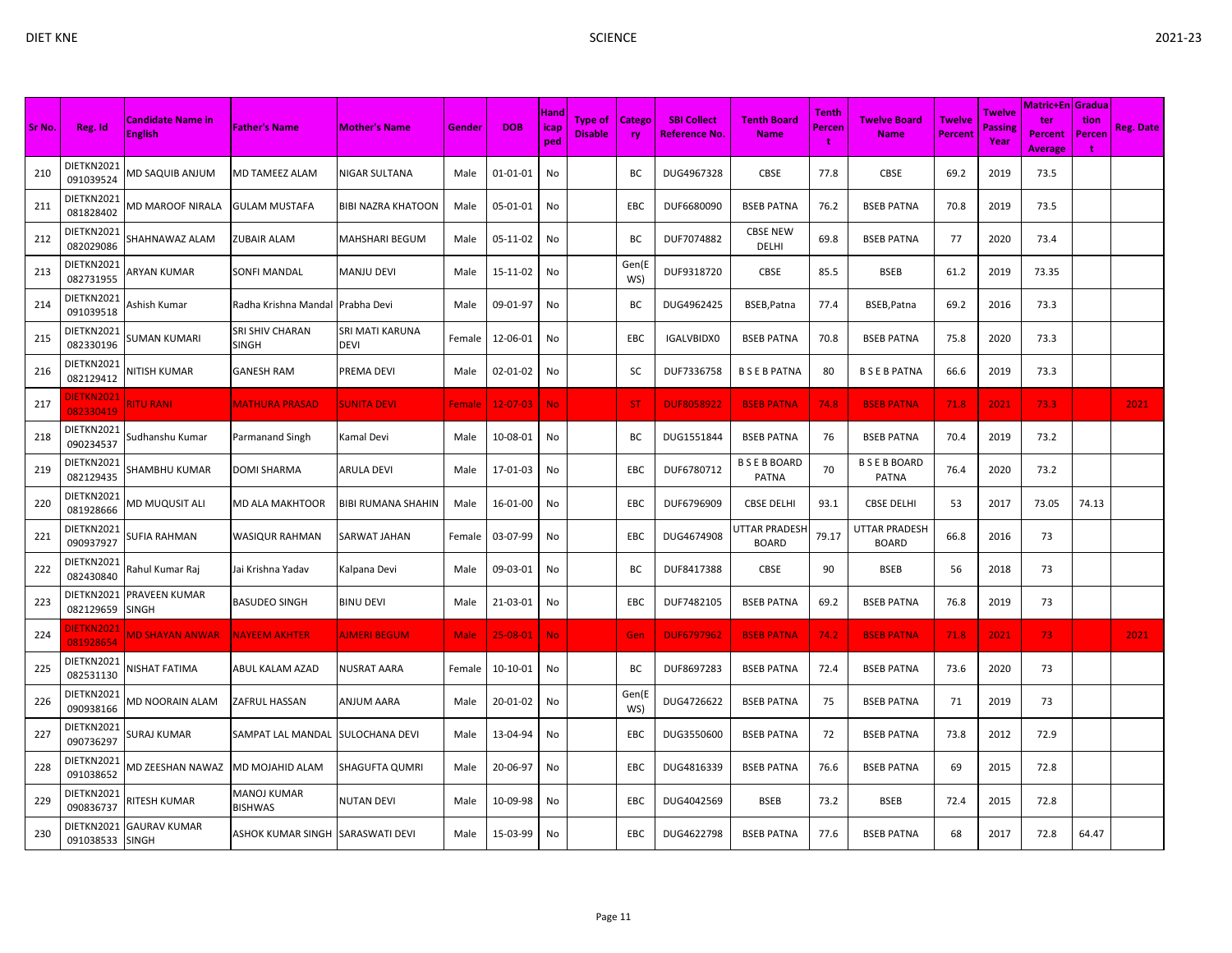| I |  |
|---|--|

|        |                                |                                            |                                |                        |               |                |                     |                                  |                     |                                            |                                           |                             |                                    |                                 |                           | <b>Matric+En Gradua</b>                 |                            |                  |
|--------|--------------------------------|--------------------------------------------|--------------------------------|------------------------|---------------|----------------|---------------------|----------------------------------|---------------------|--------------------------------------------|-------------------------------------------|-----------------------------|------------------------------------|---------------------------------|---------------------------|-----------------------------------------|----------------------------|------------------|
| Sr No. | Reg. Id                        | <b>Candidate Name in</b><br><b>English</b> | <b>Father's Name</b>           | <b>Mother's Name</b>   | Gender        | <b>DOB</b>     | Hand<br>icap<br>ped | <b>Type of</b><br><b>Disable</b> | <b>Catego</b><br>ry | <b>SBI Collect</b><br><u>Reference No.</u> | <b>Tenth Board</b><br><b>Name</b>         | <b>Tenth</b><br>Percen<br>t | Twelve Board<br><b>Name</b>        | <b>Twelve</b><br><b>Percent</b> | Twelve<br>Passine<br>Year | ter<br><b>Percent</b><br><b>Average</b> | tion<br>Percen<br><b>t</b> | <b>Reg. Date</b> |
| 231    | DIETKN2021<br>091038344        | MD TARIQUE ANWAR                           | MD SHAUD ALAM                  | <b>SOFIA KHATOON</b>   | Male          | 25-02-02       | No                  |                                  | EBC                 | DUG4768710                                 | <b>CBSE NEW</b><br><b>DELHI</b>           | 85.5                        | <b>BSEB PATNA</b>                  | 60                              | 2020                      | 72.8                                    |                            |                  |
| 232    | DIETKN2021<br>090234845        | MD SHAFAQQUAT<br>HUSSAIN                   | JAWADUL HAQUE                  | RUKHSANA BEGUM         | Male          | 15-07-02       | No                  |                                  | Gen(E<br>WS)        | DUG1842028                                 | <b>BSEB PATNA</b>                         | 68.4                        | <b>BSEB PATNA</b>                  | 77.2                            | 2020                      | 72.8                                    |                            |                  |
| 233    | DIETKN2021<br>090435514        | MD AMAN REZA                               | MD ZAHID                       | WASIKA TARNNUM         | Male          | 15-02-03       | No                  |                                  | ВC                  | DUG2770539                                 | <b>BSEB PATNA</b>                         | 72                          | <b>BSEB PATNA</b>                  | 73.6                            | 2020                      | 72.8                                    |                            |                  |
| 234    | DIETKN2021<br>090435241        | <b>MD SALIK ALAM</b>                       | NAZEERUL HASAN                 | AHMADI BEGUM           | Male          | 16-01-95       | No                  |                                  | ВC                  | DUG1327144                                 | <b>BSEB PATNA</b>                         | 75.4                        | <b>BSEB PATNA</b>                  | 70                              | 2012                      | 72.7                                    |                            |                  |
| 235    | DIETKN2021<br>082029137        | Prince Kumar Yadav                         | Sanjay Kumar Yadav             | Rina Devi              | Male          | 01-02-03       | No                  |                                  | ВC                  | DUF7079667                                 | Central Board O<br>Secondary              | 80.2                        | Bihar Secondary<br>Examination     | 65.2                            | 2020                      | 72.7                                    |                            |                  |
| 236    | DIETKN2021<br>083033677        | PRADIP KUMAR<br><b>MANJHI</b>              | ARUN MANJHI                    | KALA DEVI              | Male          | 15-01-97       | No                  |                                  | sc                  | DUG0620085                                 | <b>BSEB PATNA</b>                         | 73.2                        | <b>BSEB PATNA</b>                  | 72                              | 2015                      | 72.6                                    |                            |                  |
| 237    | DIETKN2021<br>090938022        | <b>NITISH KUMAR RAY</b>                    | NAND KUMAR RAY                 | <b>CHANDA DEVI</b>     | Male          | 20-03-99       | No                  |                                  | BC                  | DUG4623580                                 | <b>BSEB PATNA</b>                         | 72.2                        | <b>BSEB PATNA</b>                  | 73                              | 2016                      | 72.6                                    | 62.88                      |                  |
| 238    | DIETKN2021<br>090837100        | MD TAUFIQUE ALAM                           | <b>MD SAMAT ALI</b>            | <b>MAIRUN NISHA</b>    | Male          | $01 - 01 - 01$ | No                  |                                  | Gen                 | DUG4223210                                 | <b>BSEB, PATNA</b>                        | 66.8                        | <b>BSEB, PATNA</b>                 | 78.4                            | 2020                      | 72.6                                    |                            |                  |
| 239    | DIETKN2021<br>090937318        | Ravi Kumar                                 | Raj Kumar Mandal               | Bharti Devi            | Male          | 16-01-01       | No                  |                                  | EBC                 | DUG4445948                                 | <b>BSEB PATNA</b>                         | 75.6                        | <b>BSEB PATNA</b>                  | 69.6                            | 2018                      | 72.6                                    |                            |                  |
| 240    | DIETKN2021<br>082330324        | NEHA PARWEEN                               | MD LATIFUR RAHMAN SABINA NAAZ  |                        | Female        | 10-08-01       | No                  |                                  | BC                  | DUF8003398                                 | <b>CBSE</b>                               | 78                          | <b>BSEB</b>                        | 67.2                            | 2019                      | 72.6                                    |                            |                  |
| 241    | <b>JIETKN2021</b><br>081928674 | NUJHAT BANU                                | <b>ABDUL KARIM</b>             | <b>HABIBA KHATOON</b>  | <b>Female</b> | $05-12-02$     | <b>No</b>           |                                  | <b>BC</b>           | <b>DUF6807956</b>                          | <b>BSEB PATNA</b>                         | 72.2                        | <b>BSEB PATNA</b>                  | 73                              | 2021                      | 72.6                                    |                            | 2021             |
| 242    | DIETKN2021<br>082933007        | <b>MANJUR ALAM</b>                         | MD MUJIBUL HAQUE               | <b>MARIYUM KHATOON</b> | Male          | 05-01-95       | No                  |                                  | ВC                  | DUG0068210                                 | CBSE                                      | 79.8                        | <b>CBSE</b>                        | 65.2                            | 2012                      | 72.5                                    | 61                         |                  |
| 243    | DIETKN2021<br>091039563        | hakesha Khatoon                            | Md Mojib                       | Shamim bahar           | Female        | 05-06-99       | No                  |                                  | Gen                 | DUG4974223                                 | CBSE                                      | 83.6                        | <b>BSEB</b>                        | 61.4                            | 2016                      | 72.5                                    | 69.38                      |                  |
| 244    | DIETKN2021<br>090234812        | MD FAIZ AHMAD                              | MD JAMIL AKHTER                | <b>FARZANA KHATOON</b> | Male          | 16-03-03       | No                  |                                  | ВC                  | DUG1823532                                 | <b>BSEB PATNA</b>                         | 67.8                        | <b>BSEB PATNA</b>                  | 77.2                            | 2020                      | 72.5                                    |                            |                  |
| 245    | DIETKN2021<br>090335176        | <b>NIRAJ KUMAR SAHAN</b>                   | UMESH PRASAD<br>SAHANI         | REKHA DEVI             | Male          | 30-12-94       | No                  |                                  | <b>EBC</b>          | DUG2303640                                 | <b>B.S.E.B PATNA</b>                      | 75                          | <b>B.S.E.B PATNA</b>               | 69.8                            | 2013                      | 72.4                                    | 70.5                       |                  |
| 246    | DIETKN2021<br>090937825        | <b>SUMAN KUMAR</b><br>YADAV                | SADANAND YADAV                 | <b>PINKI DEVI</b>      | Male          | 04-02-02       | No                  |                                  | ВC                  | DUG4660770                                 | <b>BSEB PATNA</b>                         | 74.2                        | <b>BSEB PATNA</b>                  | 70.6                            | 2020                      | 72.4                                    |                            |                  |
| 247    | DIETKN2021<br>091038629        | SADHU KUMAR<br><b>SHARAN</b>               | <b>SHAMBHU KUMAR</b><br>SHARAN | <b>JAYMALA DEVI</b>    | Male          | 15-04-03       | No                  |                                  | ВC                  | DUG4812864                                 | <b>BSEB PATNA</b>                         | 73.2                        | <b>BSEB PATNA</b>                  | 71.6                            | 2020                      | 72.4                                    |                            |                  |
| 248    | DIETKN2021<br>082631650        | DHEERAJ KUMAR                              | <b>MANTU YADAV</b>             | <b>KANCHAN DEVI</b>    | Male          | 15-02-98       | No                  |                                  | BC                  | DUF9194493                                 | <b>BSEB, PATNA</b>                        | 70.4                        | <b>BSEB, PATNA</b>                 | 74.2                            | 2016                      | 72.3                                    | 80.13                      |                  |
| 249    | DIETKN2021<br>082531288        | PANKAJ KUMAR                               | RAMCHANDRA YADAV SITA DEVI     |                        | Male          | 07-03-01       | No                  |                                  | BC                  | DUF8802176                                 | <b>BSEB PATNA</b>                         | 74.6                        | <b>BSEB PATNA</b>                  | 70                              | 2020                      | 72.3                                    |                            |                  |
| 250    | DIETKN2021<br>091038527        | VISHU KUMARI                               | <b>MOTI LAL SAH</b>            | NIBHA DEVI             | Female        | 13-06-01       | No                  |                                  | BС                  | DUG4795998                                 | <b>BIHAR SCHOOL</b><br><b>EXAMINATION</b> | 71                          | <b>BIHAR SCHOOL</b><br>EXAMINATION | 73.6                            | 2019                      | 72.3                                    |                            |                  |
| 251    | DIETKN2021<br>082229920        | ASHRAF RAJA                                | <b>MD HALIMUDDIN</b>           | <b>NURPHA BEGUM</b>    | Male          | 05-02-99       | No                  |                                  | BC                  | DUF7624493                                 | <b>CBSE</b>                               | 81.7                        | <b>BSEB PATNA</b>                  | 62.8                            | 2017                      | 72.25                                   |                            |                  |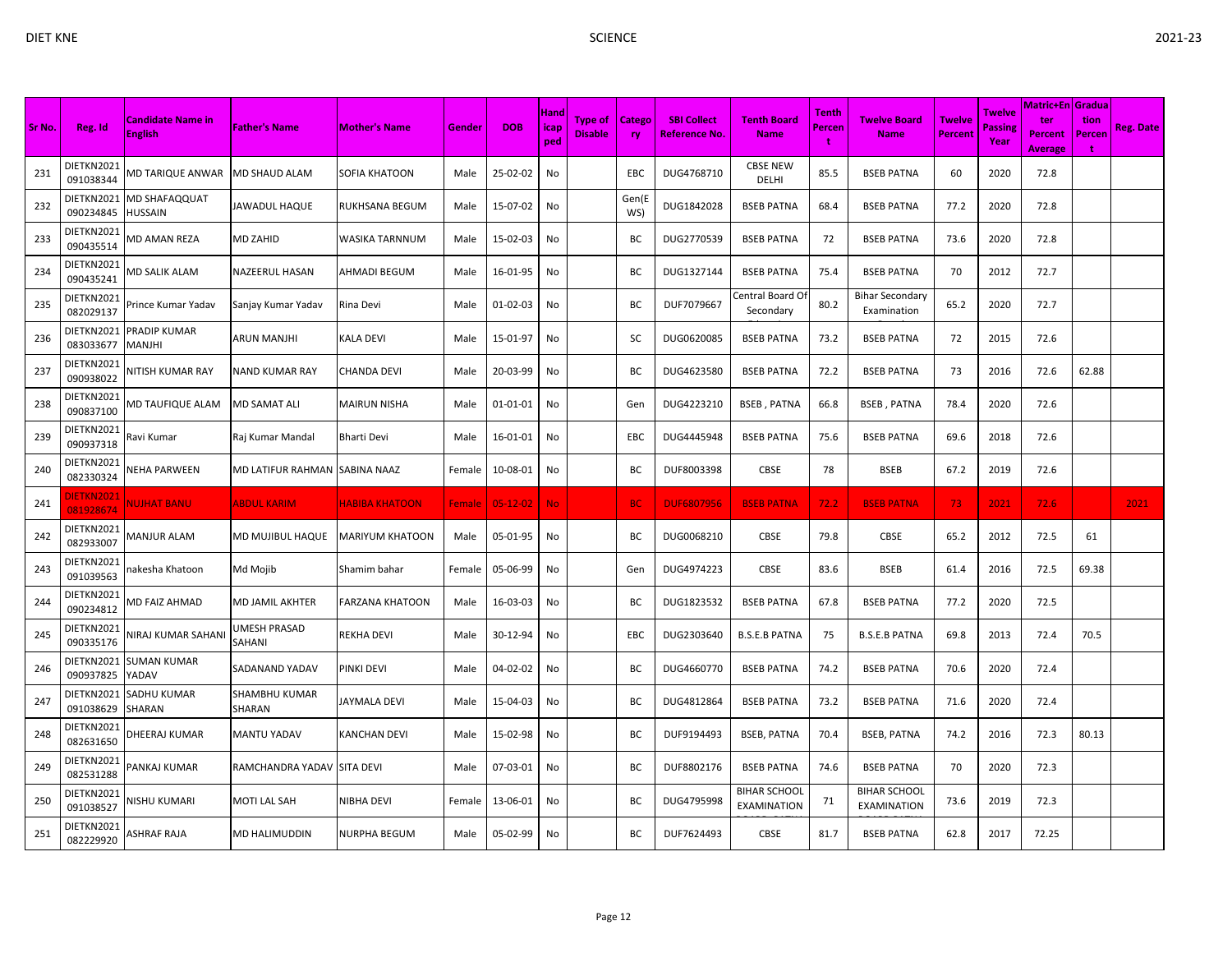| Sr No. | Reg. Id                       | <b>Candidate Name in</b><br><b>English</b> | <b>Father's Name</b>      | <b>Mother's Name</b>    | Gender        | <b>DOB</b>     | Hand<br>icap<br>ped | <b>Type of</b><br><b>Disable</b> | <b>Catego</b><br><b>ry</b> | <b>SBI Collect</b><br><b>Reference No.</b> | <b>Tenth Board</b><br><b>Name</b>         | Tenth<br><b>Percen</b><br>÷ | <b>Twelve Board</b><br><b>Name</b>   | <b>Twelve</b><br>Percent | <b>Twelve</b><br>Passing<br>Year | <b>Matric+En Gradua</b><br>ter<br>Percent<br><b>Average</b> | tion<br><b>Percen</b><br>÷ | <b>Reg. Date</b> |
|--------|-------------------------------|--------------------------------------------|---------------------------|-------------------------|---------------|----------------|---------------------|----------------------------------|----------------------------|--------------------------------------------|-------------------------------------------|-----------------------------|--------------------------------------|--------------------------|----------------------------------|-------------------------------------------------------------|----------------------------|------------------|
| 252    | DIETKN2021<br>082430832       | NAILA AKHTER                               | <mark>NASIM AKHTER</mark> | CHAMAN ARA              | <b>Female</b> | $10 - 06 - 98$ | <b>No</b>           |                                  | <b>EBC</b>                 | <b>DUF8425189</b>                          | <b>CBSE</b>                               | 81.6                        | <b>URDU</b><br><b>EDUCATION BOAF</b> | 62.8                     | 2017                             | 72.2                                                        |                            | <b>URDU</b>      |
| 253    | DIETKN2021<br>090938236       | <b>AZI AHMAD</b>                           | ABDUR RAHMAN              | KHURSHIDA BEGAM         | Male          | 25-04-02       | No                  |                                  | BC                         | DUG4740278                                 | CBSE                                      | 75.6                        | CBSE                                 | 68.8                     | 2020                             | 72.2                                                        |                            |                  |
| 254    | DIETKN2021<br>081928670       | <b>COUSHIK BASAK</b>                       | <b>MALAY BASAK</b>        | SHIULI BASAK            | Male          | 04-09-02       | No                  |                                  | SC                         | DUF6799271                                 | B. S. E. B. PATAN                         | 71.8                        | B. S. E. B. PATAN                    | 72.6                     | 2020                             | 72.2                                                        |                            |                  |
| 255    | DIETKN2021<br>090937440       | ARHEEN ANJUM                               | MD HASIBUR<br>RAHMAN      | МАНВООВА<br>KHATOON     | Female        | 15-01-03       | No                  |                                  | EBC                        | DUG4498307                                 | <b>BSEB PATNA</b>                         | 70                          | <b>BSEB PATNA</b>                    | 74.4                     | 2020                             | 72.2                                                        |                            |                  |
| 256    | DIETKN2021<br>082933106       | SHABAB AHMAD                               | NIYAZ AHMAD               | SHAMIMA KHATOON         | Male          | 30-12-96       | No                  |                                  | BC                         | DUG0193869                                 | <b>CBSE DELHI</b>                         | 66                          | <b>BBOSE PATNA</b>                   | 78.2                     | 2020                             | 72.1                                                        |                            |                  |
| 257    | DIETKN2021<br>082732180       | IASAN AFRIDI                               | HASAN JAWAID              | ISHRAT JAHAN            | Male          | 29-04-99       | No                  |                                  | Gen                        | DUF9580177                                 | <b>CBSE</b>                               | 87.4                        | <b>BSEB</b>                          | 56.8                     | 2018                             | 72.1                                                        |                            |                  |
| 258    | DIETKN2021<br>090837078       | RFAN KAMIL                                 | MD IMRAN ALI              | BIBI SHAKERA<br>KHATOON | Male          | $01 - 01 - 01$ | No                  |                                  | EBC                        | DUG4215634                                 | <b>BSEB</b>                               | 78                          | <b>BSEB</b>                          | 66.2                     | 2019                             | 72.1                                                        |                            |                  |
| 259    | DIETKN2021<br>090535732       | <b>IIYAMAT HASAN</b>                       | MD ABUL KALAM<br>NOORI    | SALIKA SHAHZADI         | Male          | 16-04-01       | No                  |                                  | Gen(E<br>WS)               | DUG3036902                                 | <b>BSEB PATNA</b>                         | 67.4                        | <b>BSEB PATNA</b>                    | 76.8                     | 2020                             | 72.1                                                        |                            |                  |
| 260    | DIETKN2021<br>083133900       | Aafiya Naz                                 | Mazhar Alam               | Mahzabin Parween        | Female        | 13-06-02       | No                  |                                  | Gen(E<br>WS)               | DUF9137796                                 | <b>BSEB Patna</b>                         | 68                          | <b>BSEB Patna</b>                    | 76.2                     | 2020                             | 72.1                                                        |                            |                  |
| 261    | DIETKN2021<br>082430728       | SHADAB MUKARRAM                            | MD JUNAID ALAM            | GULSHEHRA PERWEEN       | Male          | 19-11-97       | No                  |                                  | Gen                        | DUF8330247                                 | <b>CBSE DELHI</b>                         | 78                          | <b>CBSE DELHI</b>                    | 66.02                    | 2015                             | 72.01                                                       |                            |                  |
| 262    | DIETKN2021<br>090435262       | Tufail Ahmad                               | Md Abu Talha              | Bibi Khurshida Bano     | Male          | 10-01-00       | No                  |                                  | EBC                        | DUG1364421                                 | CBSE                                      | 85.5                        | <b>BSEB</b>                          | 58.4                     | 2019                             | 72                                                          |                            |                  |
| 263    | DIETKN2021<br>090234519       | <b>\SHISH KUMAR</b>                        | PRAMOD KUMAR<br>YADAV     | <b>ANILA DEVI</b>       | Male          | 13-01-01       | No                  |                                  | ВC                         | DUG1460154                                 | <b>BSEB</b>                               | 75.2                        | <b>BSEB</b>                          | 68.8                     | 2019                             | 72                                                          |                            |                  |
| 264    | DIETKN2021<br>091038644       | IAYRAM KUMAR DAS                           | DIJENDRA NATH DAS         | AMALA DEVI              | Male          | 28-09-01       | No                  |                                  | <b>EBC</b>                 | DUG4576623                                 | <b>BSEB PATNA</b>                         | 73                          | <b>BSEB PATNA</b>                    | 71                       | 2019                             | 72                                                          |                            |                  |
| 265    | DIETKN2021<br>083033700       | <b>IITISH KUMAR</b>                        | KUMAR KAUSHAL             | POONAM BHARTI           | Male          | 25-06-97       | No                  |                                  | BC                         | DUG0621374                                 | <b>BIHAR SCHOOL</b><br><b>EXAMINATION</b> | 79.6                        | <b>BIHAR SCHOOL</b><br>EXAMINATION   | 64.2                     | 2014                             | 71.9                                                        | 77.92                      |                  |
| 266    | DIETKN2021<br>090535726       | <b>SUNDUS ANWAR</b>                        | ANWAR SAMI                | NUSRAT AZMI             | Female        | 24-01-02       | No                  |                                  | Gen                        | DUG3035303                                 | CBSE                                      | 85.5                        | CBSE                                 | 58.2                     | 2019                             | 71.9                                                        |                            |                  |
| 267    | DIETKN2021<br>082932879       | ARHAN RAHI:                                | ABDUL QUAYUM              | HUSN ARA                | Male          | 10-05-03       | No                  |                                  | BC                         | IGALWEISB6                                 | <b>BSEB PATNA</b>                         | 73.4                        | <b>BSEB PATNA</b>                    | 70.4                     | 2020                             | 71.9                                                        |                            |                  |
| 268    | DIETKN2021<br>082933170       | Aquib jawed                                | Jaweed Perwaiz            | Neelam Ara              | Male          | 16-09-00       | No                  |                                  | BC                         | DUF9745983                                 | Central Board of<br>Secondary             | 78                          | Central Board of<br>Secondary        | 65.6                     | 2017                             | 71.8                                                        |                            |                  |
| 269    | DIETKN2021<br>082933126       | <b>SAQUIB JAWED</b>                        | MD JAWED AKHTAR           | ANJANA BEGUM            | Male          | 14-05-01       | No                  |                                  | BC                         | DUF8075622                                 | <b>BSEB PATNA</b>                         | 75.2                        | <b>BSEB PATNA</b>                    | 68.4                     | 2019                             | 71.8                                                        |                            |                  |
| 270    | DIETKN2021<br>090435294       | RIPIN KUMAR SINGH                          | MAHENDRA SINGH            | SAVITA DEVI             | Male          | 12-06-01       | No                  |                                  | EBC                        | DUG2550902                                 | <b>BSEB PATNA</b>                         | 80.6                        | <b>BSEB PATNA</b>                    | 63                       | 2019                             | 71.8                                                        |                            |                  |
| 271    | DIETKN2021<br>090937890       | IIMANSHU KUMAR                             | RAMVILASH PANDIT          | KIRAN DEVI              | Male          | 28-10-02       | No                  |                                  | EBC                        | DUG4659345                                 | <b>BSEB PATNA</b>                         | 76                          | <b>BSEB PATNA</b>                    | 67.6                     | 2019                             | 71.8                                                        |                            |                  |
| 272    | <b>IETKN2021</b><br>082430657 | <b>MD FAHIM</b>                            | <b>MD FIROZ</b>           | <b>FIRDANA</b>          | <b>Male</b>   | $03 - 04 - 03$ | <b>No</b>           |                                  | <b>BC</b>                  | <b>DUF8278825</b>                          | <b>BSEB</b>                               | 79.4                        | <b>BSEB</b>                          | 64.2                     | 2021                             | 71.8                                                        |                            | 2021             |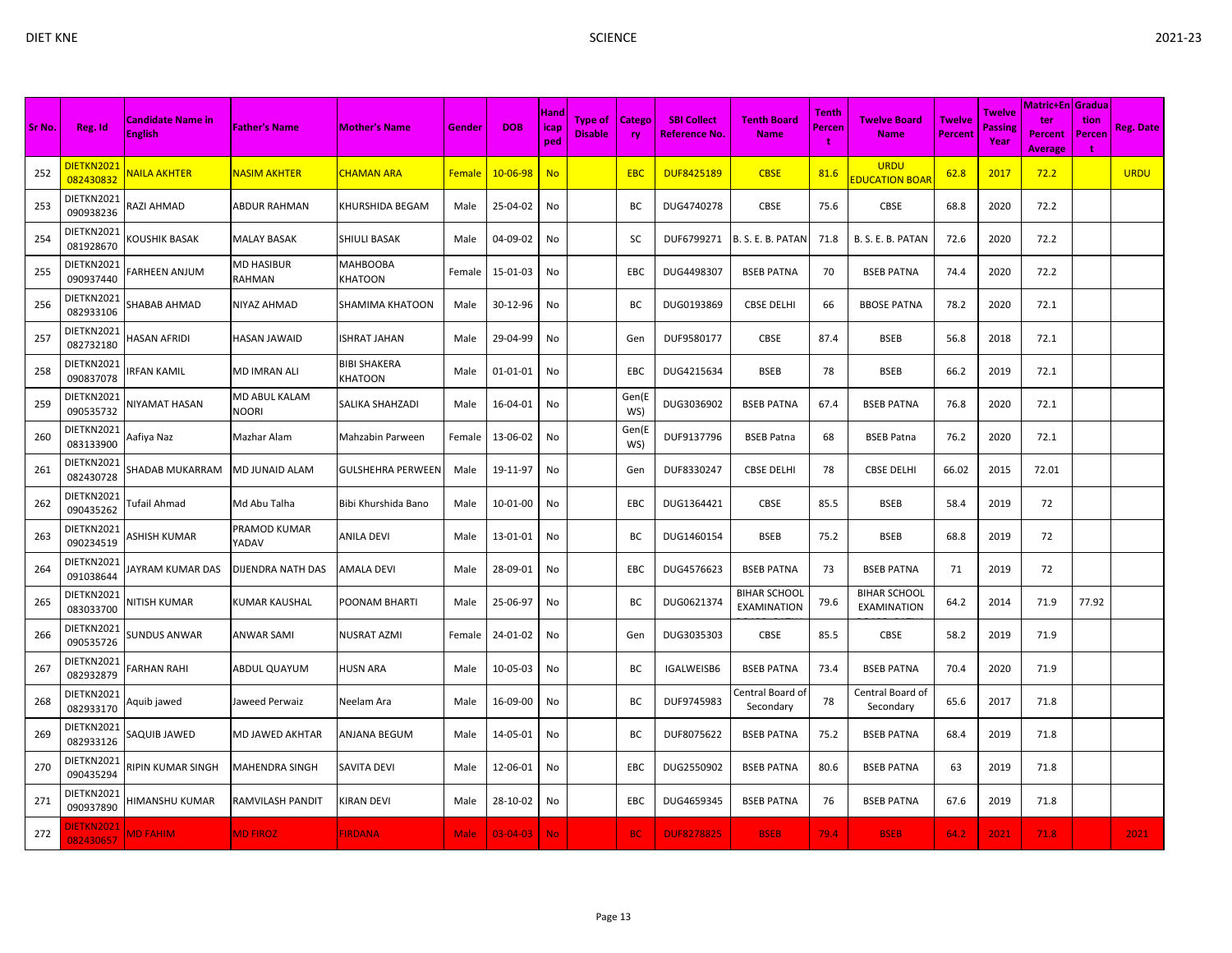| × |  |
|---|--|
|   |  |
| I |  |

| <b>Sr No</b> | Reg. Id                 | <b>Candidate Name in</b><br><b>English</b> | <b>Father's Name</b>             | <b>Mother's Name</b>               | Gender | <b>DOB</b>     | Hand<br>icap<br>ped | <b>Type of</b><br><b>Disable</b> | Catego<br>ry | <b>SBI Collect</b><br><b>Reference No.</b> | <b>Tenth Board</b><br><b>Name</b> | <b>Tenth</b><br>Percen<br>t | <b>Twelve Board</b><br><b>Name</b>       | <b>Twelve</b><br><b>Percent</b> | Twelve<br><b>Passing</b><br>Year | Matric+En Gradua<br>ter<br><b>Percent</b><br><b>Average</b> | tion<br>Percer<br>t | <b>Reg. Date</b> |
|--------------|-------------------------|--------------------------------------------|----------------------------------|------------------------------------|--------|----------------|---------------------|----------------------------------|--------------|--------------------------------------------|-----------------------------------|-----------------------------|------------------------------------------|---------------------------------|----------------------------------|-------------------------------------------------------------|---------------------|------------------|
| 273          | DIETKN2021<br>091038994 | <b>SUBHASH KUMAR</b><br><b>MANDAL</b>      | GULABCHAND<br>MANDAL             | SITA DEVI                          | Male   | 23-09-96       | <b>No</b>           |                                  | EBC          | DUG4872723                                 | <b>BSEB PATNA</b>                 | 81.8                        | <b>BSEB PATNA</b>                        | 61.6                            | 2015                             | 71.7                                                        |                     |                  |
| 274          | DIETKN2021<br>090937631 | GOPAL KUMAR BASAK                          | GHANSHYAM PRASAD<br>BASAK        | <b>MALA DEVI</b>                   | Male   | 25-06-01       | No                  |                                  | SC           | DUG4557700                                 | <b>BSEB. PATNA</b>                | 64.2                        | <b>BSEB. PATNA</b>                       | 79.2                            | 2020                             | 71.7                                                        |                     |                  |
| 275          | DIETKN2021<br>082229982 | <b>MD SABIQUE ANWER</b>                    | <b>MD MAHFOOZ ALAM</b>           | <b>SHAHANSAH</b><br><b>KHATOON</b> | Male   | $16 - 12 - 02$ | <b>No</b>           |                                  | <b>EBC</b>   | <b>DUF7689970</b>                          | <b>BSEB PATNA</b>                 | 78.6                        | <b>BSEB PATNA</b>                        | 64.8                            | 2021                             | 71.7                                                        |                     | 2021             |
| 276          | DIETKN2021<br>082230039 | ROHINI BEGAM                               | MD IMAMUDDIN                     | MUMTAJ BEGAM                       | Female | 22-09-03       | No                  |                                  | BC           | DUF7746055                                 | B.S.E.B.PATNA                     | 72.4                        | B.S.E.B.PATNA                            | 71                              | 2020                             | 71.7                                                        |                     |                  |
| 277          | DIETKN2021<br>082832463 | <b>MD INTEKHAB ALAM</b>                    | MD ILYAS                         | TARANOOM<br>KHATOON                | Male   | 01-01-97       | No                  |                                  | Gen(E<br>WS) | DUF9842050                                 | <b>CBSE NEW</b><br>DELHI          | 89.5                        | <b>BSEB, PATNA</b>                       | 53.8                            | 2014                             | 71.65                                                       |                     |                  |
| 278          | DIETKN2021<br>090535843 | RAMAN KUMAR                                | PRAFULL KUMAR<br><b>SINGH</b>    | KIRAN DEVI                         | Male   | 01-02-97       | <b>No</b>           |                                  | BC           | DUG3102094                                 | <b>BSEB PATNA</b>                 | 68                          | <b>BSEB PATNA</b>                        | 75.2                            | 2015                             | 71.6                                                        |                     |                  |
| 279          | DIETKN2021<br>082129762 | MD AMIR AZAD<br>MADNI                      | MD JAMIL AKHTAR                  | RIZWANA BEGAM                      | Male   | 03-06-01       | No                  |                                  | BC           | DUF7518893                                 | <b>BSEB</b>                       | 68.8                        | <b>BSEB</b>                              | 74.4                            | 2019                             | 71.6                                                        |                     |                  |
| 280          | DIETKN2021<br>083033535 | MD INTAKHAB                                | <b>MD SAFIRUDDIN</b>             | <b>BIBI HAJRA KHATOON</b>          | Male   | 12-11-01       | No                  |                                  | EBC          | DUG0532133                                 | <b>BSEB PATNA</b>                 | 70.8                        | <b>BSEB Patna</b>                        | 72.4                            | 2020                             | 71.6                                                        |                     |                  |
| 281          | DIETKN2021<br>090535890 | <b>MUNTAZIR AHMED</b><br>ANSARI            | ABDUL MALIK ANSARI               | <b>NIKHAT PERWEEN</b>              | Male   | 15-03-02       | <b>No</b>           |                                  | EBC          | DUG3126118                                 | <b>CENTRAL</b><br><b>BOARD OF</b> | 81.7                        | <b>BIHAR SCHOOL</b><br>EXAMINATION       | 61.4                            | 2019                             | 71.6                                                        |                     |                  |
| 282          | DIETKN2021<br>090535819 | SANIA FATIMA                               | <b>MD MAHFOOZ ALAM</b><br>ANSARI | HUSSNE ARA                         | Female | 10-08-03       | No                  |                                  | EBC          | DUG3090782                                 | <b>CBSE</b>                       | 78.8                        | <b>CBSE</b>                              | 64.4                            | 2020                             | 71.6                                                        |                     |                  |
| 283          | DIETKN2021<br>090836683 | leetendra Kumar                            | Mahadeo sah                      | Urmila Devi                        | Male   | 15-07-98       | No                  |                                  | EBC          | DUG3479998                                 | Bijendra public<br>school purnea  | 74.1                        | M.L.D.P.K YADAV<br><b>COLLEGE ARARIA</b> | 68.8                            | 2015                             | 71.5                                                        | 60.75               |                  |
| 284          | DIETKN2021<br>082129708 | RISHAV KUMAR SINHA                         | <b>DILIP KUMAR SINHA</b>         | AALO RANI SINHA                    | Male   | 14-09-00       | No                  |                                  | BC           | DUF7498459                                 | <b>CBSE</b>                       | 79.8                        | <b>BSEB PATNA</b>                        | 63.2                            | 2017                             | 71.5                                                        |                     |                  |
| 285          | DIETKN2021<br>082229796 | ARUN KUMAR ROY                             | <b>BIJLI ROY</b>                 | MANGNI DEVI                        | Male   | 02-03-97       | <b>No</b>           |                                  | SC           | DUF7589213                                 | BSEB, PATNA                       | 79.6                        | BSEB, PATNA                              | 63.2                            | 2015                             | 71.4                                                        |                     |                  |
| 286          | DIETKN2021<br>090837131 | Shweta Kumari Saha                         | Uttam prasad saha                | Maya rani                          | Female | 03-06-99       | No                  |                                  | BC           | DUG3756925                                 | <b>BSEB</b>                       | 71.8                        | Jac board                                | 71                              | 2018                             | 71.4                                                        |                     |                  |
| 287          | DIETKN2021<br>083033404 | <b>(UNTI KUMARI</b>                        | DEVNARAYAN SINGH                 | YAMUNA DEVI                        | Female | 01-03-01       | No                  |                                  | EBC          | DUG0427276                                 | <b>BSEB PATNA</b>                 | 67.8                        | <b>BSEB PATNA</b>                        | 75                              | 2017                             | 71.4                                                        |                     |                  |
| 288          | DIETKN2021<br>082531192 | PAWAN YADAV                                | <b>ACHCHELAL YADAV</b>           | SHREEMATI DEVI                     | Male   | 12-05-03       | No                  |                                  | BC           | DUF8740857                                 | <b>U P BOARD</b>                  | 82                          | U P BOARD                                | 60.8                            | 2019                             | 71.4                                                        |                     |                  |
| 289          | DIETKN2021<br>083133854 | PRITAM KUMAR                               | PRADEEP KUMAR                    | PAVIYA KUMARI                      | Male   | 05-12-03       | No                  |                                  | EBC          | DUG0869508                                 | <b>BSEBPATNA</b>                  | 63.4                        | <b>BSEBPATNA</b>                         | 79.4                            | 2020                             | 71.4                                                        |                     |                  |
| 290          | DIETKN2021<br>090636014 | <b>MD MUZAMMIL</b><br>MOHSIN               | MD MOHSIN                        | MUSHTARY BEGUM                     | Male   | 19-11-94       | No                  |                                  | BC           | DUG3293247                                 | <b>BSEB PATNA</b>                 | 68.4                        | <b>BSEB PATNA</b>                        | 74.2                            | 2012                             | 71.3                                                        |                     |                  |
| 291          | DIETKN2021<br>091039184 | POOJA KUMARI                               | ANAND KUMAR JHA                  | PUSPA DEVI                         | Female | 25-10-95       | No                  |                                  | Gen          | DUG4833470                                 | <b>BSEB PATNA</b>                 | 73                          | <b>BSEB PATNA</b>                        | 69.6                            | 2012                             | 71.3                                                        | 59.33               |                  |
| 292          | DIETKN2021<br>091038334 | KRISHNA KUMAR                              | RAM VILASH MAHTO                 | MEERA DEVI                         | Male   | 15-05-97       | No                  |                                  | BС           | DUG4640689                                 | <b>BSEBPATNA</b>                  | 70.8                        | <b>BSEBPATNA</b>                         | 71.8                            | 2015                             | 71.3                                                        |                     |                  |
| 293          | DIETKN2021<br>090435275 | VID MASOOD ALAM                            | MD ASHFAQUE ALAM                 | <b>AKHTARI BEGAM</b>               | Male   | 01-01-98       | No                  |                                  | ВC           | DUG2529684                                 | <b>BSEB, PATNA</b>                | 73                          | <b>BSEB, PATNA</b>                       | 69.6                            | 2014                             | 71.3                                                        |                     |                  |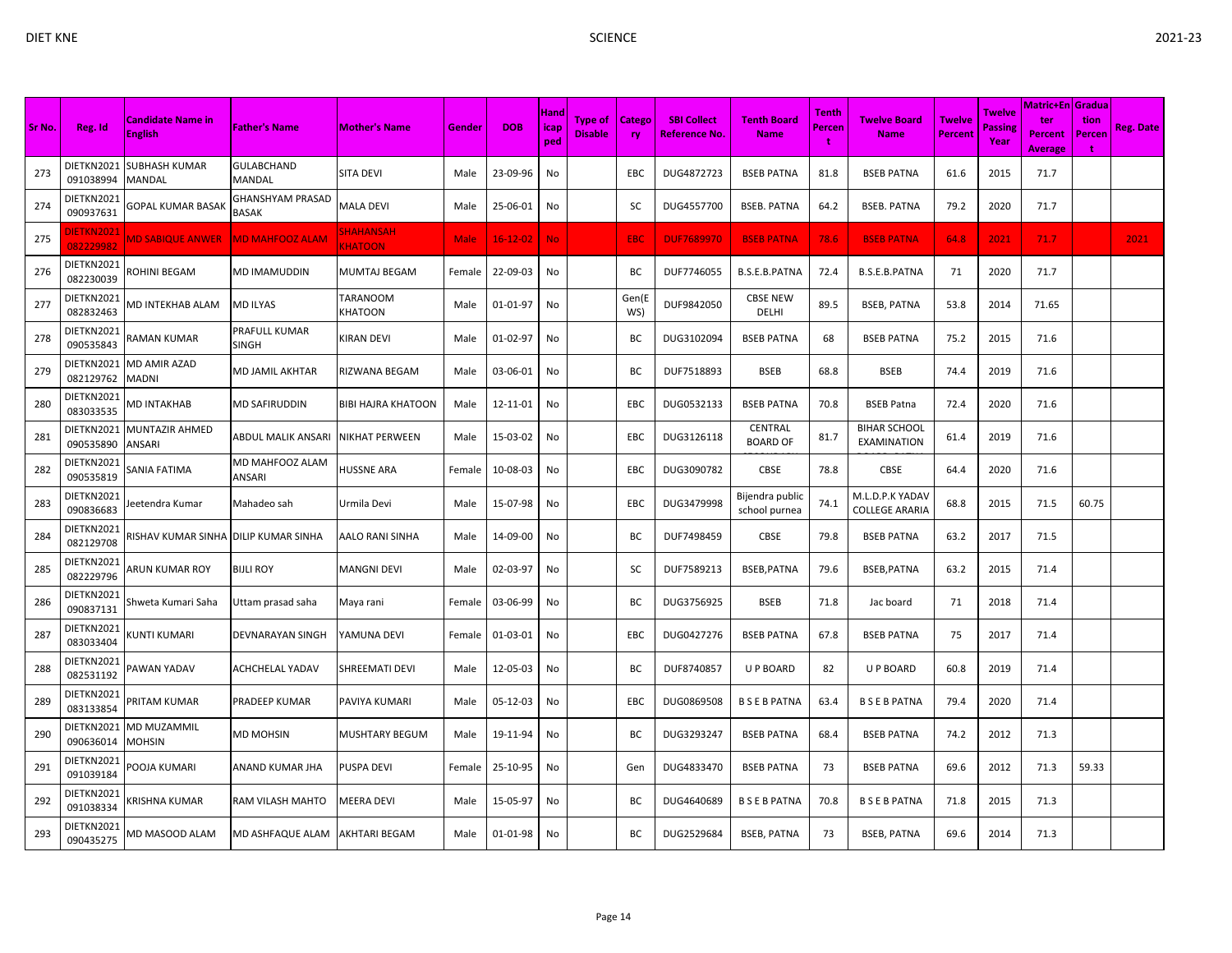|        |                                |                                     |                                                     |                         |             |                |                            |                                  |               |                                     |                                    |                             |                                    |                          |                           | <b>Matric+En Gradua</b>                 |                     |                  |
|--------|--------------------------------|-------------------------------------|-----------------------------------------------------|-------------------------|-------------|----------------|----------------------------|----------------------------------|---------------|-------------------------------------|------------------------------------|-----------------------------|------------------------------------|--------------------------|---------------------------|-----------------------------------------|---------------------|------------------|
| Sr No. | Reg. Id                        | Candidate Name in<br><b>English</b> | <b>Father's Name</b>                                | <b>Mother's Name</b>    | Gender      | <b>DOB</b>     | <b>Hand</b><br>icap<br>ped | <b>Type of</b><br><b>Disable</b> | Catego<br>ry. | <b>SBI Collect</b><br>Reference No. | <b>Tenth Board</b><br><b>Name</b>  | <b>Tenth</b><br>Percen<br>t | Twelve Board<br><b>Name</b>        | <b>Twelve</b><br>Percent | Twelve<br>Passine<br>Year | ter<br><b>Percent</b><br><b>Average</b> | tion<br>Percen<br>t | <b>Reg. Date</b> |
| 294    | DIETKN2021<br>090837230        | <b>SANTOSH KUMAR</b><br>SUMAN       | LATE SHIV SHANKAR<br>SINGH                          | SANJUKTA DEVI           | Male        | 15-02-98       | No                         |                                  | Gen(E<br>WS)  | DUG4284435                          | CBSE                               | 77.9                        | <b>BSEB</b>                        | 64.6                     | 2016                      | 71.3                                    |                     |                  |
| 295    | DIETKN2021<br>091038802        | PUJA KUMARI                         | SATYA NARAYAN<br>BHAGAT                             | <b>RENU DEVI</b>        | Female      | 12-09-98       | No                         |                                  | ВC            | DUG4843383                          | <b>BIHAR SCHOOL</b><br>EXAMINATION | 70.4                        | <b>BIHAR SCHOOL</b><br>EXAMINATION | 72.2                     | 2015                      | 71.3                                    |                     |                  |
| 296    | DIETKN2021<br>091038640        | <b>MD NAWAZISH ALAM</b>             | JAMERUL HAQUE                                       | <b>NIKHAT ARA</b>       | Male        | 12-10-99       | No                         |                                  | BC            | DUG4816502                          | <b>BSEB PATNA</b>                  | 67.4                        | <b>HARYANA STATE</b><br>OPEN OF    | 75.2                     | 2020                      | 71.3                                    |                     |                  |
| 297    | DIETKN2021<br>090736493        | MD MAUZZAM ALAM                     | <b>ABDUL KHALIK</b>                                 | <b>SALMA KHATOON</b>    | Male        | 05-02-00       | No                         |                                  | Gen           | DUG3706135                          | <b>BSEB PATNA</b>                  | 75.6                        | <b>BSEB PATNA</b>                  | 67                       | 2019                      | 71.3                                    |                     |                  |
| 298    | DIETKN2021<br>090937551        | AKASH KUMAR DAS                     | UMESH LAL DAS                                       | <b>MINA DEVI</b>        | Male        | 13-05-97       | No                         |                                  | Gen           | DUG4514645                          | WBBSE                              | 74.86                       | BSEB, PATNA                        | 67.6                     | 2016                      | 71.2                                    |                     |                  |
| 299    | DIETKN2021<br>090736523        | SHRIYA KUMARI                       | MARKENDAY RAI                                       | <b>MEENA RAI</b>        | Female      | 15-01-99       | No                         |                                  | Gen(E<br>WS)  | DUG3494171                          | <b>BSEB PATNA</b>                  | 77.6                        | <b>BSEB PATNA</b>                  | 64.8                     | 2015                      | 71.2                                    |                     |                  |
| 300    | DIETKN2021<br>082129490        | ISA SINHA                           | DEEPAK KUMAR<br>SINHA                               | <b>MITU SINHA</b>       | Female      | 17-03-03       | No                         |                                  | BC            | DUF7380311                          | <b>CBSE NEW</b><br>DELHI           | 72.4                        | <b>CBSE NEW DELHI</b>              | 70                       | 2020                      | 71.2                                    |                     |                  |
| 301    | DIETKN2021<br>091038301        | <b><i>FAFAZZUL TANVEER</i></b>      | TANVEER ALAM                                        | <b>NASEEMA TANVEER</b>  | Male        | 08-05-93       | No                         |                                  | EBC           | DUG4758465                          | C.B.S.E, NEW<br>DELHI              | 75.6                        | B.S.E.B, PATNA                     | 66.6                     | 2012                      | 71.1                                    | 57.53               |                  |
| 302    | DIETKN2021<br>090837068        | AADITYA RAJ                         | UMESH KUMAR                                         | <b>PARWATI DEVI</b>     | Male        | 02-02-95       | No                         |                                  | EBC           | DUG4223856                          | <b>BSEB PATNA</b>                  | 76.8                        | <b>BSEB PATNA</b>                  | 65.4                     | 2018                      | 71.1                                    |                     |                  |
| 303    | DIETKN2021<br>090937524        | NIYAZ AHMED                         | MD JUNAID ALAM                                      | <b>NISHAT KAUSHER</b>   | Male        | 06-10-95       | No                         |                                  | ВC            | DUG4456990                          | <b>B.S.E.B PATNA</b>               | 82.2                        | AMU ALIGARH                        | 60                       | 2013                      | 71.1                                    |                     |                  |
| 304    | DIETKN2021<br>090836838        | SHALU PRIYA                         | VIJAY KUMAR DAS                                     | <b>ASHA RANI</b>        | Female      | 06-12-01       | No                         |                                  | ВC            | DUG4129298                          | B.S.E.B. PATNA                     | 78.2                        | B.S.E.B. PATNA                     | 64                       | 2019                      | 71.1                                    |                     |                  |
| 305    | DIETKN2021<br>082631553        | SUPRIYA KUMARI                      | <b>AVINISH KUMAR</b>                                | <b>NILU KUMARI</b>      | Female      | 02-06-95       | No                         |                                  | Gen           | DUF9035003                          | <b>BSEB PATNA</b>                  | 73                          | <b>BSEB PATNA</b>                  | 69                       | 2012                      | 71                                      | 73.63               |                  |
| 306    | DIETKN2021<br>091038777        | UJJAWAL VERMA                       | DEEPAK KUMAR<br>VERMA                               | <b>SULEKHA VERMA</b>    | Male        | 16-06-99       | No                         |                                  | Gen           | DUG4837627                          | <b>BSEB PATNA</b>                  | 72                          | <b>BSEB PATNA</b>                  | 70                       | 2016                      | 71                                      | 59.33               |                  |
| 307    | DIETKN2021<br>082029124        | VID MINHAJ ALAM                     | ABDUR RAZZAQUE                                      | <b>MEHZABIN KHATOON</b> | Male        | 02-01-01       | No                         |                                  | Gen(E<br>WS)  | DUF7076875                          | <b>BSEB PATNA</b>                  | 74.6                        | <b>BSEB PATNA</b>                  | 67.4                     | 2019                      | 71                                      |                     |                  |
| 308    | <b>DIETKN2021</b><br>082531229 | <b>IUSSAIN ALAM</b>                 | <b>ABASAR ALAM</b>                                  | <b>MAHMUDA KHATOON</b>  | <b>Male</b> | $16 - 11 - 02$ | <b>No</b>                  |                                  | <b>BC</b>     | <b>DUF8748581</b>                   | <b>BSEB</b>                        | 77                          | <b>BSEB</b>                        | 65                       | 2021                      | 71 <sub>1</sub>                         |                     | 2021             |
| 309    | DIETKN2021<br>081928723        | <b>AVIJEET ROY</b>                  | SUJAL KUMAR ROY                                     | <b>CHANDANA ROY</b>     | Male        | 10-02-03       | No                         |                                  | SC            | DUF6829420                          | B. S. E. B. PATNA                  | 63.8                        | B. S. E. B. PATNA                  | 78.2                     | 2020                      | 71                                      |                     |                  |
| 310    | DIETKN2021<br>090938018        | Kundan kumar singh                  | Vishram singh                                       | Chandramani devi        | Male        | 25-11-93       | No                         |                                  | Gen(E<br>WS)  | DUG4687697                          | CBSE                               | 78.83                       | <b>CBSE</b>                        | 63                       | 2011                      | 70.9                                    |                     |                  |
| 311    | DIETKN2021<br>090636268        | RAHAT RAHMAN                        | IMAM GHAZALI                                        | <b>SHAHEEN RAHMAN</b>   | Female      | 10-03-96       | No                         |                                  | ВC            | DUG1446771                          | SSE                                | 76                          | CBSE                               | 65.8                     | 2014                      | 70.9                                    |                     |                  |
| 312    | DIETKN2021<br>090837111        | <b>MUSTAFIZ MANZOOR</b>             | <b>MANZOOR ALAM</b>                                 | <b>REHANA PARWEEN</b>   | Male        | 07-07-97       | No                         |                                  | EBC           | DUG4215440                          | CBSE                               | 79.8                        | <b>BSEB PATNA</b>                  | 62                       | 2015                      | 70.9                                    |                     |                  |
| 313    | DIETKN2021<br>090335005        | .AL KUMAR                           | SACHENDRA YADAV                                     | <b>BUDHIYA DEVI</b>     | Male        | 10-10-98       | No                         |                                  | ВC            | DUG2159613                          | <b>BSEB</b>                        | 74.2                        | <b>BSEB</b>                        | 67.6                     | 2016                      | 70.9                                    |                     |                  |
| 314    | DIETKN2021<br>082732157        |                                     | SURAJ KUMAR YADAV  PARMESHWAR YADAV  SULOCHANA DEVI |                         | Male        | 06-03-99       | No                         |                                  | BC            | DUF6722861                          | <b>BSEB PATNA</b>                  | 77.8                        | <b>BSEB PATNA</b>                  | 64                       | 2018                      | 70.9                                    |                     |                  |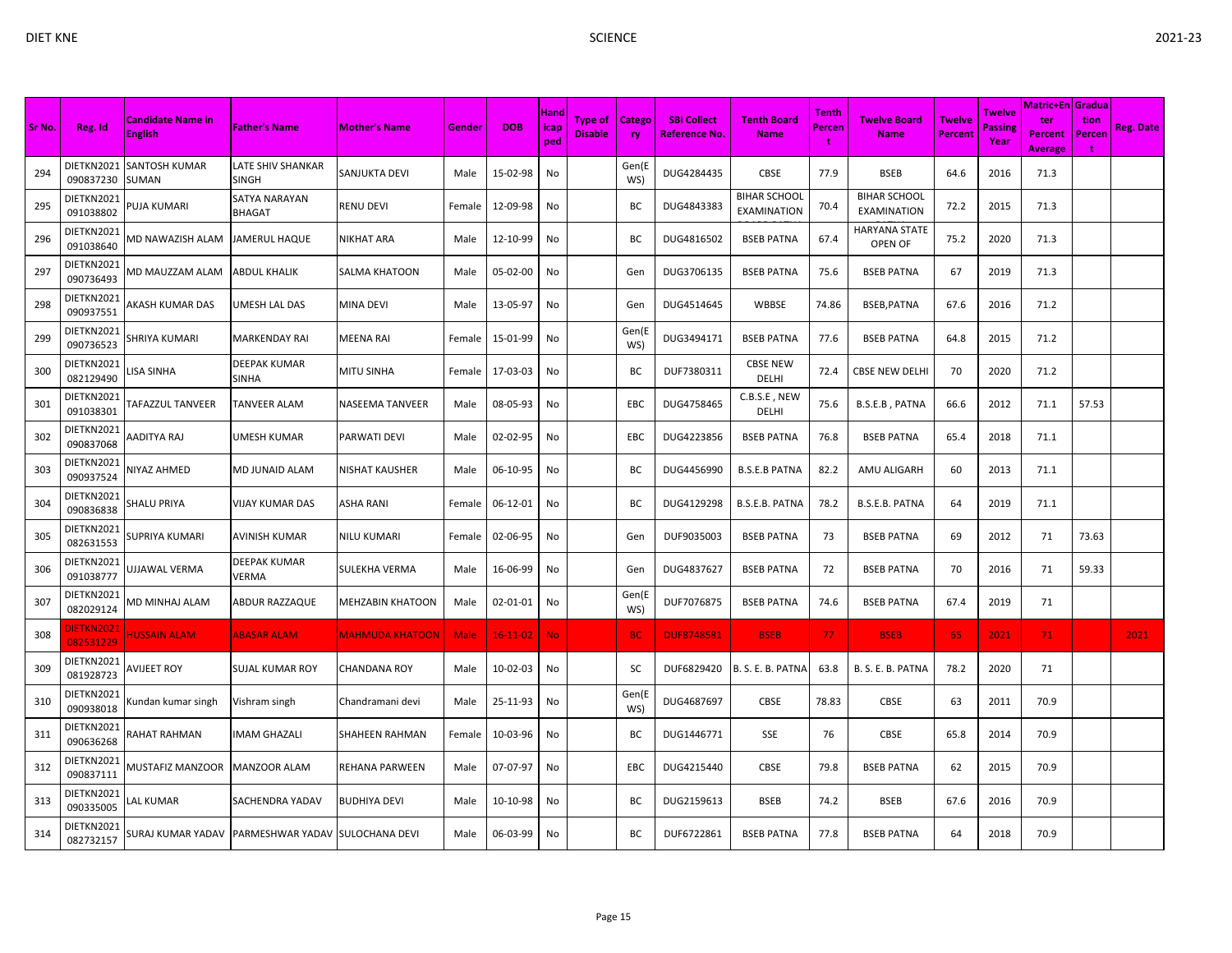|        |                         |                                     |                          |                                    |        |                | Hand        |                           |                     |                                     |                                           | <b>Tenth</b> |                                    |                                 | Twelve                 | Matric+En   Gradua                      |                                       |                  |
|--------|-------------------------|-------------------------------------|--------------------------|------------------------------------|--------|----------------|-------------|---------------------------|---------------------|-------------------------------------|-------------------------------------------|--------------|------------------------------------|---------------------------------|------------------------|-----------------------------------------|---------------------------------------|------------------|
| Sr No. | Reg. Id                 | Candidate Name in<br><b>English</b> | <b>Father's Name</b>     | <b>Mother's Name</b>               | Gender | <b>DOB</b>     | icap<br>ped | Type of<br><b>Disable</b> | Catego<br><b>ry</b> | <b>SBI Collect</b><br>Reference No. | <b>Tenth Board</b><br><b>Name</b>         | Percen<br>t  | <b>Twelve Board</b><br><b>Name</b> | <b>Twelve</b><br><b>Percent</b> | <b>Passing</b><br>Year | ter<br><b>Percent</b><br><b>Average</b> | tion<br>Percen<br>$\ddot{\mathbf{r}}$ | <b>Reg. Date</b> |
| 315    | DIETKN2021<br>090636023 | <b>SMAT PRAWEEN</b>                 | MUSTAFA KAMAL            | <b>ZENAT BANO</b>                  | Female | 15-04-01       | No          |                           | EBC                 | DUG3300798                          | <b>BSEB</b>                               | 71.2         | <b>BSEB</b>                        | 70.6                            | 2019                   | 70.9                                    |                                       |                  |
| 316    | DIETKN2021<br>082430967 | <b>ATAUR RAB</b>                    | MD RABBANI               | <b>SABINA BANO</b>                 | Male   | 04-10-96       | No          |                           | Gen                 | DUF8497266                          | CBSE                                      | 81.7         | <b>BSEB</b>                        | 60                              | 2014                   | 70.85                                   | 80.02                                 |                  |
| 317    | DIETKN2021<br>090334924 | PRINCE KUMAR                        | KAUSHAL KISHOR<br>MISHRA | <b>NILAM DEVI</b>                  | Male   | 15-12-95       | No          |                           | Gen(E<br>WS)        | DUG1862363                          | Bseb Patna                                | 75.8         | <b>Bseb Patna</b>                  | 65.8                            | 2013                   | 70.8                                    | 74.5                                  |                  |
| 318    | DIETKN2021<br>090535616 | AMAN KUMAR<br>MAHTO                 | PALTAN MAHTO             | <b>SAMUNDAR DEVI</b>               | Male   | 10-08-99       | No          |                           | ВC                  | DUG2962572                          | <b>BSEB PATNA</b>                         | 68.8         | <b>BSEB PATNA</b>                  | 72.8                            | 2019                   | 70.8                                    |                                       |                  |
| 319    | DIETKN2021<br>082029002 | MANJESH KUMAR                       | RAMDEV MANDAL            | <b>SUSHILA DEVI</b>                | Male   | 20-03-01       | No          |                           | EBC                 | DUF7003658                          | <b>BSEB</b>                               | 76.6         | <b>BSEB</b>                        | 65                              | 2019                   | 70.8                                    |                                       |                  |
| 320    | DIETKN2021<br>090335140 | VID ABU BAKAR                       | MD MUSFIQUE ALAM         | <b>ARMANA KHATOON</b>              | Male   | 15-12-01       | No          |                           | Gen(E<br>WS)        | DUG2280182                          | <b>BSEBPATNA</b>                          | 72.6         | <b>BSEBPATNA</b>                   | 69                              | 2019                   | 70.8                                    |                                       |                  |
| 321    | DIETKN2021<br>090535683 | <b>NURSHED ALAM</b>                 | NASIM AKHTER             | <b>SHAHEDA BEGUM</b>               | Male   | $01 - 01 - 02$ | No          |                           | BC                  | DUG3019746                          | CBSE                                      | 87.4         | <b>CBSE</b>                        | 54.2                            | 2020                   | 70.8                                    |                                       |                  |
| 322    | DIETKN2021<br>082933079 | <b>NURSHED ALAM</b>                 | NASIM AKHTER             | SHAHEDA BEGUM                      | Male   | 01-01-02       | No          |                           | ВC                  | DUG0170064                          | <b>CBSE</b>                               | 87.4         | CBSE                               | 54.2                            | 2020                   | 70.8                                    |                                       |                  |
| 323    | DIETKN2021<br>091038758 | RAJEEV KUMAR<br>MANDAL              | NARESH MANDAL            | <b>RITA DEVI</b>                   | Male   | 05-02-02       | No          |                           | <b>EBC</b>          | DUG4833959                          | <b>BSEB PATNA</b>                         | 73           | <b>BSEB PATNA</b>                  | 68.6                            | 2020                   | 70.8                                    |                                       |                  |
| 324    | DIETKN2021<br>082631791 | <b>FAISAL AHMAD</b>                 | MD MARGUB ALAM           | <b>SARWARI BEGUM</b>               | Male   | 10-06-03       | No          |                           | ВC                  | DUF9198686                          | <b>BIHAR SCHOOL</b><br><b>EXAMINATION</b> | 68.6         | <b>BIHAR SCHOOL</b><br>EXAMINATION | 73                              | 2020                   | 70.8                                    |                                       |                  |
| 325    | DIETKN2021<br>090134228 | <b>VAQUI ANWER</b>                  | MD ALAM                  | <b>MAHJABEEN</b><br><b>KHATOON</b> | Male   | 10-02-95       | No          |                           | BC                  | DUG1254829                          | <b>BSEB</b>                               | 75.8         | <b>BSEB</b>                        | 65.6                            | 2013                   | 70.7                                    | 73.78                                 |                  |
| 326    | DIETKN2021<br>082631732 | KHAWAJA<br>SALEHNOOR                | MANSOOR ALAM             | <b>SHANARA KHATOON</b>             | Male   | 25-11-99       | No          |                           | Gen                 | DUF9169745                          | <b>CBSE DELHI</b>                         | 90           | <b>BSEB PATNA</b>                  | 51.4                            | 2017                   | 70.7                                    |                                       |                  |
| 327    | DIETKN2021<br>082933188 | MUSTAFA KAMAL                       | SHAFIQUE ALAM            | RAJIYA SULTANA                     | Male   | 25-04-02       | No          |                           | Gen(E<br>WS)        | DUG0251050                          | <b>BSEB PATNA</b>                         | 76.4         | <b>BSEB PATNA</b>                  | 65                              | 2019                   | 70.7                                    |                                       |                  |
| 328    | DIETKN2021<br>083033391 | KAUNAIN HUMDANI                     | ASHFAQUE ALAM            | <b>NASRIN BEGUM</b>                | Male   | 20-06-02       | No          |                           | BC                  | DUG0443606                          | <b>BSEB, PATNA</b>                        | 71           | <b>BSEB, PATNA</b>                 | 70.4                            | 2019                   | 70.7                                    |                                       |                  |
| 329    | DIETKN2021<br>083033671 | <b>TAUSIQUA FARZANA</b>             | MD SAJID ALAM            | <b>NASEHA KHATUN</b>               | Female | 16-07-02       | No          |                           | EBC                 | DUG0617240                          | <b>BSEB PATNA</b>                         | 72.2         | <b>BSEB PATNA</b>                  | 69.2                            | 2019                   | 70.7                                    |                                       |                  |
| 330    | DIETKN2021<br>090937537 | <b>MD TARIQUE ANWAR</b>             | MD FARJAN ALI            | <b>TARA KHATOON</b>                | Male   | 10-12-02       | No          |                           | Gen(E<br>WS)        | DUG3650087                          | <b>BSEB PATNA</b>                         | 67.4         | <b>BSEB PATNA</b>                  | 74                              | 2020                   | 70.7                                    |                                       |                  |
| 331    | DIETKN2021<br>090937465 | MD AKMAL GHAZI                      | MD MOJIBUR<br>RAHMAN     | <b>ASGARI KHATOON</b>              | Male   | 02-01-83       | No          |                           | Gen                 | DUG4496720IG<br>ALYIPBQ5            | <b>BSEB Patna</b>                         | 65.71        | <b>BIEC, PATNA</b>                 | 75.56                           | 2000                   | 70.6                                    |                                       |                  |
| 332    | DIETKN2021<br>090938020 | Rehan Alam                          | Sayeed Ahmed             | Rabia Khatoon                      | Male   | 13-07-94       | No          |                           | EBC                 | DUG3566413                          | CBSE                                      | 73.33        | <b>BSEB</b>                        | 67.8                            | 2012                   | 70.6                                    |                                       |                  |
| 333    | DIETKN2021<br>090636255 | <b>MOHAN KUMAR</b>                  | RAJENDRA PRASAD<br>YADAV | <b>DEVKI DEVI</b>                  | Male   | 14-11-00       | No          |                           | BC                  | DUG3447476                          | <b>BSEBPATNA</b>                          | 74.4         | <b>BSEBPATNA</b>                   | 66.8                            | 2019                   | 70.6                                    |                                       |                  |
| 334    | DIETKN2021<br>090435423 | ALU KUMAR.                          | BHAGWAN MANDAL           | <b>BHAGWATI DEVI</b>               | Male   | 10-02-03       | No          |                           | ВC                  | IGALXJZKC9                          | <b>BSEB PATNA</b>                         | 77.6         | <b>BSEB PATNA</b>                  | 63.6                            | 2019                   | 70.6                                    |                                       |                  |
| 335    | DIETKN2021<br>082531284 | MD MAMNOON ALAM SAIDUR RAHMAN       |                          | <b>FOOLBANO KHATOON</b>            | Male   | 16-04-03       | No          |                           | <b>EBC</b>          | DUF8793573                          | <b>BSEB PATNA</b>                         | 68.8         | <b>BSEB PATNA</b>                  | 72.4                            | 2020                   | 70.6                                    |                                       |                  |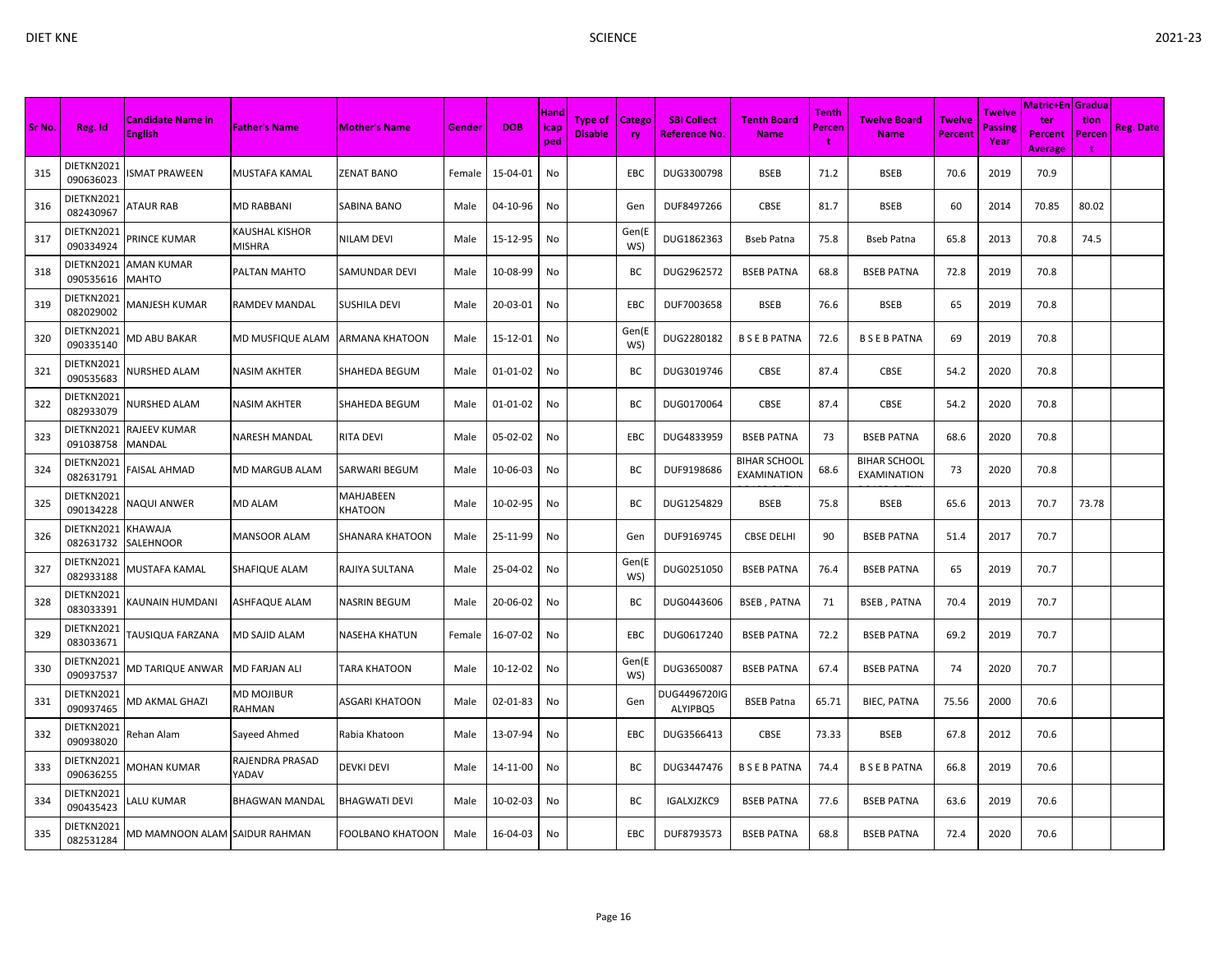|        |                         |                                     |                       |                       |             | <b>Tenth</b>   |                            |                                  |               | Matric+En Gradua                           |                                           |             |                                           |                          |                           |                                         |                            |                  |
|--------|-------------------------|-------------------------------------|-----------------------|-----------------------|-------------|----------------|----------------------------|----------------------------------|---------------|--------------------------------------------|-------------------------------------------|-------------|-------------------------------------------|--------------------------|---------------------------|-----------------------------------------|----------------------------|------------------|
| Sr No. | Reg. Id                 | Candidate Name in<br><b>English</b> | <b>Father's Name</b>  | <b>Mother's Name</b>  | Gender      | <b>DOB</b>     | <b>Hand</b><br>icap<br>ped | <b>Type of</b><br><b>Disable</b> | Catego<br>ry. | <b>SBI Collect</b><br><u>Reference No.</u> | <b>Tenth Board</b><br><b>Name</b>         | Percen<br>t | Twelve Board<br><b>Name</b>               | <b>Twelve</b><br>Percent | Twelve<br>Passine<br>Year | ter<br><b>Percent</b><br><b>Average</b> | tion<br>Percen<br><b>t</b> | <b>Reg. Date</b> |
| 336    | DIETKN2021<br>082129551 | RITESH KUMAR                        | AJAY KUMAR SAH        | <b>PARWATI DEVI</b>   | Male        | 05-05-97       | No                         |                                  | <b>EBC</b>    | DUF7395463                                 | <b>BSEB PATNA</b>                         | 75.6        | <b>BSEB PATNA</b>                         | 65.4                     | 2015                      | 70.5                                    | 66.75                      |                  |
| 337    | DIETKN2021<br>083133835 | SUBODH KUMAR SAH                    | RAJ KUMAR SAH         | <b>BIMLA DEVI</b>     | Male        | 23-12-99       | No                         |                                  | EBC           | DUG0856698                                 | <b>BSEB PATNA</b>                         | 73.2        | <b>BSEB PATNA</b>                         | 67.8                     | 2016                      | 70.5                                    | 72.38                      |                  |
| 338    | DIETKN202:<br>082732051 | MD DILSHAD                          | <b>MD HUSSAIN</b>     | <b>KHARAIUN NISHA</b> | <b>Male</b> | $02 - 03 - 00$ | <b>No</b>                  |                                  | <b>BC</b>     | <b>DUF9407370</b>                          | <b>CBSE</b>                               | 76          | <b>URDU</b><br><b>EDUCATION</b>           | 65                       | 2018                      | 70.5                                    |                            | <b>URDU</b>      |
| 339    | DIETKN2021<br>082029322 | KUNDAN KUMAR<br>PASWAN              | PRAVEEN PASWAN        | <b>RUNA DEVI</b>      | Male        | 21-03-00       | No                         |                                  | sc            | DUF7197569                                 | <b>BSEB PATNA</b>                         | 75.8        | <b>BSEB PATNA</b>                         | 65.2                     | 2018                      | 70.5                                    |                            |                  |
| 340    | DIETKN2021<br>090334988 | NICE KUMARI GUPTA                   | RAMESHWAR GUPTA       | <b>MAMTA GUPTA</b>    | Female      | 08-08-02       | No                         |                                  | BС            | DUG2131027                                 | <b>BIHAR SCHOOL</b><br><b>EXAMINATION</b> | 68.8        | <b>BIHAR SCHOOL</b><br><b>EXAMINATION</b> | 72.2                     | 2020                      | 70.5                                    |                            |                  |
| 341    | DIETKN2021<br>082229838 | HASAN RAZA                          | MD MANSOOR            | <b>SHAHZADI BEGUM</b> | Male        | 02-09-02       | No                         |                                  | Gen           | DUF7600694                                 | <b>BSEB</b>                               | 68.6        | <b>BSEB</b>                               | 72.4                     | 2019                      | 70.5                                    |                            |                  |
| 342    | DIETKN2021<br>082832340 | VIONI KUMARI                        | ARUN TRIPATHI         | <b>KANCHAN DEVI</b>   | Female      | 10-11-99       | No                         |                                  | Gen           | DUF9732151                                 | <b>BSEB</b>                               | 71.2        | <b>BSEB</b>                               | 69.6                     | 2017                      | 70.4                                    |                            |                  |
| 343    | DIETKN2021<br>090335168 | Md Kaif                             | Abdul Aziz            | Mansura khatoon       | Male        | 05-04-00       | No                         |                                  | ВC            | DUG2271183                                 | <b>BSEB</b>                               | 70.8        | <b>BSEB</b>                               | 70                       | 2019                      | 70.4                                    |                            |                  |
| 344    | DIETKN2021<br>082832389 | RAKESH KUMAR                        | HARILAL URAON         | <b>SUDHA DEVI</b>     | Male        | 19-05-01       | No                         |                                  | ST            | DUF9778861                                 | CBSE                                      | 83.6        | <b>BSEB</b>                               | 57.2                     | 2018                      | 70.4                                    |                            |                  |
| 345    | DIETKN2021<br>090836543 | PANCHAM THAKUR                      | Khushru Thakur        | Gita Devi             | Male        | 13-02-02       | No                         |                                  | <b>EBC</b>    | DUF8253858                                 | <b>BSEB Patna</b>                         | 68          | Bseb Patna                                | 72.8                     | 2020                      | 70.4                                    |                            |                  |
| 346    | DIETKN2021<br>091038912 | WADIA FIRDAUS                       | MD SHAHID AKHTAR      | <b>SUFIYA FIRDAUS</b> | Female      | 30-01-03       | No                         |                                  | EBC           | DUG4856930                                 | <b>BSEB PATNA</b>                         | 74.6        | <b>BSEB PATNA</b>                         | 66.2                     | 2020                      | 70.4                                    |                            |                  |
| 347    | DIETKN2021<br>082531105 | VID SHAMSUZZOHA                     | MD SULAIMAN           | <b>MANZARI BEGAM</b>  | Male        | 15-08-98       | No                         |                                  | Gen           | DUF8682868                                 | <b>BSEB PATNA</b>                         | 72.8        | <b>BSEB PATNA</b>                         | 67.8                     | 2016                      | 70.3                                    |                            |                  |
| 348    | DIETKN2021<br>082029005 | VID SHADAB ALAM                     | MD SOHARAB ALAM       | MUSARRAT JAHAN        | Male        | 16-09-98       | No                         |                                  | EBC           | DUF6997527                                 | <b>BSEB</b>                               | 68.6        | <b>BSEB</b>                               | 72                       | 2020                      | 70.3                                    |                            |                  |
| 349    | DIETKN2021<br>090836555 | VIKAS KUMAR<br>PASWAN               | VIPO PASWAN           | <b>MALA DEVI</b>      | Male        | 17-11-98       | No                         |                                  | SC            | DUF9932126                                 | <b>BSEB</b>                               | 80.6        | <b>BSEB</b>                               | 60                       | 2017                      | 70.3                                    |                            |                  |
| 350    | DIETKN2021<br>082932767 | PALLAVI KUMARI                      | ANIL KUMAR            | <b>GITA DEVI</b>      | Female      | 04-04-02       | No                         |                                  | Gen(E<br>WS)  | DUF9772734                                 | CBSE                                      | 83.8        | <b>BSEB</b>                               | 56.8                     | 2019                      | 70.3                                    |                            |                  |
| 351    | DIETKN2021<br>082330311 | ABU REHAN REZA                      | MD NASIR ALAM         | <b>MEHNAZ BEGUM</b>   | Male        | 20-05-02       | No                         |                                  | Gen           | DUF7985274                                 | <b>CBSE DELHI</b>                         | 82.2        | <b>CBSE DELHI</b>                         | 58.4                     | 2020                      | 70.3                                    |                            |                  |
| 352    | DIETKN2021<br>082531252 | BRAJESH KUMAR                       | SHYAM SUNDAR<br>YADAV | <b>SAVITA DEVI</b>    | Male        | 22-05-02       | No                         |                                  | BC            | DUF8828984                                 | <b>BSEB PATNA</b>                         | 74.2        | <b>BSEB PATNA</b>                         | 66.4                     | 2019                      | 70.3                                    |                            |                  |
| 353    | DIETKN2021<br>091039186 | NAKUL LAL YADAV                     | MAHENDRA LAL<br>YADAV | SABITRI DEVI          | Male        | 05-05-91       | No                         |                                  | Gen           | DUG4916410                                 | <b>BSEB PATNA</b>                         | 63.6        | <b>BSEB PATNA</b>                         | 76.8                     | 2012                      | 70.2                                    | 56.38                      |                  |
| 354    | DIETKN2021<br>081928924 | AMIR KHUSRU                         | NIJAMUDDIN            | <b>ASMERI BEGUM</b>   | Male        | 06-12-94       | No                         |                                  | BC            | DUF6945254                                 | <b>BSEB PATNA</b>                         | 75.2        | <b>BSEB PATNA</b>                         | 65.2                     | 2012                      | 70.2                                    |                            |                  |
| 355    | DIETKN2021<br>083033699 | DHARMEN KUMAR                       | JAGARNATH BISWAS      | <b>DEVKI DEVI</b>     | Male        | 10-01-96       | No                         |                                  | ВC            | DUG0641082                                 | <b>BSEB PATNA</b>                         | 68.2        | <b>BSEB PATNA</b>                         | 72.2                     | 2015                      | 70.2                                    |                            |                  |
| 356    | DIETKN2021<br>090134325 | <b>MD FIRDOS ALAM</b>               | MD ASLAM              | PERWEENA KHATOON      | Male        | 12-02-98       | No                         |                                  | EBC           | DUG1304287                                 | <b>BSEB</b>                               | 72.4        | <b>BSEB</b>                               | 68                       | 2015                      | 70.2                                    |                            |                  |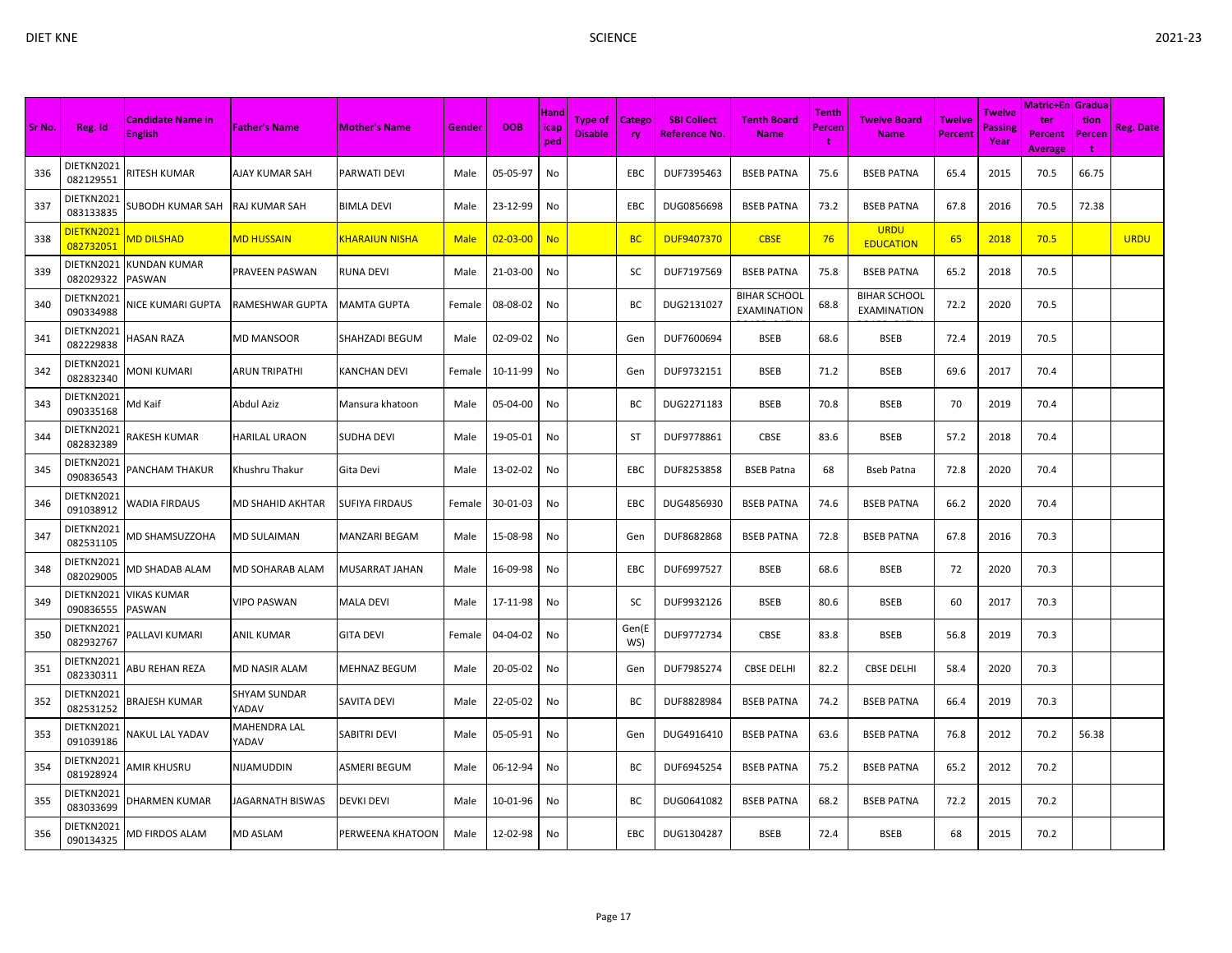| × |  |
|---|--|
|   |  |

| Sr No. | Reg. Id                        | Candidate Name in<br><b>English</b> | <b>Father's Name</b>                          | <b>Mother's Name</b>    | Gender      | <b>DOB</b>     | <b>Hand</b><br>icap<br>ped | <b>Type of</b><br><b>Disable</b> | Catego<br>ry. | <b>SBI Collect</b><br>Reference No. | <b>Tenth Board</b><br><b>Name</b> | <b>Tenth</b><br><b>Percen</b><br>t | <b>Twelve Board</b><br><b>Name</b>         | <b>Twelve</b><br>Percent | Twelve<br>Passing<br>Year | Matric+En <i>Gradua</i><br>ter<br><b>Percent</b><br><b>Average</b> | tion<br>Percen<br>t | <b>Reg. Date</b> |
|--------|--------------------------------|-------------------------------------|-----------------------------------------------|-------------------------|-------------|----------------|----------------------------|----------------------------------|---------------|-------------------------------------|-----------------------------------|------------------------------------|--------------------------------------------|--------------------------|---------------------------|--------------------------------------------------------------------|---------------------|------------------|
| 357    | DIETKN2021<br>090937578        | DEEPAK BHARTI                       | CHANDRA NAND<br>THAKUR                        | <b>RAJWATI DEVI</b>     | Male        | 23-02-98       | No                         |                                  | EBC           | DUG4292244                          | <b>BSEB PATNA</b>                 | 71.8                               | <b>BSEB PATNA</b>                          | 68.6                     | 2017                      | 70.2                                                               |                     |                  |
| 358    | DIETKN2021<br>090736454        | Shahid Hasan                        | Md Hasnain                                    | Salma Khatoon           | Male        | 09-09-00       | No                         |                                  | EBC           | DUG3493171                          | <b>BSEB PATNA</b>                 | 67.2                               | <b>BSEB PATNA</b>                          | 73.2                     | 2019                      | 70.2                                                               |                     |                  |
| 359    | DIETKN2021<br>082932987        | <b>VIVEK KUMAR</b><br>GANESH        | DEEPAK KUMAR<br>GANESH                        | <b>PUTLA DEVI</b>       | Male        | 15-03-02       | No                         |                                  | BC            | DUG0119541                          | <b>BSEB PATNA</b>                 | 76                                 | <b>BSEB PATNA</b>                          | 64.4                     | 2020                      | 70.2                                                               |                     |                  |
| 360    | DIETKN2021<br>082330483        | Satyam Kumar                        | Tuntun Bhagat                                 | Madhu Devi              | Male        | 05-12-02       | No                         |                                  | EBC           | DUF8090995                          | <b>BSEB</b>                       | 71.2                               | <b>BSEB</b>                                | 69.2                     | 2019                      | 70.2                                                               |                     |                  |
| 361    | DIETKN2021<br>090234920        | <mark>AD MUMTAZ ALAM</mark>         | <mark>NOORUL HUDA</mark>                      | <b>DILSHARA BEGUM</b>   | <b>Male</b> | 05-03-94       | <b>No</b>                  |                                  | Gen           | <b>DUG1929384</b>                   | <b>BSMEB, PATNA</b>               | 73.4                               | <b>BSMEB, PATNA</b>                        | 66.8                     | 2012                      | 70.1                                                               |                     | <b>URDU</b>      |
| 362    | DIETKN2021<br>090937574        | CHANDA JHA                          | JAI KANT JHA                                  | <b>NILU JHA</b>         | Female      | 21-07-97       | No                         |                                  | Gen           | DUG4530399                          | CBSE                              | 77.9                               | CBSE                                       | 62.2                     | 2016                      | 70.1                                                               |                     |                  |
| 363    | DIETKN2021<br>090837014        | SHUBHAM KUMAR<br>SAHANI             | LAKSHMAN KUMAR                                | <b>KALI SAHANI</b>      | Male        | $01 - 10 - 01$ | No                         |                                  | EBC           | DUG4206960                          | <b>CBSE BOARD</b>                 | 81.7                               | <b>BSEB PATNA</b>                          | 58.4                     | 2019                      | 70.1                                                               |                     |                  |
| 364    | <b>ILETKN2021</b><br>082531090 | <b>NIGAM KUMAR</b><br>MANDAL        | <mark>SHRIPRASAD MANDAL  DAVAWATI DEVI</mark> |                         | Male        | $25 - 05 - 02$ | <b>No</b>                  |                                  | EBC           | <b>DUF8323078</b>                   | <b>BSEB PATNA</b>                 | 73.4                               | <b>BSEB PATNA</b>                          | 66.8                     | 2021                      | 70.1                                                               |                     | 2021             |
| 365    | DIETKN2021<br>090937466        | ROSHAN KUMAR                        | CHANDRA SHEKHAR<br>MANDAL                     | <b>RINKU DEVI</b>       | Male        | 22-11-02       | No                         |                                  | EBC           | DUG4505009                          | <b>BSEB PATNA</b>                 | 67.8                               | <b>BSEB PATNA</b>                          | 72.4                     | 2020                      | 70.1                                                               |                     |                  |
| 366    | DIETKN2021<br>091038947        | VID AFZAL HUSSAIN                   | MD DILDAAR HUSSAIN TANJUMAN NISA              |                         | Male        | 25-12-93       | No                         |                                  | ВC            | DUG4866082                          | <b>BSEB PATNA</b>                 | 72.2                               | <b>BSEB PATNA</b>                          | 67.8                     | 2013                      | 70                                                                 | 69.9                |                  |
| 367    | DIETKN2021<br>090335152        | MOHD MAJRUL HUDA                    | MOHD AINUL HUDA                               | <b>MUSHTARI BEGUM</b>   | Male        | 20-01-95       | No                         |                                  | Gen           | DUG2300534                          | <b>BHSIE UP</b>                   | 73.83                              | <b>BHSIE UP</b>                            | 66.2                     | 2014                      | 70                                                                 |                     |                  |
| 368    | DIETKN2021<br>091039019        | SAURABH KUMAR                       | BALRAM UPADHYAY                               | <b>SHAIL DEVI</b>       | Male        | 31-12-00       | No                         |                                  | Gen(E<br>WS)  | DUG4886373                          | C.B.S.E.                          | 80                                 | B.S.E.B. PATNA                             | 60                       | 2017                      | 70                                                                 |                     |                  |
| 369    | DIETKN2021<br>082229924        | <b>CABITA KUMARI</b>                | <b>DHANANJAY DAS</b>                          | <b>SHILA SINGH</b>      | Female      | 05-05-02       | <b>No</b>                  |                                  | <b>EBC</b>    | <b>DUF7495834</b>                   | <b>BSEB PATNA</b>                 | 76.8                               | <b>BSEB PATNA</b>                          | 63.2                     | 2021                      | 70                                                                 |                     | 2021             |
| 370    | DIETKN2021<br>091038773        | MANIKANT KUMAR                      | LALAN KUMAR                                   | <b>KARUNA DEVI</b>      | Male        | 26-05-02       | No                         |                                  | ВC            | DUG4839873                          | <b>BSEB PATNA</b>                 | 70.6                               | <b>BSEB PATNA</b>                          | 69.4                     | 2019                      | 70                                                                 |                     |                  |
| 371    | DIETKN2021<br>090535721        | <b>MD SAFDAR</b>                    | MD QUAISARE ALAM                              | <b>GULNIHAR KHATOON</b> | Male        | 15-01-94       | No                         |                                  | Gen(E<br>WS)  | DFFF9896555                         | <b>BSEB PATNA</b>                 | 68.8                               | <b>BBOSE PATNA</b>                         | 71                       | 2020                      | 69.9                                                               |                     |                  |
| 372    | DIETKN2021<br>090636089        | Manoj Kumar Sah                     | Lalit sah                                     | Meena devi              | Male        | 06-06-00       | No                         |                                  | EBC           | DUG3321550                          | Central Board of<br>secondary     | 79.8                               | Bihar school<br>Examination                | 60                       | 2017                      | 69.9                                                               | 58.07               |                  |
| 373    | DIETKN2021<br>083033318        | ucy anand                           | Tej narayan singh                             | Pushpa kumari           | Female      | 01-03-01       | No                         |                                  | EBC           | DUG0409477                          | <b>CBSE NEW</b><br>DELHI          | 81.7                               | <b>CBSE NEW DELH</b>                       | 58                       | 2018                      | 69.9                                                               |                     |                  |
| 374    | DIETKN2021<br>082229849        | <b>AYAN HABIB</b>                   | HABIBUR RAHMAN                                | <b>QURESHA BEGUM</b>    | Male        | 12-12-01       | No                         |                                  | ВC            | DUF7595771                          | CBSE                              | 70                                 | <b>BSEB, PATNA</b>                         | 69.8                     | 2019                      | 69.9                                                               |                     |                  |
| 375    | DIETKN2021<br>091038350        | AJEET KUMAR<br>MANDAL               | RAJENDRA PRASAD<br>MANDAL                     | <b>INDRAKALA DEVI</b>   | Male        | 06-01-02       | No                         |                                  | EBC           | DUG4770042                          | <b>B.S.E.B PATNA</b>              | 66.4                               | <b>B.S.E.B PATNA</b>                       | 73.4                     | 2020                      | 69.9                                                               |                     |                  |
| 376    | DIETKN2021<br>082932727        | Rukhsar bano                        | Ainul haque                                   | Juhi bano               | Female      | 10-04-95       | No                         |                                  | Gen           | 9947643                             | CBSE                              | 70.3                               | CBSE                                       | 69.35                    | 2014                      | 69.825                                                             | 63.56               |                  |
| 377    | DIETKN2021<br>090938234        | <b>MD ANIS ALAM</b>                 | MD JALILUR RAHMAN                             | <b>ANWARI KHATOON</b>   | Male        | 11-09-87       | No                         |                                  | BC            | DUG4734238                          | <b>BSEB PATNA</b>                 | 76.29                              | <b>JAMIA MILLIA</b><br><b>ISLAMIA, NEW</b> | 63.4                     | 2005                      | 69.8                                                               | 75.81               |                  |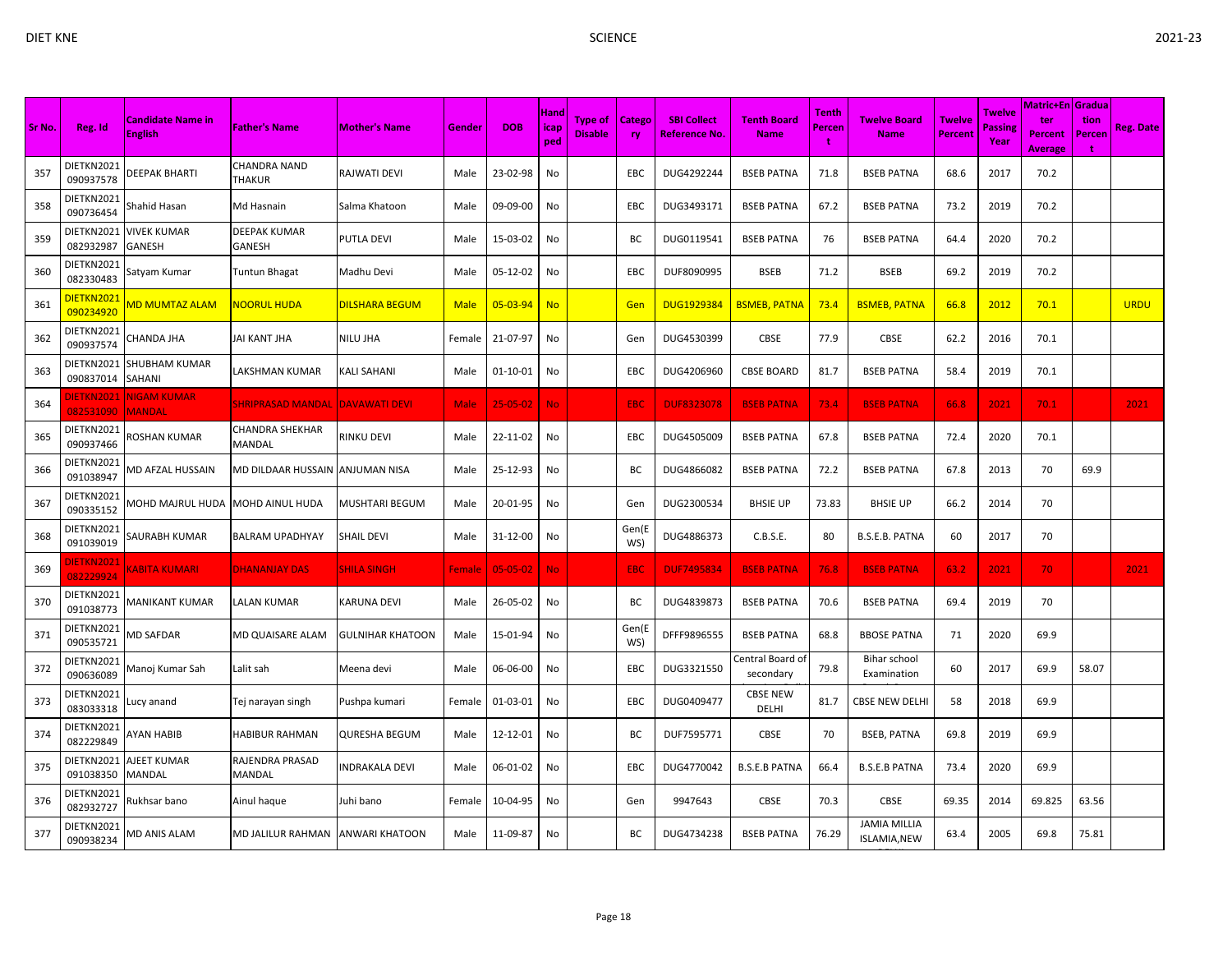|        |                         |                                            |                                 |                       |        |            | Hand        |                                  |                            |                                            |                                   | <b>Tenth</b> |                                    |                                 | Twelve                 | Matric+En   Gradua               |                     |                  |
|--------|-------------------------|--------------------------------------------|---------------------------------|-----------------------|--------|------------|-------------|----------------------------------|----------------------------|--------------------------------------------|-----------------------------------|--------------|------------------------------------|---------------------------------|------------------------|----------------------------------|---------------------|------------------|
| Sr No. | Reg. Id                 | <b>Candidate Name in</b><br><b>English</b> | <b>Father's Name</b>            | <b>Mother's Name</b>  | Gender | <b>DOB</b> | icap<br>ped | <b>Type of</b><br><b>Disable</b> | <b>Catego</b><br><b>ry</b> | <b>SBI Collect</b><br><b>Reference No.</b> | <b>Tenth Board</b><br><b>Name</b> | Percen<br>÷  | <b>Twelve Board</b><br><b>Name</b> | <b>Twelve</b><br><b>Percent</b> | <b>Passing</b><br>Year | ter<br>Percent<br><b>Average</b> | tion<br>Percen<br>÷ | <b>Reg. Date</b> |
| 378    | DIETKN2021<br>082330337 | SHAKTI SWARUPA                             | PANDAV LAL SINGH                | PUSHPA DEVI           | Female | 07-03-02   | No          |                                  | EBC                        | DUF7995621                                 | <b>BSEB PATNA</b>                 | 68.4         | <b>BSEB PATNA</b>                  | 71.2                            | 2020                   | 69.8                             |                     |                  |
| 379    | DIETKN2021<br>090134254 | ABHINN ASHOK                               | ASHOK KUMAR MODI                | IPI MODI              | Male   | 14-11-90   | No          |                                  | BC                         | DUF7377894                                 | <b>CBSE</b>                       | 65.6         | <b>BSEB</b>                        | 73.8                            | 2009                   | 69.7                             |                     |                  |
| 380    | DIETKN2021<br>090937739 | AVDHESH KUMAR                              | BALESHWAR BISHWAS SAROJANI DEVI |                       | Male   | 06-08-94   | No          |                                  | BC                         | DUG4611439                                 | <b>BSEB PATNA</b>                 | 72           | <b>BSEB PATNA</b>                  | 67.4                            | 2011                   | 69.7                             |                     |                  |
| 381    | DIETKN2021<br>090837218 | VID ASHIQUE RAZA                           | <b>MD MANSOOR ALAM</b>          | <b>BIBI MUSTAREE</b>  | Male   | 05-02-99   | No          |                                  | Gen                        | DUG4274255                                 | <b>BSEB, PATNA</b>                | 78.2         | <b>BSEB, PATNA</b>                 | 61.2                            | 2017                   | 69.7                             |                     |                  |
| 382    | DIETKN2021<br>090837198 | VID ASHIQUE RAZA                           | MD MANSOOR ALAM                 | <b>BIBI MUSTARREE</b> | Male   | 05-02-99   | No          |                                  | Gen                        | DUG4257585                                 | <b>BSEB, PATNA</b>                | 78.2         | <b>BSEB, PATNA</b>                 | 61.2                            | 2017                   | 69.7                             |                     |                  |
| 383    | DIETKN2021<br>090435318 | pankaj kumar ganesh                        | indra deo das                   | saraswati devi        | Male   | 20-03-99   | No          |                                  | EBC                        | DUG2566331                                 | bihar school<br>examination       | 71           | bihar school<br>examination        | 68.4                            | 2017                   | 69.7                             |                     |                  |
| 384    | DIETKN2021<br>090234652 | <b>NAY MAHATO</b>                          | HARENDRA MAHATO                 | CHANDANA DEVI         | Male   | 20-02-01   | No          |                                  | ST                         | dug1662775                                 | <b>BSEB PATNA</b>                 | 66.6         | <b>BSEB PATNA</b>                  | 72.8                            | 2019                   | 69.7                             |                     |                  |
| 385    | DIETKN2021<br>082531360 | ALAN KUMAR                                 | ANUKUL KARMKAR                  | <b>ABHA DEVI</b>      | Male   | 15-05-02   | No          |                                  | ST                         | DUF8858400                                 | <b>BSEB PATNA</b>                 | 71           | <b>BSEB PATNA</b>                  | 68.4                            | 2020                   | 69.7                             |                     |                  |
| 386    | DIETKN2021<br>082430798 | MD WASIF ZAFAR<br>ANSARI                   | <b>GHULAM RAZIQUE</b><br>ANSARI | AFSANA BEGUM          | Male   | 15-01-97   | No          |                                  | <b>EBC</b>                 | DUF8403312                                 | <b>BSEB</b>                       | 67.8         | <b>BSEB</b>                        | 71.4                            | 2015                   | 69.6                             |                     |                  |
| 387    | DIETKN2021<br>091038840 | MADHU KUMARI                               | RANJEET CHOUDHARY SUSMITA DEVI  |                       | Female | 10-07-98   | No          |                                  | SC                         | DUG4850642                                 | <b>BSEB PATNA</b>                 | 73.4         | <b>BSEB PATNA</b>                  | 65.8                            | 2016                   | 69.6                             | 56.13               |                  |
| 388    | DIETKN2021<br>082129455 | VASIRUDDIN                                 | NAIMUDDIN                       | SAHILA KHATOON        | Male   | 03-02-00   | No          |                                  | ВC                         | 8377                                       | <b>BSEB</b>                       | 69.2         | <b>BSEB</b>                        | 70                              | 2019                   | 69.6                             |                     |                  |
| 389    | DIETKN2021<br>082531351 | KAJAL KUMARI                               | <b>HEMANT SINHA</b>             | <b>SHANTI DEVI</b>    | Female | 21-06-00   | No          |                                  | BC                         | DUF8842142                                 | <b>BSEB PATNA</b>                 | 73.8         | <b>BSEB PATNA</b>                  | 65.4                            | 2019                   | 69.6                             |                     |                  |
| 390    | DIETKN2021<br>081828526 | Vid Mudassir Rahi                          | Md Islam Rahi                   | Kusar Jahan           | Male   | 15-04-02   | No          |                                  | Gen                        | DUF6751084                                 | <b>CBSE</b>                       | 79.8         | <b>BSEB PATNA</b>                  | 59.4                            | 2020                   | 69.6                             |                     |                  |
| 391    | DIETKN2021<br>090836542 | Sunil Kumar harijan                        | Arjun Lal harijan               | Meena Devi            | Male   | 08-06-02   | No          |                                  | SC                         | DUG3974775                                 | CBSE                              | 75           | CBSE                               | 64.2                            | 2020                   | 69.6                             |                     |                  |
| 392    | DIETKN2021<br>090535676 | <b>VITISH KUMAR SINGH</b>                  | PANCHAM PRASAD<br>SINGH         | SITA DEVI             | Male   | 02-02-99   | No          |                                  | EBC                        | DUG3015946                                 | <b>BSEB PATNA</b>                 | 75.6         | <b>BSEB PATNA</b>                  | 63.4                            | 2017                   | 69.5                             |                     |                  |
| 393    | DIETKN2021<br>090635939 | <b>MD TAHREER ALAM</b>                     | <b>TAIYEB ALI</b>               | <b>GOUSA BEGUM</b>    | Male   | 01-01-02   | No          |                                  | BC                         | DUG3220267                                 | <b>BSEB PATNA</b>                 | 69.4         | <b>BSEB PATNA</b>                  | 69.6                            | 2019                   | 69.5                             |                     |                  |
| 394    | DIETKN2021<br>082731995 | (UNDAN KUMAR                               | AMIRCHAND MANDAL                | <b>REKHA DEVI</b>     | Male   | 06-02-02   | No          |                                  | <b>EBC</b>                 | DUF9345039                                 | <b>BSEB</b>                       | 67.4         | <b>BSEB</b>                        | 71.6                            | 2020                   | 69.5                             |                     |                  |
| 395    | DIETKN2021<br>090736422 | VID ASHRAF                                 | MD ASHFAQUE ALAM                | RASHIDA KHATOON       | Male   | 19-12-02   | No          |                                  | Gen(E<br>WS)               | DUG3654414                                 | <b>BSEB</b>                       | 71           | <b>BSEB</b>                        | 68                              | 2020                   | 69.5                             |                     |                  |
| 396    | DIETKN2021<br>081928610 | SHAD ANJUM                                 | ANISUR RAHMAN                   | <b>SITARA BEGUM</b>   | Male   | 18-10-90   | No          |                                  | Gen                        | DUF6790437                                 | <b>BSEB</b>                       | 73.2         | <b>BSEB</b>                        | 65.6                            | 2010                   | 69.4                             |                     |                  |
| 397    | DIETKN2021<br>090938227 | PANDAV KUMAR<br>YADAV                      | JAGARNATH YADAV                 | <b>SHARDA DEVI</b>    | Male   | 07-07-98   | No          |                                  | BC                         | DUG4732241                                 | <b>BSEB</b>                       | 70.6         | <b>BSEB</b>                        | 68.2                            | 2017                   | 69.4                             |                     |                  |
| 398    | DIETKN2021<br>090234727 | RAHUL KUMAR YADA\                          | SHASHI PRASAD<br>YADAV          | CHANDRAMA DEVI        | Male   | 18-09-94   | No          |                                  | ВC                         | DUG1736110                                 | <b>BSEB PATNA</b>                 | 66.4         | <b>BSEB PATNA</b>                  | 72.2                            | 2012                   | 69.3                             |                     |                  |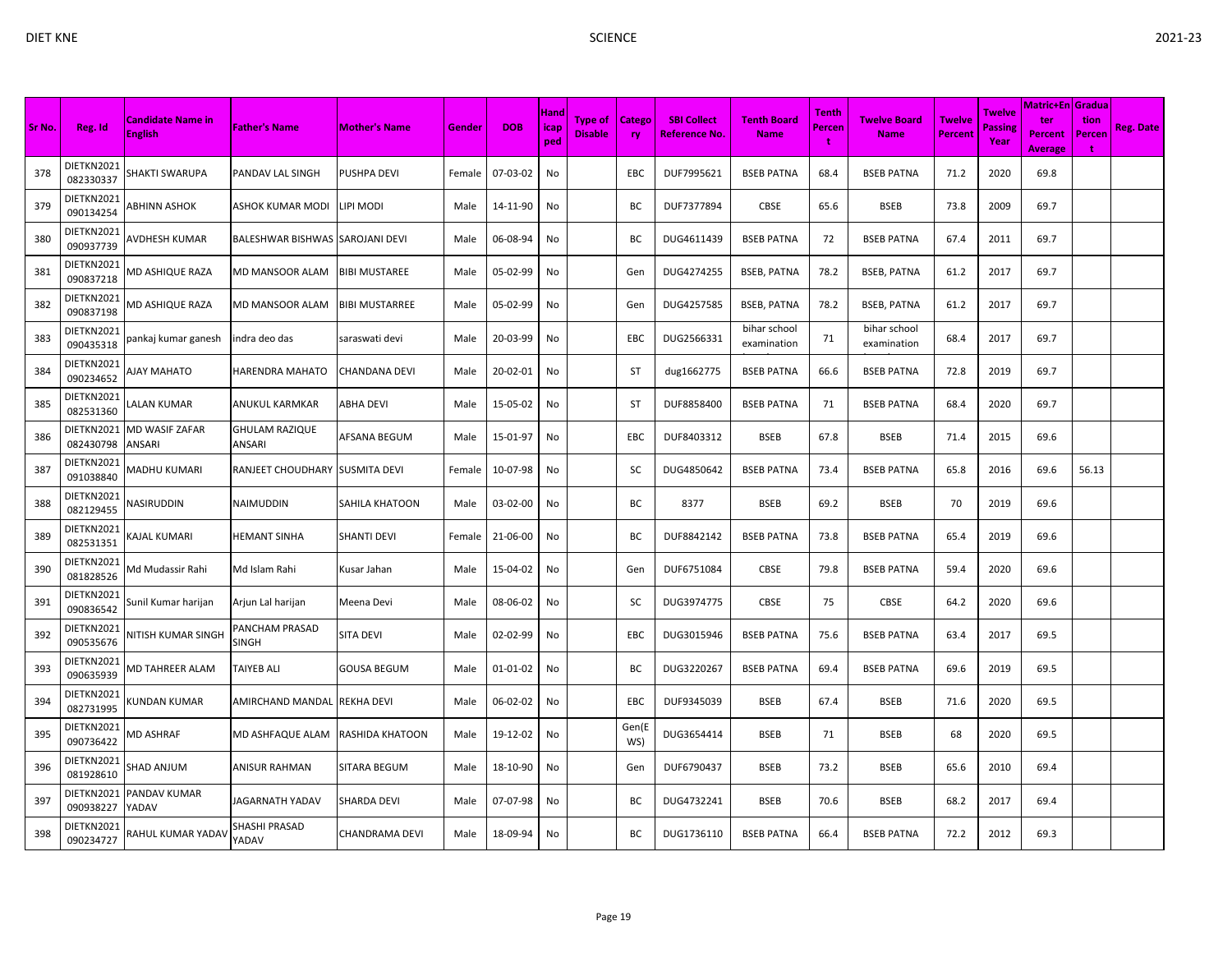|        |                         |                                            |                      |                         |        |            |                     |                                  |                     |                                            |                                   |                             |                                       |                                 |                                  | Matric+En   Gradua               |                     |                  |
|--------|-------------------------|--------------------------------------------|----------------------|-------------------------|--------|------------|---------------------|----------------------------------|---------------------|--------------------------------------------|-----------------------------------|-----------------------------|---------------------------------------|---------------------------------|----------------------------------|----------------------------------|---------------------|------------------|
| Sr No. | Reg. Id                 | <b>Candidate Name in</b><br><b>English</b> | <b>Father's Name</b> | <b>Mother's Name</b>    | Gender | <b>DOB</b> | Hand<br>icap<br>ped | <b>Type of</b><br><b>Disable</b> | <b>Catego</b><br>ry | <b>SBI Collect</b><br><b>Reference No.</b> | <b>Tenth Board</b><br><b>Name</b> | <b>Tenth</b><br>Percen<br>Ť | <b>Twelve Board</b><br><b>Name</b>    | <b>Twelve</b><br><b>Percent</b> | Twelve<br><b>Passing</b><br>Year | ter<br>Percent<br><b>Average</b> | tion<br>Percen<br>÷ | <b>Reg. Date</b> |
| 399    | DIETKN2021<br>082932733 | NAFISA NOORI                               | MD NAUSHAD ALAM      | <b>TABSSUM ARA</b>      | Female | 08-08-97   | No                  |                                  | Gen                 | DUF9587336                                 | <b>CBSE DELHI</b>                 | 79.8                        | <b>BSEB PATNA</b>                     | 58.8                            | 2015                             | 69.3                             |                     |                  |
| 400    | DIETKN2021<br>090937936 | <b>MD DILSHAD ALAM</b>                     | MD RASHID ALAM       | <b>SHAMIMA PERWEEN</b>  | Male   | 10-07-00   | No                  |                                  | ВC                  | DUG4670320                                 | <b>BSEB, PATNA</b>                | 65.6                        | <b>BSEB, PATNA</b>                    | 73                              | 2019                             | 69.3                             |                     |                  |
| 401    | DIETKN2021<br>090635955 | GAUTAM KUMAR                               | VIJENDRA YADAV       | <b>CHAMPA DEVI</b>      | Male   | 06-01-01   | No                  |                                  | ВC                  | DUG3238416                                 | <b>BSEB PATNA</b>                 | 77                          | <b>BSEB PATNA</b>                     | 61.6                            | 2020                             | 69.3                             |                     |                  |
| 402    | DIETKN2021<br>082330232 | RAJU KUMAR                                 | RAMBABU YADAV        | JAGATARAIN DEVI         | Male   | 08-07-01   | No                  |                                  | BC                  | DUF7949954                                 | <b>CBSE DELHI</b>                 | 79.8                        | <b>BSEB PATNA</b>                     | 58.8                            | 2018                             | 69.3                             |                     |                  |
| 403    | DIETKN2021<br>091038462 | RAMAKANT PANDIT                            | RAJKISHOR PRASAD     | <b>SUNITA DEVI</b>      | Male   | 04-03-02   | No                  |                                  | EBC                 | DUG4790507                                 | <b>BSEB PATNA</b>                 | 68.6                        | <b>BSEB PATNA</b>                     | 70                              | 2019                             | 69.3                             |                     |                  |
| 404    | DIETKN2021<br>082029249 | Sneha Kumari                               | Sanjay Kumar Yadav   | Rina Devi               | Female | 01-02-03   | No                  |                                  | BC                  | DUF7058786                                 | `entral Board O<br>Secondary      | 71.2                        | <b>Bihar Secondary</b><br>Examination | 67.4                            | 2020                             | 69.3                             |                     |                  |
| 405    | DIETKN2021<br>083033298 | SOIEB AKHTAR                               | AYAT ALI             | <b>MASTARA KHATOON</b>  | Male   | 20-03-03   | No                  |                                  | EBC                 | DUG0416061                                 | <b>BSEB PATNA</b>                 | 60                          | <b>BSEB PATNA</b>                     | 78.6                            | 2020                             | 69.3                             |                     |                  |
| 406    | DIETKN2021<br>090836867 | NOORUL HASAN<br>NAZMI                      | QUAZI MD NOAMAN      | <b>BIBI NAZRA BEGUM</b> | Male   | 15-01-90   | No                  |                                  | ВC                  | DUG4139604                                 | <b>BSEB</b>                       | 66.71                       | <b>BSEB</b>                           | 71.6                            | 2009                             | 69.2                             |                     |                  |
| 407    | DIETKN2021<br>091039243 | MD SARTAJ ALAM                             | MD SALIMUDDIN        | <b>SHAHAR BANO</b>      | Male   | 20-09-95   | No                  |                                  | Gen                 | DUG4918796                                 | <b>BSEB PATNA</b>                 | 73.8                        | <b>BSEB PATNA</b>                     | 64.6                            | 2015                             | 69.2                             |                     |                  |
| 408    | DIETKN2021<br>082229962 | SUBUL KHUSHNEHAR                           | MD RIZWAN AZAD       | <b>MUMTAZ BEGUM</b>     | Female | 10-03-96   | No                  |                                  | ВC                  | DUF7632236                                 | <b>BSSB PATNA</b>                 | 72                          | <b>BSEB PATNA</b>                     | 66.4                            | 2015                             | 69.2                             |                     |                  |
| 409    | DIETKN2021<br>082732218 | ARJUN KUMAR<br>SARDAR                      | KAILASH SARDAR       | PARO DEVI               | Male   | 16-10-96   | No                  |                                  | EBC                 | DUF9598339                                 | <b>B.S.E.B PATNA</b>              | 71.6                        | <b>B.S.E.B PATNA</b>                  | 66.8                            | 2015                             | 69.2                             |                     |                  |
| 410    | DIETKN2021<br>081928742 | <b>SAURAV KUMAR</b><br>SHUKLA              | BHAWTOSH SHUKLA      | <b>ANJU DEVI</b>        | Male   | 11-02-97   | No                  |                                  | Gen(E<br>WS)        | DUF6775221                                 | CBSE                              | 78                          | <b>BSEB</b>                           | 60.4                            | 2014                             | 69.2                             |                     |                  |
| 411    | DIETKN2021<br>090836915 | DEV PRIYA                                  | MAYANAND MANDAL      | LAKXMI DEVI             | Female | 16-08-02   | No                  |                                  | EBC                 | DUG4171599                                 | CBSE                              | 76                          | <b>BSEB PATNA</b>                     | 62.4                            | 2019                             | 69.2                             |                     |                  |
| 412    | DIETKN2021<br>090435557 | <b>CAIF AKRAM</b>                          | MOJAHID ALAM         | <b>MAHBOOBA RUQUIYA</b> | Male   | 25-04-03   | No                  |                                  | EBC                 | DUG2811295                                 | <b>BSSB PATNA</b>                 | 69.4                        | <b>BSEB PATNA</b>                     | 69                              | 2020                             | 69.2                             |                     |                  |
| 413    | DIETKN2021<br>091039404 | <b>UCKY KUMAR</b>                          | ARUN KUMAR           | <b>CHANDANA DEVI</b>    | Male   | 14-09-96   | No                  |                                  | Gen(E<br>WS)        | DUG4941827                                 | <b>BSEB</b>                       | 77                          | <b>BSEB</b>                           | 61.2                            | 2014                             | 69.1                             | 60                  |                  |
| 414    | DIETKN2021<br>090234623 | NTAKHAB RAHI                               | MD IFTAKHAR          | <b>SHAHEEN PARWEEN</b>  | Male   | 01-01-97   | No                  |                                  | EBC                 | DUG1614544                                 | <b>BSEB PATNA</b>                 | 68.8                        | <b>BSEB PATNA</b>                     | 69.4                            | 2015                             | 69.1                             | 67.9                |                  |
| 415    | DIETKN2021<br>090937656 | MD FURQUAN ALAM                            | MD QUASIM            | RAHELA BEGAM            | Male   | 04-03-00   | No                  |                                  | BC                  | DUG4569018                                 | <b>BSEB PATNA</b>                 | 69                          | <b>BSEB PATNA</b>                     | 69.2                            | 2019                             | 69.1                             |                     |                  |
| 416    | DIETKN2021<br>090435510 | PRADEEP YADAV                              | HIRALAL YADAV        | <b>GYANTI DEVI</b>      | Male   | 02-04-00   | No                  |                                  | ВC                  | DUG2769915                                 | <b>UP BOARD</b>                   | 76.17                       | <b>UP BOARD</b>                       | 62                              | 2017                             | 69.1                             |                     |                  |
| 417    | DIETKN2021<br>082230059 | DARKHSHAN<br>PERWEEN                       | MD HABIB             | <b>JAHAN ARA</b>        | Male   | 02-02-03   | No                  |                                  | EBC                 | DUF7755654                                 | B.S.E.B                           | 67.2                        | B.S.E.B                               | 71                              | 2020                             | 69.1                             |                     |                  |
| 418    | DIETKN2021<br>082731975 | VID ABU REHAN                              | MD AKHLAQUE          | <b>REHANA PERWEEN</b>   | Male   | 01-01-92   | No                  |                                  | Gen                 | 18175438                                   | Bihar board                       | 69.2                        | Bihar board                           | 68.8                            | 2011                             | 69                               |                     |                  |
| 419    | DIETKN2021<br>091038528 | MD MUJAHID ALAM                            | MD IBRAHIM           | <b>GULSHAN BEGUM</b>    | Male   | 01-06-92   | No                  |                                  | BC                  | DUG4738010                                 | <b>BSEB PATNA</b>                 | 75.8                        | <b>BSEB PATNA</b>                     | 62.2                            | 2012                             | 69                               |                     |                  |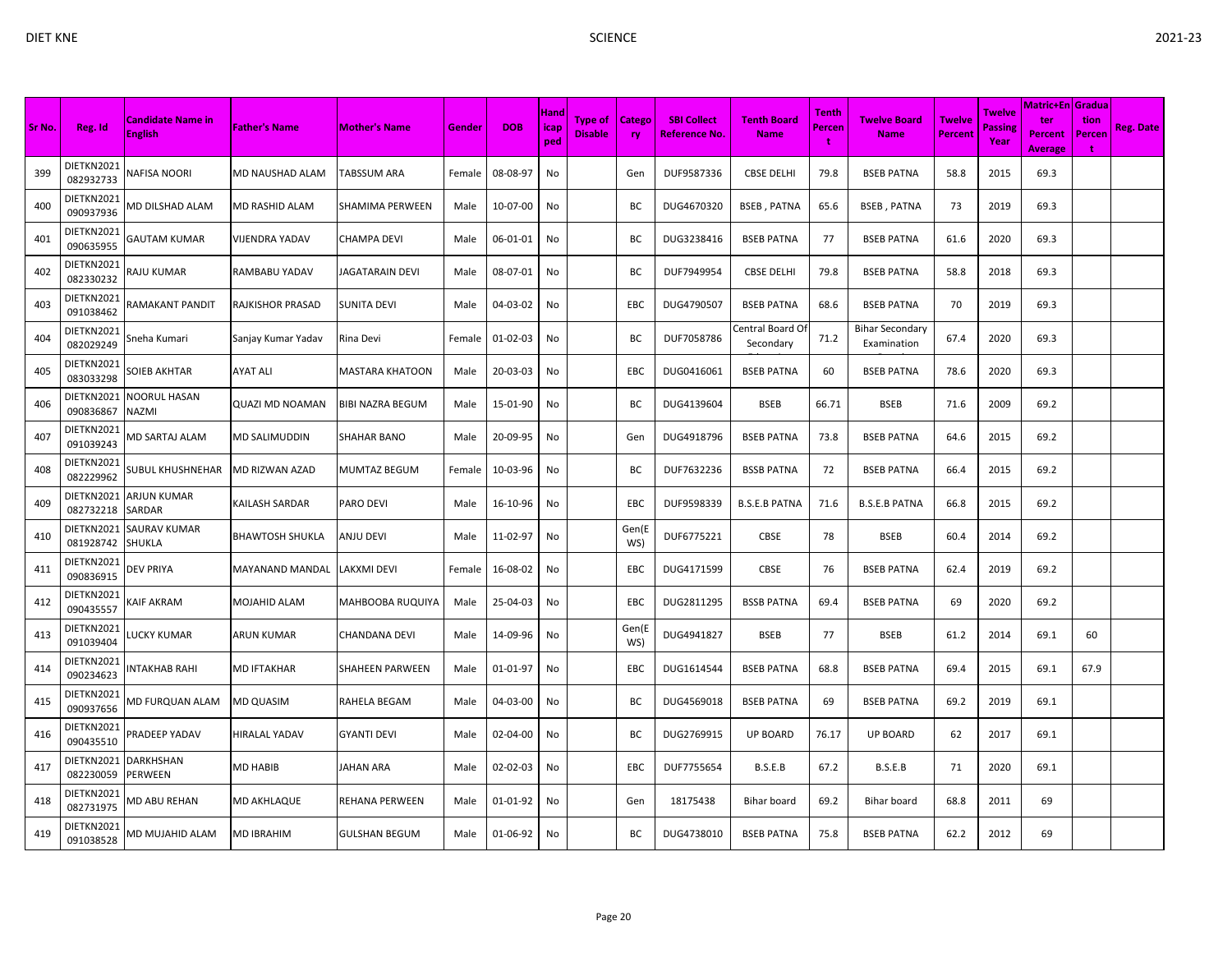| × |  |
|---|--|
|   |  |
| I |  |

| Sr No. | Reg. Id                        | <b>Candidate Name in</b><br><b>English</b> | <b>Father's Name</b>        | <b>Mother's Name</b>     | Gender        | <b>DOB</b>     | Hand<br>icap<br>ped | <b>Type of</b><br><b>Disable</b> | <b>Catego</b><br>ry | <b>SBI Collect</b><br><b>Reference No.</b> | <b>Tenth Board</b><br><b>Name</b> | <b>Tenth</b><br>Percen<br>÷ | <b>Twelve Board</b><br><b>Name</b> | <b>Twelve</b><br><b>Percent</b> | Twelve<br>Passing<br>Year | Matric+En   Gradua  <br>ter<br>Percent<br><b>Average</b> | tion<br>Percen<br>÷ | <b>Reg. Date</b> |
|--------|--------------------------------|--------------------------------------------|-----------------------------|--------------------------|---------------|----------------|---------------------|----------------------------------|---------------------|--------------------------------------------|-----------------------------------|-----------------------------|------------------------------------|---------------------------------|---------------------------|----------------------------------------------------------|---------------------|------------------|
| 420    | DIETKN2021<br>082732048        | RSHADUL HAQUE                              | ZAMIRUL HAQUE               | <b>ZUBAIDA KHATOON</b>   | Male          | 26-03-93       | No                  |                                  | EBC                 | DUF9384744                                 | <b>BSEB PATNA</b>                 | 71.2                        | <b>BSEB PATNA +2</b>               | 66.8                            | 2011                      | 69                                                       | 65.3                |                  |
| 421    | DIETKN2021<br>090836636        | <b>JMA KUMARI</b>                          | KAILASH PRASAD<br>GUPTA     | RAM KUMARI DEVI          | Female        | 02-01-97       | No                  |                                  | ВC                  | DUG4021965                                 | bseb                              | 74.4                        | bseb                               | 63.6                            | 2014                      | 69                                                       |                     |                  |
| 422    | DIETKN2021<br>091038308        | <b>MD IRBAZ SANA</b>                       | MD SANAULLAH                | <b>SAJRA BEGUM</b>       | Male          | 15-03-01       | No                  |                                  | Gen(E<br>WS)        | DUG4762550                                 | <b>BSEB PATNA</b>                 | 69                          | <b>BSEB PATNA</b>                  | 69                              | 2019                      | 69                                                       |                     |                  |
| 423    | <b>DIETKN202</b><br>082129576  | <b>ZAINAB KHATOON</b>                      | <b>MD ZAFAR AQUBAL</b>      | <b>FARHANA BEGAM</b>     | <b>Female</b> | $07 - 03 - 03$ | <b>No</b>           |                                  | BC.                 | <b>DUF7411909</b>                          | <b>BSEB PATNA</b>                 | 63.2                        | <b>BSEB PATNA</b>                  | 74.8                            | 2021                      | 69                                                       |                     | 2021             |
| 424    | DIETKN2021<br>082531290        | RAFIYA SULTANA                             | MD ASIF ALAM                | SAFINA KHATOON           | Female        | 05-09-00       | No                  |                                  | EBC                 | DUF8816536                                 | <b>CBSE DELHI</b>                 | 81.7                        | <b>BSEB PATNA</b>                  | 56.2                            | 2017                      | 68.95                                                    |                     |                  |
| 425    | DIETKN2021<br>090134365        | <b>NUZHAT PARWEEN</b>                      | MD MAZHARUL<br>HAQUE        | <b>ZUBEDA KHATOON</b>    | Female        | 15-07-95       | No                  |                                  | BC                  | DUF9490071                                 | <b>CBSE DELHI</b>                 | 70.2                        | <b>BSEB PATNA</b>                  | 67.6                            | 2013                      | 68.9                                                     | 62.25               |                  |
| 426    | DIETKN2021<br>090836810        | <b>MD ASIF REZA</b>                        | MD MUSTAFA                  | <b>BIBI ASMA KHATOON</b> | Male          | 02-04-98       | No                  |                                  | EBC                 | DUG3994551                                 | CBSE                              | 77.8                        | <b>BSEB PATNA</b>                  | 60                              | 2015                      | 68.9                                                     |                     |                  |
| 427    | DIETKN2021<br>090535870        | MOHD AKIL                                  | GULAM SAMDANI               | <b>DURDANA</b>           | Female        | 30-07-00       | No                  |                                  | EBC                 | DUG3118394                                 | <b>UP BOARD</b>                   | 74.83                       | <b>UP BOARD</b>                    | 63                              | 2017                      | 68.9                                                     |                     |                  |
| 428    | DIETKN2021<br>082531379        | MD AHMAD                                   | MD KASIM                    | SARIFAN                  | Male          | 01-01-01       | No                  |                                  | EBC                 | DUF8871835                                 | <b>BSEB PATNA</b>                 | 69.6                        | bseb                               | 68.2                            | 2020                      | 68.9                                                     |                     |                  |
| 429    | DIETKN2021<br>091039571        | SHADAB KHUSHTER                            | MD AFZAL HUSSAIN            | <b>BIBI RAFAT JAHAN</b>  | Male          | 04-10-01       | No                  |                                  | <b>EBC</b>          | DUG4965905                                 | <b>BSEB</b>                       | 67.8                        | <b>BSEB</b>                        | 70                              | 2020                      | 68.9                                                     |                     |                  |
| 430    | DIETKN2021<br>091039123        | Abdul Rashid                               | Md Tanzil Alam              | Sazi Begum               | Male          | 03-02-02       | No                  |                                  | BC                  | DUG4898241                                 | Bseb, patna                       | 58                          | Bseb, patna                        | 79.8                            | 2020                      | 68.9                                                     |                     |                  |
| 431    | DIETKN2021<br>081928774        | RANJAN KUMAR DAS                           | SHYAM LAL DAS               | SHEELA DEVI              | Male          | 21-04-02       | No                  |                                  | SC                  | DUF6846710                                 | <b>CBSE NEW</b><br>DELHI          | 71.8                        | <b>CBSE NEW DELHI</b>              | 66                              | 2020                      | 68.9                                                     |                     |                  |
| 432    | DIETKN2021<br>082430935        | MD ABU NASAR REZA                          | MD TAUHEED ALAM             | <b>BILKISH BEGUM</b>     | Male          | 10-03-01       | No                  |                                  | Gen                 | DUF8497187                                 | <b>BSEB PATNA</b>                 | 67                          | <b>BSEB PATNA</b>                  | 70.6                            | 2020                      | 68.8                                                     |                     |                  |
| 433    | DIETKN2021<br>082932756        | <b>ULI KUMARI</b>                          | RAMOTAR SAH                 | <b>BHUMIYA DEVI</b>      | Female        | 20-09-02       | No                  |                                  | EBC                 | DUG0047034                                 | <b>BSEB PATNA</b>                 | 73.6                        | <b>BSEB PATNA</b>                  | 64                              | 2020                      | 68.8                                                     |                     |                  |
| 434    | DIETKN2021<br>090636253        | <b>GAUTAM KUMAR</b><br>MEHTA               | ABHIMANYU PRASAD<br>MEHTA   | <b>ANJANA DEVI</b>       | Male          | 03-02-96       | No                  |                                  | ВC                  | DUG3463067                                 | <b>BSEB</b>                       | 74                          | <b>BSEB</b>                        | 63.4                            | 2013                      | 68.7                                                     |                     |                  |
| 435    | DIETKN2021<br>082430729        | MD ASAD ALAM                               | MD SHAMSUL HAQUE            | <b>SHAMIMA KHATOON</b>   | Male          | 15-04-99       | No                  |                                  | Gen                 | DUF8331168                                 | <b>BSEB PATNA</b>                 | 68                          | <b>BSEB PATNA</b>                  | 69.4                            | 2016                      | 68.7                                                     | 64.27               |                  |
| 436    | <b>DIETKN2021</b><br>082531047 | SUSHMA KUMARI                              | <b>AMOD KUMAR</b><br>MANDAL | <b>KUMARI SUNIYA</b>     | Female        | $18 - 03 - 00$ | <b>No</b>           |                                  | <b>EBC</b>          | <b>DUF8653809</b>                          | <b>BSEB PATNA</b>                 | 66.8                        | <b>MADHYAMIK</b><br><b>SHIKSHA</b> | 70.6                            | 2021                      | 68.7                                                     |                     | 2021             |
| 437    | DIETKN2021<br>082129502        | AHMAD MATIN                                | ABDUL MATIN                 | NADIRA MATIN             | Male          | 17-07-00       | No                  |                                  | EBC                 | DUF7378601                                 | <b>CBSE DELHI</b>                 | 79.8                        | <b>BSEB PATNA</b>                  | 57.6                            | 2018                      | 68.7                                                     |                     |                  |
| 438    | DIETKN2021<br>090937356        | RAHMAN                                     | SHER MOHAMMAD               | <b>RUBETOON NISHA</b>    | Male          | 12-02-01       | No                  |                                  | BC                  | DUG4468808                                 | <b>BSEB PATNA</b>                 | 69.8                        | <b>BSEB PATNA</b>                  | 67.6                            | 2020                      | 68.7                                                     |                     |                  |
| 439    | DIETKN2021<br>090836701        | ADITYA GOPAL                               | GAMBHIR JHA                 | <b>BABITA DEVI</b>       | Male          | 08-09-01       | No                  |                                  | Gen(E<br>WS)        | DUG4048195                                 | <b>BSEB PATNA</b>                 | 69                          | <b>BSEB PATNA</b>                  | 68.4                            | 2019                      | 68.7                                                     |                     |                  |
| 440    | DIETKN2021<br>090636085        | ZUBEDA RAHMAN                              | FAZLUR RAHMAN               | <b>SAMINA KHATOON</b>    | Female        | 20-11-01       | No                  |                                  | <b>EBC</b>          | DUG3368823                                 | <b>BSEB PATNA</b>                 | 64.6                        | <b>BSEB PATNA</b>                  | 72.8                            | 2020                      | 68.7                                                     |                     |                  |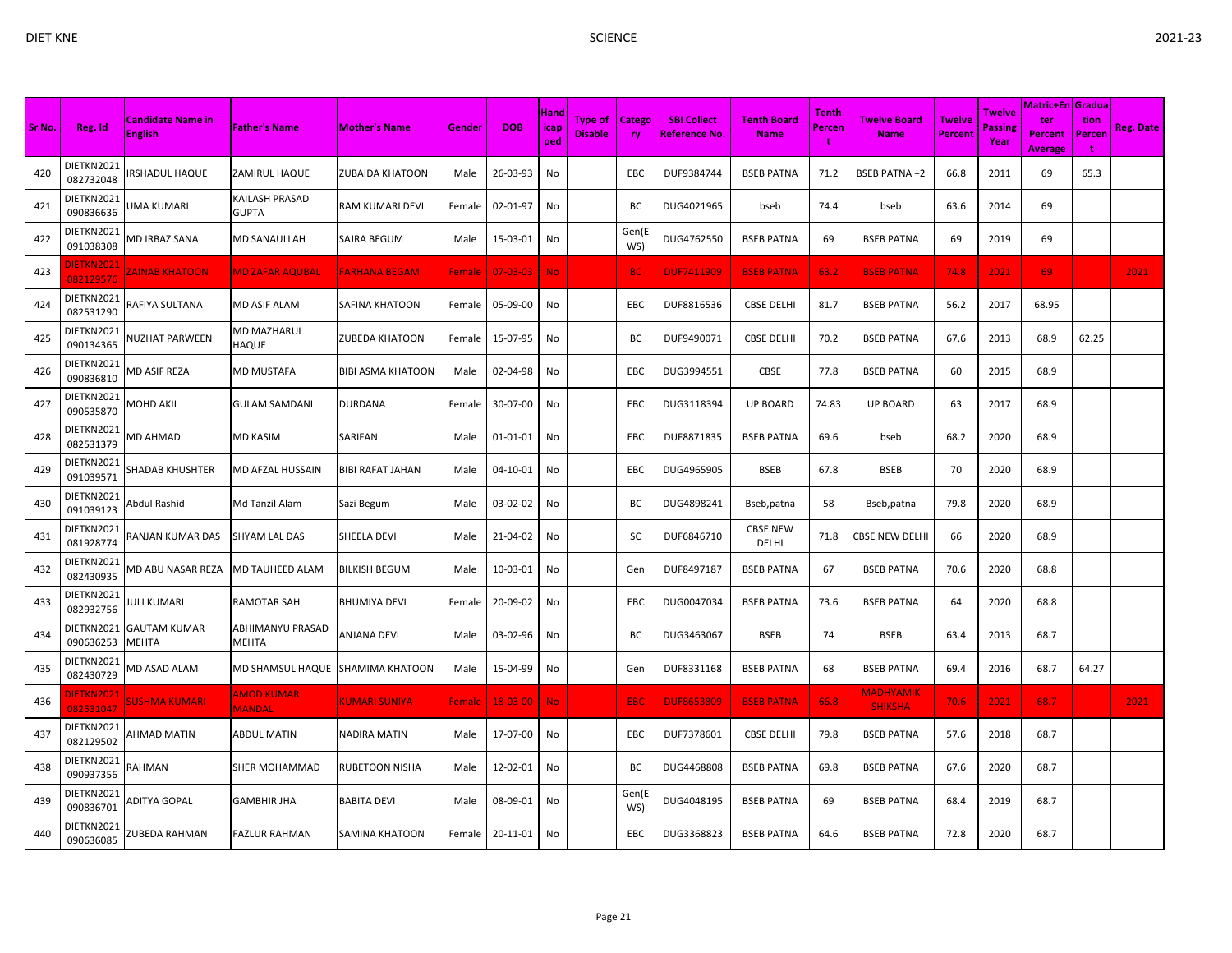|        |                         |                                            |                                      |                        |        |            |                     |                                  |                     |                                            |                                    |                             |                                    |                                 |                           | <b>Matric+En Gradua</b>          |                            |                  |
|--------|-------------------------|--------------------------------------------|--------------------------------------|------------------------|--------|------------|---------------------|----------------------------------|---------------------|--------------------------------------------|------------------------------------|-----------------------------|------------------------------------|---------------------------------|---------------------------|----------------------------------|----------------------------|------------------|
| Sr No. | Reg. Id                 | <b>Candidate Name in</b><br><b>English</b> | <b>Father's Name</b>                 | <b>Mother's Name</b>   | Gender | <b>DOB</b> | Hand<br>icap<br>ped | <b>Type of</b><br><b>Disable</b> | <b>Catego</b><br>ry | <b>SBI Collect</b><br><b>Reference No.</b> | <b>Tenth Board</b><br><b>Name</b>  | <b>Tenth</b><br>Percen<br>t | <b>Twelve Board</b><br><b>Name</b> | <b>Twelve</b><br><b>Percent</b> | Twelve<br>Passing<br>Year | ter<br>Percent<br><b>Average</b> | tion<br><b>Percen</b><br>t | <b>Reg. Date</b> |
| 441    | DIETKN2021<br>090435486 | <b>MD UMAR FAROOQUE MD MUSFIQUE ALAM</b>   |                                      | <b>ARMANA KHATOON</b>  | Male   | 25-12-02   | No                  |                                  | Gen(E<br>WS)        | DUG2746786                                 | <b>BSEBPATNA</b>                   | 66.2                        | <b>BSEBPATNA</b>                   | 71.2                            | 2020                      | 68.7                             |                            |                  |
| 442    | DIETKN2021<br>090937824 | SUDHANSHU KUMAR                            | CHANDRA SHEKHAR<br>PRASAD SAH        | <b>DEEPA DEVI</b>      | Male   | 30-09-86   | No                  |                                  | EBC                 | DUG4634946                                 | <b>BSEB PATNA</b>                  | 69.14                       | <b>BIEC PATNA</b>                  | 68.11                           | 2003                      | 68.6                             | 55.75                      |                  |
| 443    | DIETKN2021<br>082330292 | ANJUM SHAHIN                               | MD EZAZ ALAM                         | <b>SHAGUFTA HASHMI</b> | Female | 08-03-01   | No                  |                                  | BC                  | DUF7600770                                 | <b>BSEB PATNA</b>                  | 64.2                        | <b>BSEB PATNA</b>                  | 73                              | 2019                      | 68.6                             |                            |                  |
| 444    | DIETKN2021<br>082531158 | <b>ARHAT ZIYA</b>                          | MD ZIYAUL HAQUE                      | <b>NUZHAT BANU</b>     | Female | 15-05-01   | No                  |                                  | EBC                 | DUF8711015                                 | <b>BSEB PATNA</b>                  | 70.6                        | <b>BSEB PATNA</b>                  | 66.6                            | 2019                      | 68.6                             |                            |                  |
| 445    | DIETKN2021<br>090134406 | SHOYEB ALAM                                | SABIR ALAM                           | <b>GUL AFROZ</b>       | Male   | 05-05-02   | No                  |                                  | ВC                  | DUG1331555                                 | <b>BSEB PATNA</b>                  | 60.8                        | <b>BSEB PATNA</b>                  | 76.4                            | 2020                      | 68.6                             |                            |                  |
| 446    | DIETKN2021<br>090837233 | Krishna Kumar Mandal Dinesh Mandal         |                                      | Nirjala devi           | Male   | 12-06-02   | No                  |                                  | EBC                 | DUG4285007                                 | <b>BSEB</b> patna                  | 66.2                        | <b>BSEB</b> patna                  | 71                              | 2020                      | 68.6                             |                            |                  |
| 447    | DIETKN2021<br>082732259 | SADAF NAZ                                  | MD IRTAZA ALAM                       | <b>ASRANA NAZ</b>      | Female | 12-10-91   | No                  |                                  | EBC                 | DUF9618772                                 | <b>BSEB PATNA</b>                  | 67                          | <b>BSEB PATNA</b>                  | 70                              | 2009                      | 68.5                             | 59                         |                  |
| 448    | DIETKN2021<br>090535823 | SHAHBAZ KHAN                               | <b>HAIDER ALI</b>                    | <b>FARIDA KHATOON</b>  | Male   | 23-05-93   | Yes                 | Physical                         | Gen                 | DUG3091064                                 | <b>BSEB PATNA</b>                  | 70.8                        | <b>BSEB PATNA</b>                  | 66.2                            | 2011                      | 68.5                             | 63.25                      |                  |
| 449    | DIETKN2021<br>082631905 | SHRUTI BAID                                | uday kumar baid                      | saroj baid             | Female | 26-12-99   | No                  |                                  | ВC                  | DUF8950014                                 | cbse                               | 84.4                        | bseb                               | 52.6                            | 2017                      | 68.5                             | 68.29                      |                  |
| 450    | DIETKN2021<br>091038942 | HARIOM KUMAR<br>GANESH                     | BHAGIRATH PRASAD<br>GANESH           | <b>BHARTI DEVI</b>     | Male   | 05-06-01   | No                  |                                  | <b>EBC</b>          | DUG4862630                                 | <b>BSEB PATNA</b>                  | 68                          | <b>BSEB PATNA</b>                  | 69                              | 2019                      | 68.5                             |                            |                  |
| 451    | DIETKN2021<br>081928675 | RAJESH KUMAR                               | HARI KISHOR SAH                      | <b>RINA DEVI</b>       | Male   | 21-07-01   | No                  |                                  | EBC                 | DUF6809219                                 | <b>BSEB PATNA</b>                  | 73.8                        | <b>BSEB PATNA</b>                  | 63.2                            | 2019                      | 68.5                             |                            |                  |
| 452    | DIETKN2021<br>082029192 | DOLA SINHA                                 | SOBIND KUMAR SINHA RUMU SINHA        |                        | Female | 15-04-99   | No                  |                                  | BC                  | DUF7122796                                 | WBBSE                              | 74.43                       | WBCHSE                             | 62.4                            | 2018                      | 68.415                           |                            |                  |
| 453    | DIETKN2021<br>090937417 | orabhat kumar<br>kramkar                   | manoranjan karmkar                   | chameli devi           | Male   | 04-01-96   | No                  |                                  | ST                  | DUG4490547                                 | <b>BSEB</b>                        | 66.8                        | <b>BSEB</b>                        | 70                              | 2014                      | 68.4                             |                            |                  |
| 454    | DIETKN2021<br>091038866 | Anwar Shad                                 | Md Zohair Alam                       | Lal Bano               | Male   | 27-03-97   | No                  |                                  | BC                  | DUG4857288                                 | <b>BSEB</b>                        | 72.6                        | <b>BSEB</b>                        | 64.2                            | 2016                      | 68.4                             | 66.3                       |                  |
| 455    | DIETKN2021<br>090134274 | <b>MD AQUIB RAZA</b>                       | MD ISHRAT HUSAIN                     | <b>MUNIRA KHATOON</b>  | Male   | 15-04-99   | No                  |                                  | Gen                 | DUG1264305                                 | <b>BIHAR SCHOOL</b><br>EXAMINATION | 71.2                        | <b>BIHAR SCHOOL</b><br>EXAMINATION | 65.6                            | 2017                      | 68.4                             | 59.27                      |                  |
| 456    | DIETKN2021<br>082832680 | <b>HTESHAM</b>                             | ISHTIYAQUE AHMAD                     | <b>TALAT JAHAN</b>     | Female | 28-12-00   | No                  |                                  | ВC                  | DUF8499238                                 | <b>BSEB</b>                        | 78.8                        | <b>BSEB</b>                        | 58                              | 2018                      | 68.4                             |                            |                  |
| 457    | DIETKN2021<br>082832455 | AYUSHI KUMARI                              | KISHOR KUMAR ROY                     | <b>MAMTA DEVI</b>      | Female | 25-01-01   | No                  |                                  | BC                  | DUF9838004                                 | <b>CBSE DELHI</b>                  | 76                          | <b>BSEB PATNA</b>                  | 60.8                            | 2019                      | 68.4                             |                            |                  |
| 458    | DIETKN2021<br>090636113 | MTIYAZ ALAM                                | MD SANAUL                            | <b>KAUSARI BEGUM</b>   | Male   | 04-05-01   | No                  |                                  | ВC                  | DUG3385266                                 | <b>BSEB PATNA</b>                  | 71.8                        | <b>BSEB PATNA</b>                  | 65                              | 2019                      | 68.4                             |                            |                  |
| 459    | DIETKN2021<br>082029167 | RUPESH KUMAR<br>AADITYA                    | BRAHAMDEO RISHI                      | POOJA DEVI             | Male   | 12-10-01   | No                  |                                  | SC                  | DUF7101559                                 | <b>BIHAR SCHOOL</b><br>EXAMINATION | 67.2                        | <b>BIHAR SCHOOL</b><br>EXAMINATION | 69.6                            | 2020                      | 68.4                             |                            |                  |
| 460    | DIETKN2021<br>082832465 | Mustafizur Rahman                          | Md Mahfuzur Rahman   Rukhasana Begum |                        | Male   | 10-05-02   | No                  |                                  | EBC                 | DUF9887684                                 | <b>BSEB</b>                        | 61.6                        | <b>BSEB</b>                        | 75.2                            | 2020                      | 68.4                             |                            |                  |
| 461    | DIETKN2021<br>090535846 | MANTASHA NAZ                               | MD AMIN UDDIN                        | <b>SHAHNAZ BEGAM</b>   | Female | 15-10-02   | No                  |                                  | <b>EBC</b>          | DUG3103331                                 | <b>BSEB PATNA</b>                  | 65.6                        | <b>BSEB PATNA</b>                  | 71.2                            | 2020                      | 68.4                             |                            |                  |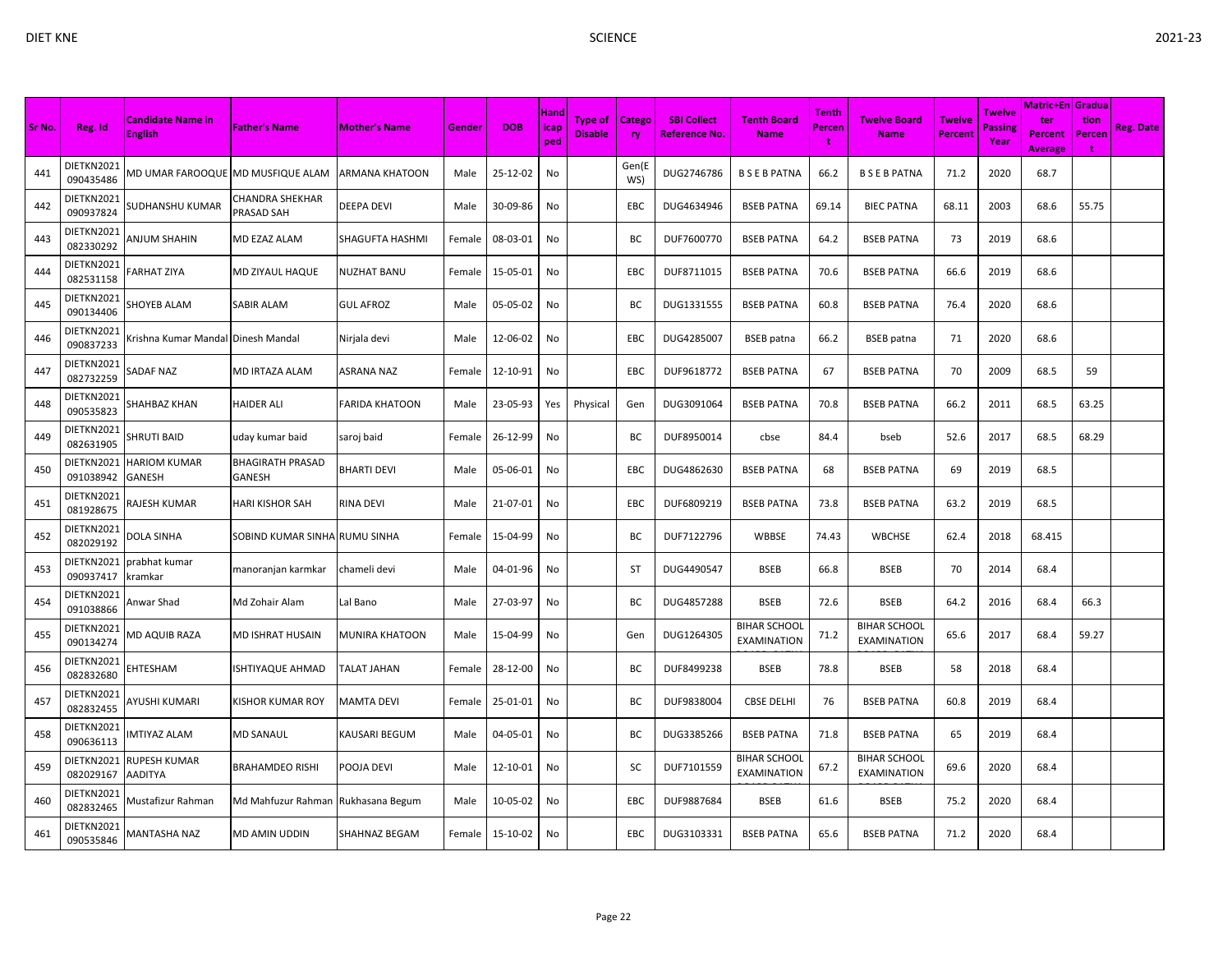| Sr No. | Reg. Id                       | <b>Candidate Name in</b><br><b>English</b> | <b>Father's Name</b>                  | <b>Mother's Name</b>   | Gender      | <b>DOB</b>     | <b>Hand</b><br>icap<br>ped | <b>Type of</b><br><b>Disable</b> | <b>Catego</b><br>ry | <b>SBI Collect</b><br><b>Reference No.</b> | <b>Tenth Board</b><br><b>Name</b>         | Tenth<br>Percen<br>÷ | <b>Twelve Board</b><br><b>Name</b> | <b>Twelve</b><br><b>Percent</b> | Twelve<br>Passing<br>Year | <b>Matric+En Gradua</b><br>ter<br><b>Percent</b><br><b>Average</b> | tion<br>Percen<br>÷ | <b>Reg. Date</b> |
|--------|-------------------------------|--------------------------------------------|---------------------------------------|------------------------|-------------|----------------|----------------------------|----------------------------------|---------------------|--------------------------------------------|-------------------------------------------|----------------------|------------------------------------|---------------------------------|---------------------------|--------------------------------------------------------------------|---------------------|------------------|
| 462    | <b>IETKN2021</b><br>082531482 | Raja Kumar Vishwas                         | Santosh Vishwas                       | <b>Rita Devi</b>       | <b>Male</b> | $18 - 02 - 03$ | <b>No</b>                  |                                  | BC.                 | <b>DUF8916433</b>                          | <b>BSEB PATNA</b>                         | 72.6                 | <b>BSEB PATNA</b>                  | 64.2                            | 2021                      | 68.4                                                               |                     | 2021             |
| 463    | <b>IETKN2021</b><br>081928892 | <b>HTESAM HUSSAIN</b>                      | <b>KHALIK</b>                         | <b>RUKSANA BEGAM</b>   | Male        | $29 - 06 - 03$ | <b>No</b>                  |                                  | <b>BC</b>           | <b>DUF6937354</b>                          | <b>BSEB PATNA</b>                         | 72.8                 | <b>BSEB PATANA</b>                 | 64                              | 2021                      | 68.4                                                               |                     | 2021             |
| 464    | <b>IETKN2021</b><br>082531275 | <b>MD NAWAB</b>                            | <b>MD LABIB ALAM</b>                  | <b>NILAM NIHAR</b>     | <b>Male</b> | $15-07-03$     | <b>No</b>                  |                                  | Gen                 | <b>DUF8788690</b>                          | <b>BSEB PATNA</b>                         | 70.4                 | <b>BSEB PATNA</b>                  | 66.4                            | 2021                      | 68.4                                                               |                     | 2021             |
| 465    | DIETKN2021<br>090837203       | <b>MD MATLOOB ALAM</b>                     | MD ANWAR ALAM                         | ROFA KHATOON           | Male        | 25-12-90       | No                         |                                  | Gen                 | DUG4194583                                 | <b>BSEB PATNA</b>                         | 71.8                 | <b>BSEB PATNA</b>                  | 64.8                            | 2013                      | 68.3                                                               |                     |                  |
| 466    | DIETKN2021<br>090435349       | <b>CULSUM RANI</b>                         | MD JAMSHED ALI                        | <b>NIKHAT PERWEEN</b>  | Female      | 15-02-98       | No                         |                                  | Gen                 | DUG2575458                                 | <b>BSEB, PATNA</b>                        | 64                   | <b>BSEB, PATNA</b>                 | 72.6                            | 2015                      | 68.3                                                               |                     |                  |
| 467    | DIETKN2021<br>091038611       | MD IKRAM                                   | MD SHARFUL HAQUE                      | JAHAN ARA              | Male        | 14-12-01       | No                         |                                  | ВC                  | DUG4808109                                 | <b>BSEB PATNA</b>                         | 62.8                 | <b>BSEB PATNA</b>                  | 73.8                            | 2020                      | 68.3                                                               |                     |                  |
| 468    | DIETKN2021<br>090937920       | DARAKHSHAN<br>PERWEEN                      | SABID HUSSAIN                         | <b>FARHANA KHATOON</b> | Female      | 15-07-02       | No                         |                                  | EBC                 | DUG4665927                                 | <b>BSEB PATNA</b>                         | 66.2                 | <b>BSEB PATNA</b>                  | 70.4                            | 2020                      | 68.3                                                               |                     |                  |
| 469    | DIETKN2021<br>082029266       | MD MINHAZ IQUBAL                           | <b>MD SAJID IQUBAL</b>                | SABIHA NAAZ            | Male        | 03-06-99       | No                         |                                  | EBC                 | DUF7165541                                 | CBSE                                      | 81.7                 | CBSE                               | 54.8                            | 2018                      | 68.25                                                              |                     |                  |
| 470    | DIETKN2021<br>082430920       | ARJAMAND DANA                              | ABDUS SAMAD                           | SHAHZADI               | Female      | 30-10-92       | No                         |                                  | Gen                 | DUF8480245                                 | <b>BSEB PATNA</b>                         | 67.2                 | <b>BSEB PATNA</b>                  | 69.2                            | 2011                      | 68.2                                                               |                     |                  |
| 471    | DIETKN2021<br>090234698       | KAMLESHWAR<br><b>MANDAL</b>                | YUBRAJ MANDAL                         | <b>SHYAMA DEVI</b>     | Male        | 08-03-95       | No                         |                                  | EBC                 | DUG0543812                                 | <b>BIHAR SCHOOL</b><br><b>EXAMINATION</b> | 78                   | <b>BIHAR SCHOOL</b><br>EXAMINATION | 58.4                            | 2012                      | 68.2                                                               | 54.2                |                  |
| 472    | DIETKN2021<br>090736284       | SUJIT KUMAR RAJAK                          | <b>SHYAM RAJAK</b>                    | <b>MANJU DEVI</b>      | Male        | 04-01-98       | No                         |                                  | SC                  | DUG3397978                                 | High School<br>Chhaurahi,                 | 69.6                 | G.D College,<br>Begusarai          | 66.8                            | 2015                      | 68.2                                                               | 63                  |                  |
| 473    | DIETKN2021<br>090736322       | ANKIT PRASAD                               | <b>BRAJ BHUSHAN</b><br>PRASAD         | <b>SEEMA DEVI</b>      | Male        | 15-02-98       | No                         |                                  | ВC                  | DUG3400847                                 | <b>BSEB</b>                               | 68.8                 | <b>BSEB</b>                        | 67.6                            | 2016                      | 68.2                                                               | 77.9                |                  |
| 474    | DIETKN2021<br>082029015       | SHIBU KUMAR GOUR                           | <b>SURESH GOUR</b>                    | JANAKDULARI DEVI       | Male        | 20-04-99       | No                         |                                  | ST                  | DUF6745850                                 | <b>BSEB</b>                               | 72.8                 | <b>BSEB</b>                        | 63.6                            | 2016                      | 68.2                                                               | 61.67               |                  |
| 475    | DIETKN2021<br>083033421       | MUKESH KUMAR<br><b>SINGH</b>               | <b>MAYANAND SINGH</b>                 | <b>HIRAMAN DEVI</b>    | Male        | 13-10-99       | No                         |                                  | EBC                 | DUG0457211                                 | <b>BSEB PATNA</b>                         | 76.4                 | <b>BSEB PATNA</b>                  | 60                              | 2017                      | 68.2                                                               |                     |                  |
| 476    | DIETKN2021<br>082932753       | RAJESH KUMAR                               | RAMBODH MANDAL                        | <b>JULO DEVI</b>       | Male        | 18-04-00       | No                         |                                  | EBC                 | DUG0029738                                 | <b>BSEB PATNA</b>                         | 75                   | <b>BSEB PATNA</b>                  | 61.4                            | 2019                      | 68.2                                                               |                     |                  |
| 477    | DIETKN2021<br>082932805       | AWED ALAM                                  | <b>NAJIRUDDIN</b>                     | <b>JAMERUN NISHA</b>   | Male        | 20-08-01       | No                         |                                  | Gen(E<br>WS)        | DUG0076983                                 | <b>BSEB PATNA</b>                         | 68                   | <b>BSEB PATNA</b>                  | 68.4                            | 2019                      | 68.2                                                               |                     |                  |
| 478    | DIETKN2021<br>090535666       | AMBIKA                                     | <b>MAHESH THAKUR</b>                  | <b>USHA KUMARI</b>     | Female      | 12-12-94       | No                         |                                  | Gen(E<br>WS)        | DUG3011598                                 | <b>BSEB PATNA</b>                         | 72.4                 | <b>BSEB PATNA</b>                  | 63.8                            | 2011                      | 68.1                                                               | 62                  |                  |
| 479    | DIETKN2021<br>082631726       | RAMAN KUMAR                                | CHANDRAKISHOR RAY SULEKHA DEVI        |                        | Male        | 10-12-95       | No                         |                                  | BC                  | DUF7532754                                 | <b>BSEB PATNA</b>                         | 66.4                 | <b>BSEB PATNA</b>                  | 69.8                            | 2012                      | 68.1                                                               |                     |                  |
| 480    | DIETKN2021<br>090334932       | <b>AYANTI KUMARI</b>                       | <b>MANOJ KUMAR</b><br><b>MAHALDAR</b> | <b>BIMLA DEVI</b>      | Female      | 29-11-96       | No                         |                                  | EBC                 | DUG2072469                                 | <b>BSEB PATNA</b>                         | 66                   | <b>BSEB PATNA</b>                  | 70.2                            | 2015                      | 68.1                                                               | 71.75               |                  |
| 481    | DIETKN2021<br>082531303       | NITISH KUMAR                               | RAJESH KUMAR<br><b>MAHTO</b>          | <b>RANJU DEVI</b>      | Male        | 20-08-99       | No                         |                                  | ВC                  | DUF8493668                                 | <b>BSEB PATNA</b>                         | 63.2                 | <b>BSEB PATNA</b>                  | 73                              | 2016                      | 68.1                                                               | 59.25               |                  |
| 482    | DIETKN2021<br>081928621       | MD CHIRAGH ALAM                            | <b>MD JUNED IQUBAL</b>                | <b>NEELAM BANU</b>     | Male        | 04-03-00       | Yes                        | Physical                         | Gen                 | DUF6792189                                 | <b>BSEB PATNA</b>                         | 71.2                 | <b>BSEB PATNA</b>                  | 65                              | 2020                      | 68.1                                                               |                     |                  |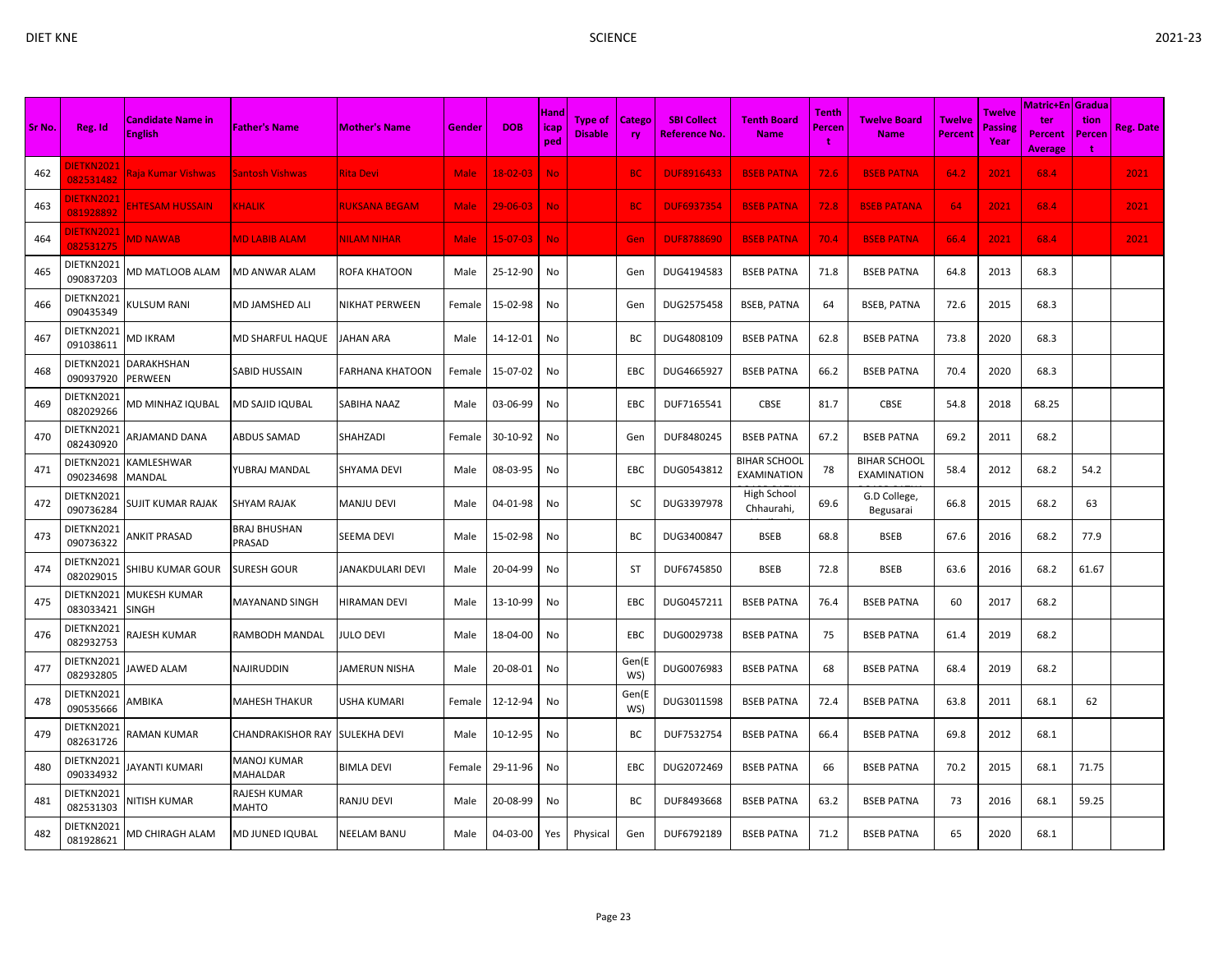|        |                         |                                            |                               |                          |        |            | Hand        |                                  |              |                                            |                                   | Tenth       |                                    |                          | Twelve          | Matric+En   Gradua               |                                       |                  |
|--------|-------------------------|--------------------------------------------|-------------------------------|--------------------------|--------|------------|-------------|----------------------------------|--------------|--------------------------------------------|-----------------------------------|-------------|------------------------------------|--------------------------|-----------------|----------------------------------|---------------------------------------|------------------|
| Sr No. | Reg. Id                 | <b>Candidate Name in</b><br><b>English</b> | <b>Father's Name</b>          | Mother's Name            | Gender | <b>DOB</b> | icap<br>ped | <b>Type of</b><br><b>Disable</b> | Catego<br>ry | <b>SBI Collect</b><br><b>Reference No.</b> | <b>Tenth Board</b><br><b>Name</b> | Percen<br>÷ | Twelve Board<br><b>Name</b>        | Twelve<br><b>Percent</b> | Passing<br>Year | ter<br>Percent<br><b>Average</b> | tion<br>Percen<br>$\ddot{\mathbf{r}}$ | <b>Reg. Date</b> |
| 483    | DIETKN2021<br>090334975 | (ANCHANA KUMARI                            | SANJAY KUMAR<br>MANDAL        | <b>MANJU DEVI</b>        | Female | 15-12-00   | No          |                                  | EBC          | DUG2112288                                 | <b>BSEB PATNA</b>                 | 72.2        | <b>BSEB PATNA</b>                  | 64                       | 2018            | 68.1                             |                                       |                  |
| 484    | DIETKN2021<br>082832572 | (ANCHAN KUMARI                             | SANJAY KUMAR<br>MANDAL        | <b>MANJU DEVI</b>        | Female | 15-12-00   | No          |                                  | EBC          | 1.25879E+13                                | <b>BSEB PATNA</b>                 | 72.2        | <b>BSEB PATNA</b>                  | 64                       | 2018            | 68.1                             |                                       |                  |
| 485    | DIETKN2021<br>091038348 | <b>MD GULAB</b>                            | MD BASHIR                     | AFROJA KHATOON           | Male   | 02-05-01   | No          |                                  | Gen(E<br>WS) | DUG4774260                                 | <b>B.S.E.B PATNA</b>              | 69.2        | <b>B.S.E.B PATNA</b>               | 67                       | 2020            | 68.1                             |                                       |                  |
| 486    | DIETKN2021<br>082933018 | ABUDARDA UMAR                              | <b>AHMAD HUSSAIN</b>          | <b>KAHKASHAN ANJUM</b>   | Male   | 01-05-03   | No          |                                  | Gen          | DUE0256812                                 | <b>BSEB PATNA</b>                 | 65.4        | <b>PURNEA</b><br><b>UNIVERSITY</b> | 70.8                     | 2020            | 68.1                             |                                       |                  |
| 487    | DIETKN2021<br>082430685 | KHUSHNODA<br>PARWEEN                       | MD GULAM HAIDAR               | <b>BIBI KHALDA RAFAT</b> | Female | 15-12-94   | No          |                                  | EBC          | DUF8310728                                 | <b>BSEB PATNA</b>                 | 63.8        | <b>BSEB PATNA</b>                  | 72.2                     | 2013            | 68                               |                                       |                  |
| 488    | DIETKN2021<br>082029310 | Rajesh Kumar Manjhi                        | Goran Lal Manjhi              | Dhaneshwari Devi         | Male   | 23-03-96   | No          |                                  | SC           | DUF7188766                                 | <b>BSEB PATNA</b>                 | 63.8        | <b>BSEB PATNA</b>                  | 72.2                     | 2015            | 68                               |                                       |                  |
| 489    | DIETKN2021<br>090335163 | <b>NIT KUMAR YADAV</b>                     | RAMANAND YADAV                | <b>DEVNI DEVI</b>        | Male   | 13-07-96   | No          |                                  | BC           | DUG2298581                                 | <b>BSEB PATNA</b>                 | 65.2        | <b>BSEB PATNA</b>                  | 70.8                     | 2015            | 68                               |                                       |                  |
| 490    | DIETKN2021<br>090535701 | MD MOINUDDIN                               | Md Shamim Ahmad               | Jahanara                 | Male   | 03-02-01   | No          |                                  | ВC           | DUG2998998                                 | <b>BSEB Patna</b>                 | 69.2        | <b>BSEB Patna</b>                  | 66.8                     | 2019            | 68                               |                                       |                  |
| 491    | DIETKN2021<br>090134189 | <b>NIYAMAT REZA</b>                        | MD QUAISER ALAM               | <b>NASRIN BEGUM</b>      | Male   | 01-01-02   | No          |                                  | Gen(E<br>WS) | DUG1215751                                 | <b>BSEB PATNA</b>                 | 67.2        | <b>BSEB PATNA</b>                  | 68.8                     | 2019            | 68                               |                                       |                  |
| 492    | DIETKN2021<br>090938050 | <b>ARIZ AFTAB</b>                          | MD ZIA HASNAIN                | WAKILA KHATOON           | Male   | 25-03-02   | No          |                                  | ВC           | DUG4522355                                 | C.B.S.E                           | 70          | B.S.E.B.PATANA                     | 66                       | 2020            | 68                               |                                       |                  |
| 493    | DIETKN2021<br>082129562 | <b>ABHISHEK KUMAR</b>                      | SUNIL PRASAD SINGH            | <b>REKHA DEVI</b>        | Male   | 13-06-03   | No          |                                  | EBC          | DUF7403262                                 | <b>BSEB PATNA</b>                 | 63.8        | <b>BSEB PATNA</b>                  | 72.2                     | 2020            | 68                               |                                       |                  |
| 494    | DIETKN2021<br>090937317 | AKHILESH KUMAR<br>YADAV                    | BINOD PRASAD YADAV NEERA DEVI |                          | Male   | 05-10-91   | No          |                                  | BC           | DUG4445625                                 | <b>BSEB PATNA</b>                 | 68.14       | <b>NIOS PATNA</b>                  | 67.6                     | 2010            | 67.9                             | 57.63                                 |                  |
| 495    | DIETKN2021<br>083033600 | AFROZ ALAM                                 | MD BADRUDDIN                  | <b>MEHRUN NISHA</b>      | Male   | 05-01-95   | No          |                                  | <b>EBC</b>   | DUG0574221                                 | <b>BSEB PATNA</b>                 | 68          | <b>BSEB PATNA</b>                  | 67.8                     | 2015            | 67.9                             |                                       |                  |
| 496    | DIETKN2021<br>083033205 | ABHIMANYU KUMAR<br>YADAV                   | UPENDRA YADAV                 | ?????? ????              | Male   | 02-03-98   | No          |                                  | BC           | DUG0314166                                 | <b>BSEB PATNA</b>                 | 64          | <b>BSEB PATNA</b>                  | 71.8                     | 2015            | 67.9                             | 61.87                                 |                  |
| 497    | DIETKN2021<br>082832483 | <b>JD MINHAJ ANSARI</b>                    | MD AZEEM ANSARI               | <b>SHAHNAZ KHATUN</b>    | Male   | 07-01-02   | No          |                                  | EBC          | DUF9849696                                 | <b>BSEB PATNA</b>                 | 71.6        | <b>BSEB PATNA</b>                  | 64.2                     | 2019            | 67.9                             |                                       |                  |
| 498    | DIETKN2021<br>082330200 | Neeraj Kumar                               | Suresh Mandal                 | Kala devi                | Male   | 17-03-02   | No          |                                  | <b>EBC</b>   | DUF7915390                                 | <b>BSEB</b>                       | 66.6        | <b>BSEB</b>                        | 69.2                     | 2020            | 67.9                             |                                       |                  |
| 499    | DIETKN2021<br>083033562 | Keshav Kumar                               | Vidyanand Thakur              | Mina Devi                | Male   | 11-12-03   | No          |                                  | <b>EBC</b>   | DUG0522510                                 | <b>BSEB PATNA</b>                 | 67.2        | <b>BSEB PATNA</b>                  | 68.6                     | 2020            | 67.9                             |                                       |                  |
| 500    | DIETKN2021<br>083033271 | <b>CUNAL KESHAV</b>                        | MAHANAND MANDAL               | SAROJANI DEVI            | Male   | 19-01-92   | No          |                                  | EBC          | DUG0380429                                 | CBSE                              | 62          | <b>BSEB</b>                        | 73.6                     | 2011            | 67.8                             | 78.63                                 |                  |
| 501    | DIETKN2021<br>090134368 | <b>AKESH RANJAN</b>                        | PRADEEP KUMAR<br>YADAV        | <b>REETA DEVI</b>        | Male   | 01-08-96   | No          |                                  | ВC           | DUG0853986                                 | CBSE                              | 81.6        | <b>BSEB</b>                        | 54                       | 2013            | 67.8                             | 76.06                                 |                  |
| 502    | DIETKN2021<br>090836700 | PINKI KUMARI                               | NARENDRA MOHAN<br>JHA         | <b>BANDANA DEVI</b>      | Female | 08-06-97   | No          |                                  | Gen          | DUG4393901                                 | <b>BSEB</b>                       | 61.6        | <b>BSEB</b>                        | 74                       | 2015            | 67.8                             |                                       |                  |
| 503    | DIETKN2021<br>082531469 | <b>MAHENOOR</b>                            | MAHBOOB ALAM                  | <b>NIRALA BEGUM</b>      | Female | 26-01-02   | No          |                                  | BC           | DUF8910142                                 | <b>CBSE DELHI</b>                 | 69          | <b>CBSE DELHI</b>                  | 66.6                     | 2020            | 67.8                             |                                       |                  |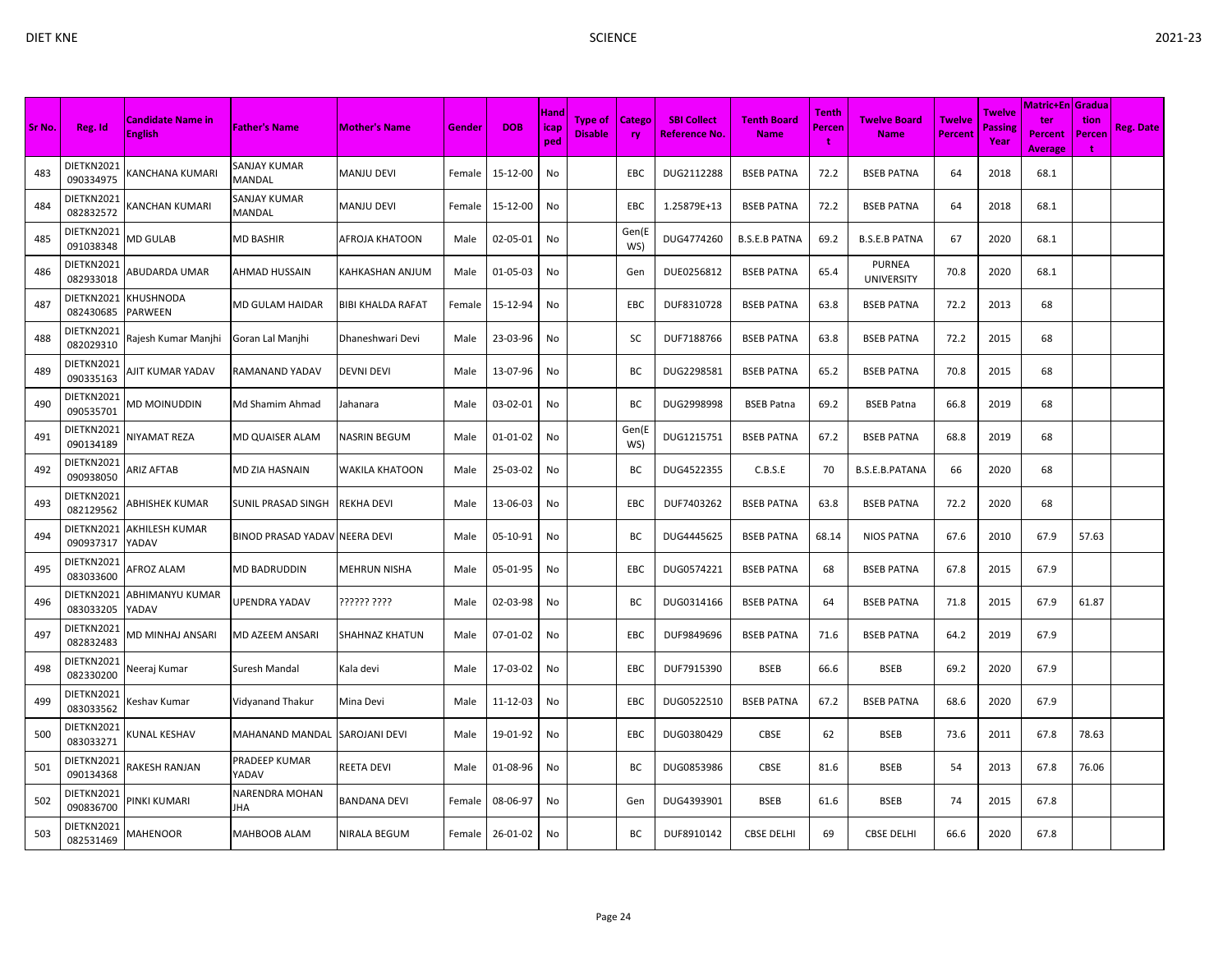| × |  |
|---|--|
|   |  |

|        |                         |                                            |                                   |                        |             |            |                     |                                  |                     |                                            |                                           | Tenth  |                                           |                          |                                         | <b>Matric+En Gradua</b>                 |                     |                  |
|--------|-------------------------|--------------------------------------------|-----------------------------------|------------------------|-------------|------------|---------------------|----------------------------------|---------------------|--------------------------------------------|-------------------------------------------|--------|-------------------------------------------|--------------------------|-----------------------------------------|-----------------------------------------|---------------------|------------------|
| Sr No. | Reg. Id                 | <b>Candidate Name in</b><br><b>English</b> | <b>Father's Name</b>              | <b>Mother's Name</b>   | Gender      | <b>DOB</b> | Hand<br>icap<br>ped | <b>Type of</b><br><b>Disable</b> | Catego<br><b>ry</b> | <b>SBI Collect</b><br><b>Reference No.</b> | <b>Tenth Board</b><br><b>Name</b>         | Percen | <b>Twelve Board</b><br><b>Name</b>        | <b>Twelve</b><br>Percent | <b>Twelve</b><br><b>Passing</b><br>Year | ter<br><b>Percent</b><br><b>Average</b> | tion<br>Percen<br>t | <b>Reg. Date</b> |
| 504    | DIETKN2021<br>082531341 | Md shafiullah                              | Md Abdul quayum                   | Bibi akhtari khatun    | Male        | 14-03-97   | No                  |                                  | EBC                 | DUF8828021                                 | <b>BSEB Patna</b>                         | 67.2   | <b>BSEB Patna</b>                         | 68.2                     | 2015                                    | 67.7                                    |                     |                  |
| 505    | DIETKN2021<br>090938178 | TARIQUE ANWAR                              | MD BELAL                          | AHALIYA KHATUN         | Male        | 23-09-98   | No                  |                                  | BC                  | DUG4383269                                 | <b>BSEB PATNA</b>                         | 72.4   | <b>BSEB PATNA</b>                         | 63                       | 2017                                    | 67.7                                    |                     |                  |
| 506    | DIETKN2021<br>090435385 | <b>SHRUTI KUMARI</b>                       | DINA NATH RAY                     | LALITA KUMARI          | Female      | 06-06-01   | No                  |                                  | BC                  | DUG2625246                                 | CBSE                                      | 60.4   | <b>BSEB PATNA</b>                         | 75                       | 2020                                    | 67.7                                    |                     |                  |
| 507    | DIETKN2021<br>090134430 | <b>IVEK KUMAR PANDIT</b>                   | VIKASH CHANDRA<br>PANDIT          | RAJMANI DEVI           | Male        | 22-02-02   | No                  |                                  | EBC                 | DUG1347450                                 | <b>BSEB PATNA</b>                         | 69.4   | <b>BSEB PATNA</b>                         | 66                       | 2019                                    | 67.7                                    |                     |                  |
| 508    | DIETKN2021<br>090234651 | OM PRAKASH KUMAR                           | <b>VAKIL RAM</b>                  | LALITA DEVI            | Male        | 13-04-02   | No                  |                                  | SC                  | DUG1658486                                 | <b>BSEB PATNA</b>                         | 66.8   | <b>BSEB PATNA</b>                         | 68.6                     | 2020                                    | 67.7                                    |                     |                  |
| 509    | DIETKN2021<br>090334958 | HZINIAF                                    | RAJKUMAR SINGH                    | SAJLA DEVI             | Male        | 05-06-95   | Yes                 | Physical                         | ВC                  | DUG2102526                                 | <b>BSEBPATNA</b>                          | 80.6   | <b>BSEBPATNA</b>                          | 54.6                     | 2017                                    | 67.6                                    |                     |                  |
| 510    | DIETKN2021<br>090435325 | MD SHAFAQUE<br>MULNA                       | MD SHAFIQUE ALAM                  | SHAHEEN JAHAN          | Male        | 15-03-96   | No                  |                                  | Gen                 | DUG2565943                                 | <b>BSEB PATNA</b>                         | 64.6   | <b>BSEB PATNA</b>                         | 70.6                     | 2015                                    | 67.6                                    |                     |                  |
| 511    | DIETKN2021<br>090134447 | <b>SAGAR KUMAR</b>                         | <b>SHANKAR PASWAN</b>             | <b>ANITA DEVI</b>      | Male        | 20-02-02   | No                  |                                  | sc                  | DUG1261955                                 | <b>BSEB PATNA</b>                         | 66     | <b>BSEB PATNA</b>                         | 69.2                     | 2019                                    | 67.6                                    |                     |                  |
| 512    | DIETKN2021<br>082229934 | VID TARIQUE ANSARI                         | MD HASMUDDIN<br>ANSARI            | SHAIRUN NESHA          | Male        | 05-04-93   | No                  |                                  | EBC                 | DUF7648381                                 | <b>BSEB PATNA</b>                         | 70.2   | <b>BSEB PATNA</b>                         | 64.8                     | 2010                                    | 67.5                                    | 78.15               |                  |
| 513    | DIETKN2021<br>082732232 | (UNDAN SINGH                               | NONI PRASAD SINGH                 | <b>MINI DEVI</b>       | Male        | 26-10-93   | No                  |                                  | BC                  | DUF9360958                                 | <b>BSEB PATNA</b>                         | 68.2   | <b>BSEB PATNA</b>                         | 66.8                     | 2011                                    | 67.5                                    | 74.25               |                  |
| 514    | DIETKN2021<br>090937373 | <b>TAZKIA ROOHANI</b>                      | MD NOUMAN<br>SADIQUE              | ALBELI SHAHIN          | Female      | 27-07-95   | No                  |                                  | Gen                 | DUG4104893                                 | <b>CBSE DELHI</b>                         | 77.9   | <b>BSEB PATNA</b>                         | 57                       | 2015                                    | 67.5                                    |                     |                  |
| 515    | DIETKN2021<br>082229884 | <b>SARFARAZ ALAM</b>                       | <b>MUSTAQUE ALAM</b>              | GULCHAMAN              | Male        | 07-04-97   | No                  |                                  | ВC                  | DUF7621273                                 | <b>BSEB PATNA</b>                         | 75     | <b>BSEB PATNA</b>                         | 60                       | 2015                                    | 67.5                                    | 60                  |                  |
| 516    | DIETKN2021<br>091038417 | MOHD MUKHTAR                               | MAULANA ABDUL<br>SHAKUR           | AFROZ JAHAN            | Male        | 28-12-97   | No                  |                                  | Gen                 | DUG4138100                                 | CBSE                                      | 53.2   | BOARD OF HIGH<br><b>SCHOOL AND</b>        | 81.8                     | 2016                                    | 67.5                                    |                     |                  |
| 517    | DIETKN2021<br>082732274 | ROHIT KUMAR YADAV                          | <b>HARIMOHAN YADAV</b>            | RINA DEVI              | Male        | 12-03-00   | No                  |                                  | ВC                  | DUF9626692                                 | <b>BSEB PATNA</b>                         | 78     | <b>BSEB PATNA</b>                         | 57                       | 2019                                    | 67.5                                    |                     |                  |
| 518    | DIETKN2021<br>082531041 | <b>AMAN KUMAR</b>                          | <b>BINOD KUMAR SINHA</b>          | REKHA DEVI             | Male        | 04-05-00   | No                  |                                  | <b>EBC</b>          | DUF8648293                                 | <b>BSEB PATNA</b>                         | 68.8   | <b>BSEB PATNA</b>                         | 66.2                     | 2020                                    | 67.5                                    |                     |                  |
| 519    | DIETKN2021<br>082631562 | GAURAV KUMAR                               | <b>JAY PRAKASH SAH</b>            | SUNITA DEVI            | Male        | 04-02-02   | No                  |                                  | ВC                  | DUF9048531                                 | <b>BSEB PATNA</b>                         | 60.8   | <b>BSEB PATNA</b>                         | 74.2                     | 2020                                    | 67.5                                    |                     |                  |
| 520    | DIETKN2021<br>090938150 | <b>MD ALMAS BADAR</b>                      | MD ABSAR ALAM                     | NUJHAT PERWEEN         | Male        | 05-09-02   | No                  |                                  | ВC                  | DUG4720747                                 | <b>BSEB PATNA</b>                         | 63     | <b>BSEB PATNA</b>                         | 72                       | 2020                                    | 67.5                                    |                     |                  |
| 521    | DIETKN2021<br>082430648 | SAKSHI KUMARI                              | <b>GYANDEV SHARMA</b>             | PUNAM DEVI             | Female      | 22-12-02   | No                  |                                  | SC                  | DUF8288221                                 | <b>BSEB PATNA</b>                         | 68.4   | <b>BSEB PATNA</b>                         | 66.6                     | 2020                                    | 67.5                                    |                     |                  |
| 522    | DIETKN2021<br>081928772 | <b>MD SHABBIR ALAM</b>                     | <b>MD MANAUWAR</b><br><b>ALAM</b> | <b>SHABINA PARWEEN</b> | <b>Male</b> | 15-09-03   | No.                 |                                  | <b>BC</b>           | <b>DUF6848069</b>                          | <b>Bihar School</b><br><b>Examination</b> | 63     | <b>BIHAR SCHOOL</b><br><b>EXAMINATION</b> | 72 <sub>1</sub>          | 2021                                    | 67.5                                    |                     | 2021             |
| 523    | DIETKN2021<br>090234724 | <b>SHIVAM KUMAR</b><br>SUMAN               | SHASHI BHUSHAN<br>RAJAK           | BABLI DEVI             | Male        | 12-01-01   | No                  |                                  | SC                  | DUG1725402                                 | B.S.E.B. PATNA                            | 72     | B.S.E.B. PATNA                            | 62.8                     | 2019                                    | 67.4                                    |                     |                  |
| 524    | DIETKN2021<br>083133998 | DEJI KUMARI                                | KHELANAND YADAV                   | REKHA DEVI             | Female      | 03-02-01   | No                  |                                  | ВC                  | DUG0997305                                 | <b>BSEB PATNA</b>                         | 65.2   | <b>BSEB PATNA</b>                         | 69.6                     | 2020                                    | 67.4                                    |                     |                  |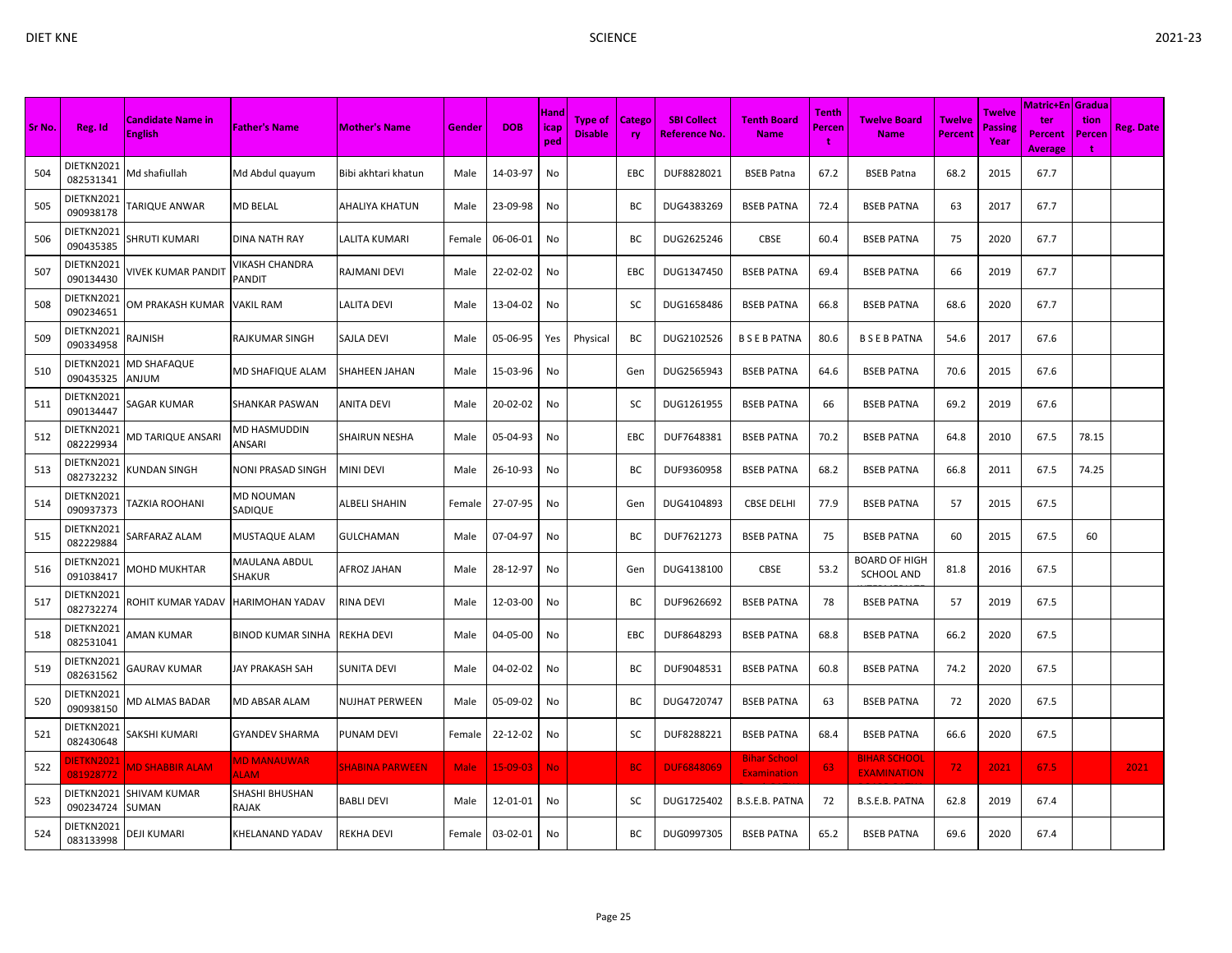| Sr No. | Reg. Id                       | <b>Candidate Name in</b><br><b>English</b> | <b>Father's Name</b>           | <b>Mother's Name</b>  | Gender      | <b>DOB</b>     | Hand<br>icap | Type of<br><b>Disable</b> | <b>Catego</b><br><b>ry</b> | <b>SBI Collect</b><br><b>Reference No.</b> | <b>Tenth Board</b><br><b>Name</b> | Tenth<br>Percen | <b>Twelve Board</b><br><b>Name</b> | <b>Twelve</b><br><b>Percent</b> | Twelve<br><b>Passing</b> | Matric+En   Gradua  <br>ter<br>Percent | tion<br>Percen | <b>Reg. Date</b> |
|--------|-------------------------------|--------------------------------------------|--------------------------------|-----------------------|-------------|----------------|--------------|---------------------------|----------------------------|--------------------------------------------|-----------------------------------|-----------------|------------------------------------|---------------------------------|--------------------------|----------------------------------------|----------------|------------------|
|        |                               |                                            |                                |                       |             |                | ped          |                           |                            |                                            |                                   | ÷               |                                    |                                 | Year                     | <b>Average</b>                         | ÷              |                  |
| 525    | DIETKN2021<br>090234919       | <b>CHUSHBOO PRIYA</b>                      | PRAKASH KUMAR JHA              | <b>CHAMPA DEVI</b>    | Female      | 03-05-01       | No           |                           | Gen(E<br>WS)               | DUG1928297                                 | <b>BSEB PATNA</b>                 | 74.2            | <b>BSEB PATNA</b>                  | 60.6                            | 2019                     | 67.4                                   |                |                  |
| 526    | DIETKN2021<br>090134403       | ZEBA AAFREEN                               | GHULAM AHMAD                   | ANSARI BEGUM          | Female      | 25-10-01       | No           |                           | BC                         | DUG1344503                                 | <b>BSEB PATNA</b>                 | 68.2            | <b>BSEB PATNA</b>                  | 66.6                            | 2020                     | 67.4                                   |                |                  |
| 527    | DIETKN2021<br>090435272       | <b>AUNAIN FAIZI</b>                        | <b>FIROZ ALAM</b>              | ANSARI BEGUM          | Male        | 09-01-03       | No           |                           | BC                         | DUG2300401                                 | CBSE                              | 75.8            | CBSE                               | 59                              | 2020                     | 67.4                                   |                |                  |
| 528    | DIETKN2021<br>090736283       | Anant Kumar Mandal                         | Manik Chand Mandal             | Sumitra Devi          | Male        | 14-01-93       | No           |                           | EBC                        | DUG3498528                                 | <b>BSEB PATNA</b>                 | 65.4            | <b>BSEB PATNA</b>                  | 69.2                            | 2011                     | 67.3                                   | 64.88          |                  |
| 529    | DIETKN2021<br>082933158       | Sabaul Haque                               | Md Nurul Haque<br>Ansari       | Shahjahan khatoon     | Male        | 12-02-95       | No           |                           | EBC                        | DUG0098999                                 | <b>BSEB PATNA</b>                 | 67.6            | <b>BSEB PATNA</b>                  | 67                              | 2012                     | 67.3                                   | 78.88          |                  |
| 530    | DIETKN2021<br>082832711       | Arsalan Saifi                              | Perwaiz Akhter                 | Nudrat Jahan          | Male        | 28-08-96       | No           |                           | Gen                        | DUF9946757                                 | Central Board of<br>Secondary     | 70              | Board of High<br>School and        | 64.6                            | 2013                     | 67.3                                   |                |                  |
| 531    | DIETKN2021<br>091038675       | <u>(AZIM AHMAD FARAN  MD MOHIB ALAM</u>    |                                | <b>SAMENA KHATOON</b> | <b>Male</b> | $01 - 01 - 98$ | <b>No</b>    |                           | <b>BC</b>                  | <b>DUG4821539</b>                          | <b>BSMEB PATNA</b>                | 64.08           | <b>BSMEB PATNA</b>                 | 70.42                           | 2014                     | 67.3                                   |                | <b>URDU</b>      |
| 532    | DIETKN2021<br>091039074       | <b>INUL HAQUE</b>                          | ABDUS SUBHAN                   | SHAREFA KHATOON       | Male        | 17-08-98       | No           |                           | EBC                        | DUG4885078                                 | <b>B.S.E.B PATNA</b>              | 73.8            | <b>B.S.E.B PATNA</b>               | 60.8                            | 2017                     | 67.3                                   | 57.63          |                  |
| 533    | DIETKN2021<br>082732135       | KUMAR ANKIT                                | DILIP KUMAR                    | BABY DEVI             | Male        | 05-01-00       | No           |                           | BС                         | DUF9245648                                 | B.S.E.B. PATNA                    | 66.4            | B.S.E.B. PATNA                     | 68.2                            | 2019                     | 67.3                                   |                |                  |
| 534    | DIETKN2021<br>091039147       | CHANDANI KUMARI                            | BALESHWAR YADAV                | CHANDRAKLA DEVI       | Female      | 25-01-01       | No           |                           | BC                         | DUG4907180                                 | <b>BSEB PATNA</b>                 | 56.6            | <b>BSEB PATNA</b>                  | 78                              | 2020                     | 67.3                                   |                |                  |
| 535    | DIETKN2021<br>082531068       | <b>MANISH KUMAR</b>                        | VINOD PRASAD                   | <b>KAVITA DEVI</b>    | Male        | 04-02-02       | No           |                           | BC                         | DUF8461597                                 | <b>BSEB PATNA</b>                 | 64.4            | <b>BSEB PATNA</b>                  | 70.2                            | 2020                     | 67.3                                   |                |                  |
| 536    | DIETKN2021<br>091038355       | MD<br>SHAHmdshahNAWAZ                      | MD SHOUKAT ALI                 | SALEHA KHATOON        | Male        | 15-03-02       | No           |                           | Gen(E<br>WS)               | DUG3804092                                 | <b>BSEB PATNA</b>                 | 66.2            | <b>BSEB PATNA</b>                  | 68.4                            | 2019                     | 67.3                                   |                |                  |
| 537    | DIETKN2021<br>091038642       | <b>KAYENAT PERWEEN</b>                     | MD SHAHABUDDIN<br>ANSARI       | <b>GULNAZ PERWEEN</b> | Female      | 24-01-03       | No           |                           | EBC                        | DUG4813420                                 | <b>CBSE</b>                       | 72              | <b>CBSE</b>                        | 62.6                            | 2020                     | 67.3                                   |                |                  |
| 538    | DIETKN2021<br>090636068       | AD ARMAN ANSARI                            | MD AZAJ ANSARI                 | NAZNI PERWEEN         | Male        | 02-02-03       | No           |                           | BC                         | DUG3345162                                 | <b>BSEB PATNA</b>                 | 68.2            | <b>BSEB PATNA</b>                  | 66.4                            | 2020                     | 67.3                                   |                |                  |
| 539    | <b>IETKN2021</b><br>082330334 | <b>SHOUKAT ALI</b>                         | <b>ANWARUL HAQUE</b>           | <b>JAKERA BEGUM</b>   | Male        | $07 - 05 - 03$ | No.          |                           | Gen                        | <b>DUF8003380</b>                          | <b>BSEB PATNA</b>                 | 73.4            | <b>BSEB PATNA</b>                  | 61.2                            | 2021                     | 67.3                                   |                | 2021             |
| 540    | DIETKN2021<br>081928773       | DEEPAK KUMAR SAH                           | <b>BIMALESH PRASAD</b><br>SAH  | ANJANI DEVI           | Male        | 09-06-03       | No           |                           | EBC                        | DUF6855189                                 | <b>BSEB PATNA</b>                 | 63.4            | <b>BSEB PATNA</b>                  | 71.2                            | 2020                     | 67.3                                   |                |                  |
| 541    | DIETKN2021<br>082631749       | TUSHAR SINGH                               | SATISH KUMAR SINGH             | <b>RENU KUMARI</b>    | Male        | 12-10-93       | Yes          | Physical                  | Gen                        | DUF6640484                                 | C.B.S.E                           | 65.2            | B.S.E.B                            | 69.2                            | 2011                     | 67.2                                   |                |                  |
| 542    | DIETKN2021<br>090636215       | AD MOHSIN ALAM                             | MD ISMAIL HAQUE                | NASEEMA KHATUN        | Male        | 10-01-96       | No           |                           | ВC                         | DUG2304825                                 | <b>BSEB PATNA</b>                 | 73.4            | <b>BSEB PATNA</b>                  | 61                              | 2013                     | 67.2                                   |                |                  |
| 543    | DIETKN2021<br>090234838       | SUMAIYA BEGUM                              | <b>MD SHABBIR ALAM</b>         | ZAHIRUN NISHA         | Female      | 04-05-97       | No           |                           | ВC                         | DUG1804479                                 | <b>BSEBPATNA</b>                  | 70.6            | <b>B S E B PATNA</b>               | 63.8                            | 2016                     | 67.2                                   | 65.13          |                  |
| 544    | DIETKN2021<br>090636123       | HAFQUAT JAHAN                              | MD NAIYYER AZAM<br>JILANI      | MUSARRAT JAHAN        | Female      | 04-01-00       | No           |                           | EBC                        | DUG3393151                                 | <b>CBSE</b>                       | 81.7            | <b>BSEB PATNA</b>                  | 52.6                            | 2017                     | 67.2                                   |                |                  |
| 545    | DIETKN2021<br>090335020       | SAKSHI BISHWAS                             | SUSHIL KUMAR<br><b>BISHWAS</b> | SUPRIYA BISHWAS       | Female      | 26-02-01       | No           |                           | EBC                        | DUG2149064                                 | <b>BSEB PATNA</b>                 | 76.2            | <b>BSEB PATNA</b>                  | 58.2                            | 2017                     | 67.2                                   |                |                  |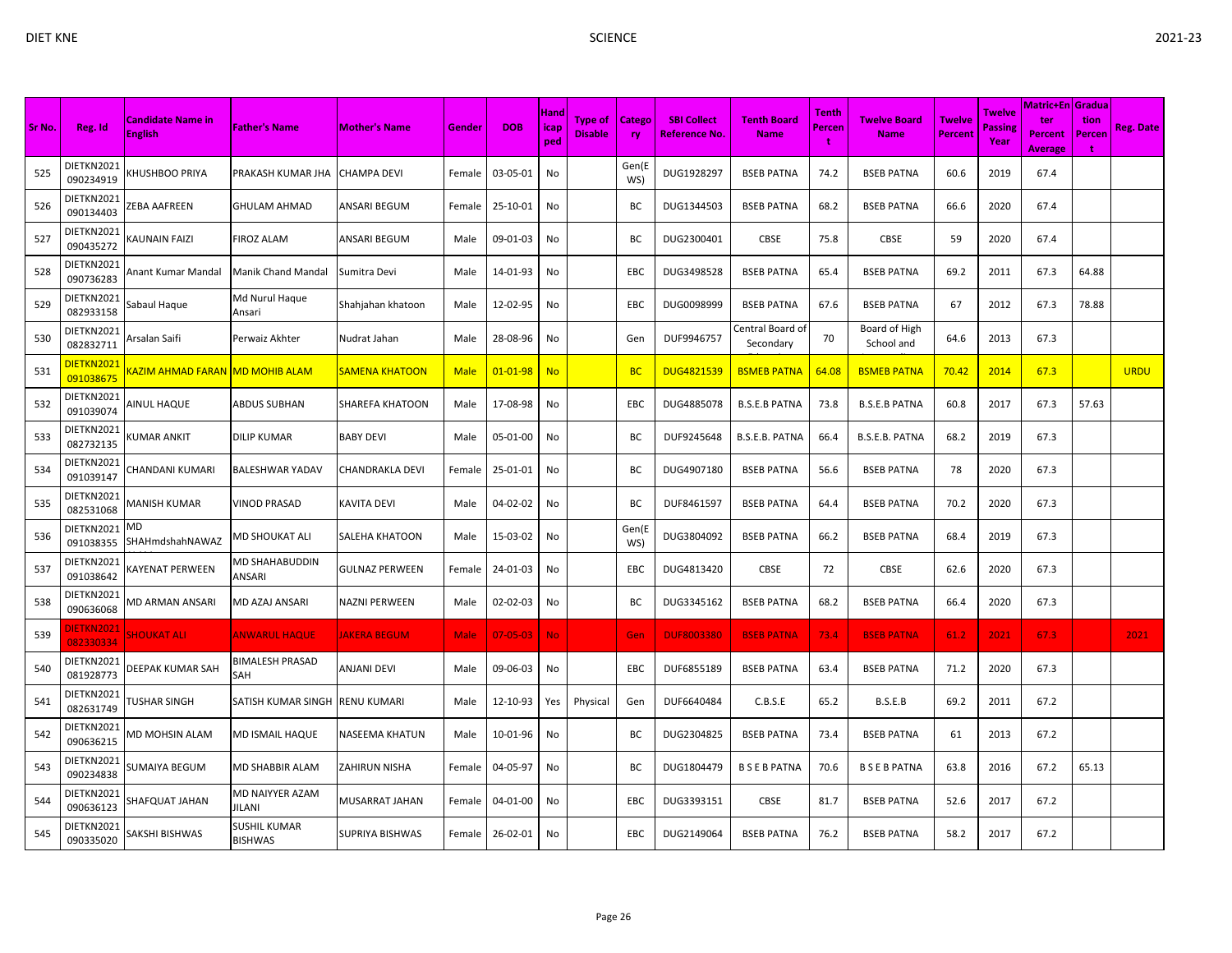| × |  |
|---|--|
|   |  |

|        |                               |                                     |                          |                          |             |                |                            |                                  |                     |                                     |                                     |                             |                                           |                          |                           | <b>Matric+En Gradua</b>                 |                            |                  |
|--------|-------------------------------|-------------------------------------|--------------------------|--------------------------|-------------|----------------|----------------------------|----------------------------------|---------------------|-------------------------------------|-------------------------------------|-----------------------------|-------------------------------------------|--------------------------|---------------------------|-----------------------------------------|----------------------------|------------------|
| Sr No. | Reg. Id                       | Candidate Name in<br><b>English</b> | <b>Father's Name</b>     | <b>Mother's Name</b>     | Gender      | <b>DOB</b>     | <b>Hand</b><br>icap<br>ped | <b>Type of</b><br><b>Disable</b> | Catego<br><b>ry</b> | <b>SBI Collect</b><br>Reference No. | <b>Tenth Board</b><br><b>Name</b>   | <b>Tenth</b><br>Percen<br>t | Twelve Board<br><b>Name</b>               | <b>Twelve</b><br>Percent | Twelve<br>Passine<br>Year | ter<br><b>Percent</b><br><b>Average</b> | tion<br>Percen<br><b>t</b> | <b>Reg. Date</b> |
| 546    | DIETKN2021<br>091039585       | Aniket kumar                        | Sanjay Mehta             | Kiran Devi               | Female      | 22-10-02       | No                         |                                  | ВC                  | DUG4972736                          | <b>BSEB</b>                         | 66.8                        | <b>BSEB</b>                               | 67.6                     | 2019                      | 67.2                                    |                            |                  |
| 547    | DIETKN2021<br>081828344       | ANKIT AMAN                          | SURESH PODDAR            | <b>SANTOSHI DEVI</b>     | Male        | 10-01-95       | No                         |                                  | ВC                  | DUF6600641                          | B.S.E.B. PATNA                      | 70.4                        | B.S.E.B. PATNA                            | 63.8                     | 2012                      | 67.1                                    | 64.75                      |                  |
| 548    | DIETKN2021<br>082531497       | <b>MD AFTAB ALAM</b>                | MD AFAQUE ALAM           | <b>NAGHMA KHATOON</b>    | Male        | 13-11-96       | No                         |                                  | EBC                 | DUF8926670                          | <b>BSEB PATNA</b>                   | 71                          | <b>BSEB PATNA</b>                         | 63.2                     | 2016                      | 67.1                                    |                            |                  |
| 549    | DIETKN2021<br>081928751       | <b>JIRAJ KUMAR</b>                  | SHAMBHU PRASAD<br>MANDAL | JALESHWARI DEVI          | Male        | 19-01-01       | No                         |                                  | EBC                 | DUF6841993                          | <b>BSEB PATNA</b>                   | 65.8                        | <b>BSEB PATNA</b>                         | 68.4                     | 2019                      | 67.1                                    |                            |                  |
| 550    | <b>NETKN2021</b><br>082029049 | Fahim Alam                          | Saifuddin                | Rahila khatoon           | <b>Male</b> | $01 - 02 - 02$ | <b>No</b>                  |                                  | <b>EBC</b>          | <b>DUF6716272</b>                   | <b>BSEB, PATNA</b>                  | 71.6                        | <b>BSEB, PATNA</b>                        | 62.6                     | 2021                      | 67.1                                    |                            | 2021             |
| 551    | DIETKN2021<br>090736531       | VID AASHIQUE ALAM                   | <b>MD ABBAS</b>          | RUKSANA KHATUN           | Male        | 04-02-03       | No                         |                                  | Gen(E<br>WS)        | DUG3750043                          | <b>BSEB PATNA</b>                   | 68.4                        | <b>BSEB PATNA</b>                         | 65.8                     | 2020                      | 67.1                                    |                            |                  |
| 552    | DIETKN2021<br>090736488       | QUAZI ANZAR AHMAD                   | QUAZI MUSLIM<br>AKHTER   | <b>SAHARA KHATOON</b>    | Male        | 07-07-97       | No                         |                                  | Gen                 | DUG3706786                          | <b>BSEB PATNA</b>                   | 72.2                        | <b>BSEB PATNA</b>                         | 61.8                     | 2017                      | 67                                      |                            |                  |
| 553    | DIETKN2021<br>090937528       | DILANGEZ PARWEEN                    | MD AFZAL HUSSAIN         | <b>RUBINA PARWEEN</b>    | Female      | 15-04-01       | No                         |                                  | EBC                 | DUG4522945                          | <b>BSEB PATNA</b>                   | 62.4                        | <b>BSEB PATNA</b>                         | 71.6                     | 2019                      | 67                                      |                            |                  |
| 554    | DIETKN2021<br>091039574       | <b><i>TARIQUE ANWER</i></b>         | JUNAID ALAM              | <b>MAHERUKH NAZ</b>      | Male        | 05-10-01       | No                         |                                  | Gen                 | DUG4425436                          | C.B.S.E                             | 68.4                        | B.S.E.B                                   | 65.6                     | 2019                      | 67                                      |                            |                  |
| 555    | DIETKN202:<br>081928593       | <b>Md Niyaz Akhtar</b>              | <u> Md Zahoor Alam</u>   | Dilfaroj Begum           | Male        | $01-12-02$     | <b>No</b>                  |                                  | Gen(E<br>WS)        | <b>DUF6702573</b>                   | <b>BSEB</b>                         | 64                          | <b>BSEB</b>                               | 70                       | 2021                      | 67                                      |                            | 2021             |
| 556    | DIETKN2021<br>090134483       | <b>MD ALQUAMA</b>                   | MD BAHAUDDIN             | <b>BIBI NUSRAT JAHAN</b> | Male        | 25-11-03       | No                         |                                  | Gen                 | DUG1406356                          | <b>BIHAR</b><br><b>EXAMINATION</b>  | 65.4                        | <b>BIHAR SCHOOL</b><br>EXAMINATION        | 68.6                     | 2020                      | 67                                      |                            |                  |
| 557    | DIETKN2021<br>091039085       | SONAM KUMARI                        | BIRENDRA<br>CHAUDHARY    | <b>KANCHAN JAISWAL</b>   | Female      | 01-01-04       | No                         |                                  | ВC                  | DUG4887365                          | <b>BSEB PATNA</b>                   | 66.8                        | <b>BSEB PATNA</b>                         | 67.2                     | 2020                      | 67                                      |                            |                  |
| 558    | DIETKN2021<br>090937477       | BIBHASH KUMAR                       | HARI PRASAD YADAV        | <b>TARA DEVI</b>         | Male        | 02-05-91       | No                         |                                  | BC                  | DUG3336172                          | <b>JHARKHAND</b><br><b>ACADEMIC</b> | 70                          | <b>BIHAR SCHOOL</b><br><b>EXAMINATION</b> | 63.8                     | 2012                      | 66.9                                    |                            |                  |
| 559    | DIETKN2021<br>090134185       | ANUJ KUMAR                          | SHUKDEO POUDDAR          | <b>ANSUI DEVI</b>        | Male        | 26-09-92       | No                         |                                  | BC                  | DUG1249596                          | <b>BSEB</b>                         | 66.6                        | <b>BSEB</b>                               | 67.2                     | 2009                      | 66.9                                    | 57.73                      |                  |
| 560    | DIETKN2021<br>091038811       | <b>PRASHANT KUMAR</b>               | BHOGENDRA KAMTI          | <b>ANJU DEVI</b>         | Male        | 21-05-94       | No                         |                                  | EBC                 | DUG4838551                          | <b>BSEB</b>                         | 72.6                        | <b>BSEB</b>                               | 61.2                     | 2011                      | 66.9                                    | 64.07                      |                  |
| 561    | DIETKN2021<br>082430869       | <b>BABLU KUMAR</b><br>BISHWAS       | DILIP BISHWAS            | <b>SARITA DEVI</b>       | Male        | 25-03-95       | No                         |                                  | BC                  | DUF8444716                          | <b>BSEB PATNA</b>                   | 69.8                        | <b>BSEB PATNA</b>                         | 64                       | 2013                      | 66.9                                    |                            |                  |
| 562    | DIETKN2021<br>091038378       | Md Muquaddam Alam                   | Molana Abdul khalik      | Salma                    | Male        | 13-08-96       | No                         |                                  | EBC                 | DUG4562141                          | <b>BSEB PATNA</b>                   | 73.8                        | <b>BSEB PATNA</b>                         | 60                       | 2017                      | 66.9                                    |                            |                  |
| 563    | DIETKN2021<br>082732158       | <b>MD IMRAN ALAM</b>                | MD MAHMOOD ALAM  FIRDOSH |                          | Male        | 25-03-02       | No                         |                                  | BC                  | DUF9567381                          | <b>CBSE DELHI</b>                   | 63.6                        | <b>BBOSE PATNA</b>                        | 70.2                     | 2020                      | 66.9                                    |                            |                  |
| 564    | DIETKN2021<br>090937486       | <b>VAWADIR AKRAM</b>                | NAEEM AKHTAR             | <b>MAHAZABI BEGAM</b>    | Male        | 20-04-02       | No                         |                                  | BC                  | DUG4518643                          | <b>B.S.E.B.</b>                     | 68                          | B.S.E.B.                                  | 65.8                     | 2019                      | 66.9                                    |                            |                  |
| 565    | DIETKN2021<br>091039203       | ADITYA RAJ                          | SATISH KUMAR<br>MISHRA   | <b>NUTAN MISHRA</b>      | Male        | 25-12-02       | No                         |                                  | Gen(E<br>WS)        | DUG4918266                          | <b>CBSE DELHI</b>                   | 62.8                        | <b>BSEB PATNA</b>                         | 71                       | 2020                      | 66.9                                    |                            |                  |
| 566    | DIETKN2021<br>090937971       | SONU KUMAR                          | <b>ASHOK YADAV</b>       | <b>KARUNA DEVI</b>       | Male        | 08-01-03       | No                         |                                  | BC                  | DUG4679710                          | <b>BSEB PATNA</b>                   | 60.6                        | <b>BSEB PATNA</b>                         | 73.2                     | 2020                      | 66.9                                    |                            |                  |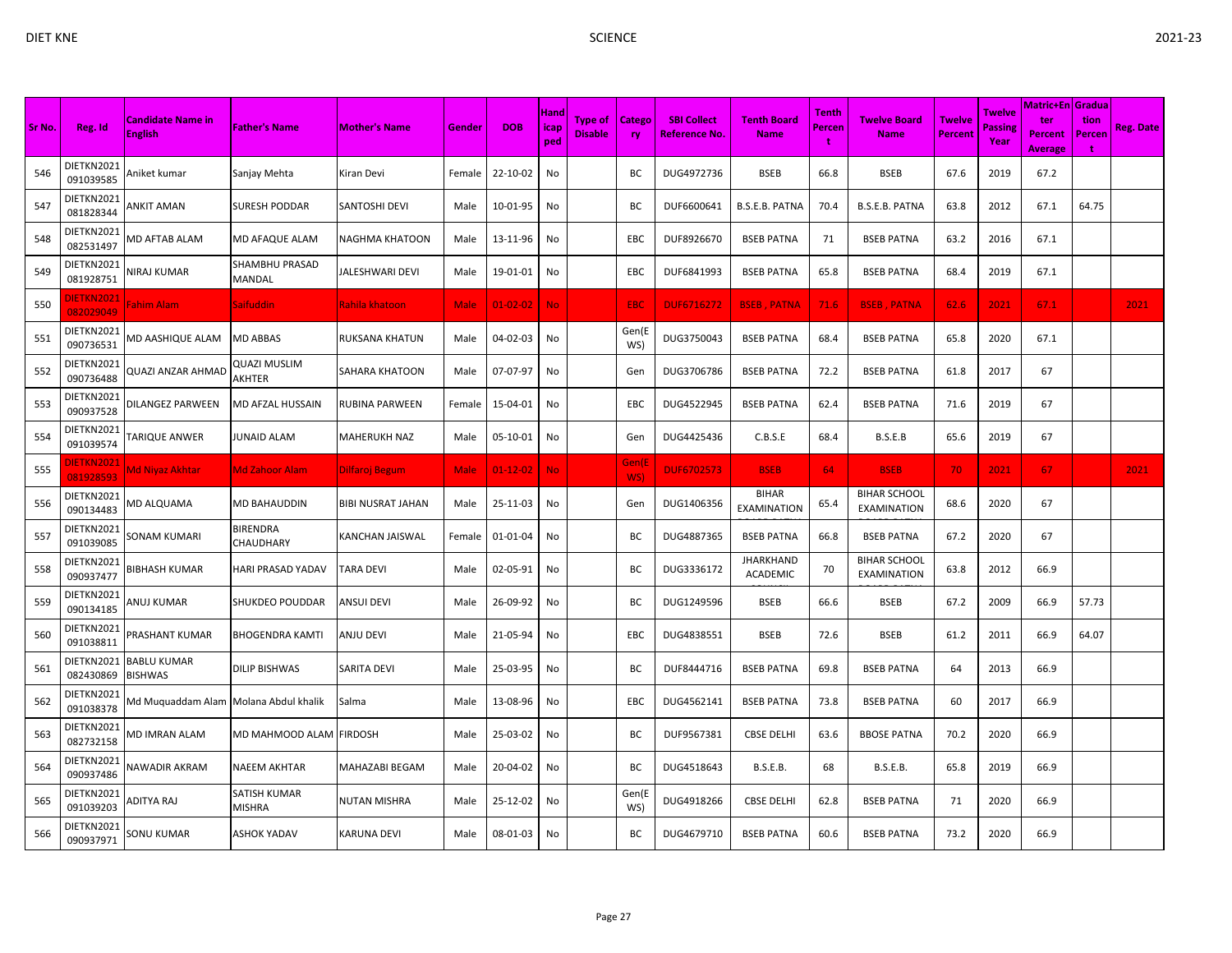| Sr No. | Reg. Id                 | <b>Candidate Name in</b><br><b>English</b> | <b>Father's Name</b>           | <b>Mother's Name</b> | <b>Gender</b> | <b>DOB</b> | Hand<br>icap<br>ped | <b>Type of</b><br><b>Disable</b> | <b>Catego</b><br><b>ry</b> | <b>SBI Collect</b><br><b>Reference No.</b> | <b>Tenth Board</b><br><b>Name</b>         | Tenth<br>Percen | <b>Twelve Board</b><br><b>Name</b>        | <b>Twelve</b><br>Percent | <b>Twelve</b><br>Passing<br>Year | <b>Matric+En Gradua</b><br>ter<br><b>Percent</b><br><b>Average</b> | tion<br><b>Percen</b><br>÷ | <b>Reg. Date</b> |
|--------|-------------------------|--------------------------------------------|--------------------------------|----------------------|---------------|------------|---------------------|----------------------------------|----------------------------|--------------------------------------------|-------------------------------------------|-----------------|-------------------------------------------|--------------------------|----------------------------------|--------------------------------------------------------------------|----------------------------|------------------|
| 567    | DIETKN2021<br>090435575 | MD ASLAM ADIL                              | MD ALTAF HUSSAIN               | ANGUSHTARI BEGUM     | Male          | 25-03-92   | No                  |                                  | BС                         | DUG2832639                                 | <b>BSEB PATNA</b>                         | 65.8            | <b>NIOS</b>                               | 67.8                     | 2015                             | 66.8                                                               |                            |                  |
| 568    | DIETKN2021<br>091039476 | RAVINDRA KUMAR<br>MANJHI                   | JAGDISH MANJHI                 | MALA DEVI            | Male          | 05-12-98   | No                  |                                  | SC                         | DUG4958064                                 | <b>BSEB PATNA</b>                         | 70.6            | <b>BSEB PATNA</b>                         | 63                       | 2016                             | 66.8                                                               |                            |                  |
| 569    | DIETKN2021<br>090736512 | <b>MD NAQUVEE ANSARI</b>                   | LATE MD NAUSHAD<br>ALAM        | LILY ARA             | Male          | 05-02-99   | No                  |                                  | <b>EBC</b>                 | DUG3720215                                 | CBSE                                      | 81.7            | <b>BSEB</b>                               | 51.8                     | 2016                             | 66.8                                                               | 70.5                       |                  |
| 570    | DIETKN2021<br>083033415 | <b>SOURAV MAHTO</b>                        | PRAMOD MAHTO                   | SNEHLATA SUMAN       | Male          | 15-07-99   | No                  |                                  | BC                         | DUG0427344                                 | <b>BIHAR SCHOOL</b><br><b>EXAMINATION</b> | 75.6            | <b>BIHAR SCHOOL</b><br><b>EXAMINATION</b> | 58                       | 2018                             | 66.8                                                               |                            |                  |
| 571    | DIETKN2021<br>090937996 | <b>NEHAL SABIR</b>                         | MD SABERUL HAQUE               | NUZHAT ANJUM         | Male          | 15-02-02   | No                  |                                  | BС                         | DUG0389786                                 | AMU                                       | 70              | AMU                                       | 63.6                     | 2020                             | 66.8                                                               |                            |                  |
| 572    | DIETKN2021<br>082531444 | NISHANT KUMAR                              | BIJENDRA KUMAR<br><b>MAHTO</b> | SANGITA KUMARI       | Male          | 02-04-03   | No                  |                                  | BC                         | DUF8903769                                 | <b>BSEB</b>                               | 61              | <b>BSEB</b>                               | 72.6                     | 2020                             | 66.8                                                               |                            |                  |
| 573    | DIETKN2021<br>082229993 | MD MUSTAFA<br>MUSHARRAF                    | MD JAMIL AKHTAR                | RIZWANA BEGAM        | Male          | 05-02-98   | No                  |                                  | BC                         | DUF7531874                                 | <b>BSEB</b>                               | 67.2            | <b>BSEB</b>                               | 66.2                     | 2016                             | 66.7                                                               |                            |                  |
| 574    | DIETKN2021<br>091038833 | VID PARWEZ ALAM                            | <b>MD ISLAMUDDIN</b>           | SALMA KHATOON        | Male          | 17-02-98   | No                  |                                  | Gen                        | DUG4844834                                 | <b>BSEB PATNA</b>                         | 73.4            | <b>BSEB PATNA</b>                         | 60                       | 2016                             | 66.7                                                               |                            |                  |
| 575    | DIETKN2021<br>082129580 | VID MUDASSIR ALAM                          | MD TAIYAB ALAM                 | ASMAT ARA            | Male          | 06-01-00   | No                  |                                  | ВC                         | DUF7415875                                 | <b>BSEB PATNA</b>                         | 65.8            | <b>BSEB PATNA</b>                         | 67.6                     | 2019                             | 66.7                                                               |                            |                  |
| 576    | DIETKN2021<br>083033263 | RIZWANA PERWEEN                            | MD MUJTABA                     | SHAHZADI BEGUM       | Female        | 20-08-02   | No                  |                                  | EBC                        | DUG0379966                                 | <b>BSEB</b>                               | 65.4            | <b>BSEB</b>                               | 68                       | 2020                             | 66.7                                                               |                            |                  |
| 577    | DIETKN2021<br>090636163 | SHASHI BHUSHAN<br>KUMAR                    | UPENDRA SAH                    | MILAN DEVI           | Male          | 08-02-03   | No                  |                                  | EBC                        | DUG3412595                                 | <b>BSBEB PATNA</b>                        | 64.2            | <b>BSEB PATNA</b>                         | 69.2                     | 2020                             | 66.7                                                               |                            |                  |
| 578    | DIETKN2021<br>082932736 | Jttam Kumar Das                            | Dinesh Das                     | Kalpana Devi         | Male          | 29-06-03   | No                  |                                  | EBC                        | DUG0014844                                 | <b>BSEB, PATNA</b>                        | 61              | <b>BSEB, PATNA</b>                        | 72.4                     | 2020                             | 66.7                                                               |                            |                  |
| 579    | DIETKN2021<br>090836960 | SANGITA KUMARI                             | <b>NDRADEV RAM</b>             | <b>MALTI DEVI</b>    | Female        | 02-03-85   | No                  |                                  | SC                         | DUG4183585                                 | <b>BSEB PATNA</b>                         | 47.57           | UMSM DELHI                                | 85.6                     | 2014                             | 66.6                                                               |                            |                  |
| 580    | DIETKN2021<br>090938211 | <b>MD. KAIFEE REZA</b>                     | MD. AZIZUR RAHMAN              | ANJUM AARZOO         | Male          | 05-01-98   | No                  |                                  | Gen                        | DUG3826675                                 | B.S.E.B, PATNA                            | 70.2            | B.S.E.B, PATNA                            | 63                       | 2016                             | 66.6                                                               |                            |                  |
| 581    | DIETKN2021<br>082029351 | HIKHA KUMARI                               | <b>SHYAM SUNDAR JHA</b>        | SUGANDHA DEVI        | Female        | 06-06-99   | No                  |                                  | Gen(E<br>WS)               | DUF7205778                                 | <b>BSEB PATNA</b>                         | 76.2            | <b>BSEB PATNA</b>                         | 57                       | 2017                             | 66.6                                                               | 73.75                      |                  |
| 582    | DIETKN2021<br>090736453 | IASAN REZA                                 | <b>MD EKHLAQUE</b>             | BIBI NAHID JAHAN     | Male          | 08-04-01   | No                  |                                  | EBC                        | DUG3649426                                 | <b>BSEB PATNA</b>                         | 69.6            | <b>BSEB PATNA</b>                         | 63.6                     | 2019                             | 66.6                                                               |                            |                  |
| 583    | DIETKN2021<br>090335136 | WAQUAR AHMAD                               | ATIQUR RAHMAN                  | MAMDOODA<br>KHATOON  | Male          | 05-02-02   | No                  |                                  | EBC                        | DUG2275459                                 | BSEB, PATNA                               | 62.4            | BSEB, PATNA                               | 70.8                     | 2020                             | 66.6                                                               |                            |                  |
| 584    | DIETKN2021<br>091039022 | VIUSHARRAF ALAM                            | MOHIB ALAM                     | AFSANA BEGUM         | Male          | 20-06-02   | No                  |                                  | BC                         | DUG4876663                                 | <b>BSEB PATNA</b>                         | 67.8            | <b>BSEB PATNA</b>                         | 65.4                     | 2019                             | 66.6                                                               |                            |                  |
| 585    | DIETKN2021<br>091039481 | ankit kumar                                | hari shankar ray               | sudha devi           | Male          | 23-01-98   | No                  |                                  | Gen(E<br>WS)               | DUG4952654                                 | <b>BSEB PATNA</b>                         | 68.8            | <b>BSEB PATNA</b>                         | 64.2                     | 2016                             | 66.5                                                               |                            |                  |
| 586    | DIETKN2021<br>090937506 | <b>VIHAL KUMAR</b>                         | ANAND KUMAR SINHA KIRAN SINHA  |                      | Male          | 23-02-99   | No                  |                                  | Gen(E<br>WS)               | DUG4510054                                 | <b>BSEB PATNA</b>                         | 68              | <b>BSEB PATNA</b>                         | 65                       | 2016                             | 66.5                                                               | 65.25                      |                  |
| 587    | DIETKN2021<br>090937308 | RUPAM KUMARI                               | CHANDRAKANT<br>MANDAL          | MEERA DEVI           | Female        | 22-08-99   | No                  |                                  | <b>EBC</b>                 | DUG4451289                                 | <b>BSEB</b>                               | 63.2            | <b>BSEB</b>                               | 69.8                     | 2019                             | 66.5                                                               |                            |                  |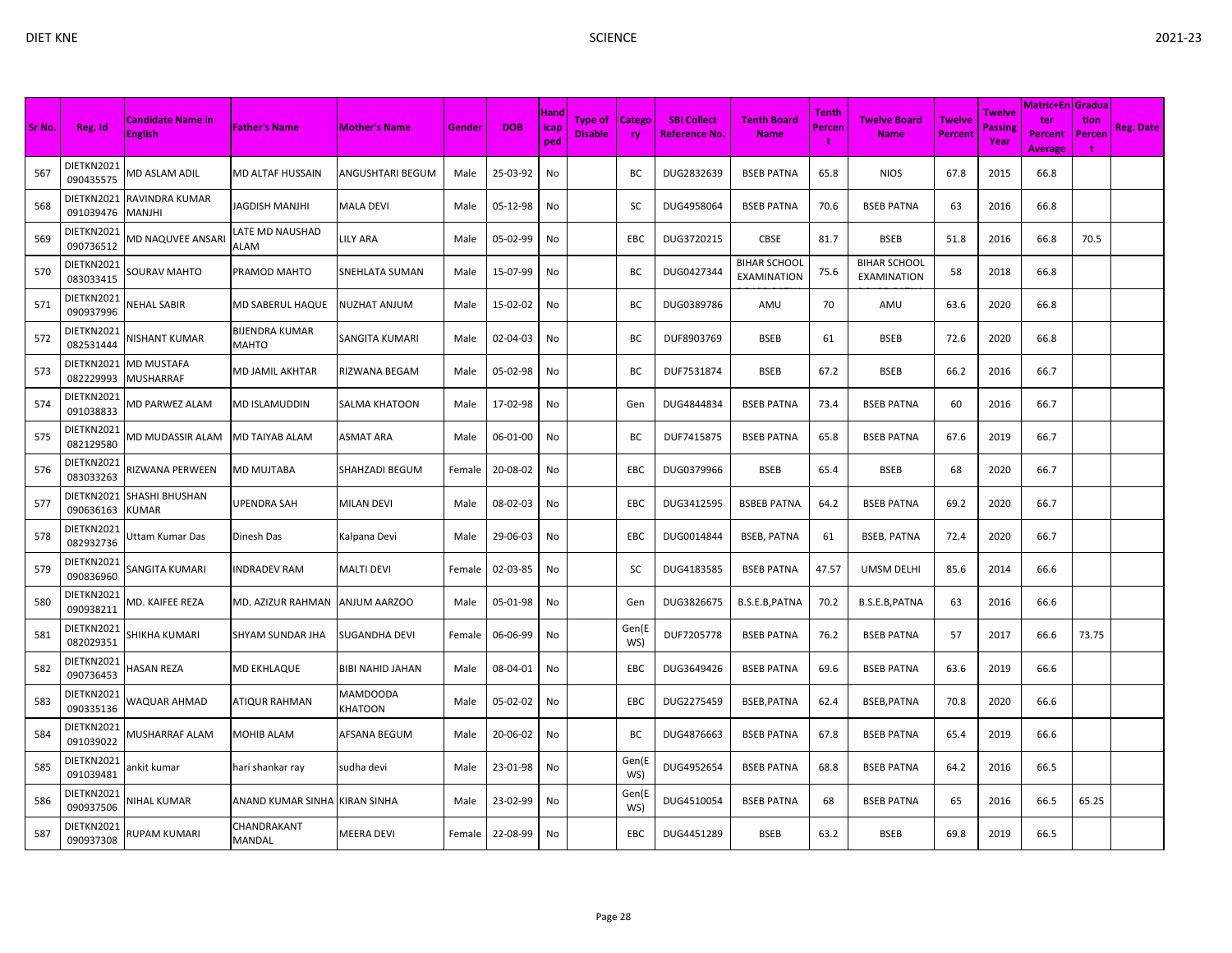| Sr No. | Reg. Id                 | <b>Candidate Name in</b><br><b>English</b> | <b>Father's Name</b>   | <b>Mother's Name</b>                     | Gender | <b>DOB</b> | <b>Hand</b><br>icap<br>ped | <b>Type of</b><br><b>Disable</b> | Catego<br><b>ry</b> | <b>SBI Collect</b><br><b>Reference No.</b> | <b>Tenth Board</b><br><b>Name</b> | Tenth<br>Percen<br>t | <b>Twelve Board</b><br><b>Name</b> | <b>Twelve</b><br>Percent | <b>Twelve</b><br>Passine<br>Year | Matric+En <i>Gradua</i><br>ter<br><b>Percent</b><br><b>Average</b> | tion<br>Percer<br>÷ | <b>Reg. Date</b> |
|--------|-------------------------|--------------------------------------------|------------------------|------------------------------------------|--------|------------|----------------------------|----------------------------------|---------------------|--------------------------------------------|-----------------------------------|----------------------|------------------------------------|--------------------------|----------------------------------|--------------------------------------------------------------------|---------------------|------------------|
| 588    | DIETKN2021<br>091039504 | MUKESH KUMAR<br>SINGH                      | SATYANARAYAN<br>SINGH  | <b>MOHARMI DEVI</b>                      | Male   | 24-10-99   | No                         |                                  | EBC                 | DUG4978532                                 | <b>BSEB PATNA</b>                 | 68.2                 | <b>BSEB PATNA</b>                  | 64.8                     | 2019                             | 66.5                                                               |                     |                  |
| 589    | DIETKN2021<br>082732195 | <b>Md Shaad Anwer</b>                      | Zuber Alam             | Nuresha khatoon                          | Male   | 20-05-02   | No                         |                                  | Gen(E<br>WS)        | DUF9247185                                 | <b>BSEB Patna</b>                 | 60                   | <b>BSEB Patna</b>                  | 73                       | 2020                             | 66.5                                                               |                     |                  |
| 590    | DIETKN2021<br>090836925 | ANAND KUMAR<br>PASWAN                      | ARJUN PASWAN           | <b>REKHA DEVI</b>                        | Male   | 05-07-02   | No                         |                                  | SC                  | DUG4171951                                 | <b>BSEB PATNA</b>                 | 67.8                 | <b>BSEB PATNA</b>                  | 65.2                     | 2020                             | 66.5                                                               |                     |                  |
| 591    | DIETKN2021<br>082430924 | VID MAHIR                                  | MD TANZIM ALAM         | <b>MUSARRAT PERWEEN</b><br><b>GULABI</b> | Male   | 23-08-02   | No                         |                                  | Gen                 | DUF8487296                                 | <b>CBSE NEW</b><br>DELHI          | 72.4                 | <b>CBSE NEW DELHI</b>              | 60.6                     | 2020                             | 66.5                                                               |                     |                  |
| 592    | DIETKN2021<br>090937350 | <b>MD SADDAM HUSSAIN MD HABIB</b>          |                        | <b>KHAIRUN NISHA</b>                     | Male   | 20-04-95   | No                         |                                  | EBC                 | DUG4462518                                 | <b>BSEB PATNA</b>                 | 69                   | <b>BSEB PATNA</b>                  | 63.8                     | 2013                             | 66.4                                                               | 60.12               |                  |
| 593    | DIETKN2021<br>082029109 | ∕ikash Kumar                               | Shashi kant yadav      | Radha devi                               | Male   | 04-03-98   | No                         |                                  | BC                  | DUF7059945                                 | <b>BSEB</b>                       | 70.6                 | <b>BSEB</b>                        | 62.2                     | 2017                             | 66.4                                                               |                     |                  |
| 594    | DIETKN2021<br>082932970 | SANTOSH KUMAR SAH PRATIK LAL SAH           |                        | <b>BICHHIYA DEVI</b>                     | Male   | 13-03-98   | No                         |                                  | EBC                 | DUG0134649                                 | <b>BSEB PATNA</b>                 | 67.4                 | <b>BSEB PATNA</b>                  | 65.4                     | 2016                             | 66.4                                                               |                     |                  |
| 595    | DIETKN2021<br>082129460 | ALU KUMAR YADAV.                           | SURENDRA YADAV         | <b>JAYANTI DEVI</b>                      | Male   | 15-07-00   | No                         |                                  | ВC                  | DUF7360735                                 | V N HIGH<br>SCHOOL                | 64                   | +2 VIDYA<br><b>NIKETAN UCHH</b>    | 68.8                     | 2019                             | 66.4                                                               |                     |                  |
| 596    | DIETKN2021<br>081828321 | MD TANWEER ALAM                            | MD RAZIQUE ALAM        | RAKINA                                   | Male   | 15-09-96   | No                         |                                  | Gen                 | DUF6585857                                 | WBBSE                             | 68.86                | <b>BSEB</b>                        | 63.8                     | 2015                             | 66.33                                                              |                     |                  |
| 597    | DIETKN2021<br>082531330 | SAIF ALI                                   | ABDUL HANNAN           | <b>ASHRAF JAHAN</b>                      | Male   | 05-04-96   | No                         |                                  | EBC                 | DUF8823431                                 | CBSE                              | 76                   | <b>BSEB PATNA</b>                  | 56.6                     | 2014                             | 66.3                                                               | 74.36               |                  |
| 598    | DIETKN2021<br>083033381 | MD ALFALAH ALAM                            | MD NAIYER ALAM         | <b>TALAT ARA</b>                         | Male   | 12-04-99   | No                         |                                  | ВC                  | DUG0422778                                 | <b>BSEB PATNA</b>                 | 72.6                 | <b>BSEB PATNA</b>                  | 60                       | 2017                             | 66.3                                                               |                     |                  |
| 599    | DIETKN2021<br>081928629 | GAGAN KUMAR                                | LATE RAMANUJ JHA       | <b>BABITA DEVI</b>                       | Male   | 02-03-00   | No                         |                                  | Gen(E<br>WS)        | DUF6797358                                 | <b>BSEB PATNA</b>                 | 68.6                 | <b>BSEB PATNA</b>                  | 64                       | 2019                             | 66.3                                                               |                     |                  |
| 600    | DIETKN2021<br>082330450 | SUPRIYA KUMARI                             | AMRENDRA KUMAR<br>AMAR | <b>SANGITA DEVI</b>                      | Female | 18-10-01   | No                         |                                  | Gen                 | DUF7979647                                 | <b>BSEB</b>                       | 62.4                 | <b>BSEB</b>                        | 70.2                     | 2019                             | 66.3                                                               |                     |                  |
| 601    | DIETKN2021<br>083033620 | RAJ KUMAR SINHA                            | CHITRANJAN SINHA       | <b>BAPI SARKAR</b>                       | Male   | 25-12-01   | No                         |                                  | BC                  | DUG0589773                                 | <b>BSEB PATNA</b>                 | 60.8                 | <b>BSEB PATNA</b>                  | 71.8                     | 2020                             | 66.3                                                               |                     |                  |
| 602    | DIETKN2021<br>082330414 | <b>GAUTAM KUMAR</b><br>GANESH              | TILAK DHARI DAS        | DAMYANTI DEVI                            | Male   | 15-04-02   | No                         |                                  | EBC                 | DUF8057278                                 | <b>BSEB PATNA</b>                 | 64.4                 | <b>BSEB PATNA</b>                  | 68.2                     | 2020                             | 66.3                                                               |                     |                  |
| 603    | DIETKN2021<br>090937501 | <b>MD SHAHZADA</b>                         | MD AFZAL HUSSAIN       | <b>BIBI RUBINA</b><br>PRAWEEN            | Male   | 01-08-02   | No                         |                                  | EBC                 | DUG4511122                                 | <b>BSEB PATNA</b>                 | 66.4                 | <b>BSEB PATNA</b>                  | 66.2                     | 2020                             | 66.3                                                               |                     |                  |
| 604    | DIETKN2021<br>082029150 | Akshay kumar                               | Ajay prasad yadav      | kiran kumari                             | Male   | 01-01-04   | No                         |                                  | ВC                  | DUF7101230                                 | CBSE                              | 70.8                 | <b>BSEB</b>                        | 61.8                     | 2020                             | 66.3                                                               |                     |                  |
| 605    | DIETKN2021<br>082129597 | <b>MD UMAR ALI</b>                         | MD SAGHIRUDDIN         | <b>RUKSHANA BEGUM</b>                    | Male   | 05-07-93   | No                         |                                  | EBC                 | DUF6788646                                 | <b>BSEB PATNA</b>                 | 71.2                 | <b>BSEB PATNA</b>                  | 61.2                     | 2011                             | 66.2                                                               |                     |                  |
| 606    | DIETKN2021<br>090938036 | <b>AMIR SOHAIL</b>                         | MD MATIUR RAHMAN       | <b>TABASSUM NASRIN</b>                   | Male   | 15-01-96   | No                         |                                  | Gen                 | DUG4697671                                 | <b>BSEB PATNA</b>                 | 70                   | <b>BSEB PATNA</b>                  | 62.4                     | 2013                             | 66.2                                                               |                     |                  |
| 607    | DIETKN2021<br>091039506 | <b>PRAMOD KUMAR</b>                        | TAMESH LAL MISTRI      | <b>BASANTI DEVI</b>                      | Male   | 01-01-03   | No                         |                                  | EBC                 | DUG4959659                                 | <b>BSEB</b>                       | 69                   | <b>BSEB</b>                        | 63.4                     | 2020                             | 66.2                                                               |                     |                  |
| 608    | DIETKN2021<br>090938038 | <b>MD KASHIF RAZA</b>                      | ANSAR RAZA             | <b>SHOUKAT ARA</b>                       | Male   | 10-01-03   | No                         |                                  | Gen                 | DUG4690873                                 | <b>CBSE</b>                       | 65.2                 | <b>CBSE</b>                        | 67.2                     | 2020                             | 66.2                                                               |                     |                  |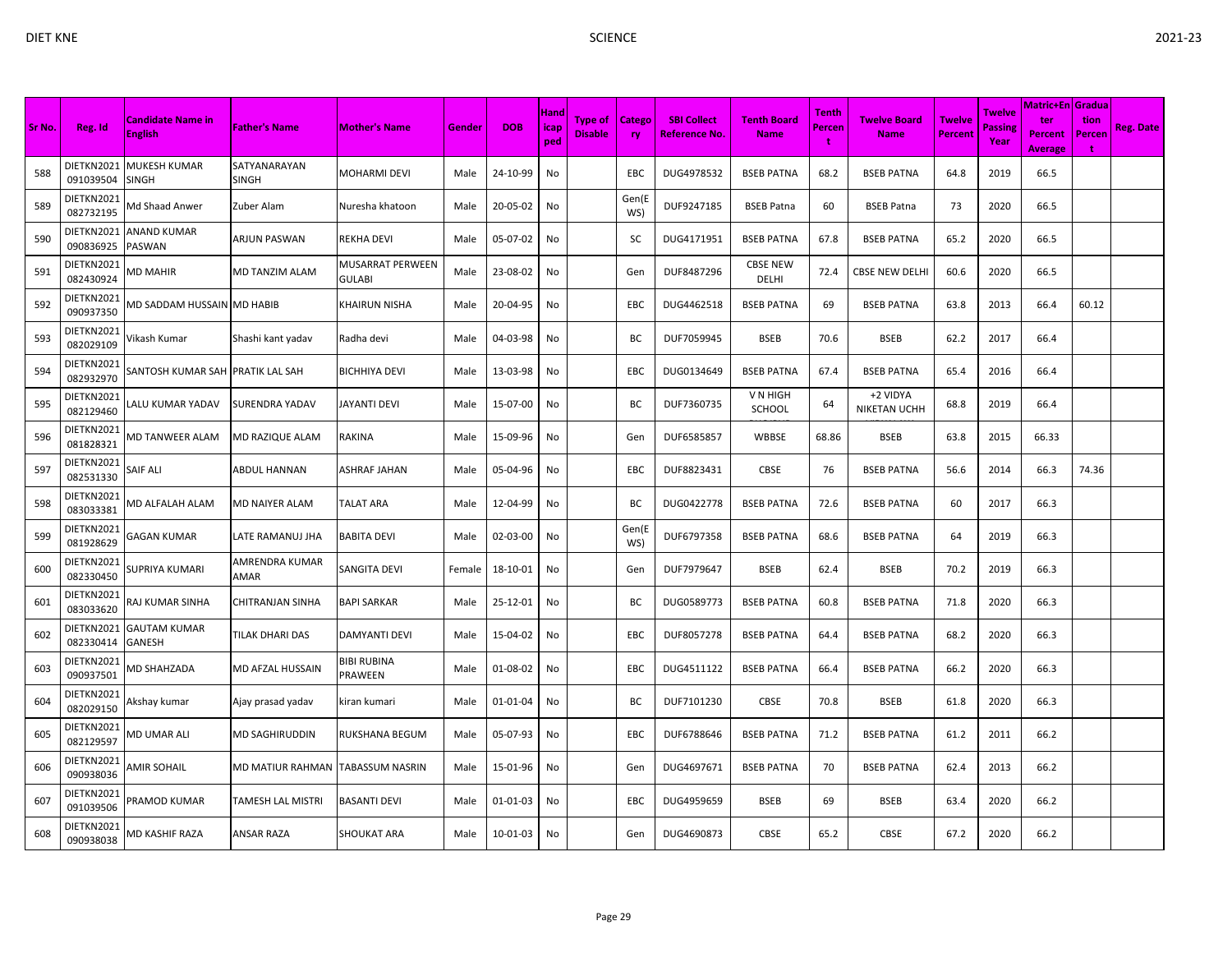|        |                                | <b>Candidate Name in</b> |                               |                        |             |                | Hand        | <b>Type of</b> | <b>Catego</b> | <b>SBI Collect</b>   | <b>Tenth Board</b>       | <b>Tenth</b> | <b>Twelve Board</b> | <b>Twelve</b>  | Twelve                 | Matric+En   Gradua  <br>ter | tion        |                  |
|--------|--------------------------------|--------------------------|-------------------------------|------------------------|-------------|----------------|-------------|----------------|---------------|----------------------|--------------------------|--------------|---------------------|----------------|------------------------|-----------------------------|-------------|------------------|
| Sr No. | Reg. Id                        | <b>English</b>           | <b>Father's Name</b>          | <b>Mother's Name</b>   | Gender      | <b>DOB</b>     | icap<br>ped | <b>Disable</b> | <b>ry</b>     | <b>Reference No.</b> | <b>Name</b>              | Percen<br>÷  | <b>Name</b>         | <b>Percent</b> | <b>Passing</b><br>Year | Percent<br><b>Average</b>   | Percen<br>÷ | <b>Reg. Date</b> |
| 609    | DIETKN2021<br>091038446        | Ruby Kumari              | Parmeshwar Yadav              | Sulochana Devi         | Female      | 15-09-97       | No          |                | BС            | DUG4789177           | <b>BSEB</b>              | 69.8         | <b>BSEB</b>         | 62.4           | 2017                   | 66.1                        |             |                  |
| 610    | DIETKN2021<br>090334933        | <b>MD IRSHAD</b>         | MD ENUSH                      | ????? ?????            | Male        | 20-12-97       | No          |                | <b>EBC</b>    | DUG0772565           | C.B.S.E                  | 72.2         | B.S.E.B             | 60             | 2014                   | 66.1                        |             |                  |
| 611    | DIETKN2021<br>083033675        | <b>QUBAL DANISH</b>      | MD MUSHAQUE                   | NAZMA KHATOON          | Male        | 25-04-98       | No          |                | BC            | DUG0618790           | <b>BSEB PATNA</b>        | 70           | <b>BSEB PATNA</b>   | 62.2           | 2017                   | 66.1                        |             |                  |
| 612    | DIETKN2021<br>090234748        | PRIYA KUMARI             | SANJEEV KUMAR JHA             | PAYAL DEVI             | Female      | 03-01-01       | No          |                | Gen(E<br>WS)  | DUF9538759           | <b>BSEB PATNA</b>        | 65.2         | <b>BSEB PATNA</b>   | 67             | 2019                   | 66.1                        |             |                  |
| 613    | DIETKN2021<br>081828313        | DEEPAK KUMAR<br>YADAV    | <b>DAYA SHANKAR</b><br>YADAV  | <b>SHWETA DEVI</b>     | Male        | 05-10-01       | No          |                | BC            | DUF6584863           | <b>CBSE NEW</b><br>DELHI | 72.2         | <b>BSEB PATNA</b>   | 60             | 2019                   | 66.1                        |             |                  |
| 614    | DIETKN2021<br>090234822        | <b>RUMA PRAMANIK</b>     | MUKESH KUMAR<br><b>THAKUR</b> | HIMANTI DEVI           | Female      | $10-10-01$     | No          |                | EBC           | DUG1830213           | <b>BSEB PATNA</b>        | 70.8         | <b>BSEB PATNA</b>   | 61.4           | 2019                   | 66.1                        |             |                  |
| 615    | DIETKN2021<br>081928789        | SONAM KUMARI             | <b>MANOJ PANDIT</b>           | <b>ANITA DEVI</b>      | Female      | 02-01-02       | No          |                | EBC           | DUF6868675           | <b>BSEBPATNA</b>         | 65.6         | <b>BSEBPATNA</b>    | 66.6           | 2020                   | 66.1                        |             |                  |
| 616    | DIETKN2021<br>090937973        | NTASAF KAUNAIN           | <b>MATIUR RAHMAN</b>          | TABASSUM NASRIN        | Male        | 14-05-98       | No          |                | Gen           | DUG4684964           | <b>BSEB PATNA</b>        | 64.6         | <b>BSEB PATNA</b>   | 67.4           | 2015                   | 66                          |             |                  |
| 617    | DIETKN2021<br>082932937        | FARKESHWER MANJHI        | <b>BASANT KUMAR</b><br>MANJHI | PHULO DEVI             | Male        | 30-04-01       | No          |                | SC            | DUG0119801           | <b>BSEB PATNA</b>        | 69.2         | <b>BSEB PATNA</b>   | 62.8           | 2019                   | 66                          |             |                  |
| 618    | DIETKN2021<br>090938207        | RAJ KUMAR MANDAL         | SHIVNARAYAN<br>MANDAL         | SARITA DEVI            | Male        | 06-01-02       | No          |                | EBC           | DUG4351401           | <b>BSEB</b>              | 63           | <b>BSEB</b>         | 69             | 2020                   | 66                          |             |                  |
| 619    | DIETKN2021<br>081928880        | <b>MUNNA KUMAR ROY</b>   | <b>HARU ROY</b>               | SONU DEVI              | Male        | 09-02-97       | No          |                | SC            | DUF6927051           | <b>BSEB PATNA</b>        | 71.8         | <b>BSEB PATNA</b>   | 60             | 2015                   | 65.9                        |             |                  |
| 620    | DIETKN2021<br>090435228        | <b>VIRAJ KUMAR</b>       | MAHESH KUMAR<br>YADAV         | <b>SHAKUN DEVI</b>     | Male        | 24-12-97       | No          |                | BC            | DUG1904486           | <b>BSEB PATNA</b>        | 67.2         | <b>BSEB PATNA</b>   | 64.6           | 2015                   | 65.9                        |             |                  |
| 621    | DIETKN2021<br>082430950        | SUNIL KUMAR SINGH        | YUGAL KISHOR SINGH            | <b>GEETA DEVI</b>      | Male        | 08-01-98       | No          |                | EBC           | DUF8489777           | <b>BSEB</b>              | 71.8         | <b>BSEB</b>         | 60             | 2017                   | 65.9                        |             |                  |
| 622    | DIETKN2021<br>081928863        | Manish kumar singh       | Mahendra prasad<br>singh      | Sobha rani             | Male        | 17-10-98       | No          |                | EBC           | DUF6913152           | Bseb patna               | 73.8         | Bseb patna          | 58             | 2017                   | 65.9                        |             |                  |
| 623    | DIETKN2021<br>090938004        | Kanhaiya Prasad<br>Gupta | Umesh Prasad Gupta            | Sunita Devi            | Male        | 31-12-98       | No          |                | BC            | DUG4692715           | <b>BSEB</b>              | 70.8         | <b>BSEB</b>         | 61             | 2015                   | 65.9                        | 62.75       |                  |
| 624    | DIETKN2021<br>082732183        | <b>MD ARSHAD ALAM</b>    | <b>MD SHAMSUDDIN</b>          | <b>QURESHA KHATOON</b> | Male        | 28-04-99       | No          |                | BC            | DUF9581200           | <b>BSEB PATNA</b>        | 63           | <b>BSEB PATNA</b>   | 68.8           | 2019                   | 65.9                        |             |                  |
| 625    | DIETKN2021<br>090636254        | ANJANI KUMARI            | <b>MANOJ KUMAR SAH</b>        | AHILAYA DEVI           | Female      | 28-04-02       | No          |                | <b>EBC</b>    | DUG3463187           | <b>BSEB PATNA</b>        | 62.8         | <b>BSEB PATNA</b>   | 69             | 2019                   | 65.9                        |             |                  |
| 626    | DIETKN2021<br>090937766        | INSHU KUMARI             | RAHUL KUMAR ROY               | RINA ROY               | Female      | 14-09-02       | No          |                | BC            | DUG4635355           | <b>BSEB</b>              | 61.4         | <b>BSEB</b>         | 70.4           | 2020                   | 65.9                        |             |                  |
| 627    | DIETKN2021<br>091038311        | ROHIT KUMAR              | RAM KUMAR RAM                 | PUNAM DEVI             | Male        | 22-01-03       | No          |                | SC            | DUG4762860           | <b>BSEBPATNA</b>         | 57.8         | <b>BSEBPATNA</b>    | 74             | 2020                   | 65.9                        |             |                  |
| 628    | <b>DIETKN2021</b><br>082029241 | <b>KRAMUL HAQUE</b>      | MD ZIYAUR RAHMAN              | <b>MEHRUN NISHA</b>    | <b>Male</b> | $21 - 03 - 03$ | <b>No</b>   |                | <b>BC</b>     | <b>DUF7142338</b>    | <b>BSEB PATNA</b>        | 58.8         | <b>BSEB PATNA</b>   | 73.            | 2021                   | 65.9                        |             | 2021             |
| 629    | DIETKN2021<br>090836612        | AMAN SAGAR JHA           | ABHASH JHA                    | SAVITA DEVI            | Male        | 19-03-93       | No          |                | Gen(E<br>WS)  | DUG4022994           | <b>BSEB PATNA</b>        | 67.2         | <b>BSEB PATNA</b>   | 64.4           | 2013                   | 65.8                        |             |                  |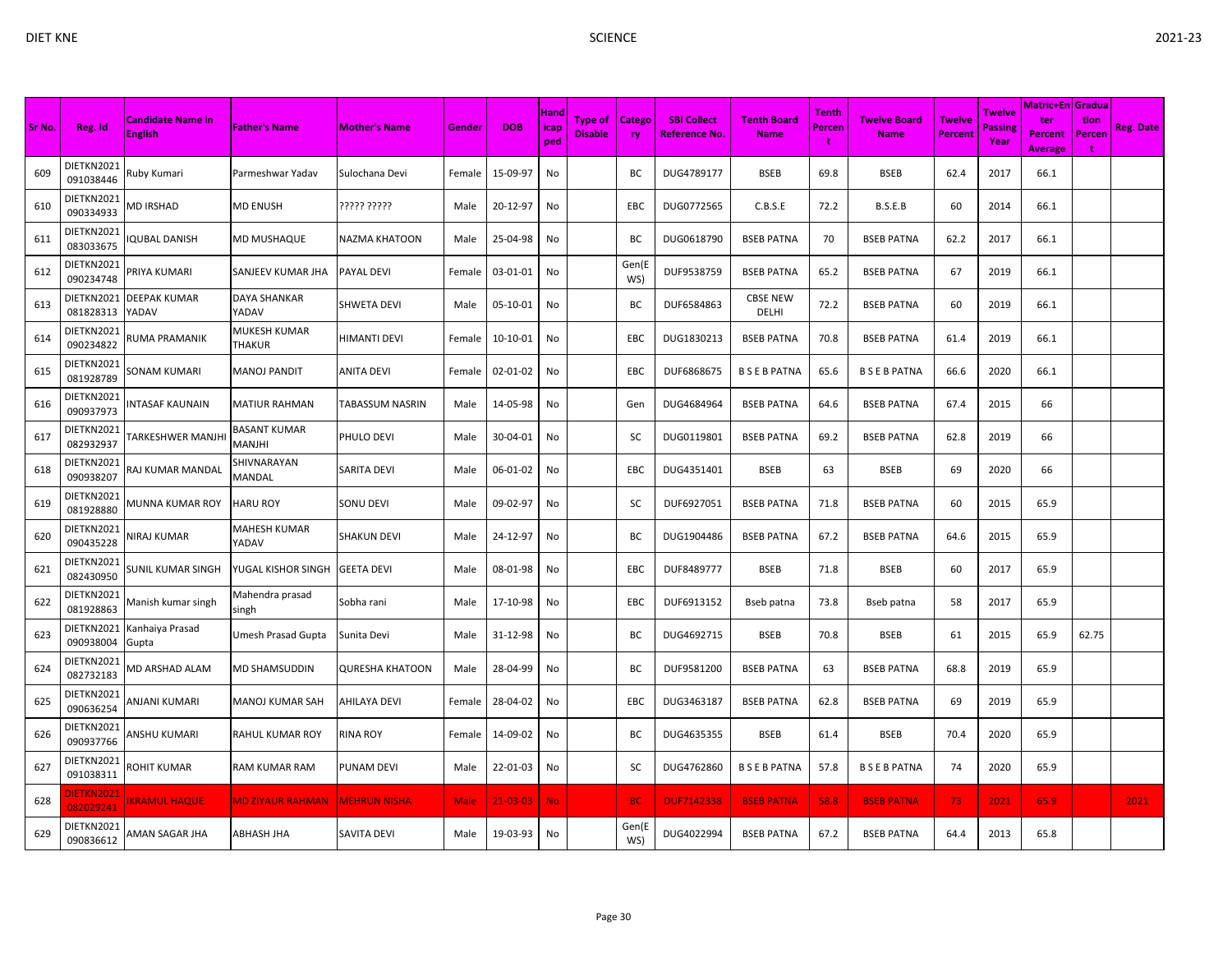|        |                         |                                     |                               |                          |               |                |                            |                                  |               |                                     |                                   |                             |                             |                          |                           | <b>Matric+En Gradua</b>                 |                     |                  |
|--------|-------------------------|-------------------------------------|-------------------------------|--------------------------|---------------|----------------|----------------------------|----------------------------------|---------------|-------------------------------------|-----------------------------------|-----------------------------|-----------------------------|--------------------------|---------------------------|-----------------------------------------|---------------------|------------------|
| Sr No. | Reg. Id                 | Candidate Name in<br><b>English</b> | <b>Father's Name</b>          | <b>Mother's Name</b>     | Gender        | <b>DOB</b>     | <b>Hand</b><br>icap<br>ped | <b>Type of</b><br><b>Disable</b> | Catego<br>ry. | <b>SBI Collect</b><br>Reference No. | <b>Tenth Board</b><br><b>Name</b> | <b>Tenth</b><br>Percen<br>t | Twelve Board<br><b>Name</b> | <b>Twelve</b><br>Percent | Twelve<br>Passine<br>Year | ter<br><b>Percent</b><br><b>Average</b> | tion<br>Percen<br>t | <b>Reg. Date</b> |
| 630    | DIETKN2021<br>082832716 | <b>MD NASIR HUSSAIN</b>             | MD MATLOOB ALAM               | NASIMA BEGAM             | Male          | 01-01-96       | No                         |                                  | BC            | DUF6656491                          | <b>BSEB PATNA</b>                 | 64.6                        | <b>BSEB PATNA</b>           | 67                       | 2013                      | 65.8                                    |                     |                  |
| 631    | DIETKN2021<br>082029206 | RIYA SINGH                          | BHAWANI CHARAN<br>SINGH       | <b>JHUMU SINGH</b>       | Female        | 13-10-97       | No                         |                                  | ВC            | DUF7125293                          | <b>BSEB PATNA</b>                 | 63.2                        | <b>BSEB PATNA</b>           | 68.4                     | 2015                      | 65.8                                    | 74                  |                  |
| 632    | DIETKN2021<br>082531189 | <b>SADAF SHAKEEL</b>                | SHAKEEL AHMAD<br>ANSARI       | <b>KEHKASHAN PERWEEN</b> | Female        | 18-11-00       | No                         |                                  | EBC           | DUF8738606                          | <b>BSEB PATNA</b>                 | 67.8                        | <b>BSEB PATNA</b>           | 63.8                     | 2018                      | 65.8                                    |                     |                  |
| 633    | DIETKN2021<br>090938251 | RAHUL KUMAR RAJ                     | MANOJ YADAV                   | <b>GIRJA DEVI</b>        | Male          | 10-02-01       | No                         |                                  | ВC            | DUG4751940                          | <b>BSEB PATNA</b>                 | 66.4                        | <b>BSEB PATNA</b>           | 65.2                     | 2019                      | 65.8                                    |                     |                  |
| 634    | DIETKN2021<br>082330444 | DHIRAJ KUMAR SINHA                  | RAJ KUMAR SINHA               | <b>VEENA DEVI</b>        | Male          | 10-03-02       | No                         |                                  | EBC           | DUF8068531                          | <b>BSEB PATNA</b>                 | 60.6                        | <b>BSEB PATNA</b>           | 71                       | 2020                      | 65.8                                    |                     |                  |
| 635    | DIETKN2021<br>090636264 | RAHUL KUMAR                         | RAMDEV RAJAK                  | <b>KAMO DEVI</b>         | Male          | 12-04-96       | No                         |                                  | sc            | DUG3466506                          | <b>BSEB PATNA</b>                 | 73                          | <b>BSEB PATNA</b>           | 58.4                     | 2014                      | 65.7                                    | 56.93               |                  |
| 636    | DIETKN2021<br>090837150 | ASHNA ROWSHAN                       | IZHAR ALAM                    | <b>ISHRAT PERWEEN</b>    | Female        | 05-02-00       | No                         |                                  | ВC            | DUG4238328                          | <b>BSEB, PATNA</b>                | 71.4                        | <b>BSEB, PATNA</b>          | 60                       | 2017                      | 65.7                                    |                     |                  |
| 637    | DIETKN2021<br>082832453 | NEHAL AKHTAR                        | SHAFIQUE ALAM                 | RAJIYA SULTANA           | Male          | 25-08-00       | No                         |                                  | Gen(E<br>WS)  | DUF9828830                          | B. S. E. B. PATNA                 | 73.6                        | B. S. E. B. PATNA           | 57.8                     | 2017                      | 65.7                                    | 64.25               |                  |
| 638    | DIETKN2021<br>082330164 | SANKET BASAK                        | ACHUTA NANDAN<br>BASAK        | <b>SANTWANA BASAK</b>    | Male          | 09-01-01       | No                         |                                  | sc            | DUF6795008                          | B. S. E. B. PATNA                 | 64.4                        | B. S. E. B. PATNA           | 67                       | 2020                      | 65.7                                    |                     |                  |
| 639    | DIETKN2021<br>082631570 | SUNIL KUMAR<br>MANDAL               | SOTI LAL MANDAL               | <b>GONARI DEVI</b>       | Male          | 12-06-89       | No                         |                                  | EBC           | DUF9051044                          | <b>BSEB PATNA</b>                 | 64.86                       | <b>BSEB PATNA</b>           | 66.4                     | 2009                      | 65.63                                   |                     |                  |
| 640    | DIETKN2021<br>091039087 | ASIF HASAN REZA                     | ZAINUL AABEDIN                | JAHAN AARA BEGUM         | Male          | 20-03-96       | No                         |                                  | ВC            | DUG4885057                          | <b>BSEB PATNA</b>                 | 65.4                        | <b>BSEB PATNA</b>           | 65.8                     | 2015                      | 65.6                                    |                     |                  |
| 641    | DIETKN2021<br>083033324 | <b>MD NAZAR ALAM</b>                | MD MAHBUB ALAM                | <b>AJMETUN NISHA</b>     | Male          | 20-11-99       | No                         |                                  | Gen(E<br>WS)  | TxnDUG041212<br>6                   | <b>BSEB PATNA</b>                 | 72.6                        | <b>BSEB PATNA</b>           | 58.6                     | 2017                      | 65.6                                    |                     |                  |
| 642    | DIETKN2021<br>081928814 | Dolly Kumari Rajak                  | Raju Kumar Baitha             | Anita Devi               | Female        | 23-10-02       | No                         |                                  | sc            | DUF6878357                          | <b>BSEB</b>                       | 66                          | <b>BSEB</b>                 | 65.2                     | 2020                      | 65.6                                    |                     |                  |
| 643    | DIETKN2021<br>090134468 | GHAYUR HAYAT                        | IMAM AKHTAR                   | <b>GULSHAN BANO</b>      | Male          | 11-01-03       | No                         |                                  | BC            | DUG1381142                          | <b>BSEB PATNA</b>                 | 64.4                        | <b>BSEB PATNA</b>           | 66.8                     | 2020                      | 65.6                                    |                     |                  |
| 644    | DIETKN2021<br>091038781 | SHWETA SINHA                        | SACHIN KUMAR SINHA NAMITA DAS |                          | Female        | 05-11-94       | No                         |                                  | ВC            | DUG4838108                          | <b>BSEB PATNA</b>                 | 62.6                        | <b>BSEB PATNA</b>           | 68.4                     | 2012                      | 65.5                                    |                     |                  |
| 645    | DIETKN2021<br>090636009 | SADIQUE ALAM                        | MATIUR RAHMAN                 | <b>DULOB KHATOON</b>     | Male          | 25-03-95       | No                         |                                  | EBC           | DUG3288313                          | <b>CBSE DELHI</b>                 | 62.7                        | <b>BSEB PATNA</b>           | 68.2                     | 2015                      | 65.5                                    |                     |                  |
| 646    | DIETKN2021<br>083033468 | AJEET KUMAR YADAV                   | PRADEEP YADAV                 | <b>SITA DEVI</b>         | Male          | 30-12-95       | No                         |                                  | BC            | DUG0483199                          | <b>BSEB PATNA</b>                 | 64.2                        | <b>BSEB PATNA</b>           | 66.8                     | 2015                      | 65.5                                    |                     |                  |
| 647    | DIETKN2021<br>082732115 | LOVELY KUMARI<br>BASAK              | RAMESHWAR LAL<br>BASAK        | <b>SUNAINA DEVI</b>      | Female        | 09-10-97       | No                         |                                  | sc            | DUF9465684                          | B.S.E.B. PATNA                    | 68.2                        | B.S.E.B. PATNA              | 62.8                     | 2016                      | 65.5                                    | 72.54               |                  |
| 648    | DIETKN2021<br>091038903 | BIPIN KUMAR SINGH                   | JEEWCHHLAL SINGH              | PREMLATA DEVI            | Male          | 15-01-00       | No                         |                                  | EBC           | DUG4851209                          | <b>BSEB PATNA</b>                 | 64.4                        | <b>BSEB PATNA</b>           | 66.6                     | 2019                      | 65.5                                    |                     |                  |
| 649    | DIETKN202:<br>082029131 | <b>ALLAVI KUMARI</b>                | <b>ARVIND KUMAR</b>           | <b>SADHNA DEVI</b>       | <b>Female</b> | $20 - 05 - 03$ | <b>No</b>                  |                                  | EBC           | <b>DUF7089502</b>                   | <b>BSEB, PATNA</b>                | 60                          | <b>BSEB, PATNA</b>          | 71.                      | 2021                      | 65.5                                    |                     | 2021             |
| 650    | DIETKN2021<br>082732317 | DANISH AKRAM                        | MUSFIQUE ALAM                 | RASHEDA KHATOON          | Male          | 26-06-89       | No                         |                                  | Gen           | DUF9241636                          | <b>CBSE</b>                       | 74.2                        | <b>CBSE</b>                 | 56.6                     | 2008                      | 65.4                                    | 57.79               |                  |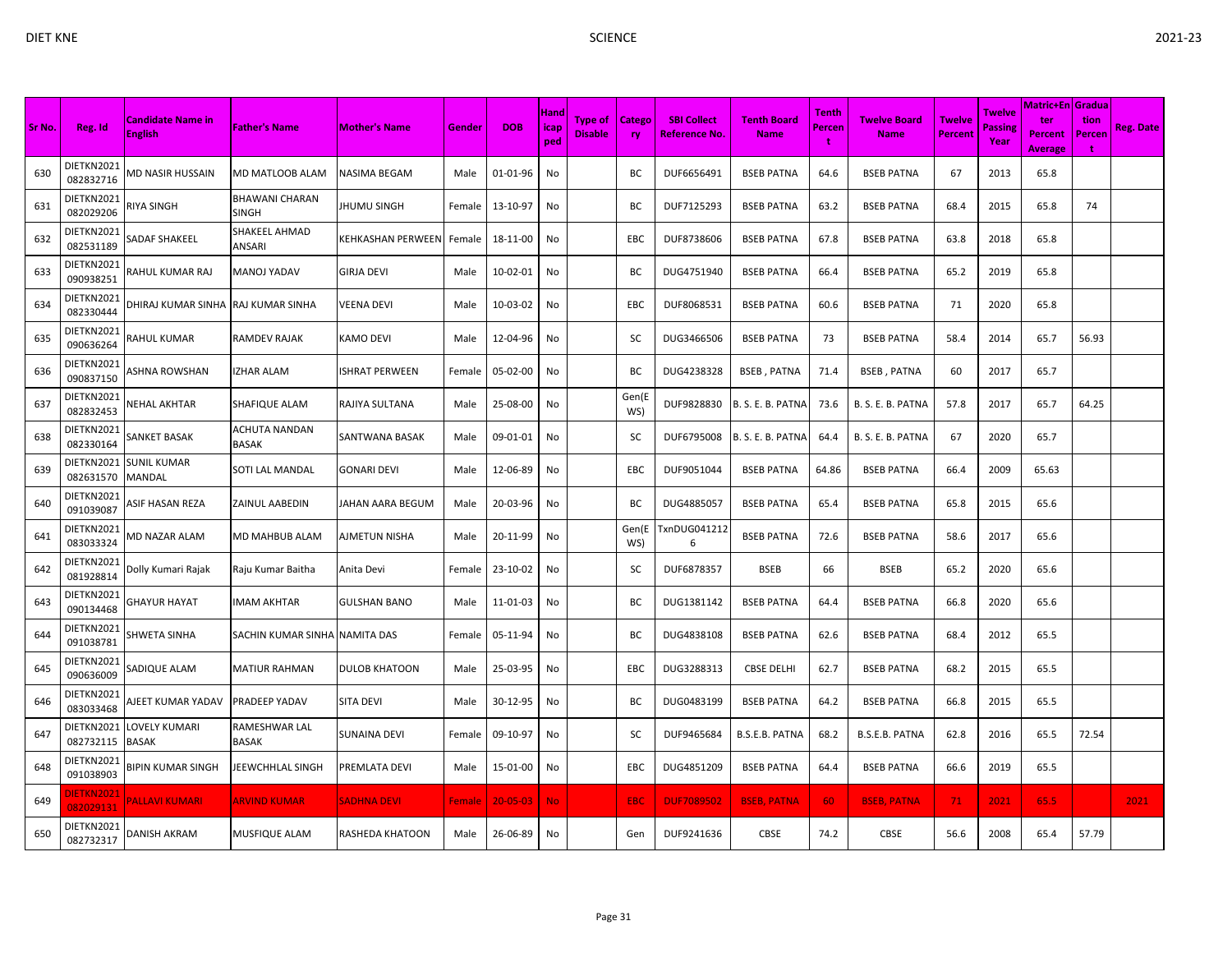| I |  |
|---|--|

| Sr No. | Reg. Id                        | <b>Candidate Name in</b><br><b>English</b> | <b>Father's Name</b>  | <b>Mother's Name</b>   | Gender      | <b>DOB</b>     | <b>Hand</b><br>icap<br>ped | <b>Type of</b><br><b>Disable</b> | Catego<br>ry | <b>SBI Collect</b><br><b>Reference No</b> | <b>Tenth Board</b><br><b>Name</b> | Tenth<br>Percen<br>t | Twelve Board<br><b>Name</b>        | <b>Twelve</b><br><b>Percent</b> | Twelve<br><b>Passing</b><br>Year | Matric+En <i>Gradua</i><br>ter<br><b>Percent</b><br><b>Average</b> | tion<br>Percen<br>t | <b>Reg. Date</b> |
|--------|--------------------------------|--------------------------------------------|-----------------------|------------------------|-------------|----------------|----------------------------|----------------------------------|--------------|-------------------------------------------|-----------------------------------|----------------------|------------------------------------|---------------------------------|----------------------------------|--------------------------------------------------------------------|---------------------|------------------|
| 651    | DIETKN2021<br>091039047        | sumita kumari                              | VASUDEV LAL DAS       | PANCHOWATI DEVI        | Female      | 14-08-94       | No                         |                                  | ВC           | DUG4876134                                | <b>BSEB PATNA</b>                 | 66.8                 | <b>BSEB PATNA</b>                  | 64                              | 2012                             | 65.4                                                               |                     |                  |
| 652    | DIETKN2021<br>082732303        | BIKASH KUMAR                               | <b>BIPIN SINGH</b>    | PARTIMA DEVI           | Male        | 05-01-98       | No                         |                                  | Gen(E<br>WS) | DUF9649399                                | <b>BSEBPATNA</b>                  | 61.4                 | <b>BSEBPATNA</b>                   | 69.4                            | 2015                             | 65.4                                                               | 78.96               |                  |
| 653    | DIETKN2021<br>090134198        | <b>MD RAIYAN</b>                           | MATIUR RAHMAN         | ZINATUN NISA           | <b>Male</b> | $14 - 11 - 98$ | Yes                        | Physical                         | <b>BC</b>    | <b>DUG1255954</b>                         | <b>BSEB PATNA</b>                 | 63                   | <b>URDU</b><br><b>EDUCATION</b>    | 67.8                            | 2020                             | 65.4                                                               |                     | <b>URDU</b>      |
| 654    | DIETKN2021<br>090938107        | NDRAJEET KUMAR                             | <b>ADHIK LAL RAM</b>  | RAJKUMARI DEVI         | Male        | 15-05-99       | No                         |                                  | sc           | DUG4713025                                | <b>BSEB PATNA</b>                 | 74.6                 | <b>BSEB PATNA</b>                  | 56.2                            | 2017                             | 65.4                                                               |                     |                  |
| 655    | DIETKN2021<br>090435471        | AI PRAKASH RAM                             | YOGENDRA RAM          | <b>DURGAWATI DEVI</b>  | Male        | 15-05-00       | No                         |                                  | SC           | DUG2725225                                | <b>BSEB PATNA</b>                 | 65.6                 | <b>BSEB PATNA</b>                  | 65.2                            | 2017                             | 65.4                                                               |                     |                  |
| 656    | DIETKN2021<br>090937839        | GAJENDRA KUMAR<br>CHAUPAL                  | SURESH CHAUPAL        | <b>REKHA DEVI</b>      | Male        | 06-08-00       | No                         |                                  | SC           | DUG4448959                                | <b>BSEB PATNA</b>                 | 70.2                 | <b>BSEB PATNA</b>                  | 60.6                            | 2019                             | 65.4                                                               |                     |                  |
| 657    | DIETKN2021<br>090736308        | Md Soyeb Alam                              | Md Habib alam         | Bibi Anjuman Aara      | Male        | 18-03-01       | No                         |                                  | BC           | DUG3584283                                | <b>BSEB PATAN</b>                 | 58.8                 | <b>BSEB PATNA</b>                  | 72                              | 2020                             | 65.4                                                               |                     |                  |
| 658    | DIETKN2021<br>090435253        | Vid Hasrat                                 | Md Jabruddin          | Afsana khatun          | Male        | 14-02-02       | No                         |                                  | Gen          | DUG0627801                                | <b>BSEB</b>                       | 58.6                 | <b>BSEB</b>                        | 72.2                            | 2019                             | 65.4                                                               |                     |                  |
| 659    | DIETKN2021<br>082129525        | VID SAHIM UDDIN                            | Md Nasim Uddin        | RUKHSANA KHATUN        | Male        | 15-08-02       | No                         |                                  | EBC          | DUF7385172                                | <b>BSEB</b>                       | 61.2                 | <b>BSEB</b>                        | 69.6                            | 2020                             | 65.4                                                               |                     |                  |
| 660    | DIETKN2021<br>082430834        | <b>VAFIS SHADAB</b>                        | ABDUL HAFIZ           | <b>ISHRAT BEGUM</b>    | Male        | 19-02-99       | No                         |                                  | ВC           | DUF8420663                                | <b>CBSE DELHI</b>                 | 70.32                | <b>BSEB PATNA</b>                  | 60.4                            | 2017                             | 65.36                                                              |                     |                  |
| 661    | DIETKN2021<br>090435410        | GHAZALA AMIN                               | ATIQUR RAHMAN         | <b>GULNAZ BEGUM</b>    | Female      | 15-05-93       | No                         |                                  | ВC           | DUF9912010                                | Bihar                             | 70.6                 | <b>Bihar</b>                       | 60                              | 2012                             | 65.3                                                               | 55.87               |                  |
| 662    | DIETKN2021<br>082229800        | 3IBI RAFAT FATMA                           | MD JAWED IQUBAL       | RUKHSANA BEGUM         | Female      | 17-09-93       | No                         |                                  | BC           | DUF7147088                                | BSEB, PATNA                       | 71.8                 | BSEB, PATNA                        | 58.8                            | 2012                             | 65.3                                                               |                     |                  |
| 663    | DIETKN2021<br>090134426        | BIVEK KUMAR MANJH                          | KHAGESHWAR<br>MANJHI  | <b>BHARTI DEVI</b>     | Male        | 07-03-95       | No                         |                                  | sc           | DUG1329549                                | <b>BSEB PATNA</b>                 | 63.8                 | <b>BSEB PATNA</b>                  | 66.8                            | 2015                             | 65.3                                                               |                     |                  |
| 664    | DIETKN2021<br>091038500        | <b>NOYEED ALAM</b>                         | SAVEEDUR RAHMAN       | <b>SHABANA BEGUM</b>   | Male        | 25-12-96       | No                         |                                  | ВC           | DUG4791338                                | Central Board o<br>Secondary      | 68.4                 | <b>Bihar School</b><br>Examination | 62.2                            | 2016                             | 65.3                                                               |                     |                  |
| 665    | DIETKN2021<br>082531141        | Md Anjum Ahmad                             | SABIR ALAM            | <b>JAMILA KHATUN</b>   | Male        | 21-04-97       | No                         |                                  | Gen(E<br>WS) | DUF8698047                                | <b>BSEB</b>                       | 71.2                 | <b>BSEB</b>                        | 59.4                            | 2015                             | 65.3                                                               | 60.75               |                  |
| 666    | DIETKN2021<br>090435343        | <b>BEROZ ALAM</b>                          | ABUDUL MATIN          | JAHIRUN NISHA          | Male        | 12-04-01       | No                         |                                  | BC           | DUG2584989                                | <b>BSEB PATNA</b>                 | 64                   | <b>BSEB PATNA</b>                  | 66.6                            | 2020                             | 65.3                                                               |                     |                  |
| 667    | DIETKN2021<br>091038879        | <b>MD DANISH</b>                           | AHAMAD HUSSAIN        | <b>NOUSABA KHATOON</b> | Male        | 01-01-02       | No                         |                                  | <b>EBC</b>   | DUG4858118                                | <b>BSEB</b>                       | 63                   | <b>BSEB</b>                        | 67.6                            | 2020                             | 65.3                                                               |                     |                  |
| 668    | DIETKN2021<br>090937652        | SHAHID HUSSAIN                             | MD KASEEB             | <b>KAUSAR</b>          | Male        | 01-01-02       | No                         |                                  | EBC          | DUG4573684                                | <b>BSEB</b>                       | 60.6                 | <b>BSEB</b>                        | 70                              | 2020                             | 65.3                                                               |                     |                  |
| 669    | <b>JIETKN2021</b><br>082430765 | <b>REHAN FAZAL</b>                         | <b>SHAFIUR RAHMAN</b> | <b>KHURSHIDA BEGAM</b> | <b>Male</b> | $20 - 01 - 03$ | <b>No</b>                  |                                  | <b>BC</b>    | <b>DUF8364141</b>                         | <b>BSEB PATNA</b>                 | 63.6                 | <b>BSEB PATNA</b>                  | 67                              | 2021                             | 65.3                                                               |                     | 2021             |
| 670    | DIETKN2021<br>090335154        | <b>\BHISHEK KUMAR</b>                      | RAJENDRA RAM          | <b>MEERA DEVI</b>      | Male        | 05-05-95       | No                         |                                  | SC           | DUG2297522                                | <b>NIOS INDIA</b>                 | 61.6                 | <b>BSEH KARNATAKA</b>              | 68.83                           | 2015                             | 65.2                                                               |                     |                  |
| 671    | DIETKN2021<br>082430799        | <b>MD ARSHAD FIROZ</b>                     | <b>MD KALIM</b>       | <b>ZUBADA KHATOON</b>  | <b>Male</b> | 10-05-97       | <b>No</b>                  |                                  | <b>EBC</b>   | <b>DUF8404998</b>                         | <b>CBSE</b>                       | 66.6                 | <b>URDU</b><br><b>EDUCATION</b>    | 63.8                            | 2017                             | 65.2                                                               |                     | <b>URDU</b>      |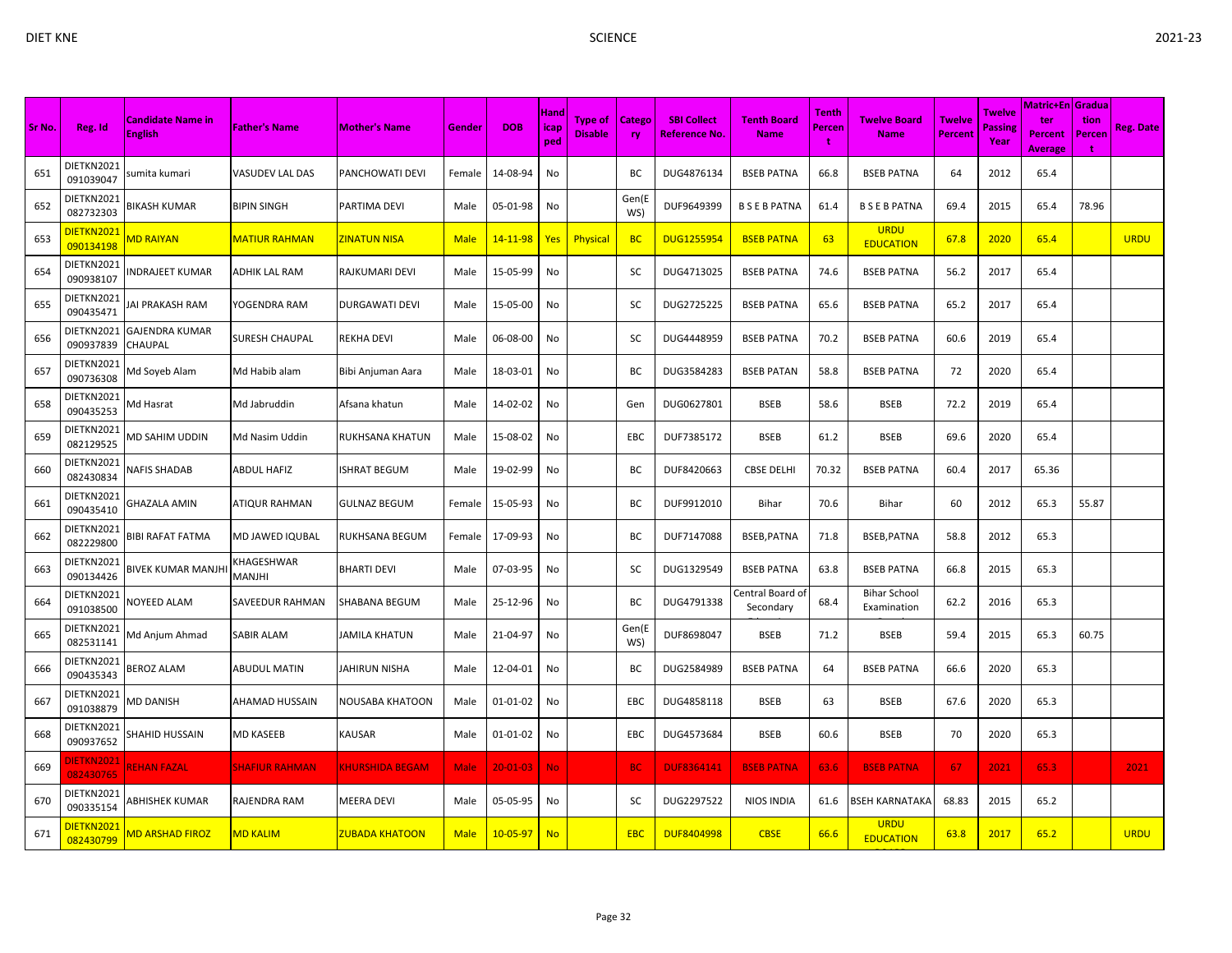| Sr No. | Reg. Id                 | <b>Candidate Name in</b><br><b>English</b> | <b>Father's Name</b>            | <b>Mother's Name</b> | Gender | <b>DOB</b>     | Hand<br>icap<br>ped | <b>Type of</b><br><b>Disable</b> | <b>Catego</b><br>ry | <b>SBI Collect</b><br><b>Reference No.</b> | <b>Tenth Board</b><br><b>Name</b> | Tenth<br>Percen<br>t | <b>Twelve Board</b><br><b>Name</b>    | <b>Twelve</b><br><b>Percent</b> | <b>Twelve</b><br>Passing<br>Year | <b>Matric+En Gradua</b><br>ter<br><b>Percent</b><br>Average | tion<br>Percen | Reg. Date |
|--------|-------------------------|--------------------------------------------|---------------------------------|----------------------|--------|----------------|---------------------|----------------------------------|---------------------|--------------------------------------------|-----------------------------------|----------------------|---------------------------------------|---------------------------------|----------------------------------|-------------------------------------------------------------|----------------|-----------|
| 672    | DIETKN2021<br>082229983 | ANZAR SIDDIQUI                             | <b>QUAMRUL HUDA</b>             | ANJILA BEGUM         | Male   | 05-05-02       | No                  |                                  | ВC                  | DUF7692590                                 | CBSE                              | 70.4                 | <b>BSEB PATNA</b>                     | 60                              | 2019                             | 65.2                                                        |                |           |
| 673    | DIETKN202:<br>082129508 | <b>NAQUAR AZAM</b>                         | <b>MD SIKANDAR AZAM</b>         | <b>WAJDA KHATOON</b> | Male   | $20 - 09 - 03$ | <b>No</b>           |                                  | <b>BC</b>           | <b>DUF7382910</b>                          | <b>CBSE NEW</b><br><b>DELHI</b>   | 62.6                 | <b>CBSE DELHI</b>                     | 67.8                            | 2021                             | 65.2                                                        |                | 2021      |
| 674    | DIETKN2021<br>091038423 | MANI SHANKAR<br>KUMAR                      | <b>VIJAY SHANKAR</b><br>PRASAD  | <b>ANITA DEVI</b>    | Male   | 06-06-93       | No                  |                                  | EBC                 | DUG4782811                                 | <b>BSEB PATNA</b>                 | 69.8                 | <b>BSEB PATNA</b>                     | 60.4                            | 2011                             | 65.1                                                        | 62.75          |           |
| 675    | DIETKN2021<br>082430763 | SHAHENA NAZ                                | <b>MD IRFAN</b>                 | <b>NASRIN BANO</b>   | Female | 09-08-94       | No                  |                                  | ВC                  | DUF8356931                                 | <b>BSEB</b>                       | 71.6                 | <b>BSEB</b>                           | 58.6                            | 2013                             | 65.1                                                        | 54.07          |           |
| 676    | DIETKN2021<br>091038647 | Triveni Kumar                              | Gulma Das                       | Hera Devi            | Male   | 12-12-96       | Yes                 | Physical                         | sc                  | DUG4815996                                 | <b>BSEB</b>                       | 70.2                 | <b>BSEB</b>                           | 60                              | 2016                             | 65.1                                                        |                |           |
| 677    | DIETKN2021<br>083033256 | KAMANI KUMARI                              | SHIV KUMAR SUMAN                | NILAM SUMAN          | Female | 14-12-03       | No                  |                                  | BC                  | DUG0377731                                 | <b>BSEB PATNA</b>                 | 62.2                 | <b>BSEB PATNA</b>                     | 68                              | 2020                             | 65.1                                                        |                |           |
| 678    | DIETKN2021<br>091038976 | Md Asif Hussain                            | Md Arif Hussain                 | Nikhat Ara           | Male   | 04-03-99       | No                  |                                  | ВC                  | DUG4825098                                 | <b>BSEB Patna</b>                 | 77.4                 | <b>BSEB Patna</b>                     | 52.6                            | 2018                             | 65                                                          |                |           |
| 679    | DIETKN2021<br>082531073 | DINESH KUMAR<br>BOSAK                      | SHYAM LAL BOSAK                 | GEETA DEVI           | Male   | 29-05-99       | No                  |                                  | SC                  | DUF8663701                                 | B.S.E.B. PATNA                    | 69.4                 | B.S.E.B. PATNA                        | 60.6                            | 2016                             | 65                                                          | 62             |           |
| 680    | DIETKN2021<br>090234638 | MANGAN KUMAR<br>MAHTO                      | SHIVCHARAN MAHTO                | PHUL KUMARI DEVI     | Male   | 10-06-99       | No                  |                                  | EBC                 | DUG1639488                                 | <b>BSEB PATNA</b>                 | 70                   | <b>BSEB PATNA</b>                     | 60                              | 2019                             | 65                                                          |                |           |
| 681    | DIETKN2021<br>082430833 | SAYEED AFRIDI                              | <b>AYADUL ISLAM</b>             | ASMAT PERWEEN        | Male   | 19-10-99       | No                  |                                  | Gen                 | DUF8301954                                 | <b>BSEB PATNA</b>                 | 70                   | <b>BSEB PATNA</b>                     | 60                              | 2018                             | 65                                                          |                |           |
| 682    | DIETKN2021<br>090937783 | RAZIA SULTANA                              | MD AIYUB ALAM                   | BIBI FARHAT JAHAN    | Female | 05-06-00       | No                  |                                  | EBC                 | DUG4626714                                 | <b>BSEB PATNA</b>                 | 57.6                 | <b>BSEB PATNA</b>                     | 72.4                            | 2019                             | 65                                                          |                |           |
| 683    | DIETKN2021<br>082330473 | SABA NAZ                                   | <b>MD SABIR ALAM</b>            | <b>CHAMAN ARA</b>    | Female | 05-03-01       | No                  |                                  | Gen                 | DUF7887248                                 | <b>BSEB PATNA</b>                 | 64.2                 | <b>BSEB PATNA</b>                     | 65.8                            | 2019                             | 65                                                          |                |           |
| 684    | DIETKN2021<br>083033513 | <b>BHUVAN BHASKAR</b>                      | KULDIP KUMAR<br><b>MANDAL</b>   | SANGITA DEVI         | Male   | 04-08-02       | No                  |                                  | EBC                 | DUG0512440                                 | <b>BSEB, PATNA</b>                | 70                   | <b>BSEB, PATNA</b>                    | 60                              | 2020                             | 65                                                          |                |           |
| 685    | DIETKN2021<br>082330144 | SAWOOD ANWER                               | <b>MOJIBUR RAHMAN</b>           | RAHELA BEGUM         | Male   | 28-02-01       | No                  |                                  | ВC                  | DUF7878257                                 | <b>CBSE BOARD</b><br>DELHI        | 66.5                 | <b>BSEB BOARD</b><br>PATNA            | 63.4                            | 2018                             | 64.95                                                       |                |           |
| 686    | DIETKN2021<br>091039398 | UMAR SHREEKANT)                            | KAILASH THAKUR                  | RITA DEVI            | Male   | 07-03-93       | No                  |                                  | ВC                  | DUG4941034                                 | <b>CBSE</b>                       | 63.4                 | <b>STATE BOARD</b><br><b>BOARD OF</b> | 66.4                            | 2012                             | 64.9                                                        | 67.04          |           |
| 687    | DIETKN2021<br>082029371 | SUMIT KUMAR GUPTA                          | MAHENDRA PRASAD<br><b>GUPTA</b> | NILAM DEVI           | Male   | 23-09-94       | No                  |                                  | BC                  | DUF7239807                                 | <b>BSEB</b>                       | 71.2                 | <b>BSEB</b>                           | 58.6                            | 2012                             | 64.9                                                        | 74.13          |           |
| 688    | DIETKN2021<br>091038764 | <b>MD AFTAB ALAM</b>                       | MD KAMRUZZAMA                   | BIBI KAHKASHAN       | Male   | 12-06-99       | No                  |                                  | EBC                 | DUG4771974                                 | <b>BSEB</b>                       | 72.8                 | <b>BSEB</b>                           | 57                              | 2018                             | 64.9                                                        |                |           |
| 689    | DIETKN2021<br>082129584 | AYAN HABIB                                 | <b>HABIBUR RAHMAN</b>           | QURESHA BEGUM        | Male   | 12-12-01       | No                  |                                  | BС                  | DUF7400425                                 | CBSE                              | 60                   | BSEB, PATNA                           | 69.8                            | 2019                             | 64.9                                                        |                |           |
| 690    | DIETKN2021<br>090937814 | AMBIKA SONI                                | KUNAL KUMAR SINGH               | <b>MAMTA DEVI</b>    | Female | 20-08-03       | No                  |                                  | EBC                 | DUG4643373                                 | <b>BSEB PATNA</b>                 | 60                   | <b>BSEB PATNA</b>                     | 69.8                            | 2020                             | 64.9                                                        |                |           |
| 691    | DIETKN2021<br>090234726 | MD SHAH ZAFAR<br>ALAM                      | <b>MD RAFIQUE ALAM</b>          | NOORSABA BEGUM       | Male   | 05-05-91       | No                  |                                  | BС                  | DUG1733329                                 | <b>BSMEB PATNA</b>                | 72.08                | <b>BBOSE PATNA</b>                    | 57.6                            | 2020                             | 64.8                                                        |                |           |
| 692    | DIETKN2021<br>082531176 | PRAGYA KUMARI                              | <b>AVNISH KUMAR</b>             | NILU KUMARI          | Female | 15-02-98       | No                  |                                  | Gen                 | DUF8714742                                 | <b>BSEB PATNA</b>                 | 65                   | <b>BSEB PATNA</b>                     | 64.6                            | 2015                             | 64.8                                                        | 65.75          |           |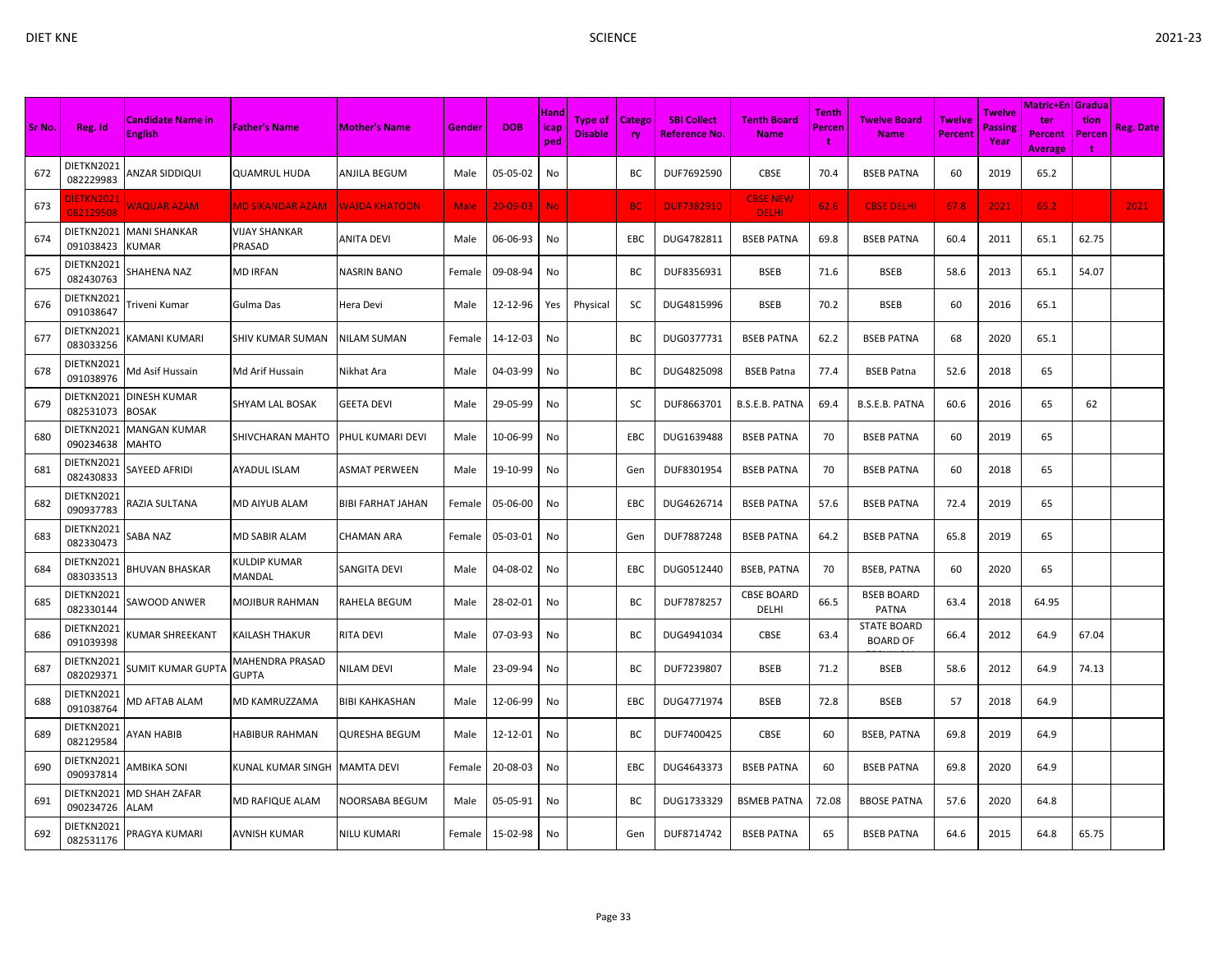| ×. |  |
|----|--|
|    |  |

| Sr No. | Reg. Id                 | <b>Candidate Name in</b><br><b>English</b> | <b>Father's Name</b>            | <b>Mother's Name</b>    | Gender | <b>DOB</b> | Hand<br>icap<br>ped | Type of<br><b>Disable</b> | <b>Catego</b><br><b>ry</b> | <b>SBI Collect</b><br><b>Reference No.</b> | <b>Tenth Board</b><br><b>Name</b> | Tenth<br>Percen | <b>Twelve Board</b><br><b>Name</b> | <b>Twelve</b><br>Percent | <b>Twelve</b><br>Passing<br>Year | Matric+En Gradua<br>ter<br>Percent<br><b>Average</b> | tion<br>Percen<br>$\ddot{\phantom{1}}$ | <b>Reg. Date</b> |
|--------|-------------------------|--------------------------------------------|---------------------------------|-------------------------|--------|------------|---------------------|---------------------------|----------------------------|--------------------------------------------|-----------------------------------|-----------------|------------------------------------|--------------------------|----------------------------------|------------------------------------------------------|----------------------------------------|------------------|
| 693    | DIETKN2021<br>083133932 | <b>MD MUSHFIQUE</b><br>ALAM                | MD AFZAL HUSSAIN                | <b>FIROZA KHATOON</b>   | Male   | 20-05-98   | No                  |                           | ВC                         | DUG0921897                                 | <b>BSEB PATNA</b>                 | 67.6            | <b>BSEB PATNA</b>                  | 62                       | 2015                             | 64.8                                                 |                                        |                  |
| 694    | DIETKN2021<br>082531289 | RAHUL KUMAR                                | ASHOK KUMAR GUPTA NILAM KUMARI  |                         | Male   | 17-02-00   | No                  |                           | EBC                        | DUF8802202                                 | BSEB                              | 67.6            | <b>BSEB</b>                        | 62                       | 2019                             | 64.8                                                 |                                        |                  |
| 695    | DIETKN2021<br>081928720 | <b>SUMAN KUMAR</b>                         | RAM VILASH PASWAN               | <b>NUTAN DEVI</b>       | Male   | 10-10-01   | No                  |                           | SC                         | DUF6835017                                 | <b>BSEB PATNA</b>                 | 62.6            | <b>BSEB PATNA</b>                  | 67                       | 2020                             | 64.8                                                 |                                        |                  |
| 696    | DIETKN2021<br>083133788 | SUPRIYA KUMARI                             | <b>DHIRENDRA SAH</b>            | <b>ANJANI BHARTI</b>    | Female | 10-09-02   | No                  |                           | EBC                        | DUG0390406                                 | <b>BSEB PATNA</b>                 | 64              | <b>BSEB PATNA</b>                  | 65.6                     | 2020                             | 64.8                                                 |                                        |                  |
| 697    | DIETKN2021<br>083033516 | TANNU KUMARI                               | <b>RAMNAYAK SINGH</b>           | SINDHUBALA              | Female | 11-10-02   | No                  |                           | Gen                        | DUG0515392                                 | <b>BSEB PATNA</b>                 | 63.4            | <b>BSEB PATNA</b>                  | 66.2                     | 2020                             | 64.8                                                 |                                        |                  |
| 698    | DIETKN2021<br>082029160 | ANSHIKA KUMARI                             | BAMSHANKAR<br>CHOUDHARY         | <b>DOLLY DEVI</b>       | Female | 02-11-02   | No                  |                           | BC                         | DUF7100519                                 | <b>BSEB, PATNA</b>                | 60              | <b>BSEB, PATNA</b>                 | 69.6                     | 2020                             | 64.8                                                 |                                        |                  |
| 699    | DIETKN2021<br>091038686 | RAHUL KUMAR GUPTA ANIL KUMAR GUPTA         |                                 | ASHA DEVI               | Male   | 24-05-96   | No                  |                           | BC                         | DUG4821225                                 | <b>BSEB PATNA</b>                 | 72.4            | <b>BSEB PATNA</b>                  | 57                       | 2015                             | 64.7                                                 |                                        |                  |
| 700    | DIETKN2021<br>090335044 | RAJA BABU                                  | <b>BANGALI SINGH</b>            | <b>ANITA DEVI</b>       | Male   | 20-04-98   | No                  |                           | ВC                         | DUG2221853                                 | <b>BSEB PATNA</b>                 | 65.6            | <b>BSEB PATNA</b>                  | 63.8                     | 2016                             | 64.7                                                 |                                        |                  |
| 701    | DIETKN2021<br>090535797 | <b>RAVI RANJAN</b>                         | <b>RAJEEV KUMAR</b><br>JAYSAWAL | RITA DEVI               | Male   | 03-05-98   | No                  |                           | ВC                         | DUG3308360                                 | <b>BSEB PATNA</b>                 | 66.2            | <b>BSEB PATNA</b>                  | 63.2                     | 2015                             | 64.7                                                 | 71.5                                   |                  |
| 702    | DIETKN2021<br>082531124 | <b>GULISTA BEGAM</b>                       | SAFIUR RAHMAN                   | ABIDA KHATOON           | Female | 12-06-00   | No                  |                           | EBC                        | DUF8693849                                 | <b>BSEB PATNA</b>                 | 67              | <b>BSEB PATNA</b>                  | 62.4                     | 2020                             | 64.7                                                 |                                        |                  |
| 703    | DIETKN2021<br>090938223 | SAKHAWAT HUSSAIN                           | KAISAR ALAM                     | MUJLI BEGUM             | Male   | 09-02-02   | No                  |                           | Gen                        | DUF6797397                                 | <b>BSEB, PATNA</b>                | 66.4            | <b>BSEB, PATNA</b>                 | 63                       | 2020                             | 64.7                                                 |                                        |                  |
| 704    | DIETKN2021<br>091038612 | MD IFTAKHAR ALAM                           | <b>MD AMIR UDDIN</b>            | BIBI SHAHEDA<br>KHATOON | Male   | 01-03-77   | No                  |                           | EBC                        | DUG4815860                                 | B.S.E.B                           | 69.89           | B.I.E.C                            | 59.33                    | 1993                             | 64.6                                                 |                                        |                  |
| 705    | DIETKN2021<br>090736327 | MD WAQUAR AHSAN                            | MD MAHMOOD ALAM                 | <b>AHSANA RUBAB</b>     | Male   | 15-01-93   | No                  |                           | Gen                        | DUG3591834                                 | <b>BSEB PATNA</b>                 | 68.2            | <b>BSEB PATNA</b>                  | 61                       | 2010                             | 64.6                                                 |                                        |                  |
| 706    | DIETKN2021<br>090836779 | PRAVIN KUMAR                               | <b>DILIP MANDAL</b>             | <b>GUANJA DEVI</b>      | Male   | 08-07-96   | No                  |                           | EBC                        | DUG4078832                                 | <b>BSEB PATNA</b>                 | 62.4            | <b>BSEB PATNA</b>                  | 66.8                     | 2015                             | 64.6                                                 |                                        |                  |
| 707    | DIETKN2021<br>090937365 | RIYA SHREEN                                | MD SAYEED ALAM                  | NIKHAT NAZ              | Female | 28-11-00   | No                  |                           | ВC                         | DUG4467048                                 | <b>BSEB PATNA</b>                 | 69.2            | <b>BSEB PATNA</b>                  | 60                       | 2017                             | 64.6                                                 |                                        |                  |
| 708    | DIETKN2021<br>082731983 | MD NAHID REZA                              | MD MUKHTAR ALAM                 | <b>NAHEDA KHATOON</b>   | Male   | 16-12-00   | No                  |                           | Gen                        | DUF9336543                                 | WBBOSE                            | 66              | <b>BSEB</b>                        | 63                       | 2019                             | 64.5                                                 |                                        |                  |
| 709    | DIETKN2021<br>090736448 | AJAY SAH                                   | KAMAL SAH                       | RITA SAH                | Male   | 05-01-01   | No                  |                           | EBC                        | DUG3676981                                 | <b>BSEB PATNA</b>                 | 72.8            | <b>BSEB PATNA</b>                  | 56.2                     | 2019                             | 64.5                                                 |                                        |                  |
| 710    | DIETKN2021<br>090535754 | AMOD KUMAR<br><b>MAHTO</b>                 | <b>BHUPALEE MAHTO</b>           | SARSWATI DEVI           | Male   | 10-02-02   | No                  |                           | EBC                        | DUG3050700                                 | <b>BSEB PATNA</b>                 | 65.4            | <b>BSEB PATNA</b>                  | 63.6                     | 2019                             | 64.5                                                 |                                        |                  |
| 711    | DIETKN2021<br>091038789 | <b>JOLLY</b>                               | DINESH KUMAR<br><b>MISHRA</b>   | NITA MISHRA             | Female | 27-03-02   | No                  |                           | Gen                        | DUG4848383                                 | CBSE                              | 59.8            | CBSE                               | 69.2                     | 2020                             | 64.5                                                 |                                        |                  |
| 712    | DIETKN2021<br>090334938 | Sayam Rahmani                              | Md Mojebur rahman               | Tasabbar begum          | Male   | 25-12-02   | No                  |                           | Gen                        | DUG2074756                                 | <b>BSEB Patna</b>                 | 72.6            | <b>BSEB Patna</b>                  | 56.4                     | 2020                             | 64.5                                                 |                                        |                  |
| 713    | DIETKN2021<br>082732103 | NIKHIL VINAY                               | NIRANJAN KUMAR<br>SAH           | <b>PUNAM SAH</b>        | Male   | 30-01-03   | No                  |                           | EBC                        | DUF9524231                                 | <b>BSEB PATNA</b>                 | 60              | <b>BSEB PATNA</b>                  | 69                       | 2019                             | 64.5                                                 |                                        |                  |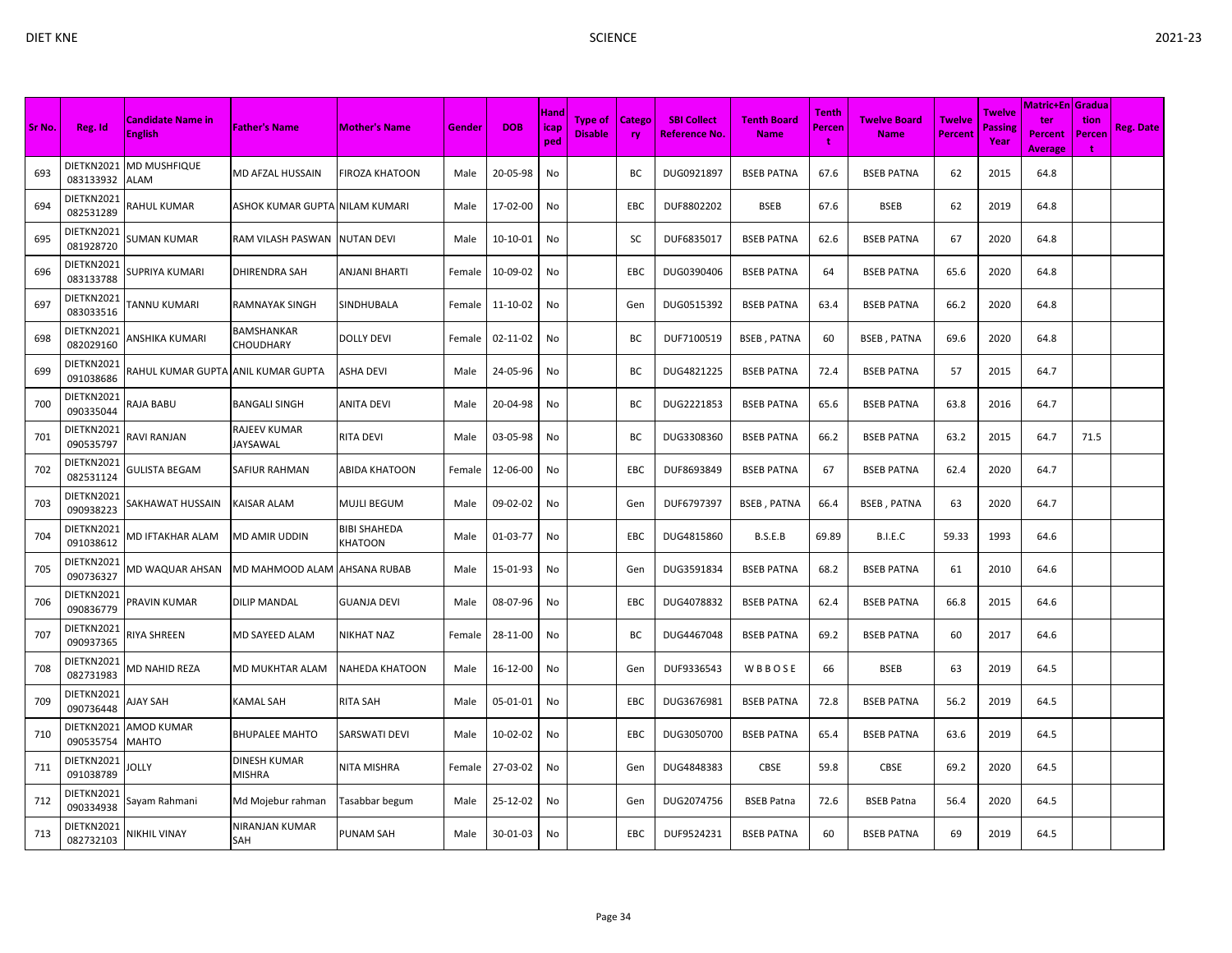| Sr No. | Reg. Id                 | <b>Candidate Name in</b><br><b>English</b> | <b>Father's Name</b>           | <b>Mother's Name</b> | Gender | <b>DOB</b> | Hand<br>icap<br>ped | Type of<br><b>Disable</b> | <b>Catego</b><br><b>ry</b> | <b>SBI Collect</b><br><u>Reference No.</u> | <b>Tenth Board</b><br><b>Name</b> | Tenth<br><b>Percen</b><br>÷ | <b>Twelve Board</b><br><b>Name</b> | <b>Twelve</b><br><b>Percent</b> | <b>Twelve</b><br><b>Passing</b><br>Year | <b>Matric+En Gradua</b><br>ter<br><b>Percent</b><br><b>Average</b> | tion<br>Percen<br>÷ | <b>Reg. Date</b> |
|--------|-------------------------|--------------------------------------------|--------------------------------|----------------------|--------|------------|---------------------|---------------------------|----------------------------|--------------------------------------------|-----------------------------------|-----------------------------|------------------------------------|---------------------------------|-----------------------------------------|--------------------------------------------------------------------|---------------------|------------------|
| 714    | DIETKN2021<br>082230041 | NITISH KUMAR RAJAK                         | <b>SANJAY RAJAK</b>            | MIRA DEVI            | Male   | 05-06-03   | No                  |                           | SC                         | DUF7747326                                 | <b>BSEB PATNA</b>                 | 57                          | <b>BSEB PATNA</b>                  | 72                              | 2020                                    | 64.5                                                               |                     |                  |
| 715    | DIETKN2021<br>082731963 | SANJIT KUMAR<br>MAHALDAR                   | SATISH MAHALDAR                | BEENA DEVI           | Male   | 17-12-03   | No                  |                           | <b>EBC</b>                 | DUF9331995                                 | <b>BSEB PATNA</b>                 | 61.8                        | <b>BSEB PATNA</b>                  | 67.2                            | 2020                                    | 64.5                                                               |                     |                  |
| 716    | DIETKN2021<br>082531163 | VIVEK KUMAR SINGH                          | DURGA PRASAD SINGH AASHA DEVI  |                      | Male   | 01-01-96   | No                  |                           | EBC                        | DUF8712882                                 | <b>BSEB PATNA</b>                 | 64.6                        | <b>BSEB PATNA</b>                  | 64.2                            | 2015                                    | 64.4                                                               |                     |                  |
| 717    | DIETKN2021<br>083133871 | RAVI KUMAR SINGH                           | CHANDAR PARSAD<br><b>SINGH</b> | GEETA DEVI           | Male   | 04-10-96   | No                  |                           | EBC                        | DUG0867683                                 | <b>BSEB</b>                       | 68.6                        | <b>BSEB</b>                        | 60.2                            | 2016                                    | 64.4                                                               |                     |                  |
| 718    | DIETKN2021<br>081828311 | <b>HEMANT KUMAR</b>                        | AJAY KUMAR                     | GEETA DEVI           | Male   | 17-10-96   | No                  |                           | SC                         | DUF6582894                                 | <b>CBSE NEW</b><br>DELHI          | 68.4                        | <b>BSEB PATNA</b>                  | 60.4                            | 2015                                    | 64.4                                                               |                     |                  |
| 719    | DIETKN2021<br>091039001 | VID DANIYAL ASIF                           | MD ASIF ALAM                   | Mahruma              | Male   | 20-05-98   | No                  |                           | Gen                        | 6.96109E+14                                | <b>BSEB PATNA</b>                 | 70.6                        | <b>BSEB PATNA</b>                  | 58.2                            | 2017                                    | 64.4                                                               |                     |                  |
| 720    | DIETKN2021<br>090736528 | Vivek Kumar                                | Manik Chand Mandal             | Sumitra Devi         | Male   | 07-08-99   | No                  |                           | EBC                        | DUG3677026                                 | <b>BSEB PATNA</b>                 | 68.8                        | <b>BSEB PATNA</b>                  | 60                              | 2018                                    | 64.4                                                               |                     |                  |
| 721    | DIETKN2021<br>082933189 | MD SADDAM<br><b>MANSOORI</b>               | MD NEJAMUDDIN<br>MANSOORI      | REHANA BEGAM         | Male   | 21-08-93   | No                  |                           | EBC                        | DUG0253189                                 | <b>BSEB PATNA</b>                 | 64.4                        | <b>BSEB PATNA</b>                  | 64.2                            | 2012                                    | 64.3                                                               | 48.5                |                  |
| 722    | DIETKN2021<br>083033694 | <b>SOLTI KUMARI</b>                        | <b>SUNIL KR YADAV</b>          | SHOBHA DEVI          | Female | 24-04-94   | No                  |                           | BC                         | DUG0639299                                 | <b>BSEB PATNA</b>                 | 61.4                        | <b>BSEB PATNA</b>                  | 67.2                            | 2012                                    | 64.3                                                               |                     |                  |
| 723    | DIETKN2021<br>090938181 | MD HASSAN FIROZ                            | FIROZ ANWAR                    | BIBI NIKHAT          | Male   | 15-09-97   | No                  |                           | Gen                        | DUG4727001                                 | <b>BSEB PATNA</b>                 | 66.4                        | <b>BSEB PATNA</b>                  | 62.2                            | 2015                                    | 64.3                                                               |                     |                  |
| 724    | DIETKN2021<br>091038925 | <b>ALI MURTAZA</b>                         | <b>MD NASIR</b>                | MEHNAZ PERWEEN       | Male   | 05-01-00   | No                  |                           | Gen                        | DUG4860414                                 | CBSE                              | 78                          | <b>BSEB PATNA</b>                  | 50.6                            | 2018                                    | 64.3                                                               |                     |                  |
| 725    | DIETKN2021<br>082631690 | NIVAS KUMAR RAJAK                          | <b>SATYENDRA RAJAK</b>         | PRAMILA DEVI         | Male   | 25-12-00   | No                  |                           | SC                         | DUF9035594                                 | <b>BSEB, PATNA</b>                | 67.6                        | <b>BSEB, PATNA</b>                 | 61                              | 2019                                    | 64.3                                                               |                     |                  |
| 726    | DIETKN2021<br>091039298 | IITENDRA KUMAR<br><b>THAKUR</b>            | <b>SURENDRA THAKUR</b>         | SANGITA DEVI         | Male   | 01-01-02   | No                  |                           | BС                         | DUG4906606                                 | <b>BSEB</b>                       | 60                          | <b>BSEB</b>                        | 68.6                            | 2020                                    | 64.3                                                               |                     |                  |
| 727    | DIETKN2021<br>090836942 | <b>JEENA KUMARI KISKU</b>                  | SURENDRA PRASAD<br>KISKU       | MEENA KUMARI TUDU    | Female | 19-02-02   | No                  |                           | <b>ST</b>                  | DUG3749763                                 | <b>CENTRAL</b><br><b>BOARD OF</b> | 66.5                        | BSEB, PATNA                        | 62                              | 2019                                    | 64.3                                                               |                     |                  |
| 728    | DIETKN2021<br>082330191 | <b>MD ADIL ALAM</b>                        | MD USMAN ALAM                  | BIBI SOBRA KHATOON   | Male   | 01-03-02   | No                  |                           | Gen                        | DUF7909354                                 | <b>BSEB</b>                       | 60                          | <b>BSEB</b>                        | 68.6                            | 2020                                    | 64.3                                                               |                     |                  |
| 729    | DIETKN2021<br>082531456 | <b>GHOLAM AHMAD</b><br>RAZA                | MD TAJAMMUL<br>HUSSAIN         | RIFAT ARA            | Male   | 01-01-03   | No                  |                           | ВC                         | DUF8908204                                 | <b>BSEB PATNA</b>                 | 61                          | <b>BSEB PATNA</b>                  | 67.6                            | 2020                                    | 64.3                                                               |                     |                  |
| 730    | DIETKN2021<br>091039011 | RAJESH KUMAR<br>YADAV                      | LAXMI PRASAD YADAV             | <b>MANJULA DEVI</b>  | Male   | 05-08-90   | No                  |                           | BC                         | DUG4875604                                 | <b>B.S.E.B.</b>                   | 64.14                       | <b>B.S.E.B.</b>                    | 64.22                           | 2008                                    | 64.2                                                               | 67.83               |                  |
| 731    | DIETKN2021<br>090134209 | SURAJ CHAUDHARY                            | RAM EKBAL<br>CHAUDHARY         | ASHA DEVI            | Male   | 01-01-97   | No                  |                           | EBC                        | DUG1044609                                 | <b>BSEB PATNA</b>                 | 67                          | <b>BSEB PATNA</b>                  | 61.4                            | 2015                                    | 64.2                                                               |                     |                  |
| 732    | DIETKN2021<br>090435357 | VISHAL KUMAR DAS                           | <b>HEERALAL DAS</b>            | MINA DEVI            | Male   | 22-02-99   | No                  |                           | SC                         | DUG1394912                                 | <b>BSEB</b>                       | 67                          | <b>BSEB</b>                        | 61.4                            | 2016                                    | 64.2                                                               | 61.75               |                  |
| 733    | DIETKN2021<br>082330551 | <b>ARSHAD WARSI</b>                        | <b>MD ISRAIL</b>               | AFSARI KHATOON       | Male   | 10-01-00   | No                  |                           | EBC                        | DUF8091164                                 | <b>BSEB</b>                       | 63                          | <b>BSEB</b>                        | 65.4                            | 2020                                    | 64.2                                                               |                     |                  |
| 734    | DIETKN2021<br>082229890 | AJAY KUMAR YADAV                           | DHARMNATH YADAV                | <b>ANITA DEVI</b>    | Male   | 05-08-02   | No                  |                           | BC                         | DUF7622192                                 | <b>B.S.E.B PATNA</b>              | 66.8                        | <b>B.S.E.B PATNA</b>               | 61.6                            | 2020                                    | 64.2                                                               |                     |                  |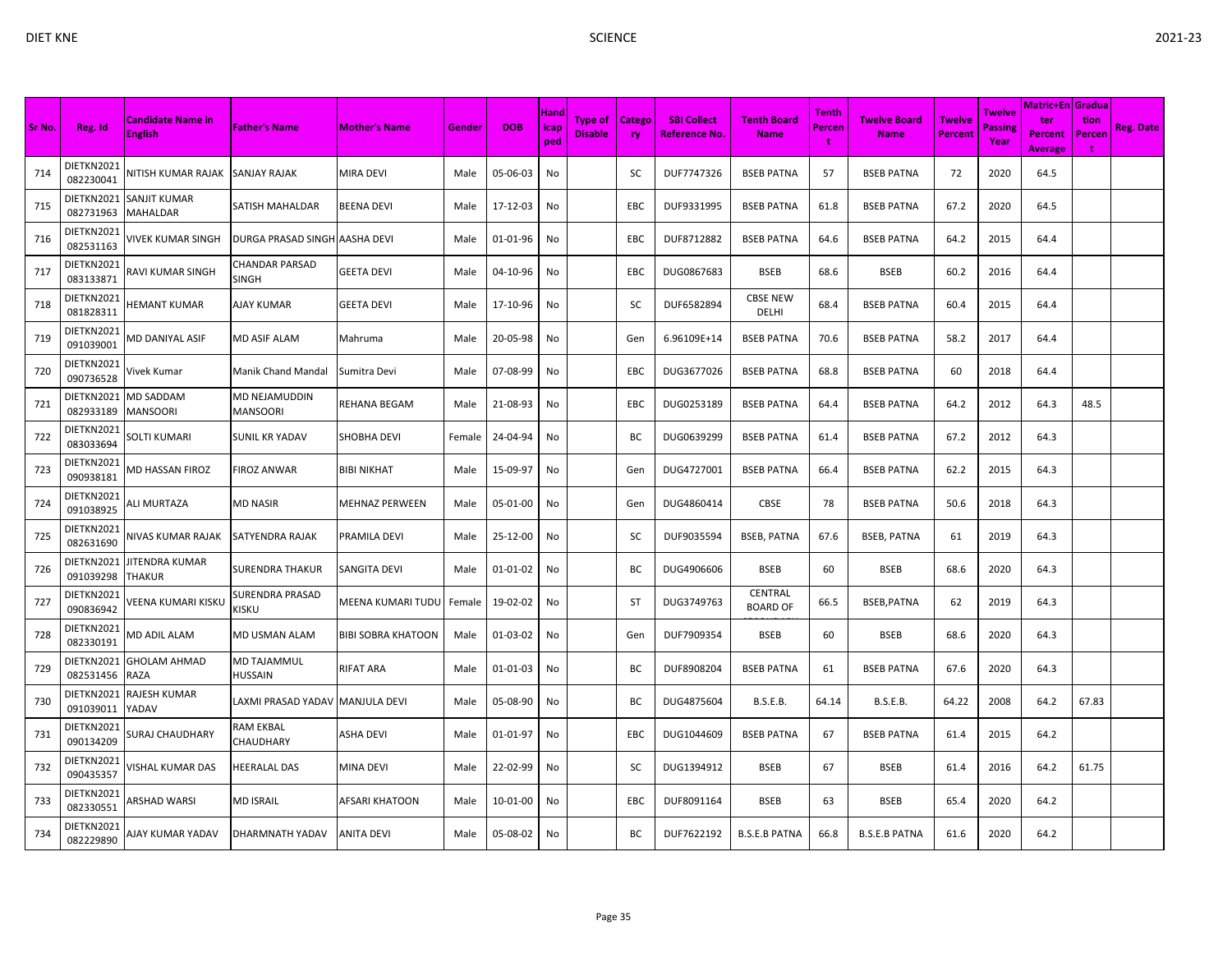|        |                                |                                            |                               |                         |        |            |                     |                                  |                     |                                            |                                           |                             |                                    |                                 |                                  | <b>Matric+En Gradua</b>                 |                            |                  |
|--------|--------------------------------|--------------------------------------------|-------------------------------|-------------------------|--------|------------|---------------------|----------------------------------|---------------------|--------------------------------------------|-------------------------------------------|-----------------------------|------------------------------------|---------------------------------|----------------------------------|-----------------------------------------|----------------------------|------------------|
| Sr No. | Reg. Id                        | <b>Candidate Name in</b><br><b>English</b> | <b>Father's Name</b>          | <b>Mother's Name</b>    | Gender | <b>DOB</b> | Hand<br>icap<br>ped | <b>Type of</b><br><b>Disable</b> | Catego<br><b>ry</b> | <b>SBI Collect</b><br><b>Reference No.</b> | <b>Tenth Board</b><br><b>Name</b>         | <b>Tenth</b><br>Percen<br>t | <b>Twelve Board</b><br><b>Name</b> | <b>Twelve</b><br><b>Percent</b> | Twelve<br><b>Passing</b><br>Year | ter<br><b>Percent</b><br><b>Average</b> | tion<br>Percen<br><b>t</b> | <b>Reg. Date</b> |
| 735    | DIETKN2021<br>091039378        | <b>DILKASH NIGAR</b>                       | MD JAMALUDDIN                 | KARFUL NISHA            | Female | 09-04-96   | No                  |                                  | BC                  | DUG4940544                                 | <b>BSEB PATNA</b>                         | 63                          | <b>BSEB PATNA</b>                  | 65.2                            | 2014                             | 64.1                                    | 53.87                      |                  |
| 736    | DIETKN2021<br>090334950        | ASIF SIRAJ ANSARI                          | SIRAJ AHMAD ANSARI            | ANJUM PERWEEN<br>ANSARI | Male   | 08-07-98   | No                  |                                  | <b>EBC</b>          | DUG2096429                                 | BSEB, PATNA                               | 68.2                        | BSEB, PATNA                        | 60                              | 2015                             | 64.1                                    |                            |                  |
| 737    | DIETKN2021<br>083133897        | ANNU KUMARI                                | <b>GANESH PRASAD</b><br>YADAV | SARITA DEVI             | Female | 03-10-99   | No                  |                                  | BC                  | DUG0849300                                 | <b>BSEB PATNA</b>                         | 59.4                        | <b>BSEB PATNA</b>                  | 68.8                            | 2019                             | 64.1                                    |                            |                  |
| 738    | DIETKN2021<br>090736427        | VID GULAM AMIR                             | JILANI                        | SANJIDA KHATOON         | Male   | 01-01-02   | No                  |                                  | BC                  | DUG3655175                                 | <b>BSEB PATNA</b>                         | 58.4                        | <b>BSEB PATNA</b>                  | 69.8                            | 2020                             | 64.1                                    |                            |                  |
| 739    | DIETKN2021<br>082430666        | SABIH NAZ                                  | <b>SHAMIM AKHTER</b>          | ASRUFA BEGUM            | Female | 22-05-95   | No                  |                                  | Gen                 | DUF8289212                                 | <b>BSEB PATNA</b>                         | 70.8                        | <b>BSEB PATNA</b>                  | 57.2                            | 2013                             | 64                                      |                            |                  |
| 740    | DIETKN2021<br>090435321        | SAHIL AKHTER                               | SHAKIL AKHTAR                 | EHSANA KHATOON          | Male   | 18-07-95   | No                  |                                  | EBC                 | DUG2580440                                 | CBSE, NEW<br>DELHI                        | 66.5                        | <b>BSEB, PATNA</b>                 | 61.4                            | 2014                             | 64                                      |                            |                  |
| 741    | DIETKN2021<br>091039514        | SANJAY KUMAR SINGH                         | PRADEEP KUMAR<br>SINGH        | <b>BHAWI DEVI</b>       | Male   | 07-02-96   | No                  |                                  | EBC                 | DUG4959783                                 | <b>BSEB PATNA</b>                         | 67                          | <b>BSEB PATNA</b>                  | 61                              | 2015                             | 64                                      | 68                         |                  |
| 742    | DIETKN2021<br>090134186        | <b>NIYAZ AHMAD</b>                         | <b>MD MUSLIM</b>              | AZMERA KHATOON          | Male   | 30-12-96   | No                  |                                  | BC                  | DUG1251966                                 | <b>BSEB PATNA</b>                         | 68                          | <b>BSEB PATNA</b>                  | 60                              | 2015                             | 64                                      |                            |                  |
| 743    | DIETKN2021<br>090836594        | GULAM SARWAR                               | MD ASLAM                      | YASDANI BEGUM           | Male   | 10-02-98   | No                  |                                  | BС                  | DUG3737522                                 | <b>BSEB PATNA</b>                         | 64.4                        | <b>BSEB PATNA</b>                  | 63.6                            | 2019                             | 64                                      |                            |                  |
| 744    | DIETKN2021<br>090937881        | lfat jahan.                                | MD MOINUDDIN                  | SABNOOR BEGUM           | Female | 25-05-98   | No                  |                                  | BC                  | DUG4626758                                 | <b>BSEB PATNA</b>                         | 68                          | <b>BSEB PATNA</b>                  | 60                              | 2017                             | 64                                      | 69                         |                  |
| 745    | DIETKN2021<br>091038962        | SAWOOD ALAM                                | <b>WASIQUR RAHMAN</b>         | REHANA KHATOON          | Male   | 11-02-01   | No                  |                                  | EBC                 | DUG4819265                                 | <b>BSEB PATNA</b>                         | 65.6                        | <b>BSEB PATNA</b>                  | 62.4                            | 2018                             | 64                                      |                            |                  |
| 746    | DIETKN2021<br>083033627        | <b>DHIRAN KUMAR</b><br><b>HARIJAN</b>      | Harinarayan Harijan           | Rambha Devi             | Male   | 10-10-02   | No                  |                                  | SC                  | DUG0213950                                 | <b>BSEB PATNA</b>                         | 66.6                        | <b>BSEB PATNA</b>                  | 61.4                            | 2019                             | 64                                      |                            |                  |
| 747    | DIETKN2021<br>082230064        | SARIKA KUMARI                              | BIPENDRA NATH DAS             | RANGINA RANI DAS        | Female | 15-02-86   | No                  |                                  | Gen(E<br>WS)        | DUF6988375                                 | <b>BIHAR SCHOOL</b><br><b>EXAMINATION</b> | 65.43                       | <b>BIHAR</b><br>INTERMEDIATE       | 62.44                           | 2002                             | 63.935                                  | 55.47                      |                  |
| 748    | DIETKN2021<br>082029120        | shahbaz khan                               | razi khan                     | serwari                 | Male   | 01-02-02   | No                  |                                  | Gen                 | DUF7082568                                 | CBSE                                      | 66.05                       | <b>BSEB</b>                        | 61.8                            | 2019                             | 63.925                                  |                            |                  |
| 749    | DIETKN2021<br>090836739        | <b>VOORANI ANJUM</b>                       | MD NAIYER ALAM                | RAFAT SULTANA           | Female | 02-01-91   | No                  |                                  | EBC                 | DUG4058779                                 | <b>BSEB PATNA</b>                         | 65                          | <b>BSEB PATNA</b>                  | 62.78                           | 2008                             | 63.9                                    |                            |                  |
| 750    | DIETKN2021<br>090938000        | ARCHANA KUMARI                             | <b>RAM KISHOR SINGH</b>       | <b>BABY DEVI</b>        | Female | 02-12-96   | No                  |                                  | Gen(E<br>WS)        | DUG4438557                                 | <b>BSEBPATNA</b>                          | 66.4                        | <b>BSEBPATNA</b>                   | 61.4                            | 2014                             | 63.9                                    | 56.6                       |                  |
| 751    | DIETKN2021<br>083033523        | DEEPAK KUMAR RAJAK LAXMI BAITHA            |                               | RITA DEVI               | Male   | 03-02-97   | No                  |                                  | SC                  | DUG0525639                                 | <b>BSEB PATNA</b>                         | 55.2                        | <b>BSEB PATNA</b>                  | 72.6                            | 2016                             | 63.9                                    | 60.88                      |                  |
| 752    | DIETKN2021<br>091038482        | GITANJALI SHARMA                           | DINESH KUMAR<br>SHARMA        | ANJU SHARMA             | Female | 29-12-00   | No                  |                                  | EBC                 | DUG4791838                                 | <b>CBSE</b>                               | 59                          | <b>BSEB PATNA</b>                  | 68.8                            | 2020                             | 63.9                                    |                            |                  |
| 753    | DIETKN2021<br>090435544        | <b>MD MASROOR FAIZI</b>                    | MD FAIYAZ ALAM                | MAHIN PERWEEN           | Male   | 08-01-91   | No                  |                                  | BC                  | DUG2797309                                 | <b>BSEB PATNA</b>                         | 61.29                       | <b>BSEB PATNA</b>                  | 66.4                            | 2009                             | 63.8                                    | 56.07                      |                  |
| 754    | DIETKN2021<br>090535679        | AKHILESH KUMAR                             | UMESH PRASAD<br>YADAV         | ASHA DEVI               | Male   | 05-01-94   | No                  |                                  | ВC                  | DUG2991485                                 | <b>BSEB PATNA</b>                         | 70.2                        | <b>BSEB PATNA</b>                  | 57.4                            | 2012                             | 63.8                                    | 54.13                      |                  |
| 755    | DIETKN2021<br>090134372 PASWAN | RAJAN KUMAR                                | CHHOTE LAL PASWAN SUSILA DEVI |                         | Male   | 21-09-98   | No                  |                                  | SC                  | DUG1313438                                 | <b>BSEB PATNA</b>                         | 59.6                        | <b>BSEB PATNA</b>                  | 68                              | 2016                             | 63.8                                    |                            |                  |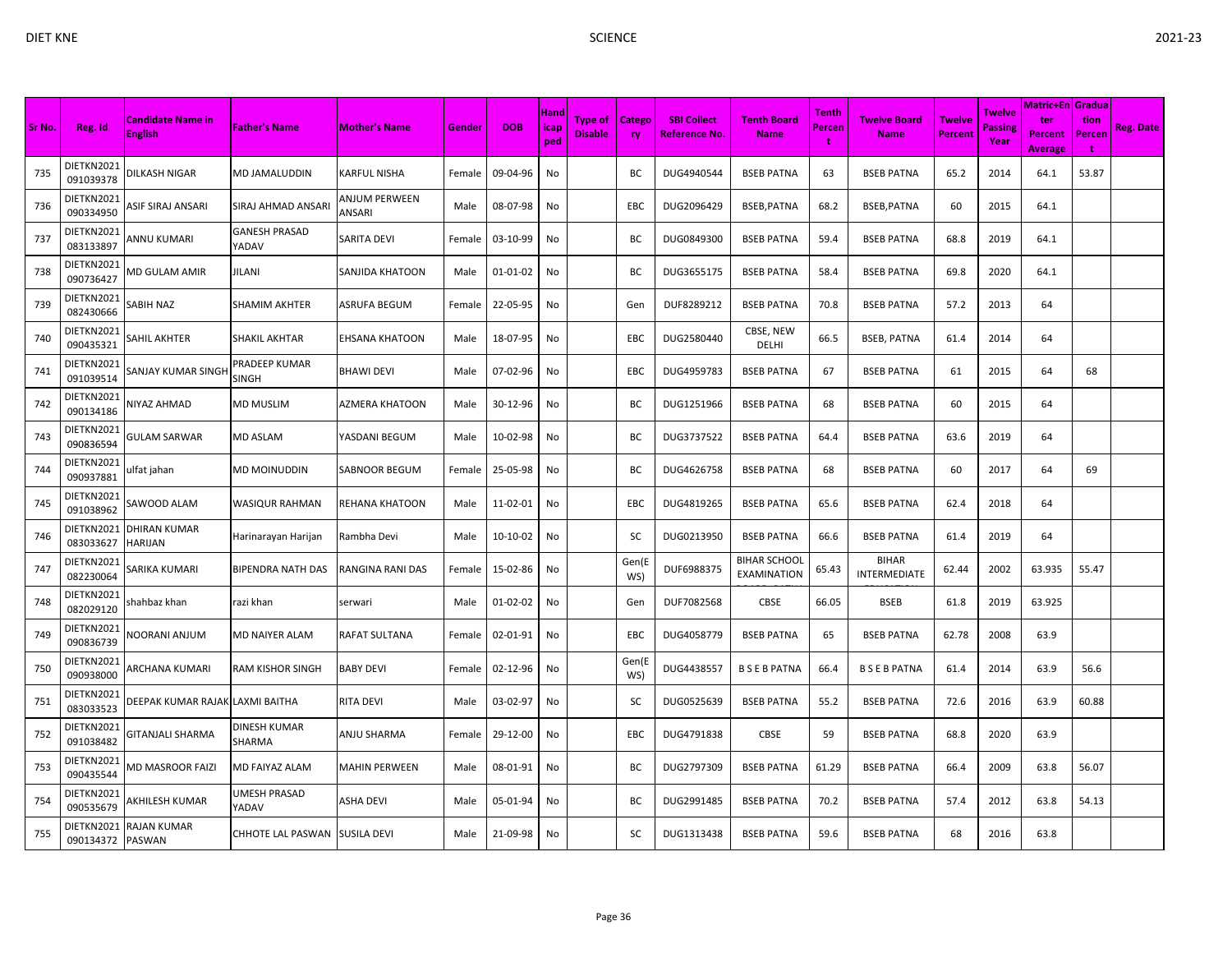|        |                         |                                            |                                |                        |        |            |                     |                                  |                     |                                            |                                           |                 |                                    |                                 |                                         | <b>Matric+En Gradua</b>          |                     |                  |
|--------|-------------------------|--------------------------------------------|--------------------------------|------------------------|--------|------------|---------------------|----------------------------------|---------------------|--------------------------------------------|-------------------------------------------|-----------------|------------------------------------|---------------------------------|-----------------------------------------|----------------------------------|---------------------|------------------|
| Sr No. | Reg. Id                 | <b>Candidate Name in</b><br><b>English</b> | <b>Father's Name</b>           | <b>Mother's Name</b>   | Gender | <b>DOB</b> | Hand<br>icap<br>ped | <b>Type of</b><br><b>Disable</b> | <b>Catego</b><br>ry | <b>SBI Collect</b><br><b>Reference No.</b> | <b>Tenth Board</b><br><b>Name</b>         | Tenth<br>Percen | <b>Twelve Board</b><br><b>Name</b> | <b>Twelve</b><br><b>Percent</b> | <b>Twelve</b><br><b>Passing</b><br>Year | ter<br>Percent<br><b>Average</b> | tion<br>Percen<br>t | <b>Reg. Date</b> |
| 756    | DIETKN2021<br>090535637 | BRIKESH KUMAR                              | <b><i>CAPILDEB MAHATO</i></b>  | <b>FUL KUMARI DEVI</b> | Male   | 29-11-99   | No                  |                                  | ВC                  | DUG2985471                                 | <b>BSEB PATNA</b>                         | 64.6            | <b>BSEB PATNA</b>                  | 63                              | 2019                                    | 63.8                             |                     |                  |
| 757    | DIETKN2021<br>083033198 | KAILASH KUMAR<br>PASWAN                    | SAMBHU PASWAN                  | PREMA DEVI             | Male   | 08-03-00   | No                  |                                  | SC                  | DUE0251862                                 | <b>BIHAR SCHOOL</b><br><b>EXAMINATION</b> | 72.4            | <b>BIHAR CHOOL</b><br>EXAMINATION  | 55.2                            | 2018                                    | 63.8                             |                     |                  |
| 758    | DIETKN2021<br>082430605 | AAKASH KUMAR                               | OM PRAKASH RAM                 | <b>AARATI DEVI</b>     | Male   | 18-04-00   | No                  |                                  | SC                  | DUF6935757                                 | <b>BSEB PATNA</b>                         | 64.6            | <b>BSEB PATNA</b>                  | 63                              | 2017                                    | 63.8                             |                     |                  |
| 759    | DIETKN2021<br>090938011 | rrish kumar das                            | NONI CHANDRA DAS               | noni chandra das       | Male   | 26-08-00   | No                  |                                  | SC                  | DUG4686809                                 | <b>BSEB PATNA</b>                         | 70.4            | <b>BSEB PATNA</b>                  | 57.2                            | 2017                                    | 63.8                             |                     |                  |
| 760    | DIETKN2021<br>082230066 | SEEMA KUMARI                               | DAYA NAND SINGH                | <b>SUNAINA DEVI</b>    | Female | 18-04-01   | No                  |                                  | Gen                 | DUF7764230                                 | <b>BSEB</b>                               | 65              | <b>BSEB</b>                        | 62.6                            | 2018                                    | 63.8                             |                     |                  |
| 761    | DIETKN2021<br>090937517 | SAKSHI                                     | FANINDRA NARAYAN<br><b>DAS</b> | <b>MEENA DEVI</b>      | Female | 13-01-92   | No                  |                                  | Gen                 | DUG4516785                                 | <b>BSEB PATNA</b>                         | 72.14           | <b>BSEB PATNA</b>                  | 55.33                           | 2008                                    | 63.7                             |                     |                  |
| 762    | DIETKN2021<br>082932809 | <b>ABUZAR GHAFFARI</b>                     | <b>IZHARUL HAQUE</b>           | AFSARI BEGUM           | Male   | 01-08-95   | No                  |                                  | Gen                 | DUG0082958                                 | <b>BSEB PATNA</b>                         | 66              | <b>BSEB PATNA</b>                  | 61.4                            | 2013                                    | 63.7                             |                     |                  |
| 763    | DIETKN2021<br>090335096 | SHIVANEE KUMARI                            | SHILENDRA KUMAR<br>SINGH       | <b>DEZY DEVI</b>       | Female | 15-06-98   | No                  |                                  | Gen                 | DUG2262823                                 | <b>BSEB PATNA</b>                         | 67.4            | <b>BSEB PATNA</b>                  | 60                              | 2016                                    | 63.7                             |                     |                  |
| 764    | DIETKN2021<br>091038635 | <b><i>FAVAKKUL ALAM</i></b>                | KASIM ALAM                     | <b>TABASSUM FIRDOS</b> | Male   | 01-07-98   | No                  |                                  | Gen                 | DUG4752863                                 | <b>BSEB, PATNA</b>                        | 61.6            | <b>BSEB, PATNA</b>                 | 65.8                            | 2019                                    | 63.7                             |                     |                  |
| 765    | DIETKN2021<br>083133936 | <b>ULEE KUMARI</b>                         | RAMESH PRASAD                  | <b>ANJU DEVI</b>       | Female | 02-11-00   | No                  |                                  | EBC                 | DUG0949513                                 | <b>BSEB PATNA</b>                         | 74              | <b>BSEB PATNA</b>                  | 53.4                            | 2017                                    | 63.7                             | 60                  |                  |
| 766    | DIETKN2021<br>091038425 | KESHAV KUMAR<br>SINHA                      | <b>BASANT KUMAR</b><br>SINHA   | ETI SINHA              | Male   | 10-08-01   | No                  |                                  | BC                  | DUG4782678                                 | <b>BSEB PATNA</b>                         | 60              | <b>BSEB PATNA</b>                  | 67.4                            | 2019                                    | 63.7                             |                     |                  |
| 767    | DIETKN2021<br>091038889 | <b>VAYAN KUMAR</b>                         | SATRUDHAN YADAV                | <b>ASHA DEVI</b>       | Male   | 28-12-01   | No                  |                                  | BC                  | DYG4860444                                 | <b>BSEB PATNA</b>                         | 65              | <b>BSEB PATNA</b>                  | 62.4                            | 2019                                    | 63.7                             |                     |                  |
| 768    | DIETKN2021<br>082230004 | <b>NUSRAT PERWEEN</b>                      | MD SHABBIR AHMAD               | <b>NIKHAT PERWEEN</b>  | Female | 25-03-03   | No                  |                                  | EBC                 | DUF7712775                                 | <b>CBSE DELHI</b>                         | 60.8            | <b>BSEB PATNA</b>                  | 66.6                            | 2020                                    | 63.7                             |                     |                  |
| 769    | DIETKN2021<br>090134157 | AASTHA KUMARI                              | MUKESH PRASAD SAH              | <b>VINITA RANI</b>     | Female | 02-07-03   | No                  |                                  | BC                  | DUG1215730                                 | <b>BSEB</b>                               | 53.2            | <b>BSEB</b>                        | 74.2                            | 2020                                    | 63.7                             |                     |                  |
| 770    | DIETKN2021<br>082330404 | MD ISHTIYAQUE ALAM MD SAFIUR RAHMAN        |                                | <b>HUSNARA KHATOON</b> | Male   | 14-04-93   | No                  |                                  | EBC                 | DUF8019740                                 | <b>BSEBPATNA</b>                          | 63              | <b>BSEBPATNA</b>                   | 64.2                            | 2011                                    | 63.6                             | 53.13               |                  |
| 771    | DIETKN2021<br>090435443 | <b>SHADMA TALAT</b>                        | RAFIQUE SIDDIQUE               | <b>ANJUM ARA</b>       | Female | 10-08-93   | No                  |                                  | Gen(E<br>WS)        | DUG2669004                                 | <b>BSEB PATNA</b>                         | 58              | <b>BSEB PATNA</b>                  | 69.2                            | 2010                                    | 63.6                             |                     |                  |
| 772    | DIETKN2021<br>090134311 | UHI KUMARI                                 | PARDEEP SINGH                  | LALITA DEVI            | Female | 06-08-94   | No                  |                                  | Gen                 | DUG1298786                                 | <b>BSEB PATNA</b>                         | 56.4            | <b>BSEB PATNA</b>                  | 70.8                            | 2012                                    | 63.6                             | 58.63               |                  |
| 773    | DIETKN2021<br>082129505 | DEEPAK KUMAR JHA                           | ASHOK KUMAR JHA                | <b>NITA KUMARI</b>     | Male   | 08-06-96   | No                  |                                  | Gen                 | DUF7378240                                 | <b>BSEB PATNA</b>                         | 69.2            | <b>BSEB PATNA</b>                  | 58                              | 2013                                    | 63.6                             |                     |                  |
| 774    | DIETKN2021<br>090937280 | VID RIZWAN ALAM                            | MD MOFIL                       | <b>GULSHAMA</b>        | Male   | 20-12-96   | No                  |                                  | EBC                 | DUG4417729                                 | <b>BSEB PATNA</b>                         | 64.6            | <b>BSEB PATNA</b>                  | 62.6                            | 2015                                    | 63.6                             |                     |                  |
| 775    | DIETKN2021<br>090134424 | GOBHA KUMARI                               | OM PRAKASH<br>MANDAL           | <b>SUMITA DEVI</b>     | Female | 01-03-99   | No                  |                                  | ВC                  | DUG1348067                                 | <b>BSEB</b>                               | 69              | <b>BSEB</b>                        | 58.2                            | 2016                                    | 63.6                             |                     |                  |
| 776    | DIETKN2021<br>090435337 | SUHANI KUMARI                              | NIRMAL KUMAR<br>MALLICK        | <b>LUCY MALLICK</b>    | Female | 19-09-99   | No                  |                                  | Gen                 | DUG2589991                                 | <b>BSEB PATNA</b>                         | 67.2            | <b>BSEB PATNA</b>                  | 60                              | 2016                                    | 63.6                             |                     |                  |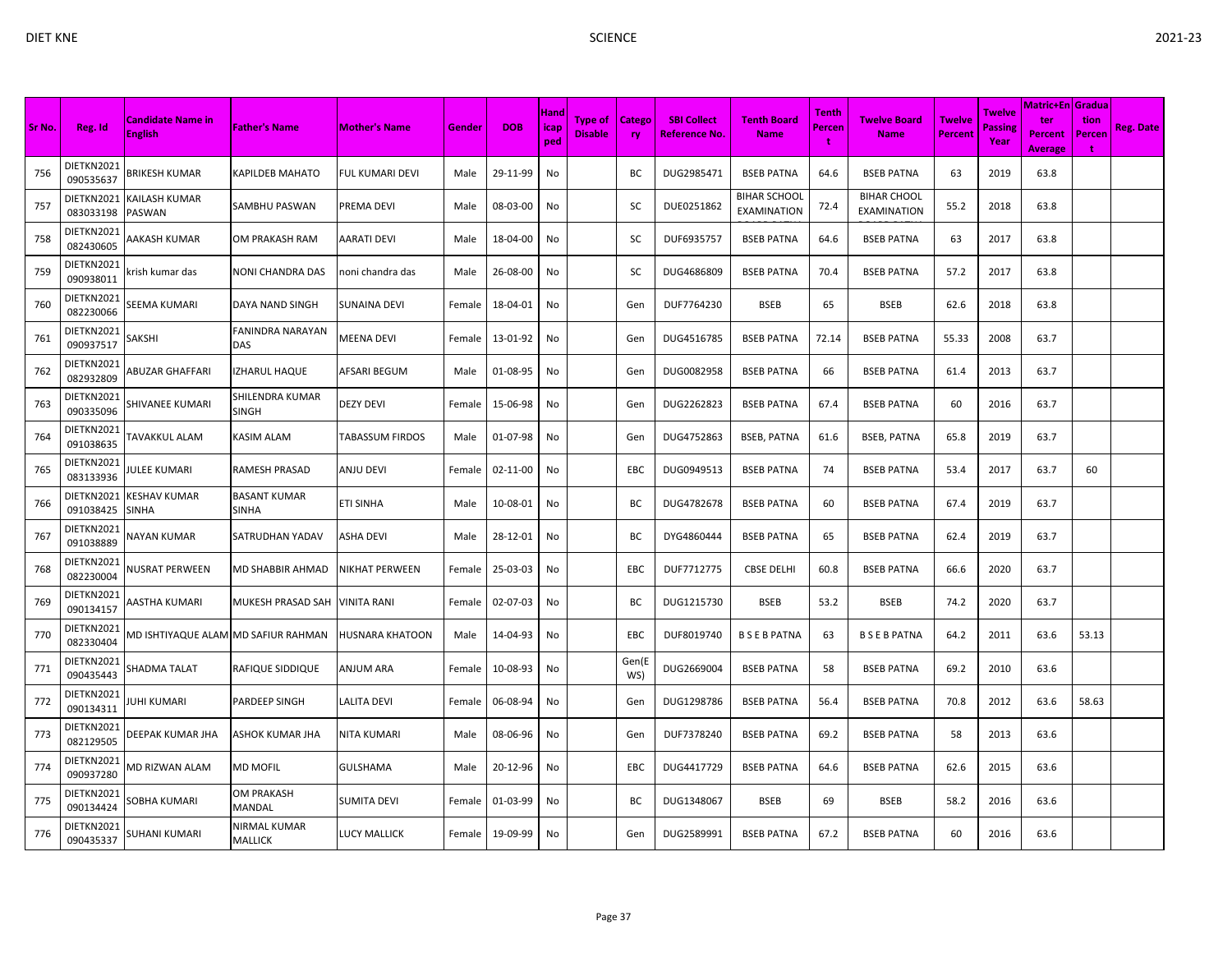| c. |  |
|----|--|
|    |  |

| Sr No. | Reg. Id                       | <b>Candidate Name in</b><br><b>English</b> | <b>Father's Name</b>          | <b>Mother's Name</b>           | Gender | <b>DOB</b> | Hand<br><b>icap</b><br>ped | Type of<br><b>Disable</b> | <b>Catego</b><br>ry | <b>SBI Collect</b><br><b>Reference No.</b> | <b>Tenth Board</b><br><b>Name</b> | Tenth<br>Percen | <b>Twelve Board</b><br><b>Name</b> | <b>Twelve</b><br><b>Percent</b> | <b>Twelve</b><br><b>Passing</b><br>Year | <b>Matric+En Gradua</b><br>ter<br><b>Percent</b><br><b>Average</b> | tion<br>Percen<br>÷ | <b>Reg. Date</b> |
|--------|-------------------------------|--------------------------------------------|-------------------------------|--------------------------------|--------|------------|----------------------------|---------------------------|---------------------|--------------------------------------------|-----------------------------------|-----------------|------------------------------------|---------------------------------|-----------------------------------------|--------------------------------------------------------------------|---------------------|------------------|
| 777    | DIETKN2021<br>090736499       | ROHIT KUMAR                                | VINOD KUMAR SINGH             | <b>SHAKUNTALA DEVI</b>         | Male   | 21-12-97   | No                         |                           | EBC                 | DUG3714519                                 | B. S. E. B. PATNA                 | 61.8            | B. S. E. B. PATNA                  | 65.2                            | 2015                                    | 63.5                                                               |                     |                  |
| 778    | DIETKN2021<br>081928553       | Amet Bikram                                | Amit Kumar                    | Madhuri Devi                   | Male   | 12-08-99   | No                         |                           | EBC                 | DUE0600290                                 | <b>BSEB PATNA</b>                 | 69              | <b>BSEB PATNA</b>                  | 58                              | 2017                                    | 63.5                                                               |                     |                  |
| 779    | DIETKN2021<br>091038910       | <b>MD TANEEM</b>                           | MD SHAMIM AKHTAR              | ZAKIA KHATOON                  | Male   | 25-11-99   | No                         |                           | Gen                 | DUG4855486                                 | <b>BSEB PATNA</b>                 | 61.4            | <b>BSEB PATNA</b>                  | 65.6                            | 2020                                    | 63.5                                                               |                     |                  |
| 780    | DIETKN2021<br>090234797       | SHAZIA FARHEEN                             | <b>MD SAJID</b>               | SHAHE TAKHTE NOOR              | Female | 28-08-00   | No                         |                           | ВC                  | DUG1368252                                 | <b>BSEB PATNA</b>                 | 62              | <b>BSEB PATNA</b>                  | 65                              | 2020                                    | 63.5                                                               |                     |                  |
| 781    | DIETKN2021<br>082531420       | SAURABH KUMAR<br><b>BASAK</b>              | SHIVNARAYAN BASAK             | <b>MANISHA DEVI</b>            | Male   | 07-11-02   | No                         |                           | SC                  | DUF8895758                                 | <b>BSEB PATNA</b>                 | 58.4            | <b>BSEB PATNA</b>                  | 68.6                            | 2020                                    | 63.5                                                               |                     |                  |
| 782    | DIETKN2021<br>090234808       | KOMAL RANI                                 | <b>BINDESHWAR</b><br>PASWAN   | VEENA DEVI                     | Female | 04-02-03   | No                         |                           | <b>SC</b>           | DUG1777549                                 | <b>BSEB PATNA</b>                 | 57.2            | <b>BSEB PATNA</b>                  | 69.8                            | 2020                                    | 63.5                                                               |                     |                  |
| 783    | DIETKN2021<br>090937495       | <b>MD NAFISH ALAM</b>                      | <b>MD QUASIM</b>              | <b>SHAMSHUM NISHA</b>          | Male   | 03-10-03   | No                         |                           | Gen                 | DUG4508021                                 | <b>BSEB PATNA</b>                 | 56              | <b>BSEB PATNA</b>                  | 71                              | 2020                                    | 63.5                                                               |                     |                  |
| 784    | DIETKN2021<br>090435512       | RAJESH KUMAR RAI                           | <b>TARNI PRASAD RAI</b>       | <b>CHAMNI DEVI</b>             | Male   | 15-01-93   | No                         |                           | SC                  | DUG2777172                                 | N I O S NOIDA                     | 68.2            | N I O S NOIDA                      | 58.6                            | 2014                                    | 63.4                                                               | 59.22               |                  |
| 785    | DIETKN2021<br>082531464       | MD IMRAN ALAM                              | <b>MD SULEMAN</b>             | MUMTAZ BEGUM                   | Male   | 12-07-94   | No                         |                           | BС                  | DUF8734078                                 | <b>BSEB PATNA</b>                 | 63.4            | <b>BSEB PATNA</b>                  | 63.4                            | 2016                                    | 63.4                                                               | 57.4                |                  |
| 786    | DIETKN2021<br>082933043       | Aman Kumar                                 | Deversh Kumar                 | Savita Sharma                  | Male   | 17-06-98   | No                         |                           | ST                  | DUG0124820                                 | <b>CBSE</b>                       | 68.4            | <b>BSEB</b>                        | 58.4                            | 2016                                    | 63.4                                                               |                     |                  |
| 787    | DIETKN2021<br>082330503       | <b>ROSHAN KUMAR</b><br><b>SINGH</b>        | <b>DILIP KUMAR SINGH</b>      | ????? ????? ????               | Male   | 05-11-98   | No                         |                           | EBC                 | DUF8098657                                 | <b>BSEB PATNA</b>                 | 66.6            | <b>BSEB PATNA</b>                  | 60.2                            | 2016                                    | 63.4                                                               | 59.07               |                  |
| 788    | DIETKN2021<br>082129538       | MD ABRAR ALAM                              | <b>MD ZAHIR UDDIN</b>         | <b>NAUSRI KHATOON</b>          | Male   | 12-05-00   | No                         |                           | EBC                 | DUF7394160                                 | <b>BSEB PATNA</b>                 | 64.2            | <b>BSEB PATNA</b>                  | 62.6                            | 2018                                    | 63.4                                                               |                     |                  |
| 789    | DIETKN2021<br>090736452       | MD SHAMS ANWAR                             | <b>MD ISMAIL</b>              | <b>BADRUN NISA</b>             | Male   | 11-11-90   | No                         |                           | <b>EBC</b>          | DUG3675313                                 | <b>BSEBPATNA</b>                  | 64.86           | <b>BSEBPATNA</b>                   | 61.67                           | 2008                                    | 63.3                                                               |                     |                  |
| 790    | DIETKN2021<br>091038473       | HAIDER ANJUM                               | <b>MATIUR RAHMAN</b>          | <b>HASBINA PERWEEN</b>         | Male   | 15-08-93   | No                         |                           | BC                  | DUG4509753                                 | <b>BSEB</b>                       | 66              | <b>BSEB</b>                        | 60.6                            | 2011                                    | 63.3                                                               | 64.31               |                  |
| 791    | DIETKN2021<br>091039136       | ANUPAM KUMARI                              | SHOBHAKANT SINGH              | VIMALA DEVI                    | Female | 01-01-99   | No                         |                           | BС                  | DUG4897599                                 | <b>BSEB PATNA</b>                 | 70.8            | <b>BSEB PATNA</b>                  | 55.8                            | 2016                                    | 63.3                                                               |                     |                  |
| 792    | DIETKN2021<br>090435355       | NEHA KUMARI                                | NIRAJ KUMAR RANJAN REKHA DEVI |                                | Female | 17-02-00   | No                         |                           | BС                  | DUG2599907                                 | <b>BSEB PATNA</b>                 | 67.2            | <b>BSEB PATNA</b>                  | 59.4                            | 2017                                    | 63.3                                                               |                     |                  |
| 793    | DIETKN2021<br>090938127       | FARHANA SURAIYA                            | <b>MD NAZAMUDDIN</b>          | <b>BIBI SURAIYA</b><br>NAZNEEN | Female | 02-09-03   | No                         |                           | Gen                 | DUG4702274                                 | <b>BSEB PATNA</b>                 | 60              | <b>BSEB PATNA</b>                  | 66.6                            | 2020                                    | 63.3                                                               |                     |                  |
| 794    | DIETKN2021<br>090435342       | MD JAMIL AKHTAR                            | <b>MD KHALIL</b>              | <b>GULERUN NISHAN</b>          | Male   | 17-06-95   | Yes                        | Physical                  | Gen                 | DUG2585910                                 | <b>BSEB PATNA</b>                 | 66.4            | <b>BSEB PATNA</b>                  | 60                              | 2015                                    | 63.2                                                               |                     |                  |
| 795    | DIETKN2021<br>082430722       | KARAN KUMAR YADAV NAGESHWAR YADAV          |                               | ANITA DEVI                     | Male   | 17-04-97   | No                         |                           | BС                  | DUF8338261                                 | <b>BSEB PATNA</b>                 | 61              | <b>BSEB PATAN</b>                  | 65.4                            | 2015                                    | 63.2                                                               |                     |                  |
| 796    | DIETKN2021<br>091038662       | <b>RIFAT BEGUM</b>                         | <b>NURUL HUDA</b>             | <b>GULHARUN KHATOON</b>        | Female | 10-08-98   | No                         |                           | Gen                 | DUG4814002                                 | <b>BSEB, PATNA</b>                | 69.2            | <b>BSEB, PATNA</b>                 | 57.2                            | 2017                                    | 63.2                                                               | 62.07               |                  |
| 797    | DIETKN2021<br>083033366 HAQUE | <b>MD EHTESHAMUL</b>                       | <b>MD WAHID ALAM</b>          | <b>SHAHIN PERWEEN</b>          | Male   | 05-02-99   | No                         |                           | BС                  | DUG0439268                                 | <b>BSEB PATNA</b>                 | 66.4            | <b>BSEB PATNA</b>                  | 60                              | 2017                                    | 63.2                                                               |                     |                  |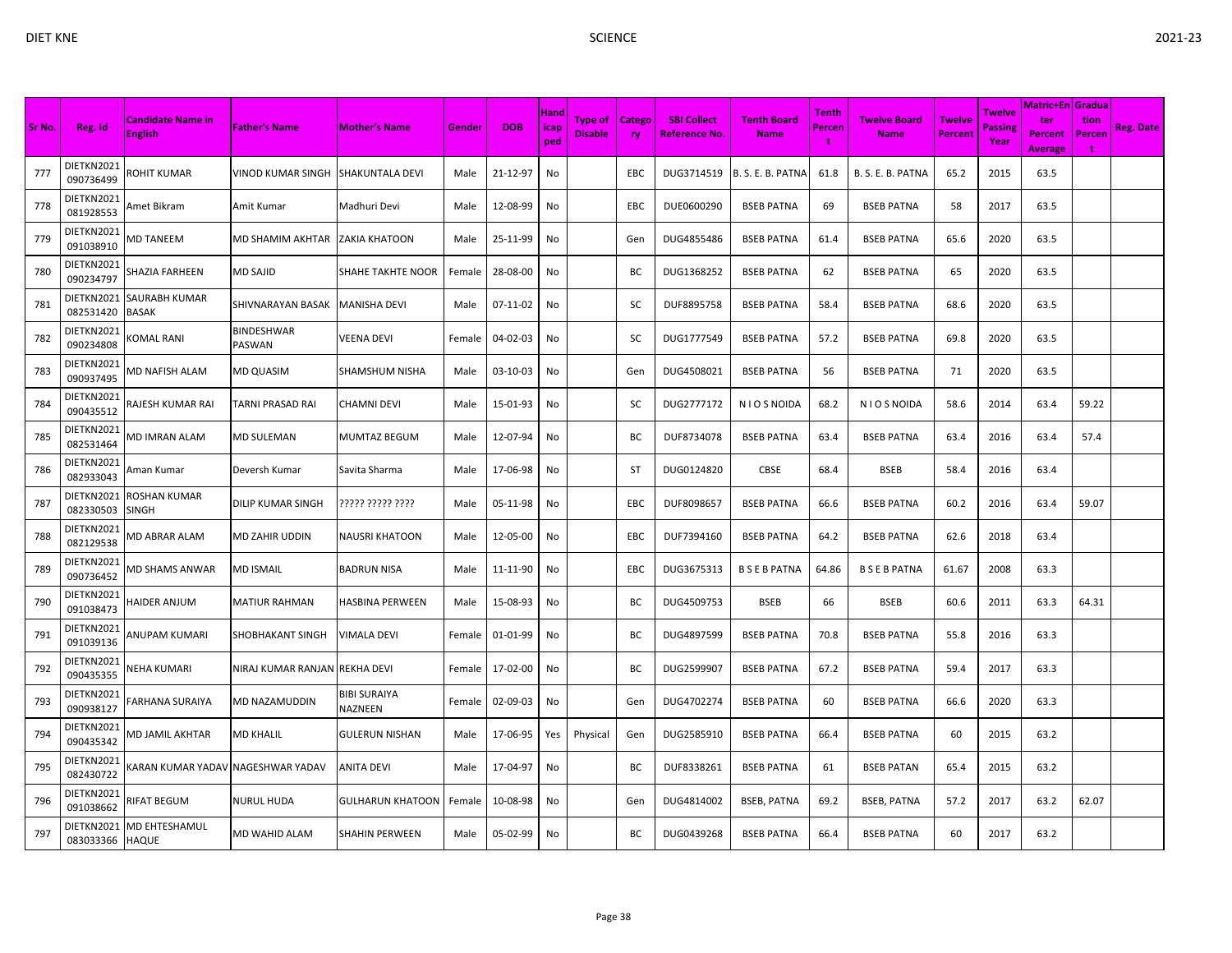|        |                         |                                         |                              |                            |        |            |                            |                                  |                     |                                     |                                   |                             |                                      |                          |                           | <b>Matric+En Gradua</b>                 |                            |                  |
|--------|-------------------------|-----------------------------------------|------------------------------|----------------------------|--------|------------|----------------------------|----------------------------------|---------------------|-------------------------------------|-----------------------------------|-----------------------------|--------------------------------------|--------------------------|---------------------------|-----------------------------------------|----------------------------|------------------|
| Sr No. | Reg. Id                 | Candidate Name in<br><b>English</b>     | <b>Father's Name</b>         | <b>Mother's Name</b>       | Gender | <b>DOB</b> | <b>Hand</b><br>icap<br>ped | <b>Type of</b><br><b>Disable</b> | Catego<br><b>ry</b> | <b>SBI Collect</b><br>Reference No. | <b>Tenth Board</b><br><b>Name</b> | <b>Tenth</b><br>Percen<br>t | Twelve Board<br><b>Name</b>          | <b>Twelve</b><br>Percent | Twelve<br>Passine<br>Year | ter<br><b>Percent</b><br><b>Average</b> | tion<br>Percen<br><b>t</b> | <b>Reg. Date</b> |
| 798    | DIETKN2021<br>090836590 | Md Zishan                               | Md Masud Azher               | Mahenoor Begam             | Male   | 10-12-99   | No                         |                                  | BC                  | DUG4001693                          | Aligrah muslim<br>univercity      | 70.8                        | Aligrah muslim<br>univercity aligrah | 55.6                     | 2018                      | 63.2                                    |                            |                  |
| 799    | DIETKN2021<br>090435375 | HERA NAZ                                | MD ANSAR ALAM                | <b>BIBI NIKHAT PARWEEN</b> | Female | 05-04-03   | No                         |                                  | EBC                 | DUG2617773                          | <b>BSEB</b>                       | 62.8                        | <b>BSEB</b>                          | 63.6                     | 2020                      | 63.2                                    |                            |                  |
| 800    | DIETKN2021<br>091038514 | <b>MD Saddam Hussain</b>                | MD Shaharyar Alam            | Shahrun Nisha              | Male   | 09-11-90   | No                         |                                  | BC                  | DUG4684478                          | <b>BSEB PATNA</b>                 | 61                          | <b>BSEB PATNA</b>                    | 65.2                     | 2011                      | 63.1                                    | 60.69                      |                  |
| 801    | DIETKN2021<br>090636142 | MAHAVIR KUMAR<br>HARIJAN                | SURAT LAL HARIJAN            | <b>MANJILA DEVI</b>        | Male   | 03-12-99   | No                         |                                  | sc                  | DUG3406493                          | <b>CBSE DELHI</b>                 | 70.3                        | <b>BSEB PATNA</b>                    | 55.8                     | 2017                      | 63.1                                    |                            |                  |
| 802    | DIETKN2021<br>082732271 | RAHUL KUMAR JHA                         | ASHOK JHA                    | <b>MANJU DEVI</b>          | Male   | 23-01-01   | No                         |                                  | Gen(E<br>WS)        | DUF9629149                          | <b>BSEB PATNA</b>                 | 62.2                        | <b>BSEB PATNA</b>                    | 64                       | 2020                      | 63.1                                    |                            |                  |
| 803    | DIETKN2021<br>082732001 | RAJESH KUMAR                            | UDDAYANAND<br>PASWAN         | <b>RITA DEVI</b>           | Male   | 28-09-92   | No                         |                                  | SC                  | DUF9332016                          | <b>BSEB PATNA</b>                 | 63                          | <b>BSEB PATNA</b>                    | 63                       | 2009                      | 63                                      |                            |                  |
| 804    | DIETKN2021<br>090937616 | <b>MD ASIF RAZA</b>                     | MD AKRAM                     | <b>SEHRUN NISA</b>         | Male   | 20-12-93   | No                         |                                  | EBC                 | DUG4053018                          | <b>BSEB</b>                       | 61                          | <b>BSEB</b>                          | 65                       | 2011                      | 63                                      | 64.79                      |                  |
| 805    | DIETKN2021<br>082129556 | BIMAN KUMAR                             | <b>SUBOL MANDAL</b>          | <b>ADURI DEVI</b>          | Male   | 16-03-94   | No                         |                                  | Gen                 | IGALUUEUJ1                          | <b>BSEB PATNA</b>                 | 59.4                        | <b>BSEB PATNA</b>                    | 66.6                     | 2013                      | 63                                      |                            |                  |
| 806    | DIETKN2021<br>091038740 | (UMARI PRIYANKA                         | JAY PRAKASH<br>SRIVASTAVA    | KAJAL SRIVASTAVA           | Female | 05-12-95   | No                         |                                  | Gen                 | DUG4249083                          | <b>BSEBPATNA</b>                  | 64.6                        | <b>B S E B PATNA</b>                 | 61.4                     | 2012                      | 63                                      | 60                         |                  |
| 807    | DIETKN2021<br>082631687 | MANISH KUMAR                            | MAHENDRA KUMAR<br>MANDAL     | NIRMALA DEVI               | Male   | 05-09-96   | No                         |                                  | EBC                 | DUF9128380                          | <b>B.S.E.B PATNA</b>              | 63.8                        | <b>B.S.E.B PATNA</b>                 | 62.2                     | 2015                      | 63                                      |                            |                  |
| 808    | DIETKN2021<br>082531116 | MD MUSHTAQUE<br>ALAM                    | ZAHIDUR RAHMAN               | <b>ISTEKHARUN NISHA</b>    | Male   | 11-04-97   | No                         |                                  | ВC                  | DUF8685753                          | <b>BSEB.PATNA</b>                 | 66                          | <b>BSEB.PATNA</b>                    | 60                       | 2015                      | 63                                      |                            |                  |
| 809    | DIETKN2021<br>090535809 | Bhawesh Kumar Singh   Ashok Kumar Singh |                              | Malati devi                | Male   | 11-06-98   | No                         |                                  | EBC                 | DUG2928890                          | <b>BSEB</b>                       | 72.2                        | <b>BSEB</b>                          | 53.8                     | 2017                      | 63                                      | 54.37                      |                  |
| 810    | DIETKN2021<br>082531474 | ARHAT NAZ                               | MD SHAKIL AHMAD              | <b>SHABNAM KHATOON</b>     | Female | 14-02-98   | No                         |                                  | EBC                 | DUF8912754                          | <b>B.S.E.B PATNA</b>              | 58.6                        | <b>B.S.E.B PATNA</b>                 | 67.2                     | 2015                      | 62.9                                    |                            |                  |
| 811    | DIETKN2021<br>090937605 | <b>VISHA KUMARI</b>                     | DHARMENDRA SINGH             | LALMUNI DEVI               | Female | 15-04-98   | No                         |                                  | BC                  | DUG4432906                          | <b>BSEB PATNA</b>                 | 63.2                        | <b>BSEB PATNA</b>                    | 62.6                     | 2015                      | 62.9                                    |                            |                  |
| 812    | DIETKN2021<br>081928771 | <b>MD TAHSHEEN</b>                      | HASNAIN AHMAD                | <b>SHABANA PERWEEN</b>     | Male   | 15-04-99   | No                         |                                  | BC                  | DUF6843870                          | <b>BSEB. PATNA</b>                | 63.2                        | <b>BSEB, PATNA</b>                   | 62.6                     | 2017                      | 62.9                                    | 63.73                      |                  |
| 813    | DIETKN2021<br>082531449 | MD MAHBOOB ALAM                         | SHAFIQUR RAHMAN              | <b>KAMRUN NISHA</b>        | Male   | 04-05-00   | No                         |                                  | ВC                  | DUF8902422                          | <b>BSEB PATNA</b>                 | 60.4                        | <b>BSEB PATNA</b>                    | 65.4                     | 2019                      | 62.9                                    |                            |                  |
| 814    | DIETKN2021<br>090335006 | MUSARRAT JAHAN                          | MD MOBIN AHMED               | <b>SAHENA PERWEEN</b>      | Female | 15-07-02   | No                         |                                  | Gen                 | DUG2170901                          | <b>BSEB PATNA</b>                 | 62.2                        | <b>BSEB PATNA</b>                    | 63.6                     | 2019                      | 62.9                                    |                            |                  |
| 815    | DIETKN2021<br>090837123 | VEHA KUMARI                             | SHOBHAKANT KUMAR POONAM DEVI |                            | Female | 04-01-03   | No                         |                                  | ВC                  | DUG4229959                          | <b>BSEB PATNA</b>                 | 60                          | <b>BSEB PATNA</b>                    | 65.8                     | 2020                      | 62.9                                    |                            |                  |
| 816    | DIETKN2021<br>091038624 | <b>ABDUR RASHID</b>                     | <b>MD HAROON</b>             | <b>SHEHNAZ BEGUM</b>       | Male   | 11-02-94   | No                         |                                  | <b>EBC</b>          | DUG4795096                          | CBSE                              | 65.6                        | <b>BSEB</b>                          | 60                       | 2011                      | 62.8                                    | 66.58                      |                  |
| 817    | DIETKN2021<br>082832469 | RAVI SHANKER<br>GANESH                  | HARI MOHAN GANESH BIJLI DEVI |                            | Male   | 01-04-95   | No                         |                                  | EBC                 | DUF9579543                          | <b>B.S.E.B PATNA</b>              | 70.4                        | <b>B.S.E.B PATNA</b>                 | 55.2                     | 2013                      | 62.8                                    |                            |                  |
| 818    | DIETKN2021<br>090636244 | BILQUISH BANU                           | MD SAIRUDDIN                 | <b>FATMA KHATOON</b>       | Female | 10-04-95   | No                         |                                  | BC                  | DUG3368831                          | <b>BSEB PATNA</b>                 | 64.2                        | <b>BSEB PATNA</b>                    | 61.4                     | 2013                      | 62.8                                    | 58.93                      |                  |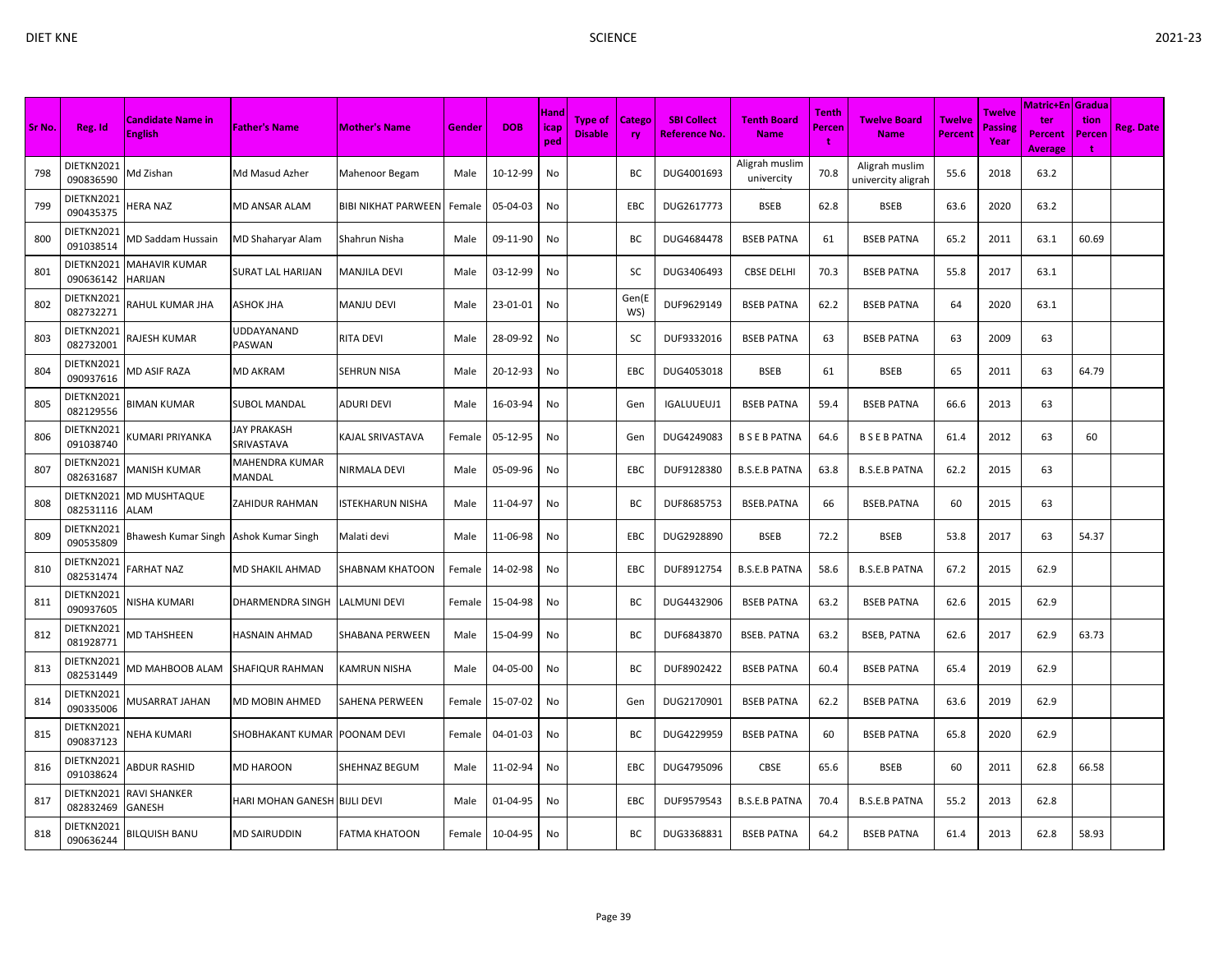| Sr No. | Reg. Id                 | <b>Candidate Name in</b><br><b>English</b> | <b>Father's Name</b>      | <b>Mother's Name</b>  | Gender      | <b>DOB</b>     | <b>Hand</b><br>icap<br>ped | <b>Type of</b><br><b>Disable</b> | Catego<br><b>ry</b> | <b>SBI Collect</b><br><b>Reference No.</b> | <b>Tenth Board</b><br><b>Name</b> | Tenth<br>Percen<br>t | <b>Twelve Board</b><br><b>Name</b> | <b>Twelve</b><br>Percent | <b>Twelve</b><br><b>Passing</b><br>Year | Matric+En   Gradua<br>ter<br><b>Percent</b><br><b>Average</b> | tion<br>Percer<br>÷ | <b>Reg. Date</b> |
|--------|-------------------------|--------------------------------------------|---------------------------|-----------------------|-------------|----------------|----------------------------|----------------------------------|---------------------|--------------------------------------------|-----------------------------------|----------------------|------------------------------------|--------------------------|-----------------------------------------|---------------------------------------------------------------|---------------------|------------------|
| 819    | DIETKN2021<br>082430793 | md muntazir alam                           | MD ASHRAF ALI             | <b>BUCHIA</b>         | Female      | 10-04-95       | No                         |                                  | ВC                  | DUE0460508                                 | <b>BSEB PATNA</b>                 | 64.2                 | <b>BSEB PATNA</b>                  | 61.4                     | 2013                                    | 62.8                                                          | 58.93               |                  |
| 820    | DIETKN2021<br>082330429 | <b>MD RIZWAN ALAM</b>                      | MAJUDDIN                  | <b>ROZY BEGUM</b>     | Male        | 12-11-98       | No                         |                                  | Gen                 | DUF8079540                                 | <b>BSEB PATNA</b>                 | 63.2                 | <b>BSEB PATNA</b>                  | 62.4                     | 2019                                    | 62.8                                                          |                     |                  |
| 821    | DIETKN2021<br>090435297 | PARSHU RAM<br>MANDAL                       | CHANDRA MOHAN<br>MANDAL   | <b>NARAYANI DEVI</b>  | Male        | 28-03-94       | No                         |                                  | ВC                  | DUG1361446                                 | <b>BSEB PATNA</b>                 | 69                   | <b>BSEB PATANA</b>                 | 56.4                     | 2014                                    | 62.7                                                          | 53.93               |                  |
| 822    | DIETKN2021<br>082430630 | SUJAY LAL HARIJAN                          | SHRI LAL HARIJAN          | PHUL BATI DEVI        | Male        | 08-03-95       | No                         |                                  | sc                  | DUF8267802                                 | <b>BSEB PATNA</b>                 | 76.4                 | <b>BSEB PATNA</b>                  | 49                       | 2014                                    | 62.7                                                          |                     |                  |
| 823    | DIETKN2021<br>082631545 | Abhay Anand                                | Binod Poddar              | Nalini Devi           | Male        | 10-05-99       | No                         |                                  | Gen(E<br>WS)        | DUF9030308                                 | <b>BSEB</b>                       | 67.8                 | <b>BSEB</b>                        | 57.6                     | 2017                                    | 62.7                                                          |                     |                  |
| 824    | DIETKN2021<br>082531480 | Abhay Anand                                | Binod Poddar              | Nalini Devi           | Male        | 10-05-99       | No                         |                                  | EBC                 | DUF8922947                                 | <b>BSEB</b>                       | 67.8                 | <b>BSEB</b>                        | 57.6                     | 2017                                    | 62.7                                                          |                     |                  |
| 825    | DIETKN2021<br>082029029 | <b>MD SHAMS TAUSIF</b>                     | MD HASIBUR<br>RAHMAN      | <b>AHMADI KHATOON</b> | Male        | 16-07-89       | No                         |                                  | Gen                 | DUF7064983                                 | CBSE                              | 64                   | CBSE                               | 61.2                     | 2007                                    | 62.6                                                          |                     |                  |
| 826    | DIETKN2021<br>082129705 | VID AZIZ ANSARI                            | MOBARAK ANSARI            | <b>AAMNA KHATOON</b>  | Male        | 10-03-98       | No                         |                                  | EBC                 | DUF7498290                                 | <b>B.S.E.B PATNA</b>              | 65                   | <b>B.S.E.B PATNA</b>               | 60.2                     | 2015                                    | 62.6                                                          |                     |                  |
| 827    | DIETKN2021<br>090234914 | MD ASRARUL HAQUE                           | MD BADIUZZAMA             | JAHAN ARA BEGUM       | Male        | 23-05-98       | No                         |                                  | Gen                 | DUG1899367                                 | <b>BSEB PATNA</b>                 | 64.4                 | <b>BSEB PATNA</b>                  | 60.8                     | 2016                                    | 62.6                                                          | 72.67               |                  |
| 828    | DIETKN2021<br>090837209 | <b>SUMIT MAHTO</b>                         | SHRIKANT MAHTO            | <b>MANJU DEVI</b>     | Male        | 12-03-00       | No                         |                                  | BC                  | DUG3824499                                 | <b>BSEB</b>                       | 70.6                 | <b>BSEB</b>                        | 54.6                     | 2017                                    | 62.6                                                          | 60.13               |                  |
| 829    | DIETKN2021<br>082732010 | AJIT KUMAR SINGH                           | BINOD KUMAR SINGH         | <b>RINA DEVI</b>      | Male        | 30-04-01       | No                         |                                  | EBC                 | DUF9369897                                 | <b>BSEB PATNA</b>                 | 61.8                 | <b>BSEB PATNA</b>                  | 63.4                     | 2019                                    | 62.6                                                          |                     |                  |
| 830    | DIETKN2021<br>090937967 | ANITA KUMARI                               | ANIL KUMAR BIBHUTI        | <b>KANTI DEVI</b>     | Female      | 05-02-93       | No                         |                                  | EBC                 | DUG4685684                                 | <b>BSEB PATNA</b>                 | 69.8                 | <b>BSEB PATNA</b>                  | 55.2                     | 2012                                    | 62.5                                                          |                     |                  |
| 831    | DIETKN2021<br>082430857 | AJAY HEMBRAM                               | MUNSHI HEMBRAM            | <b>MANJALI HANSDA</b> | Male        | 10-02-95       | No                         |                                  | <b>ST</b>           | DUF8429119                                 | <b>BSEB PATNA</b>                 | 67.8                 | <b>BSEB PATNA</b>                  | 57.2                     | 2013                                    | 62.5                                                          | 55                  |                  |
| 832    | DIETKN2021<br>091038525 | Md Faique Anjum                            | Shafiur Rahman<br>Parwana | Shamanaz Begam        | Male        | 28-09-99       | No                         |                                  | BC                  | DUG4793791                                 | <b>BSEB Patna</b>                 | 70.6                 | <b>BSEB Patna</b>                  | 54.4                     | 2017                                    | 62.5                                                          |                     |                  |
| 833    | DIETKN2021<br>082129441 | Purushottam kumar<br>iha                   | kartik jha                | Sarita devi           | Male        | 19-10-99       | No                         |                                  | Gen(E<br>WS)        | DUF7348370                                 | <b>BSEB</b>                       | 70.2                 | <b>BSEB</b>                        | 54.8                     | 2017                                    | 62.5                                                          |                     |                  |
| 834    | DIETKN2021<br>091039034 | ARTI KUMARI                                | VIJAY SINGH               | PARMILA DEVI          | Female      | 26-11-99       | No                         |                                  | ВC                  | DUG4879249                                 | <b>BSEB PATNA</b>                 | 75                   | <b>BSEB PATNA</b>                  | 50                       | 2017                                    | 62.5                                                          |                     |                  |
| 835    | DIETKN2021<br>090234734 | RANJEET KUMAR<br>CHAUDHARY                 | BASHUDEV<br>CHAUDHARY     | NIRTHAKALA DEVI       | Male        | 13-05-00       | No                         |                                  | ВC                  | DUG173272                                  | <b>BSEB PATNA</b>                 | 64                   | <b>BSEB PATNA</b>                  | 61                       | 2019                                    | 62.5                                                          |                     |                  |
| 836    | DIETKN2021<br>082932773 | <b>IROZ ALAM</b>                           | HAJRODDIN                 | <b>RAJEMUN NISHA</b>  | Male        | 24-02-02       | No                         |                                  | BC                  | DUG0033833                                 | <b>BSEB PATNA</b>                 | 57                   | <b>BSEB PATNA</b>                  | 68                       | 2020                                    | 62.5                                                          |                     |                  |
| 837    | DIETKN2021<br>090938132 | <b>ROZY QAISER</b>                         | MD FAROOQUE<br>QAISER     | <b>SHABNAM ARA</b>    | Female      | 31-12-02       | No                         |                                  | EBC                 | DUG4723697                                 | <b>BSEB, PATNA</b>                | 56.2                 | <b>BSEB, PATNA</b>                 | 68.8                     | 2019                                    | 62.5                                                          |                     |                  |
| 838    | DIETKN2021<br>082932797 | <b>MAHFOOZ ALAM</b>                        | <b>JALIL AHMAD</b>        | <b>MOHSINA BEGUM</b>  | <b>Male</b> | $08 - 05 - 88$ | <b>No</b>                  |                                  | <b>BC</b>           | <b>DUG0084981</b>                          | <b>BSMEB PATNA</b>                | 57.58                | <b>URDU</b><br><b>EDUCATION</b>    | 67.4                     | 2018                                    | 62.49                                                         |                     | <b>URDU</b>      |
| 839    | DIETKN2021<br>081928825 | Sangita Kumari                             | Rajkishor Prasad          | <b>Bindu Devi</b>     | Female      | 29-06-91       | No                         |                                  | BC                  | DUF6789560                                 | BSEB, Patna                       | 71.43                | BSEB, Patna                        | 53.44                    | 2008                                    | 62.435                                                        | 54.87               |                  |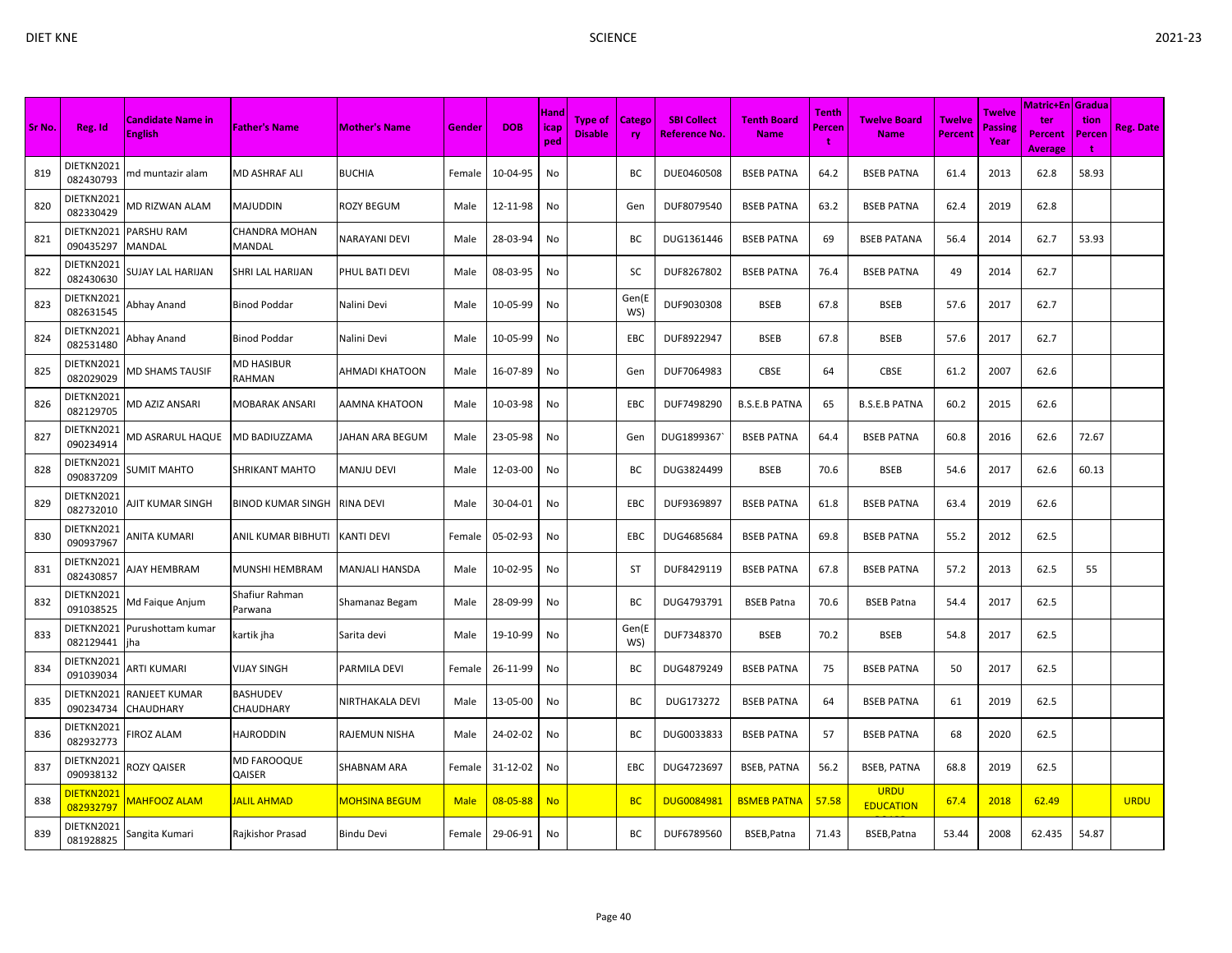|        |                         |                                     |                         |                                        |        |            |                            |                                  |                     |                                     |                                           |                             |                                           |                          |                           | <b>Matric+En Gradua</b>                 |                     |                  |
|--------|-------------------------|-------------------------------------|-------------------------|----------------------------------------|--------|------------|----------------------------|----------------------------------|---------------------|-------------------------------------|-------------------------------------------|-----------------------------|-------------------------------------------|--------------------------|---------------------------|-----------------------------------------|---------------------|------------------|
| Sr No. | Reg. Id                 | Candidate Name in<br><b>English</b> | <b>Father's Name</b>    | <b>Mother's Name</b>                   | Gender | <b>DOB</b> | <b>Hand</b><br>icap<br>ped | <b>Type of</b><br><b>Disable</b> | Catego<br><b>ry</b> | <b>SBI Collect</b><br>Reference No. | <b>Tenth Board</b><br><b>Name</b>         | <b>Tenth</b><br>Percen<br>t | Twelve Board<br><b>Name</b>               | <b>Twelve</b><br>Percent | Twelve<br>Passine<br>Year | ter<br><b>Percent</b><br><b>Average</b> | tion<br>Percen<br>t | <b>Reg. Date</b> |
| 840    | DIETKN2021<br>083133956 | <b>MUMTAZ RAHBER</b>                | MD ILYAS                | <b>ZAKERA KHATOON</b>                  | Male   | 18-08-91   | No                         |                                  | BC                  | DUG0970187                          | <b>BSEB</b>                               | 56.8                        | <b>BSEB</b>                               | 68                       | 2010                      | 62.4                                    |                     |                  |
| 841    | DIETKN2021<br>091038389 | Ravi Prakash                        | Om Prakash              | Pushpa Devi                            | Male   | 28-02-94   | No                         |                                  | EBC                 | DUG4775971                          | B.S.E.B. Patna                            | 63.4                        | B.S.E.B. Patna                            | 61.4                     | 2011                      | 62.4                                    | 60                  |                  |
| 842    | DIETKN2021<br>090636173 | MD MANOWWER<br>ALAM                 | MD ZAINUDDIN            | <b>MUSTAQUIMA</b><br><b>KHATOON</b>    | Male   | 15-01-97   | No                         |                                  | EBC                 | DUG3418993                          | <b>BSEB</b>                               | 70                          | <b>BSEB</b>                               | 54.8                     | 2015                      | 62.4                                    |                     |                  |
| 843    | DIETKN2021<br>083133867 | VID ESAR AKHTER                     | MD SHAMIM AKHTER        | <b>NOOR AFZA BEGUM</b>                 | Male   | 10-04-98   | No                         |                                  | Gen                 | DUG0889993                          | <b>BSEB PATNA</b>                         | 60.2                        | <b>BSEB PATNA</b>                         | 64.6                     | 2016                      | 62.4                                    |                     |                  |
| 844    | DIETKN2021<br>081928578 | AJAY KUMAR SINGH                    | NARENDRA SINGH          | <b>ADHIKA DEVI</b>                     | Male   | 25-12-98   | No                         |                                  | EBC                 | DUF6784750                          | <b>BSEB PTNA</b>                          | 68.2                        | <b>BSEB PATNA</b>                         | 56.6                     | 2016                      | 62.4                                    | 58                  |                  |
| 845    | DIETKN2021<br>090234907 | ANNU PRITY                          | BUDHDEO MANDAL          | <b>SHAKUNTALA RANI</b><br><b>SINGH</b> | Female | 03-03-02   | No                         |                                  | <b>EBC</b>          | DUG1897220                          | <b>BSEB PATNA</b>                         | 62.6                        | <b>BSEB PATNA</b>                         | 62.2                     | 2020                      | 62.4                                    |                     |                  |
| 846    | DIETKN2021<br>090837062 | PRATIKSHA DAS                       | DHARANI KUMAR DAS       | DHARANI KUMAR DAS                      | Female | 08-01-03   | No                         |                                  | EBC                 | DUG4214149                          | <b>BIHAR SCHOOL</b><br><b>EXAMINATION</b> | 56.8                        | <b>BIHAR SCHOOL</b><br>EXAMNINATION       | 68                       | 2020                      | 62.4                                    |                     |                  |
| 847    | DIETKN2021<br>091038546 | MANISH KUMAR<br>GUPTA               | NANDKISHOR GUPTA        | <b>INDU DEVI</b>                       | Male   | 02-01-90   | No                         |                                  | EBC                 | DUG4796702                          | <b>BSEBPATNA</b>                          | 73                          | <b>BSEBPATNA</b>                          | 51.56                    | 2008                      | 62.3                                    |                     |                  |
| 848    | DIETKN2021<br>090736477 | <b>(UMOD KUMAR</b>                  | UDYANAND MANDAL         | <b>MEENA DEVI</b>                      | Male   | 11-09-97   | No                         |                                  | EBC                 | DUG3685183                          | <b>BSEB PATNA</b>                         | 64.6                        | <b>BSEB PATNA</b>                         | 60                       | 2016                      | 62.3                                    |                     |                  |
| 849    | DIETKN2021<br>082430819 | CHIRANJEET KUMAR<br>ROY.            | <b>GOLI ROY</b>         | <b>SHOVA DEVI</b>                      | Male   | 10-12-97   | No                         |                                  | sc                  | DUF8403115                          | <b>BSEB PATNA</b>                         | 66                          | <b>BSEB PATNA</b>                         | 58.6                     | 2016                      | 62.3                                    |                     |                  |
| 850    | DIETKN2021<br>083133784 | Munna kumar mandal                  | Sahat lal mandal        | Nilam Devi                             | Male   | 09-02-98   | No                         |                                  | EBC                 | DUG0789231                          | B.S.E.B Patna                             | 62.4                        | B.S.E.B Patna                             | 62.2                     | 2015                      | 62.3                                    |                     |                  |
| 851    | DIETKN2021<br>090234744 | ABUBAKAR SIDDIQUE                   | <b>MD IRFAN</b>         | <b>RUKHSANA BEGUM</b>                  | Male   | 15-04-99   | No                         |                                  | BC                  | DUG1746878                          | <b>BSEB PATNA</b>                         | 74.6                        | <b>BSEB PATNA</b>                         | 50                       | 2018                      | 62.3                                    |                     |                  |
| 852    | DIETKN2021<br>090636188 | GURIYA KUMARI                       | HARILAL MAHTO           | <b>SUSHILA DEVI</b>                    | Female | 01-09-01   | No                         |                                  | ВC                  | DUG3424909                          | <b>BSEB PATNA</b>                         | 60.4                        | <b>BSEB PATNA</b>                         | 64.2                     | 2019                      | 62.3                                    |                     |                  |
| 853    | DIETKN2021<br>082129664 | NAQUIB REZA                         | MASUD ALAM              | <b>NAHEDA PERWEEN</b>                  | Male   | 26-07-03   | No                         |                                  | BC                  | DUF7486520                          | <b>BSEB PATNA</b>                         | 55.6                        | <b>BSEB PATNA</b>                         | 69                       | 2020                      | 62.3                                    |                     |                  |
| 854    | DIETKN2021<br>082732327 | Soharab Ali                         | Md Alam                 | Suratun Nisha                          | Male   | 01-12-96   | No                         |                                  | Gen                 | DUF9673854                          | WBBSE                                     | 63.86                       | <b>WBCHSE</b>                             | 60.6                     | 2015                      | 62.23                                   |                     |                  |
| 855    | DIETKN2021<br>082129482 | ABHIMANYU KUMAR                     | SHANKAR PRASAD<br>SONAR | <b>DURGI DEVI</b>                      | Male   | 03-08-95   | No                         |                                  | ВC                  | DUF7367022                          | <b>BSEB PATNA</b>                         | 70.2                        | <b>BSEB PATNA</b>                         | 54.2                     | 2012                      | 62.2                                    | 66.88               |                  |
| 856    | DIETKN2021<br>081928766 | ABHIMANYU KUMAR                     | SHANKAR PRASAD<br>SONAR | <b>DURGI DEVI</b>                      | Male   | 03-08-95   | No                         |                                  | BC                  | DUF6843806                          | <b>BSEB PATNA</b>                         | 70.2                        | <b>BSEB PATNA</b>                         | 54.2                     | 2012                      | 62.2                                    | 66.88               |                  |
| 857    | DIETKN2021<br>082129557 | SADIQUE SAMDANI                     | MD ISMAIL               | AFSHANA BEGUM                          | Male   | 04-01-98   | No                         |                                  | ВC                  | DUF7401418                          | <b>BIHAR SCHOOL</b><br>EXAMINATION        | 67.4                        | <b>BIHAR SCHOOL</b><br>EXAMINATION        | 57                       | 2016                      | 62.2                                    |                     |                  |
| 858    | DIETKN2021<br>082129473 | SADIQUE SAMDANI                     | MD ISMAIL               | <b>AFSHANA BEGUM</b>                   | Male   | 04-01-98   | No                         |                                  | Gen                 | DUF7363869                          | <b>BIHAR SCHOOL</b><br><b>EXAMINATION</b> | 67.4                        | <b>BIHAR SCHOOL</b><br><b>EXAMINATION</b> | 57                       | 2016                      | 62.2                                    |                     |                  |
| 859    | DIETKN2021<br>082732231 | FAIZ AKRAM<br>HASHMEE               | MOHSIN ALAM             | <b>ANJUMA PERWEEN</b>                  | Male   | 19-01-98   | No                         |                                  | BС                  | DUF9618995                          | <b>CBSE</b>                               | 60.8                        | <b>BSEB PATNA</b>                         | 63.6                     | 2015                      | 62.2                                    |                     |                  |
| 860    | DIETKN2021<br>090937666 | Sana perween                        | Md Azimuddin            | Rizwana Perween                        | Female | 18-10-98   | No                         |                                  | <b>EBC</b>          | T21090918354<br>32315931582         | <b>BSEB</b>                               | 68.4                        | <b>BSEB</b>                               | 56                       | 2016                      | 62.2                                    |                     |                  |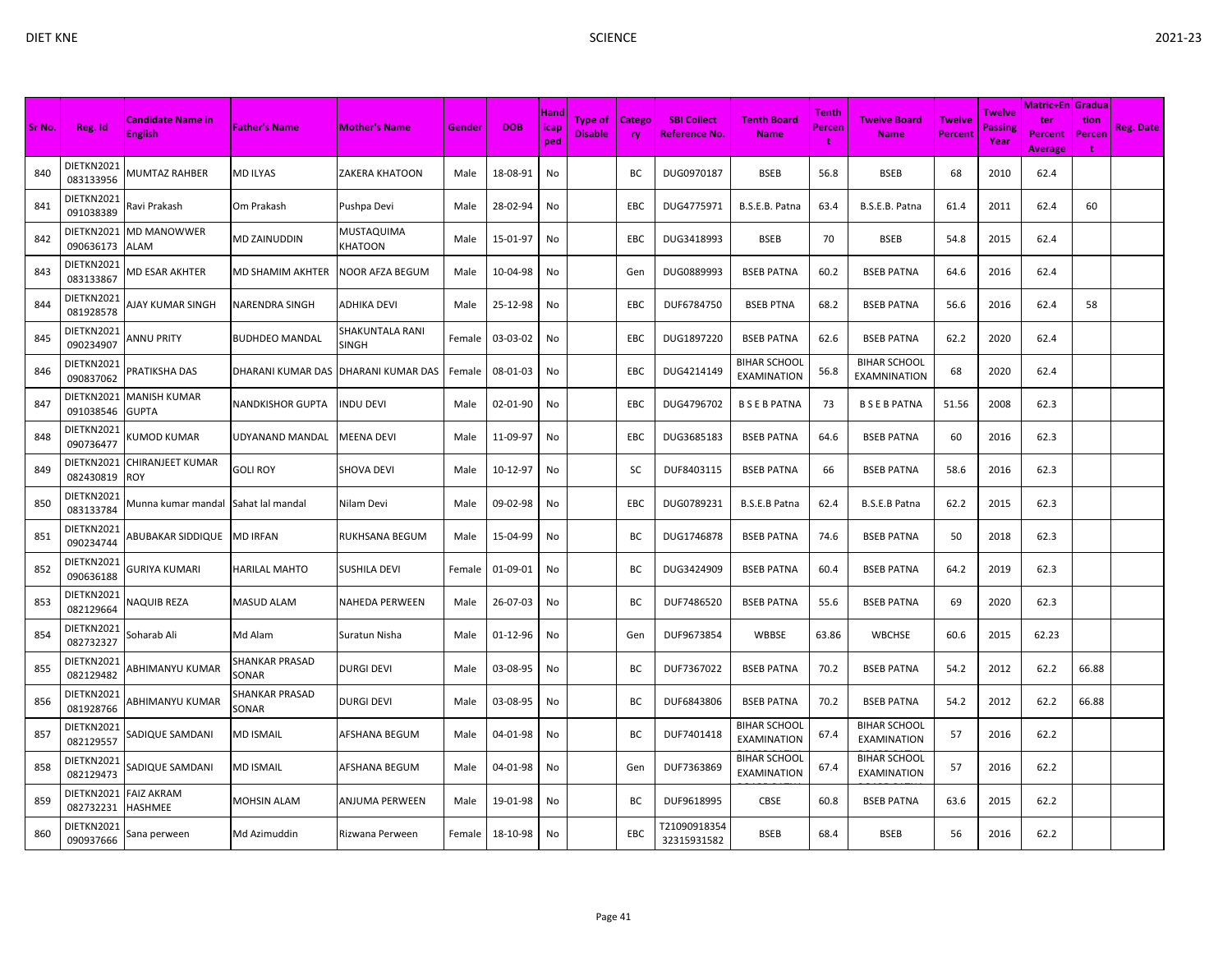| Sr No. | Reg. Id                 | <b>Candidate Name in</b><br><b>English</b> | <b>Father's Name</b>           | <b>Mother's Name</b>  | Gender | <b>DOB</b> | Hand<br>icap<br>ped | Type of<br><b>Disable</b> | <b>Catego</b><br>ry. | <b>SBI Collect</b><br>Reference No. | <b>Tenth Board</b><br><b>Name</b> | Tenth<br>Percen<br>-1 | <b>Twelve Board</b><br><b>Name</b>             | <b>Twelve</b><br>Percent | <b>Twelve</b><br>Passing<br>Year | <b>Matric+En Gradua</b><br>ter<br><b>Percent</b><br><b>Average</b> | tion<br>Percen<br>÷ | <b>Reg. Date</b> |
|--------|-------------------------|--------------------------------------------|--------------------------------|-----------------------|--------|------------|---------------------|---------------------------|----------------------|-------------------------------------|-----------------------------------|-----------------------|------------------------------------------------|--------------------------|----------------------------------|--------------------------------------------------------------------|---------------------|------------------|
| 861    | DIETKN2021<br>090736526 | <b>MD SABIR ALAM</b>                       | MD HABIB                       | KULSUM KHATOON        | Male   | 05-06-99   | No                  |                           | EBC                  | DUG3723176                          | <b>BSEB PATNA</b>                 | 61                    | <b>BIHAR BOARD OF</b><br><b>OPEN SCHOOLING</b> | 63.4                     | 2018                             | 62.2                                                               |                     |                  |
| 862    | DIETKN2021<br>090937360 | PLAS KUMARI                                | RAJEEV KUMAR                   | USHA DEVI             | Female | 15-03-03   | No                  |                           | ВC                   | DUG4471149                          | <b>BSEB PATNA</b>                 | 53.8                  | <b>BSEB PATNA</b>                              | 70.6                     | 2020                             | 62.2                                                               |                     |                  |
| 863    | DIETKN2021<br>083134047 | <b>MD HASSAN</b>                           | MD HANIF ALAM                  | <b>BAREKA KHATOON</b> | Male   | 30-11-03   | No                  |                           | BC                   | DUG1029269                          | <b>BSEB PATNA</b>                 | 63                    | <b>BSEB PATNA</b>                              | 61.4                     | 2020                             | 62.2                                                               |                     |                  |
| 864    | DIETKN2021<br>091039384 | RANJEET KUMAR<br>YADAV                     | KANHAIYA LAL<br><b>BISHWAS</b> | RAJO DEVI             | Male   | 05-02-87   | No                  |                           | BC                   | DUG4940622                          | <b>BSEB PATNA</b>                 | 56.6                  | <b>BSEB PATNA</b>                              | 67.6                     | 2010                             | 62.1                                                               |                     |                  |
| 865    | DIETKN2021<br>082933009 | <b>MD FIROZ ANZER</b>                      | MD QUASIM ALAM                 | SAIRA KHATOON         | Male   | 15-04-95   | No                  |                           | ВC                   | DUG0124945                          | <b>BSEB PATNA</b>                 | 64                    | <b>BSEB PATNA</b>                              | 60.2                     | 2013                             | 62.1                                                               |                     |                  |
| 866    | DIETKN2021<br>082531238 | <b>MAHELAKA BEGAM</b>                      | MD FARID ALAM                  | JAINUB BANO           | Female | 21-06-97   | No                  |                           | Gen                  | DUF8754911                          | <b>BSEB PATNA</b>                 | 66                    | <b>BSEB PATNA</b>                              | 58.2                     | 2016                             | 62.1                                                               | 57.75               |                  |
| 867    | DIETKN2021<br>082430917 | ARJUN PASWAN                               | SHANKAR PASWAN                 | DAYRANI DEVI          | Male   | 25-03-01   | No                  |                           | SC                   | DUF8466608                          | <b>BSEB PATNA</b>                 | 67.8                  | <b>BSEB PATNA</b>                              | 56.4                     | 2019                             | 62.1                                                               |                     |                  |
| 868    | DIETKN2021<br>091038607 | DEJI KUMARI                                | <b>GANESHI MARIK</b>           | NIRMALA DEVI          | Female | 16-06-02   | No                  |                           | sc                   | DUG4810449                          | <b>BSEB PATNA</b>                 | 60                    | <b>BSEB PATNA</b>                              | 64.2                     | 2020                             | 62.1                                                               |                     |                  |
| 869    | DIETKN2021<br>082832402 | <b>SHILPY KUMARI</b>                       | AMOL KUMAR SINGH               | KANCHAN DEVI          | Female | 08-07-02   | No                  |                           | ВC                   | DUF9793913                          | <b>CBSE</b>                       | 59.2                  | <b>CBSE</b>                                    | 65                       | 2020                             | 62.1                                                               |                     |                  |
| 870    | DIETKN2021<br>090937304 | RAVI KANT SINHA                            | RAJESHWAR PRASAD<br>SINHA      | SUCHITRA SINHA        | Male   | 22-08-89   | No                  |                           | Gen(E<br>WS)         | DUG4446293                          | <b>CBSE</b>                       | 50.4                  | <b>NIOS</b>                                    | 73.6                     | 2007                             | 62                                                                 | 73.3                |                  |
| 871    | DIETKN2021<br>090937457 | <b>BNUL HASSAN</b>                         | ANWARUL HAQUE                  | MARZEENA KHATOON      | Male   | 12-12-91   | No                  |                           | Gen                  | DUG4491498                          | <b>BSEB Patna</b>                 | 64                    | <b>BSEB Patna</b>                              | 60                       | 2009                             | 62                                                                 |                     |                  |
| 872    | DIETKN2021<br>090937787 | SNEHA RANI                                 | VIJAY NARAYAN JHA              | MOHINI DEVI           | Female | 31-01-97   | No                  |                           | Gen(E<br>WS)         | DUG4628902                          | <b>BSEBPATNA</b>                  | 63                    | <b>BSEBPATNA</b>                               | 61                       | 2014                             | 62                                                                 | 58.93               |                  |
| 873    | DIETKN2021<br>082531356 | SACHIT KUMAR YADAV BAHADUR LAL YADAV       |                                | LALWATI DEVI          | Male   | 01-01-98   | No                  |                           | BC                   | DUF8841662                          | B. S. E. B PATNA                  | 68.6                  | B. S. E. B PATNA                               | 55.4                     | 2015                             | 62                                                                 |                     |                  |
| 874    | DIETKN2021<br>091038593 | DAYA KUMAR                                 | DINESH SHARMA                  | RENU DEVI             | Male   | 04-01-01   | No                  |                           | EBC                  | DUG4804693                          | <b>BSEB PATNA</b>                 | 65.2                  | <b>BSEB PATNA</b>                              | 58.8                     | 2019                             | 62                                                                 |                     |                  |
| 875    | DIETKN2021<br>082832429 | QUAMAR TABREZ                              | MD MURTAZA                     | NURSABA KHATUN        | Male   | 25-05-93   | No                  |                           | Gen                  | DUF9822579                          | WBBSE                             | 60.75                 | <b>SBTE BIHAR</b>                              | 63.16                    | 2012                             | 61.955                                                             |                     |                  |
| 876    | DIETKN2021<br>090937998 | SAYEED MUDASSIR                            | <b>AFZAL TAHMEED</b>           | SHAHEDA BEGUM         | Male   | 01-06-93   | No                  |                           | Gen(E<br>WS)         | DUG4712557                          | <b>BSEB PATNA</b>                 | 55                    | <b>MALUNA AZAD</b><br>NATIONAL URDU            | 68.84                    | 2013                             | 61.9                                                               | 63.48               |                  |
| 877    | DIETKN2021<br>091038530 | <b>MD REYAZ ALAM</b>                       | NAIYAR ALAM                    | MARIYAM KHATOON       | Male   | 07-06-95   | No                  |                           | Gen                  | DUG4810352                          | <b>BSEB PATNA</b>                 | 62.4                  | <b>BSEB PATNA</b>                              | 61.4                     | 2013                             | 61.9                                                               |                     |                  |
| 878    | DIETKN2021<br>091039106 | VID MASROOR ALAM                           | MD REZAUL BARI                 | MASOODA KHATOON       | Male   | 15-06-99   | No                  |                           | Gen(E<br>WS)         | DUG4886882                          | <b>BSEB PATNA</b>                 | 65.6                  | <b>BSEB PATNA</b>                              | 58.2                     | 2019                             | 61.9                                                               |                     |                  |
| 879    | DIETKN2021<br>090435561 | PRIYANKA KUMARI                            | AWADH THAKUR                   | <b>BABY DEVI</b>      | Female | 18-01-00   | No                  |                           | EBC                  | DUG2817646                          | <b>BSEB PATNA</b>                 | 57.4                  | <b>BSEB PATNA</b>                              | 66.4                     | 2019                             | 61.9                                                               |                     |                  |
| 880    | DIETKN2021<br>091038953 | <b>MD ASHADULLAH</b>                       | <b>MD RAHMATULLAH</b>          | <b>BIBI YASMIN</b>    | Male   | 15-04-00   | No                  |                           | <b>EBC</b>           | DUG4873139                          | <b>BSEB PATNA</b>                 | 72.8                  | <b>BSEB PATNA</b>                              | 51                       | 2018                             | 61.9                                                               |                     |                  |
| 881    | DIETKN2021<br>090837135 | Sangam kumari                              | Subodh Ray                     | Reenu Devi            | Female | 17-03-01   | No                  |                           | BC                   | DUG4248170                          | <b>BSEB</b>                       | 60.6                  | <b>BSEB</b>                                    | 63.2                     | 2019                             | 61.9                                                               |                     |                  |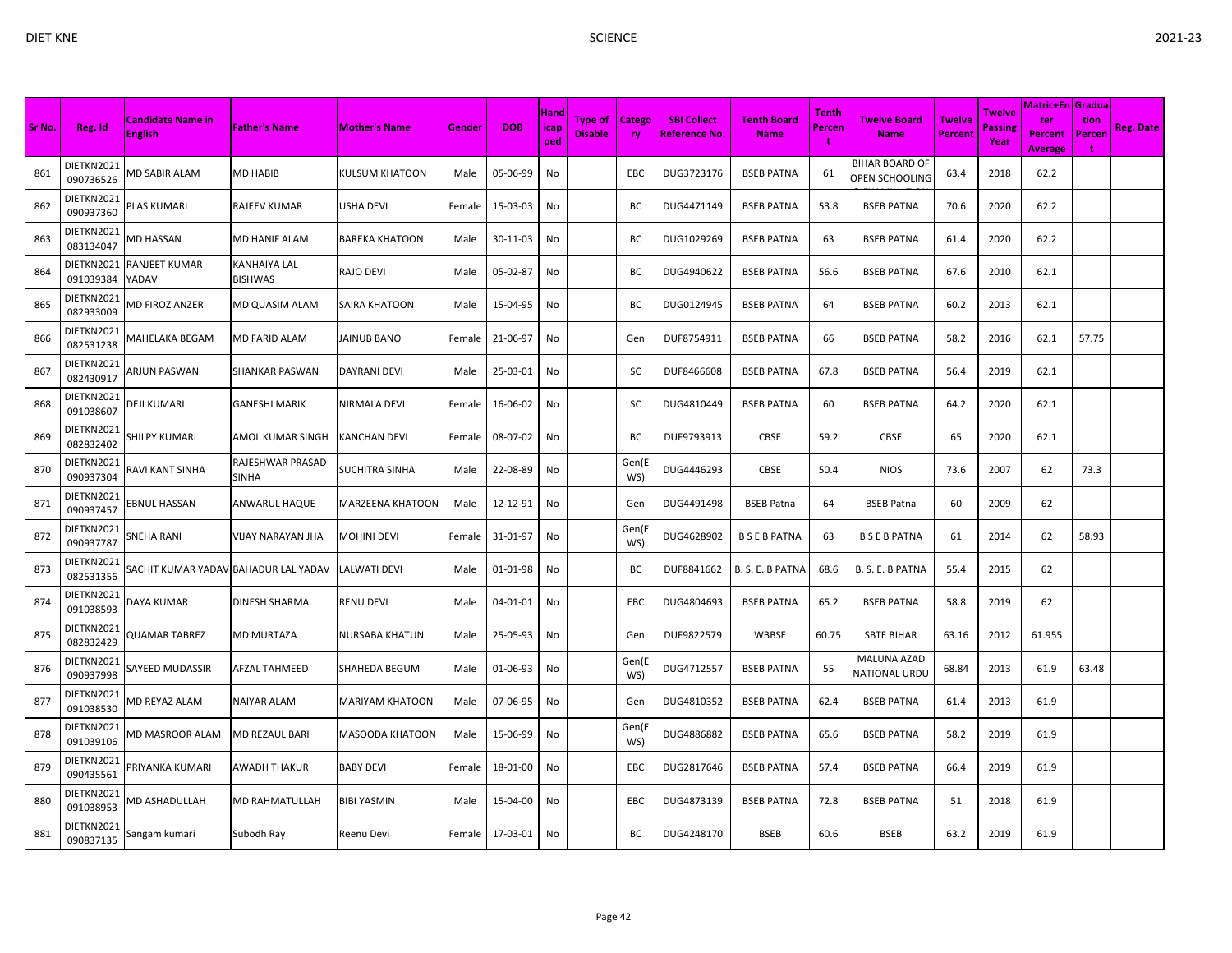| DIET KNE |                             |                                            |                                       |                         |        |             |                                     | <b>SCIENCE</b>            |                     |                                            |                                   |                      |                                    | 2021-23                         |                                         |                                               |                |                  |
|----------|-----------------------------|--------------------------------------------|---------------------------------------|-------------------------|--------|-------------|-------------------------------------|---------------------------|---------------------|--------------------------------------------|-----------------------------------|----------------------|------------------------------------|---------------------------------|-----------------------------------------|-----------------------------------------------|----------------|------------------|
| Sr No.   | Reg. Id                     | <b>Candidate Name in</b><br><b>English</b> | <b>Father's Name</b>                  | <b>Mother's Name</b>    | Gender | <b>DOB</b>  | <b>Hand</b><br><b>l</b> icap<br>ped | Type of<br><b>Disable</b> | <b>Catego</b><br>ry | <b>SBI Collect</b><br><u>Reference No.</u> | <b>Tenth Board</b><br><b>Name</b> | Tenth<br>Percen<br>t | <b>Twelve Board</b><br><b>Name</b> | <b>Twelve</b><br><b>Percent</b> | <b>Twelve</b><br><b>Passing</b><br>Year | Matric+En Gradua<br>ter<br>Percent<br>Average | tion<br>Percen | <b>Reg. Date</b> |
| 882      | DIETKN2021<br>090937559     | <b>NEERAJ KUMAR</b><br>PASWAN              | <b>DILIP PASWAN</b>                   | <b>MUNNI DEVI</b>       | Male   | 12-01-02    | No                                  |                           | SC                  | DUG4531326                                 | <b>BSEB, PATNA</b>                | 58.4                 | <b>BSEB, PATNA</b>                 | 65.4                            | 2020                                    | 61.9                                          |                |                  |
| 883      | DIETKN2021<br>083033517     | NAZIA QUAIYUM                              | <b>MD SHAKIR ALAM</b>                 | <b>NUZHAT KAUSAR</b>    | Female | 09-03-02    | No                                  |                           | BC                  | DUG0525133                                 | <b>BSEB PATNA</b>                 | 60.8                 | <b>BSEB PATNA</b>                  | 63                              | 2020                                    | 61.9                                          |                |                  |
| 884      | DIETKN2021<br>090435374     | SUMANT KUMAR JHA                           | <b>BASUKINATH JHA</b>                 | <b>MALTI DEVI</b>       | Male   | 12-02-03    | No                                  |                           | Gen(E<br>WS)        | DUG2610980                                 | <b>BSEB PATNA</b>                 | 60                   | <b>BSEB PATNA</b>                  | 63.8                            | 2020                                    | 61.9                                          |                |                  |
| 885      | DIETKN2021<br>091038719     | <b>NISHI KUMARI</b>                        | PRANAV KUMAR                          | <b>SUNAINA KUMARI</b>   | Female | 15-03-03    | No                                  |                           | BC                  | DUG4825499                                 | <b>BSEB PATNA</b>                 | 63.8                 | <b>BSEB PATNA</b>                  | 60                              | 2020                                    | 61.9                                          |                |                  |
| 886      | DIETKN2021<br>090636029     | ROZI RAZA                                  | ABDUR RAZZAQUE                        | <b>HUSNE ARA BEGUM</b>  | Female | 15-04-91 No |                                     |                           | EBC                 | DUG3295985                                 | <b>BSEB PATNA</b>                 | 54.14                | <b>BSEB PATNA</b>                  | 69.4                            | 2009                                    | 61.8                                          | 62.38          |                  |
| 887      | DIETKN2021<br>082430911 ROY | PRSANJEET KUMAR                            | <b>GOLI ROY</b>                       | <b>SHOBHA DEVI</b>      | Male   | 01-09-94 No |                                     |                           | SC                  | DUF8462234                                 | <b>BSEB PATNA</b>                 | 61                   | <b>BSEB PATNA</b>                  | 62.6                            | 2015                                    | 61.8                                          |                |                  |
| 888      | DIETKN2021<br>082531108     | JITENDRA HARIJAN                           | <b>GHIYA LAL HARIJAN</b>              | <b>SUMITRA DEVI</b>     | Male   | 27-03-95 No |                                     |                           | SC                  | DUF8687884                                 | <b>BSEB PATNA</b>                 | 63.6                 | <b>BSEB PATNA</b>                  | 60                              | 2015                                    | 61.8                                          |                |                  |
| 889      | DIETKN2021<br>090836889     | MD SHAHZAD ALAM                            | <b>MD MOJIBUR</b><br>RAHMAN           | <b>RUKHSANA KHATOON</b> | Male   | 18-06-99 No |                                     |                           | EBC                 | DUG4113548                                 | <b>BSEB</b>                       | 63.4                 | BSEB                               | 60.2                            | 2016                                    | 61.8                                          | 67.38          |                  |
| 890      | DIETKN2021<br>083133844     | <b>MD MUZAFFAR</b><br><b>HUSSAIN</b>       | PESH MOHAMMAD                         | <b>MAIFA KHATOON</b>    | Male   | 14-12-99 No |                                     |                           | BC                  | DUG0866193                                 | <b>BSEB PATNA</b>                 | 62.6                 | <b>BSEB PATNA</b>                  | 61                              | 2019                                    | 61.8                                          |                |                  |
| 891      | DIETKN2021<br>082531347     | MD DILAKASH REZA                           | MD MUKHTAR ALAM                       | <b>NAGMA KHATOON</b>    | Male   | 22-08-00 No |                                     |                           | Gen                 | DUF8838849                                 | <b>BSEB PATNA</b>                 | 63.4                 | <b>BSEB PATNA</b>                  | 60.2                            | 2019                                    | 61.8                                          |                |                  |
| 892      | DIETKN2021<br>090937865     | <b>SATISH KUMAR</b>                        | KAMESHWAR<br>CHAUDHARY                | SHEELA DEVI             | Male   | 30-12-00 No |                                     |                           | BC                  | DUG4652641                                 | <b>BSEB</b>                       | 62                   | <b>BSEB</b>                        | 61.6                            | 2019                                    | 61.8                                          |                |                  |
| 893      | DIETKN2021<br>090937244     | PANKAJ KUMAR                               | RAMSEVAK SAHU                         | <b>SUDHIRA DEVI</b>     | Male   | 05-06-01    | No                                  |                           | EBC                 | DUG4298824                                 | <b>BSEB PATNA</b>                 | 60.2                 | <b>BSEB PATNA</b>                  | 63.4                            | 2019                                    | 61.8                                          |                |                  |
| 894      | DIETKN2021<br>090335178     | <b>LIPI KUMARI</b>                         | <b>BIRENDRA KUMAR</b><br><b>GUPTA</b> | <b>RENU DEVI</b>        | Female | 28-11-01 No |                                     |                           | BC                  | DUG2304635                                 | <b>BSEB PATNA</b>                 | 66.4                 | <b>BSEB PATNA</b>                  | 57.2                            | 2018                                    | 61.8                                          |                |                  |
| 895      | DIETKN2021<br>082330252     | Vishwraj Kumar Singh Krishna Prasad Singh  |                                       | Dekhan Devi             | Male   | 28-03-02    | Yes                                 | Physical                  | EBC                 | DUF7508128                                 | <b>BSEB</b>                       | 62.8                 | <b>BSEB</b>                        | 60.8                            | 2019                                    | 61.8                                          |                |                  |
|          |                             |                                            |                                       |                         |        |             |                                     |                           |                     |                                            |                                   |                      |                                    |                                 |                                         |                                               |                |                  |

| DIETKN2021<br>888<br>JITENDRA HARIJAN<br>27-03-95<br><b>BSEB PATNA</b><br>2015<br>61.8<br><b>GHIYA LAL HARIJAN</b><br><b>SUMITRA DEVI</b><br>No<br>SC<br>DUF8687884<br><b>BSEB PATNA</b><br>63.6<br>60<br>Male<br>082531108<br>DIETKN2021<br>MD MOJIBUR<br>889<br>MD SHAHZAD ALAM<br><b>RUKHSANA KHATOON</b><br>18-06-99<br><b>BSEB</b><br><b>BSEB</b><br>2016<br>61.8<br>67.38<br>Male<br>No<br><b>EBC</b><br>DUG4113548<br>63.4<br>60.2<br>090836889<br>RAHMAN<br>DIETKN2021<br><b>MD MUZAFFAR</b><br>890<br>PESH MOHAMMAD<br>14-12-99<br>DUG0866193<br><b>BSEB PATNA</b><br>62.6<br><b>BSEB PATNA</b><br>61<br>2019<br>61.8<br><b>MAIFA KHATOON</b><br>No<br>ВC<br>Male<br>083133844<br><b>HUSSAIN</b><br>DIETKN2021<br>891<br>MD DILAKASH REZA<br>22-08-00<br>DUF8838849<br><b>BSEB PATNA</b><br>2019<br>61.8<br>MD MUKHTAR ALAM<br><b>NAGMA KHATOON</b><br>Male<br>No<br><b>BSEB PATNA</b><br>63.4<br>60.2<br>Gen<br>082531347<br>DIETKN2021<br>KAMESHWAR<br>892<br>SATISH KUMAR<br><b>BSEB</b><br>62<br><b>BSEB</b><br>2019<br>61.8<br>SHEELA DEVI<br>30-12-00<br>No<br>ВC<br>DUG4652641<br>61.6<br>Male<br>090937865<br>CHAUDHARY<br>DIETKN2021<br>893<br>PANKAJ KUMAR<br>RAMSEVAK SAHU<br>05-06-01<br>DUG4298824<br><b>BSEB PATNA</b><br>60.2<br><b>BSEB PATNA</b><br>2019<br>61.8<br>SUDHIRA DEVI<br>Male<br>No<br>EBC.<br>63.4<br>090937244<br>DIETKN2021<br><b>BIRENDRA KUMAR</b><br>894<br>LIPI KUMARI<br><b>RENU DEVI</b><br>DUG2304635<br><b>BSEB PATNA</b><br>66.4<br><b>BSEB PATNA</b><br>2018<br>61.8<br>28-11-01<br>No<br>ВC<br>57.2<br>Female<br>090335178<br><b>GUPTA</b><br>DIETKN2021<br>895<br>28-03-02 Yes Physical<br>Vishwraj Kumar Singh<br>Krishna Prasad Singh<br>Dekhan Devi<br>EBC<br>DUF7508128<br><b>BSEB</b><br>62.8<br><b>BSEB</b><br>60.8<br>2019<br>61.8<br>Male<br>082330252<br>DIETKN2021<br>896<br><b>VIKAS KUMAR</b><br>03-01-92<br>DUG4965707<br><b>BSEB PATNA</b><br>2009<br>61.7<br>UMENDRA AZAD<br><b>RADHA DEVI</b><br>Male<br>No<br>BC.<br><b>BSEB PATNA</b><br>57.8<br>65.6<br>091039515<br>DIETKN2021<br>897<br><b>IFTAKHAR RIZWEE</b><br>25-02-92<br><b>BSEB PATNA</b><br>2011<br>61.7<br><b>MD NAIMUDDIN</b><br><b>AFSARI BEGUM</b><br>Male<br>No<br>DUF8534749<br><b>BSEB PATNA</b><br>55.4<br>68<br>Gen<br>082431012<br>DIETKN2021<br><b>GULAB CHAND</b><br>898<br>10-04-96<br>JAY KUMAR PASWAN<br><b>JAYMALA DEVI</b><br>DUG0477576<br><b>BSEB</b><br>58.8<br><b>BSEB</b><br>64.6<br>2015<br>61.7<br>Male<br>No<br>SC<br>083033444<br>PASWAN<br>DIETKN2021<br>899<br>MD SHAFI REZA<br>25-10-98<br>BSEB, PATNA<br>BSEB, PATNA<br><b>ABDUL HAKIM</b><br><b>ISTEKHAROON</b><br>Male<br>No<br>ВC<br>DUF9764136<br>69.4<br>54<br>2015<br>61.7<br>082832689<br>DIETKN2021<br>900<br>SHWETA KUMARI<br><b>BIPIN KUMAR YADAV</b><br>Female 03-12-99<br>No<br>ВC<br>DUG2192155<br><b>BSEB PATNA</b><br>68.2<br><b>BSEB PATNA</b><br>55.2<br>2018<br>61.7<br>KALPANA KUMARI<br>090335137<br>DIETKN2021<br>901<br>MD DANISH RAZA<br>MD ISRAIL HAQUE<br>25-10-93<br>DUG3589266<br><b>BSEB PATNA</b><br>66<br><b>BSEB PATNA</b><br>57.2<br>2013<br>61.6<br><b>DILRUBA DARAKHNA</b><br>No<br>EBC.<br>Male<br>090736321 | 082430911 ROY | -----          | ,,,,,,,,,,,,,, | <b>UIVJJT</b> |  | ------- |  |  |  |  |
|---------------------------------------------------------------------------------------------------------------------------------------------------------------------------------------------------------------------------------------------------------------------------------------------------------------------------------------------------------------------------------------------------------------------------------------------------------------------------------------------------------------------------------------------------------------------------------------------------------------------------------------------------------------------------------------------------------------------------------------------------------------------------------------------------------------------------------------------------------------------------------------------------------------------------------------------------------------------------------------------------------------------------------------------------------------------------------------------------------------------------------------------------------------------------------------------------------------------------------------------------------------------------------------------------------------------------------------------------------------------------------------------------------------------------------------------------------------------------------------------------------------------------------------------------------------------------------------------------------------------------------------------------------------------------------------------------------------------------------------------------------------------------------------------------------------------------------------------------------------------------------------------------------------------------------------------------------------------------------------------------------------------------------------------------------------------------------------------------------------------------------------------------------------------------------------------------------------------------------------------------------------------------------------------------------------------------------------------------------------------------------------------------------------------------------------------------------------------------------------------------------------------------------------------------------------------------------------------------------------------------------------------------------------------------------------------------------------------------------------------------------------------------------------------------------------------------------------------------------------------------------------------------------------------------------------------------------------------------------------------------------------------------------------------------------------------------------------------------------------------------------------------------------------|---------------|----------------|----------------|---------------|--|---------|--|--|--|--|
|                                                                                                                                                                                                                                                                                                                                                                                                                                                                                                                                                                                                                                                                                                                                                                                                                                                                                                                                                                                                                                                                                                                                                                                                                                                                                                                                                                                                                                                                                                                                                                                                                                                                                                                                                                                                                                                                                                                                                                                                                                                                                                                                                                                                                                                                                                                                                                                                                                                                                                                                                                                                                                                                                                                                                                                                                                                                                                                                                                                                                                                                                                                                                               |               |                |                |               |  |         |  |  |  |  |
|                                                                                                                                                                                                                                                                                                                                                                                                                                                                                                                                                                                                                                                                                                                                                                                                                                                                                                                                                                                                                                                                                                                                                                                                                                                                                                                                                                                                                                                                                                                                                                                                                                                                                                                                                                                                                                                                                                                                                                                                                                                                                                                                                                                                                                                                                                                                                                                                                                                                                                                                                                                                                                                                                                                                                                                                                                                                                                                                                                                                                                                                                                                                                               |               |                |                |               |  |         |  |  |  |  |
|                                                                                                                                                                                                                                                                                                                                                                                                                                                                                                                                                                                                                                                                                                                                                                                                                                                                                                                                                                                                                                                                                                                                                                                                                                                                                                                                                                                                                                                                                                                                                                                                                                                                                                                                                                                                                                                                                                                                                                                                                                                                                                                                                                                                                                                                                                                                                                                                                                                                                                                                                                                                                                                                                                                                                                                                                                                                                                                                                                                                                                                                                                                                                               |               |                |                |               |  |         |  |  |  |  |
|                                                                                                                                                                                                                                                                                                                                                                                                                                                                                                                                                                                                                                                                                                                                                                                                                                                                                                                                                                                                                                                                                                                                                                                                                                                                                                                                                                                                                                                                                                                                                                                                                                                                                                                                                                                                                                                                                                                                                                                                                                                                                                                                                                                                                                                                                                                                                                                                                                                                                                                                                                                                                                                                                                                                                                                                                                                                                                                                                                                                                                                                                                                                                               |               |                |                |               |  |         |  |  |  |  |
|                                                                                                                                                                                                                                                                                                                                                                                                                                                                                                                                                                                                                                                                                                                                                                                                                                                                                                                                                                                                                                                                                                                                                                                                                                                                                                                                                                                                                                                                                                                                                                                                                                                                                                                                                                                                                                                                                                                                                                                                                                                                                                                                                                                                                                                                                                                                                                                                                                                                                                                                                                                                                                                                                                                                                                                                                                                                                                                                                                                                                                                                                                                                                               |               |                |                |               |  |         |  |  |  |  |
|                                                                                                                                                                                                                                                                                                                                                                                                                                                                                                                                                                                                                                                                                                                                                                                                                                                                                                                                                                                                                                                                                                                                                                                                                                                                                                                                                                                                                                                                                                                                                                                                                                                                                                                                                                                                                                                                                                                                                                                                                                                                                                                                                                                                                                                                                                                                                                                                                                                                                                                                                                                                                                                                                                                                                                                                                                                                                                                                                                                                                                                                                                                                                               |               |                |                |               |  |         |  |  |  |  |
|                                                                                                                                                                                                                                                                                                                                                                                                                                                                                                                                                                                                                                                                                                                                                                                                                                                                                                                                                                                                                                                                                                                                                                                                                                                                                                                                                                                                                                                                                                                                                                                                                                                                                                                                                                                                                                                                                                                                                                                                                                                                                                                                                                                                                                                                                                                                                                                                                                                                                                                                                                                                                                                                                                                                                                                                                                                                                                                                                                                                                                                                                                                                                               |               |                |                |               |  |         |  |  |  |  |
|                                                                                                                                                                                                                                                                                                                                                                                                                                                                                                                                                                                                                                                                                                                                                                                                                                                                                                                                                                                                                                                                                                                                                                                                                                                                                                                                                                                                                                                                                                                                                                                                                                                                                                                                                                                                                                                                                                                                                                                                                                                                                                                                                                                                                                                                                                                                                                                                                                                                                                                                                                                                                                                                                                                                                                                                                                                                                                                                                                                                                                                                                                                                                               |               |                |                |               |  |         |  |  |  |  |
|                                                                                                                                                                                                                                                                                                                                                                                                                                                                                                                                                                                                                                                                                                                                                                                                                                                                                                                                                                                                                                                                                                                                                                                                                                                                                                                                                                                                                                                                                                                                                                                                                                                                                                                                                                                                                                                                                                                                                                                                                                                                                                                                                                                                                                                                                                                                                                                                                                                                                                                                                                                                                                                                                                                                                                                                                                                                                                                                                                                                                                                                                                                                                               |               |                |                |               |  |         |  |  |  |  |
|                                                                                                                                                                                                                                                                                                                                                                                                                                                                                                                                                                                                                                                                                                                                                                                                                                                                                                                                                                                                                                                                                                                                                                                                                                                                                                                                                                                                                                                                                                                                                                                                                                                                                                                                                                                                                                                                                                                                                                                                                                                                                                                                                                                                                                                                                                                                                                                                                                                                                                                                                                                                                                                                                                                                                                                                                                                                                                                                                                                                                                                                                                                                                               |               |                |                |               |  |         |  |  |  |  |
|                                                                                                                                                                                                                                                                                                                                                                                                                                                                                                                                                                                                                                                                                                                                                                                                                                                                                                                                                                                                                                                                                                                                                                                                                                                                                                                                                                                                                                                                                                                                                                                                                                                                                                                                                                                                                                                                                                                                                                                                                                                                                                                                                                                                                                                                                                                                                                                                                                                                                                                                                                                                                                                                                                                                                                                                                                                                                                                                                                                                                                                                                                                                                               |               |                |                |               |  |         |  |  |  |  |
|                                                                                                                                                                                                                                                                                                                                                                                                                                                                                                                                                                                                                                                                                                                                                                                                                                                                                                                                                                                                                                                                                                                                                                                                                                                                                                                                                                                                                                                                                                                                                                                                                                                                                                                                                                                                                                                                                                                                                                                                                                                                                                                                                                                                                                                                                                                                                                                                                                                                                                                                                                                                                                                                                                                                                                                                                                                                                                                                                                                                                                                                                                                                                               |               |                |                |               |  |         |  |  |  |  |
|                                                                                                                                                                                                                                                                                                                                                                                                                                                                                                                                                                                                                                                                                                                                                                                                                                                                                                                                                                                                                                                                                                                                                                                                                                                                                                                                                                                                                                                                                                                                                                                                                                                                                                                                                                                                                                                                                                                                                                                                                                                                                                                                                                                                                                                                                                                                                                                                                                                                                                                                                                                                                                                                                                                                                                                                                                                                                                                                                                                                                                                                                                                                                               |               |                |                |               |  |         |  |  |  |  |
|                                                                                                                                                                                                                                                                                                                                                                                                                                                                                                                                                                                                                                                                                                                                                                                                                                                                                                                                                                                                                                                                                                                                                                                                                                                                                                                                                                                                                                                                                                                                                                                                                                                                                                                                                                                                                                                                                                                                                                                                                                                                                                                                                                                                                                                                                                                                                                                                                                                                                                                                                                                                                                                                                                                                                                                                                                                                                                                                                                                                                                                                                                                                                               |               |                |                |               |  |         |  |  |  |  |
| 902<br>KUMARI RANI<br><b>KIRAN DEVI</b><br>Female 08-09-94<br>No<br>ВC<br>DUG2944250<br><b>B.S.E.B PATNA</b><br>65.2<br><b>B.S.E.B PATNA</b><br>58<br>2012<br>61.6<br>090535644<br>SINGH                                                                                                                                                                                                                                                                                                                                                                                                                                                                                                                                                                                                                                                                                                                                                                                                                                                                                                                                                                                                                                                                                                                                                                                                                                                                                                                                                                                                                                                                                                                                                                                                                                                                                                                                                                                                                                                                                                                                                                                                                                                                                                                                                                                                                                                                                                                                                                                                                                                                                                                                                                                                                                                                                                                                                                                                                                                                                                                                                                      | DIETKN2021    | PRAPHULL KUMAR |                |               |  |         |  |  |  |  |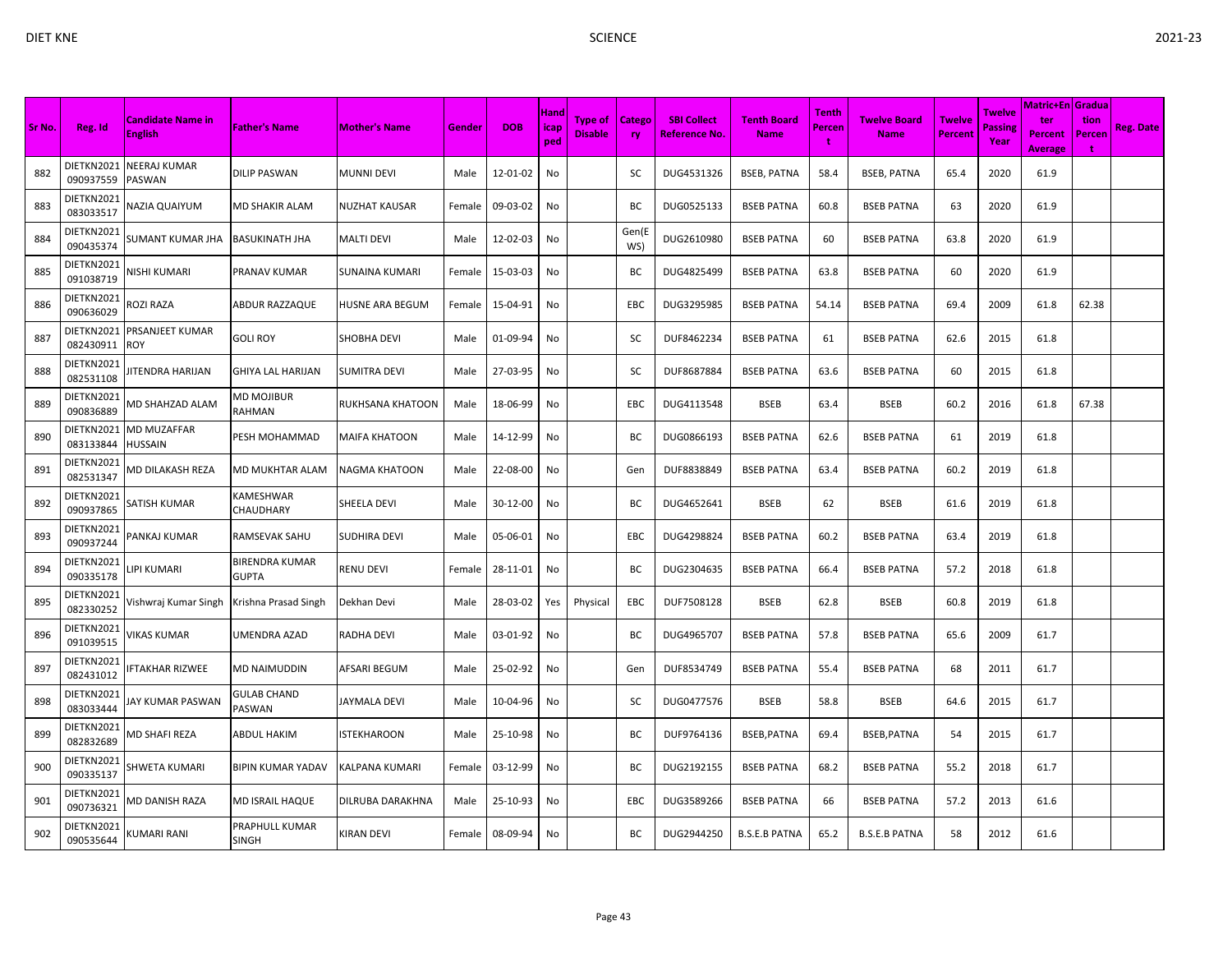|        |                         |                                            |                                  |                      |        |            |                     |                                  |                            |                                            |                                           |                             |                                    |                                 |                                  | Matric+En   Gradua               |                     |                  |
|--------|-------------------------|--------------------------------------------|----------------------------------|----------------------|--------|------------|---------------------|----------------------------------|----------------------------|--------------------------------------------|-------------------------------------------|-----------------------------|------------------------------------|---------------------------------|----------------------------------|----------------------------------|---------------------|------------------|
| Sr No. | Reg. Id                 | <b>Candidate Name in</b><br><b>English</b> | <b>Father's Name</b>             | <b>Mother's Name</b> | Gender | <b>DOB</b> | Hand<br>icap<br>ped | <b>Type of</b><br><b>Disable</b> | <b>Catego</b><br><b>ry</b> | <b>SBI Collect</b><br><b>Reference No.</b> | <b>Tenth Board</b><br><b>Name</b>         | <b>Tenth</b><br>Percen<br>÷ | <b>Twelve Board</b><br><b>Name</b> | <b>Twelve</b><br><b>Percent</b> | Twelve<br><b>Passing</b><br>Year | ter<br>Percent<br><b>Average</b> | tion<br>Percen<br>÷ | <b>Reg. Date</b> |
| 903    | DIETKN2021<br>081928739 | RAJA KUMAR                                 | <b>DURJAN RAJAK</b>              | SUNITA DEVI          | Male   | 31-12-02   | No                  |                                  | SC                         | DUF6833539                                 | <b>BSEB PATNA</b>                         | 65.6                        | <b>BSEB PATNA</b>                  | 57.6                            | 2020                             | 61.6                             |                     |                  |
| 904    | DIETKN2021<br>090435422 | VISHAL KUMAR<br><b>PANDEY</b>              | DINANATH PANDEY                  | PUNAM DEVI           | Male   | 21-07-96   | No                  |                                  | Gen(E<br>WS)               | DUG2670854                                 | Bihar school<br>examination               | 62.8                        | Bihar school<br>examination        | 60.2                            | 2015                             | 61.5                             |                     |                  |
| 905    | DIETKN2021<br>090234619 | PINKI KUMARI                               | ASHOK DAS                        | KAUSHALYA DEVI       | Female | 18-04-98   | No                  |                                  | SC                         | DUG1619729                                 | <b>BSEB PATNA</b>                         | 64.4                        | <b>BBOSE PATNA</b>                 | 58.6                            | 2019                             | 61.5                             |                     |                  |
| 906    | DIETKN2021<br>090937569 | SABREEN                                    | <b>MD ASLAM</b>                  | UMARA KHATOON        | Female | 01-01-99   | No                  |                                  | <b>EBC</b>                 | DUG4522887                                 | <b>BSEB PATNA</b>                         | 60.2                        | <b>BSEB PATNA</b>                  | 62.8                            | 2020                             | 61.5                             |                     |                  |
| 907    | DIETKN2021<br>082832442 | <b>MD INTAKHAB ALAM</b>                    | MD NAYEEM AKHTER                 | ASGHARI BEGUM        | Male   | 25-02-99   | No                  |                                  | BC                         | DUF9827028                                 | <b>BSEB PATNA</b>                         | 72.8                        | <b>BSEB PATNA</b>                  | 50.2                            | 2018                             | 61.5                             |                     |                  |
| 908    | DIETKN2021<br>090938104 | MUKESH KUMAR                               | RAM SAH                          | GITA DEVI            | Male   | 03-04-99   | No                  |                                  | EBC                        | DUG4712999                                 | <b>BSEB PATNA</b>                         | 66.8                        | <b>BSEB PATNA</b>                  | 56.2                            | 2016                             | 61.5                             |                     |                  |
| 909    | DIETKN2021<br>090134310 | <b>AIBA PERWEEN</b>                        | MD SHAMSUL HAQUE FARZANA KHATOON |                      | Female | 01-02-00   | No                  |                                  | Gen                        | DUG1288053                                 | <b>BSEB PATNA</b>                         | 60                          | <b>BSEB PATNA</b>                  | 63                              | 2019                             | 61.5                             |                     |                  |
| 910    | DIETKN2021<br>082531299 | <b>MD NAHID ALAM</b>                       | <b>ZAKIR HUSSAIN</b>             | <b>WOKILA BANU</b>   | Male   | 05-10-02   | No                  |                                  | BС                         | DUF8808353                                 | <b>BSEB</b>                               | 58.8                        | <b>BSEB</b>                        | 64.2                            | 2020                             | 61.5                             |                     |                  |
| 911    | DIETKN2021<br>090938088 | GULAFSHAN                                  | <b>MD SHER ALAM</b>              | MAQUSOOMA<br>KHATOON | Female | 31-03-03   | No                  |                                  | Gen                        | DUG4593624                                 | B.S.E.B.PATNA                             | 58.4                        | <b>B.S.E.B.PATANA</b>              | 64.6                            | 2020                             | 61.5                             |                     |                  |
| 912    | DIETKN2021<br>090736431 | JPASANA KUMARI                             | AMRESH KUMAR                     | POONAM KUMARI        | Female | 05-12-96   | No                  |                                  | BC                         | DUG3660380                                 | C.B.S.E DELHI                             | 62.6                        | C.B.S.E DELHI                      | 60.2                            | 2015                             | 61.4                             |                     |                  |
| 913    | DIETKN2021<br>082029345 | <b>MD AAMIR SUBHANI</b>                    | MD BAZLUR RAHMAN                 | NASEEMA KHATOON      | Male   | 15-01-98   | No                  |                                  | BC                         | DUF6948721                                 | B.S.E.B.PATNA                             | 64.2                        | B.S.E.B.PATNA                      | 58.6                            | 2016                             | 61.4                             | 58.61               |                  |
| 914    | DIETKN2021<br>091038569 | RUHI PATEL                                 | SUDHIR KUMAR SINGH PUNAM KUMARI  |                      | Female | 21-02-98   | No                  |                                  | BC                         | DUG4799947                                 | <b>BSEB PATNA</b>                         | 64.8                        | <b>BBOS PATNA</b>                  | 58                              | 2017                             | 61.4                             |                     |                  |
| 915    | DIETKN2021<br>090937893 | <b>NUSRAT BANO</b>                         | <b>NAUSHAD HUSSAIN</b>           | SHAHNAZ BEGAM        | Female | 15-12-99   | No                  |                                  | EBC                        | DUG4586948                                 | <b>BSEB PATNA</b>                         | 67.6                        | <b>BSEB PATNA</b>                  | 55.2                            | 2017                             | 61.4                             |                     |                  |
| 916    | DIETKN2021<br>082430604 | <b>IMOD KUMAR</b>                          | <b>GANESHI MANDAL</b>            | LURO DEVI            | Male   | 19-03-00   | No                  |                                  | EBC                        | DUF7153231                                 | <b>BSEB PATNA</b>                         | 60                          | <b>BSEB PATNA</b>                  | 62.8                            | 2020                             | 61.4                             |                     |                  |
| 917    | DIETKN2021<br>090937597 | VAIBHAV KUMAR                              | <b>DHIREN KUMAR</b>              | <b>SUNITA DEVI</b>   | Male   | 08-05-00   | No                  |                                  | EBC                        | DUG4529016                                 | <b>BSEB</b>                               | 65.8                        | <b>BSEB</b>                        | 57                              | 2018                             | 61.4                             |                     |                  |
| 918    | DIETKN2021<br>090535725 | SUMIT KUMAR                                | YOGENDRA SHARMA                  | AHILYA DEVI          | Male   | 05-08-95   | No                  |                                  | SC                         | DUG2285915                                 | BSEB, PATNA                               | 61.2                        | BSEB, PATNA                        | 61.4                            | 2015                             | 61.3                             | 68.13               |                  |
| 919    | DIETKN2021<br>082029046 | MANOJ KUMAR                                | SHAMBHU PRASAD<br>MANDAL         | JALESWARI DEVI       | Male   | 25-01-97   | No                  |                                  | <b>EBC</b>                 | DUF6881860                                 | <b>BSEB PATNA</b>                         | 60.8                        | <b>BSEB PATNA</b>                  | 61.8                            | 2015                             | 61.3                             |                     |                  |
| 920    | DIETKN2021<br>082229787 | PRABHAT KUMAR<br><b>SINHA</b>              | GADADHAR SINHA                   | <b>GEETA SINHA</b>   | Male   | 25-06-98   | No                  |                                  | BC                         | DUF7164027                                 | <b>B.S.E.B PATNA</b>                      | 65.4                        | <b>B.S.E.B PATNA</b>               | 57.2                            | 2016                             | 61.3                             | 55.93               |                  |
| 921    | DIETKN2021<br>091038720 | ABHISHEK KUMAR<br><b>THAKUR</b>            | ASHOK THAKUR                     | <b>ANITA THAKUR</b>  | Male   | 22-01-99   | No                  |                                  | Gen(E<br>WS)               | DUG4828975                                 | <b>BSEB PATNA</b>                         | 63.8                        | <b>BSEB PATNA</b>                  | 58.8                            | 2016                             | 61.3                             | 60.5                |                  |
| 922    | DIETKN2021<br>091039110 | <b>MD GHAZNAFAR</b>                        | <b>ZAINUL AKHTER</b>             | ????? ?????          | Male   | 04-03-00   | No                  |                                  | ВC                         | DUG4888794                                 | <b>BIHAR SCHOOL</b><br><b>EXAMINATION</b> | 60                          | <b>BIHAR SCHOOL</b><br>EXAMINATION | 62.6                            | 2019                             | 61.3                             |                     |                  |
| 923    | DIETKN2021<br>091038604 | ZEEBA QUAMAR                               | ABDUL HAMID                      | <b>FIRDAUSI ARA</b>  | Female | 28-10-02   | No                  |                                  | <b>EBC</b>                 | DUG4805972                                 | <b>BSEB PATNA</b>                         | 52                          | <b>BSEB PATNA</b>                  | 70.6                            | 2020                             | 61.3                             |                     |                  |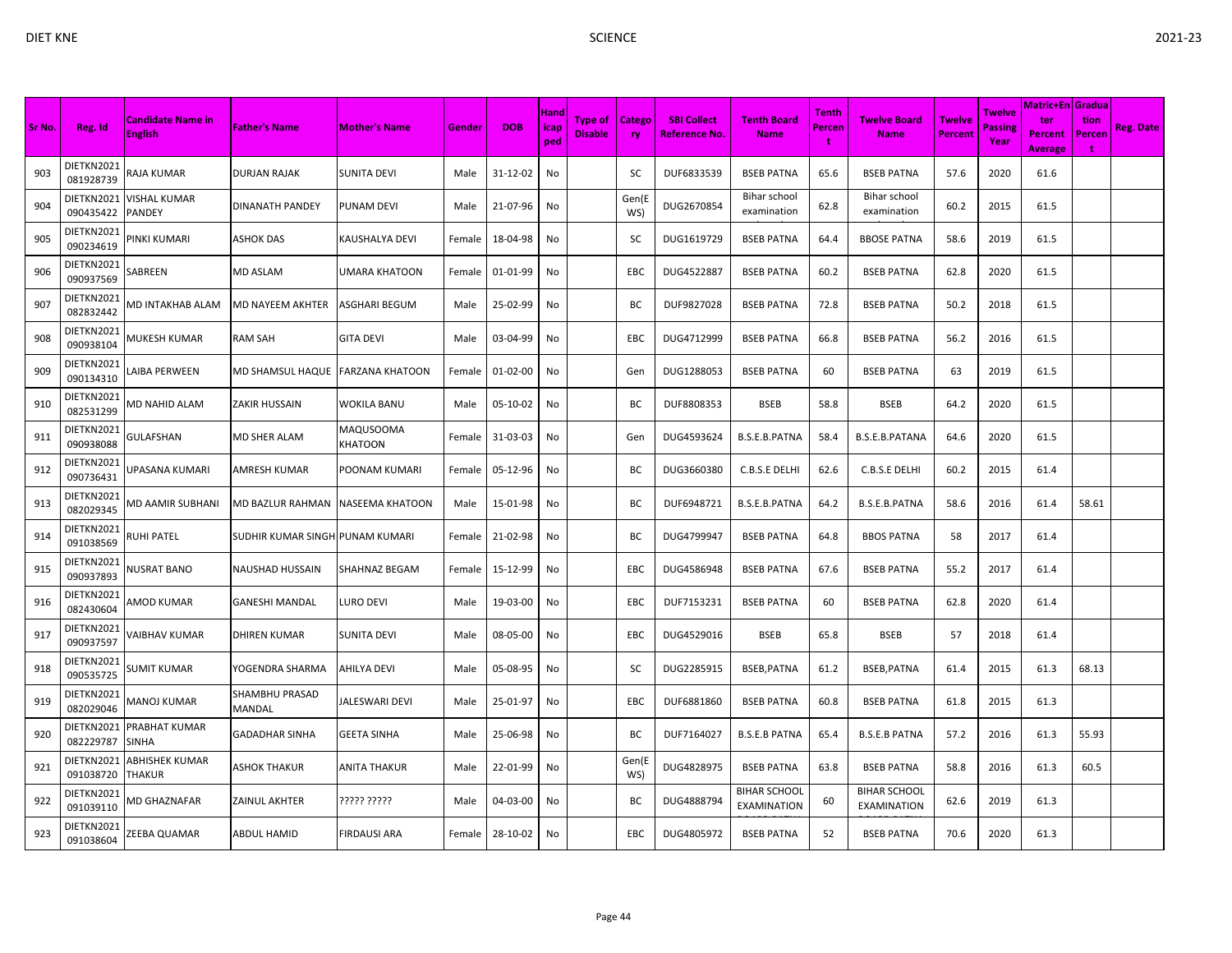| Sr No. | Reg. Id                 | <b>Candidate Name in</b><br><b>English</b> | <b>Father's Name</b>                 | <b>Mother's Name</b>    | Gender      | <b>DOB</b>     | <b>Hand</b><br>icap<br>ped | <b>Type of</b><br><b>Disable</b> | Catego<br>ry | <b>SBI Collect</b><br>Reference No. | <b>Tenth Board</b><br><b>Name</b>         | <b>Tenth</b><br>Percen<br>t | <b>Twelve Board</b><br><b>Name</b>   | <b>Twelve</b><br><b>Percent</b> | Twelve<br>Passing<br>Year | Matric+En Gradua<br>ter<br><b>Percent</b><br><b>Average</b> | tion<br>Percen<br>t | Reg. Date   |
|--------|-------------------------|--------------------------------------------|--------------------------------------|-------------------------|-------------|----------------|----------------------------|----------------------------------|--------------|-------------------------------------|-------------------------------------------|-----------------------------|--------------------------------------|---------------------------------|---------------------------|-------------------------------------------------------------|---------------------|-------------|
| 924    | DIETKN2021<br>082430612 | <b>NAZAR IMAM</b>                          | <b>MD ASIR</b>                       | <b>NIRALA BEGUM</b>     | <b>Male</b> | $26 - 02 - 03$ | <b>No</b>                  |                                  | Gen          | <b>DUF8257894</b>                   | <b>CBSE NEW</b><br><b>DELHI</b>           | 61.6                        | <b>BSEB PATNA</b>                    | 61                              | 2021                      | 61.3                                                        |                     | 2021        |
| 925    | DIETKN2021<br>082531161 | GHULAM SIMNANI                             | MD GHULAM GHAUS                      | SANJARI BEGUM           | Male        | 15-08-97       | No                         |                                  | ВC           | DUF8712730                          | <b>BOARD OF HIGH</b><br><b>SCHOOL AND</b> | 71.83                       | <b>BSEB PATNA</b>                    | 50.6                            | 2016                      | 61.215                                                      | 69.52               |             |
| 926    | DIETKN2021<br>091039501 | <b>MD DILDAR ALAM</b>                      | SAGIR AHMAD                          | <b>DILARA BEGAM</b>     | Male        | 26-05-97       | No                         |                                  | Gen          | DUG4961637                          | <b>BSEB</b>                               | 61                          | <b>BSEB</b>                          | 61.4                            | 2016                      | 61.2                                                        |                     |             |
| 927    | DIETKN2021<br>091039080 | MD AFROZ ANSARI                            | <b>MD ZAFER ANSARI</b>               | <b>HUSNA BEGAM</b>      | Male        | 04-01-98       | No                         |                                  | EBC          | DUG4719549                          | <b>BSEB</b>                               | 56.2                        | <b>BSEB</b>                          | 66.2                            | 2017                      | 61.2                                                        | 64.63               |             |
| 928    | DIETKN2021<br>090937712 | RAZIYA PARVEEN                             | ZIYAUR RAHMAN                        | <b>NOOR JAHAN BEGUM</b> | Female      | 08-02-00       | No                         |                                  | Gen          | DUG4603275                          | <b>CBSE DELHI</b>                         | 64.2                        | <b>CBSE DELHI</b>                    | 58.2                            | 2020                      | 61.2                                                        |                     |             |
| 929    | DIETKN2021<br>082029365 | Md Sarfraz                                 | Quazi Abdus Salam                    | <b>Nargis</b>           | Male        | 20-06-00       | No                         |                                  | ВC           | DUF7237909                          | <b>BSEB</b>                               | 64.6                        | <b>BSEB</b>                          | 57.8                            | 2018                      | 61.2                                                        |                     |             |
| 930    | DIETKN2021<br>082531487 | OOJA KUMARI                                | <b>BHARAT PRASAD</b><br><b>GUPTA</b> | <b>SUNITA DEVI</b>      | Female      | 27-12-97       | No                         |                                  | BC           | DUF8920548                          | <b>BSEB PATNA</b>                         | 63.6                        | <b>BSEB PATNA</b>                    | 58.6                            | 2015                      | 61.1                                                        | 64.63               |             |
| 931    | DIETKN2021<br>091039645 | <b><i>FANWEER ALAM</i></b>                 | <b>MD HASHIM</b>                     | <b>RABIA KHATOON</b>    | <b>Male</b> | $20 - 01 - 98$ | <b>No</b>                  |                                  | <b>EBC</b>   | <b>DUG4985012</b>                   | <b>BIHAR STATE</b><br><b>MADARSA</b>      | 56.33                       | <b>BIHAR STATE</b><br><b>MADARSA</b> | 65.83                           | 2013                      | 61.1                                                        |                     | <b>URDU</b> |
| 932    | DIETKN2021<br>090937679 | MD TAHIR HUSAIN                            | MD SHAMIM AKHTAR                     | <b>JAHANA KHATOON</b>   | Male        | 07-05-98       | No                         |                                  | <b>EBC</b>   | DUG4533104                          | <b>BSEB PATNA</b>                         | 67.2                        | <b>BSEB PATNA</b>                    | 55                              | 2016                      | 61.1                                                        | 61.38               |             |
| 933    | DIETKN2021<br>090937891 | MADHU KUMARI                               | SHUBHAS MINJ                         | DAYAMANTI MINJ          | Male        | 30-11-98       | No                         |                                  | ST           | DUG4664315                          | <b>BSEB PATNA</b>                         | 64.6                        | <b>BSEB PATNA</b>                    | 57.6                            | 2016                      | 61.1                                                        |                     |             |
| 934    | DIETKN2021<br>091039329 | AMIT KUMAR                                 | KAILASH PRASAD<br>YADAV              | <b>NEELAM DEVI</b>      | Male        | 27-12-98       | No                         |                                  | BC           | DUG4944819                          | CBSE                                      | 64                          | <b>BSEB PATNA</b>                    | 58.2                            | 2016                      | 61.1                                                        |                     |             |
| 935    | DIETKN2021<br>090836699 | AMBEDKAR KUMAR                             | <b>BUDHESHWAR RAM</b>                | <b>CHANDRAMA DEVI</b>   | Male        | 02-05-99       | No                         |                                  | sc           | DUG4052084                          | <b>BSEB PATNA</b>                         | 62.2                        | <b>BSEB PATNA</b>                    | 60                              | 2019                      | 61.1                                                        |                     |             |
| 936    | DIETKN2021<br>091038529 | Md Shakir Ansari                           | Md Mujahid Ansari                    | Bibi Momina Khatoon     | Male        | 16-08-02       | No                         |                                  | EBC          | DUG4796040                          | <b>BSEB PATNA</b>                         | 60.6                        | <b>BSEB PATNA</b>                    | 61.6                            | 2020                      | 61.1                                                        |                     |             |
| 937    | DIETKN2021<br>090836821 | KRISHNA MOHAN<br>YADAV                     | KRIPA NAND YADAV                     | <b>MIRA DEVI</b>        | Male        | 07-11-90       | No                         |                                  | ВC           | DUG4110723                          | <b>BSEB PATNA</b>                         | 60                          | <b>BSEB PATNA</b>                    | 62                              | 2009                      | 61                                                          |                     |             |
| 938    | DIETKN2021<br>082330102 | SHAILENDRA KUMAR                           | SHATRUHAN SAH                        | <b>SHATRUHAN SAH</b>    | Male        | 05-08-94       | No                         |                                  | EBC          | DUF7851757                          | <b>BSEB PATNA</b>                         | 57.4                        | <b>BSEB PATNA</b>                    | 64.6                            | 2011                      | 61                                                          |                     |             |
| 939    | DIETKN2021<br>090234757 | MD KAMIL REZA                              | MD ZAHOOR ALAM                       | <b>KOPILA BEGUM</b>     | Male        | 10-06-95       | No                         |                                  | ВC           | DUG1763817                          | <b>BSEB PATNA</b>                         | 59.8                        | <b>BSEB PATNA</b>                    | 62.2                            | 2013                      | 61                                                          |                     |             |
| 940    | DIETKN2021<br>090636206 | IEMANT KUMAR DAS                           | <b>BIJAY KUMAR DAS</b>               | <b>DENO DEVI</b>        | Male        | 23-11-95       | No                         |                                  | <b>SC</b>    | DUG3436174                          | <b>BSEB PATNA</b>                         | 63                          | <b>BSEB PATNA</b>                    | 59                              | 2013                      | 61                                                          | 54.93               |             |
| 941    | DIETKN2021<br>083033252 | <b>ILI AHMAD</b>                           | ABUL KALAM                           | <b>ALHAYA KHATOON</b>   | Male        | 10-04-98       | No                         |                                  | ВC           | DUG0369975                          | <b>BSEB PATNA</b>                         | 65.4                        | <b>BSEB PATNA</b>                    | 56.6                            | 2018                      | 61                                                          |                     |             |
| 942    | DIETKN2021<br>091038692 | AXMI KUMARI                                | SHAYAM SUNDAR<br>HARIJAN             | <b>PURAN DEVI</b>       | Female      | 03-05-98       | No                         |                                  | SC           | DUG4824540                          | <b>BSEB PATNA</b>                         | 66.6                        | <b>BSEB PATNA</b>                    | 55.4                            | 2018                      | 61                                                          |                     |             |
| 943    | DIETKN2021<br>082029198 | SUPRIYA KUMARI                             | MAHESHWARI<br>PASWAN                 | <b>GEETA DEVI</b>       | Female      | 03-01-01       | No                         |                                  | sc           | DUF7127382                          | <b>BSEB PATNA</b>                         | 48.4                        | <b>BSEB PATNA</b>                    | 73.6                            | 2019                      | 61                                                          |                     |             |
| 944    | DIETKN2021<br>090636002 | KARAN KUMAR<br>CHOUDHARY                   | OM PRAKASH<br>CHOUDHARY              | <b>GEETA DEVI</b>       | Male        | 25-02-02       | No                         |                                  | sc           | DUG1888776                          | <b>B.S.E.B PATNA</b>                      | 71.4                        | <b>B.S.E.B PATNA</b>                 | 50.6                            | 2018                      | 61                                                          |                     |             |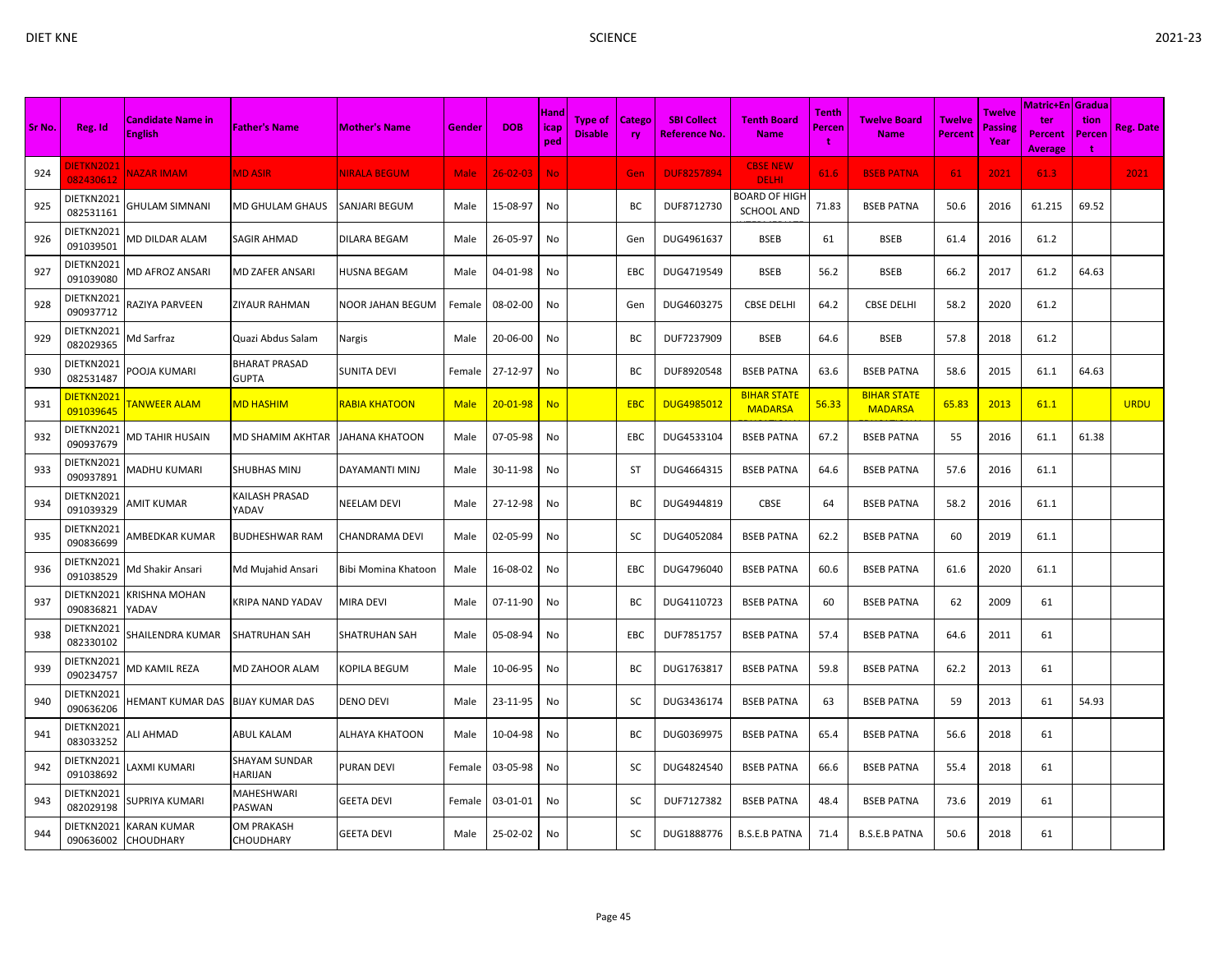|        |                         |                                     |                          |                      |        |                |                     |                           |                     |                                     |                                           |                             |                                    |                                 |                                  | Matric+En   Gradua                      |                     |                  |
|--------|-------------------------|-------------------------------------|--------------------------|----------------------|--------|----------------|---------------------|---------------------------|---------------------|-------------------------------------|-------------------------------------------|-----------------------------|------------------------------------|---------------------------------|----------------------------------|-----------------------------------------|---------------------|------------------|
| Sr No. | Reg. Id                 | Candidate Name in<br><b>English</b> | <b>Father's Name</b>     | <b>Mother's Name</b> | Gender | <b>DOB</b>     | Hand<br>icap<br>ped | Type of<br><b>Disable</b> | Catego<br><b>ry</b> | <b>SBI Collect</b><br>Reference No. | <b>Tenth Board</b><br><b>Name</b>         | <b>Tenth</b><br>Percen<br>t | <b>Twelve Board</b><br><b>Name</b> | <b>Twelve</b><br><b>Percent</b> | Twelve<br><b>Passing</b><br>Year | ter<br><b>Percent</b><br><b>Average</b> | tion<br>Percen<br>÷ | <b>Reg. Date</b> |
| 945    | DIETKN2021<br>091039212 | /ASKIT KUMAR                        | IAGAT NARAYAN GIRI       | PHUDAN DEVI          | Male   | 31-12-95       | No                  |                           | ВC                  | DUG4916883                          | <b>BSEB PATNA</b>                         | 57                          | <b>BSEB PATNA</b>                  | 64.8                            | 2015                             | 60.9                                    |                     |                  |
| 946    | DIETKN2021<br>090938193 | <b>MD WALIUDDIN</b>                 | MD NOORUDDIN             | <b>SABIYA ARA</b>    | Male   | 06-06-99       | No                  |                           | ВC                  | DUG4736768                          | <b>BSEB, PATNA</b>                        | 66.2                        | <b>BSEB, PATNA</b>                 | 55.6                            | 2016                             | 60.9                                    | 64.5                |                  |
| 947    | DIETKN2021<br>082933151 | SHASHI KANT SINHA                   | HARI MOHAN SINHA         | <b>SHANTI DEVI</b>   | Male   | 21-04-00       | No                  |                           | EBC                 | DUG0202267                          | <b>BIHAR SCHOOL</b><br><b>EXAMINATION</b> | 63.2                        | <b>BIHAR SCHOOL</b><br>EXAMINATION | 58.6                            | 2019                             | 60.9                                    |                     |                  |
| 948    | DIETKN2021<br>082129627 | ALOK KUMAR JHA                      | ARUN JHA                 | <b>DAISY DEVI</b>    | Male   | 19-10-00       | No                  |                           | Gen(E<br>WS)        | DUF6969590                          | <b>BSEB PATNA</b>                         | 59.2                        | <b>BSEB PATNA</b>                  | 62.6                            | 2019                             | 60.9                                    |                     |                  |
| 949    | DIETKN2021<br>090836650 | SHAKIR REZA                         | GULAM SABIR              | <b>KAUSRI BEGAM</b>  | Male   | 13-04-01       | No                  |                           | EBC                 | DUG4032053                          | <b>BSEB</b>                               | 58.6                        | <b>BSEB</b>                        | 63.2                            | 2019                             | 60.9                                    |                     |                  |
| 950    | DIETKN2021<br>083033454 | RAUSHAN KUMAR                       | RAGHUNANDAN<br>YADAV     | <b>SUSHILA DEVI</b>  | Male   | 01-02-95       | No                  |                           | BC                  | DUG0476424                          | <b>BSEB</b>                               | 50.2                        | <b>BSEB</b>                        | 71.4                            | 2013                             | 60.8                                    |                     |                  |
| 951    | DIETKN2021<br>091038388 | SUJEETA KUMARI                      | BAIDYANATH KARDAR        | <b>MEERA DEVI</b>    | Female | 02-06-95       | No                  |                           | EBC                 | DUG4710798                          | <b>BSEB PATNA</b>                         | 56                          | <b>BSEB PATNA</b>                  | 65.6                            | 2015                             | 60.8                                    |                     |                  |
| 952    | DIETKN2021<br>082832470 | ASHRAF AHMAD                        | <b>ABDUR RAUF</b>        | <b>ANWARI BEGUM</b>  | Male   | 01-06-99       | No                  |                           | Gen(E<br>WS)        | DUF9846891                          | <b>BSEB PATNA</b>                         | 61.6                        | <b>BSEB PATNA</b>                  | 60                              | 2017                             | 60.8                                    |                     |                  |
| 953    | DIETKN2021<br>082029340 | MITHILESH KUMAR<br>YADAV            | BIRENDRA PRASAD<br>YADAV | <b>SUDAMA DEVI</b>   | Male   | 11-05-00       | No                  |                           | BC                  | DUF7201492                          | <b>BSEB PATNA</b>                         | 65.8                        | <b>BSEB PATNA</b>                  | 55.8                            | 2017                             | 60.8                                    |                     |                  |
| 954    | DIETKN2021<br>082029226 | <b>RAMDEV KUMAR</b><br><b>BASAK</b> | <b>ALOK KUMAR BASAK</b>  | <b>UMA DEVI</b>      | Male   | $24 - 12 - 03$ | <b>No</b>           |                           | <b>SC</b>           | <b>DUF7139246</b>                   | <b>BSEB PATNA</b>                         | 66                          | <b>BSEB PATNA</b>                  | 55.6                            | 2021                             | 60.8                                    |                     | 2021             |
| 955    | DIETKN2021<br>082531059 | PRAMOD KUMAR<br>MANDAL              | SURESH MANDAL            | <b>SUMANTI DEVI</b>  | Male   | 12-02-93       | No                  |                           | BC                  | DUF8657444                          | <b>BSEB PATNA</b>                         | 65.2                        | <b>BSEB PATNA</b>                  | 56.2                            | 2011                             | 60.7                                    | 64.75               |                  |
| 956    | DIETKN2021<br>082229991 | Md Chand Alam                       | Md Aslam                 | ????? ????           | Male   | 03-03-96       | No                  |                           | Gen                 | DUF7697692                          | <b>BSEB Patna</b>                         | 52.2                        | <b>BSEB Patna</b>                  | 69.2                            | 2013                             | 60.7                                    |                     |                  |
| 957    | DIETKN2021<br>090836687 | (ISHAN KUMAR<br>MAHTO               | SHANKAR MAHTO            | <b>KIREN DEVI</b>    | Male   | 15-05-98       | No                  |                           | ВC                  | DUG4034805                          | <b>BSEB PATNA</b>                         | 64                          | <b>BSEB PATNA</b>                  | 57.4                            | 2015                             | 60.7                                    |                     |                  |
| 958    | DIETKN2021<br>082430717 | <b>AMARJEET KUMAR</b><br><b>ROY</b> | <b>GOLI ROY</b>          | <b>SHOBHA DEVI</b>   | Male   | $07 - 03 - 03$ | <b>No</b>           |                           | SC.                 | <b>DUF8338580</b>                   | <b>BSEB PATNA</b>                         | 64.4                        | <b>BSEB PATNA</b>                  | 57                              | 2021                             | 60.7                                    |                     | 2021             |
| 959    | DIETKN2021<br>090937406 | <b>MD SAJAUDDIN</b>                 | MD FAIYAZ ALAM           | <b>BIBI AKHTRI</b>   | Male   | 24-12-94       | No                  |                           | EBC                 | DUG4466766                          | <b>BSEB</b>                               | 56.8                        | <b>BSEB</b>                        | 64.4                            | 2013                             | 60.6                                    |                     |                  |
| 960    | DIETKN2021<br>083033493 | PINTU KUMAR<br>PASWAN               | RAJ DEV PASWAN           | <b>PURAN DEVI</b>    | Male   | 01-04-96       | No                  |                           | SC                  | DUG8569452                          | <b>BSEB PATNA</b>                         | 56                          | <b>BSEB PATNA</b>                  | 65.2                            | 2015                             | 60.6                                    |                     |                  |
| 961    | DIETKN2021<br>090836851 | Md Gufran Alam                      | Md Idris Alam            | Gulshan Begum        | Male   | 15-06-96       | No                  |                           | BC                  | DUG4126962                          | <b>BSEB PATNA</b>                         | 56                          | <b>BSEB PATNA</b>                  | 65.2                            | 2019                             | 60.6                                    |                     |                  |
| 962    | DIETKN2021<br>082129559 | PRIYANKA KUMARI                     | NIRMAL SINGH             | <b>KIRAN SINGH</b>   | Female | 28-01-97       | No                  |                           | Gen                 | DUF7395728                          | <b>BIHAR SCHOOL</b><br><b>EXAMINATION</b> | 61.2                        | <b>BIHAR SCHOOL</b><br>EXAMINATION | 60                              | 2015                             | 60.6                                    | 60.88               |                  |
| 963    | DIETKN2021<br>091039355 | SUMAIYA ZAFAR                       | MD ZAFAR IMAM            | <b>BILKISH BANO</b>  | Female | 02-05-99       | No                  |                           | <b>EBC</b>          | DUG4936858                          | <b>BSEB PATNA</b>                         | 66                          | <b>BSEB PATNA</b>                  | 55.2                            | 2016                             | 60.6                                    |                     |                  |
| 964    | DIETKN2021<br>090635931 | NAZ CHAMAN                          | Nazam Uddin              | Noor Saba Begum      | Female | 22-12-99       | No                  |                           | ВC                  | DUG3199076                          | <b>BSEB PATNA</b>                         | 68                          | <b>BSEB PATNA</b>                  | 53.2                            | 2017                             | 60.6                                    |                     |                  |
| 965    | DIETKN2021<br>090938224 | DEVENDRA KUMAR                      | VISHNU DEO KAMAT         | <b>SHANTI DEVI</b>   | Male   | 07-02-88       | No                  |                           | <b>EBC</b>          | DUG4732417                          | <b>B.S.E.B PATNA</b>                      | 57.29                       | <b>B.I.E.C PATNA</b>               | 63.78                           | 2005                             | 60.5                                    |                     |                  |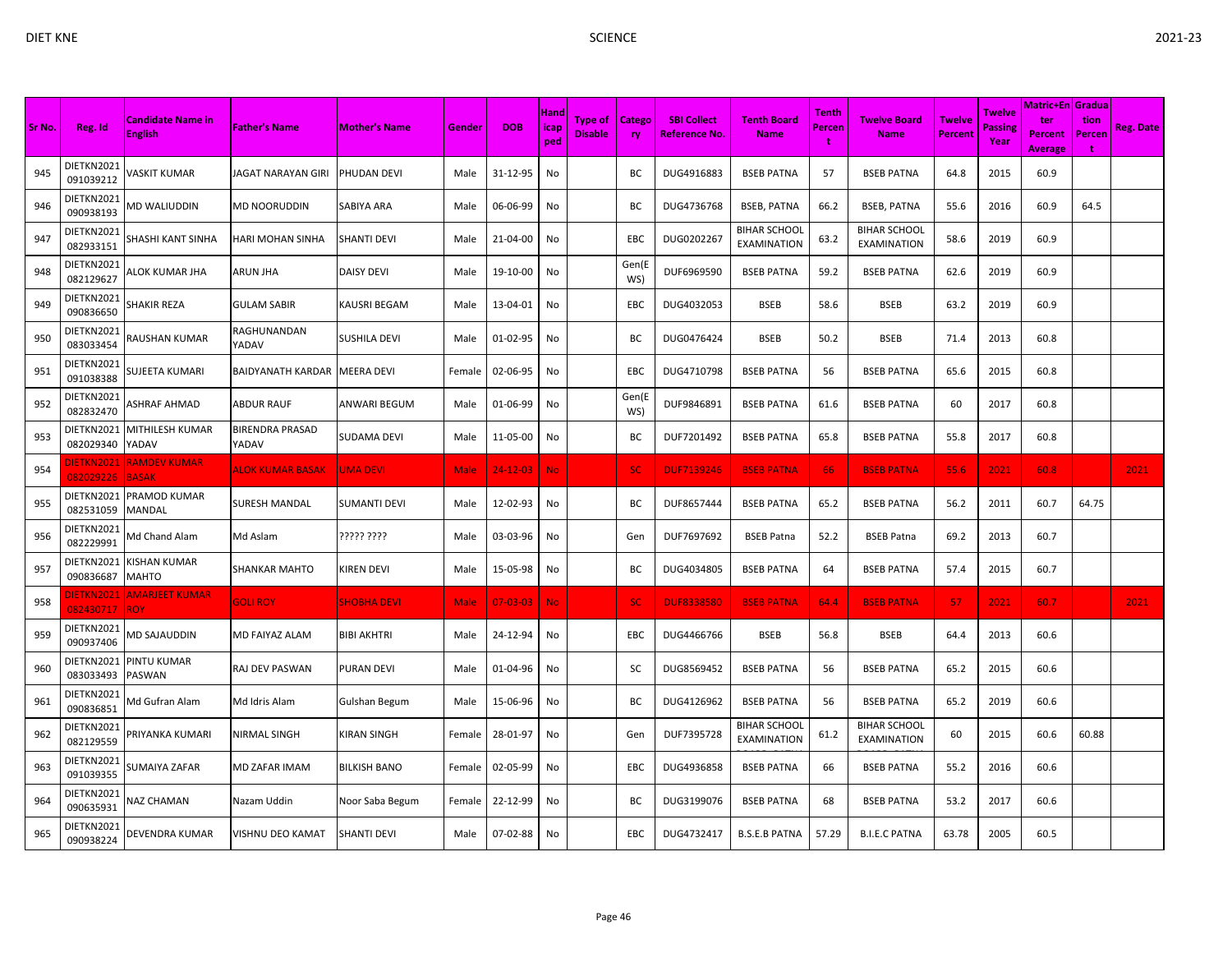|        |                                |                                     |                                           |                        |        |                | Hand        |                           |                     |                                     |                                   | <b>Tenth</b>       |                             |                                 | Twelve                 | Matric+En <i>Gradua</i>                 |                                       |                  |
|--------|--------------------------------|-------------------------------------|-------------------------------------------|------------------------|--------|----------------|-------------|---------------------------|---------------------|-------------------------------------|-----------------------------------|--------------------|-----------------------------|---------------------------------|------------------------|-----------------------------------------|---------------------------------------|------------------|
| Sr No. | Reg. Id                        | Candidate Name in<br><b>English</b> | <b>Father's Name</b>                      | <b>Mother's Name</b>   | Gender | <b>DOB</b>     | icap<br>ped | Type of<br><b>Disable</b> | Catego<br><b>ry</b> | <b>SBI Collect</b><br>Reference No. | <b>Tenth Board</b><br><b>Name</b> | <b>Percen</b><br>t | Twelve Board<br><b>Name</b> | <b>Twelve</b><br><b>Percent</b> | <b>Passing</b><br>Year | ter<br><b>Percent</b><br><b>Average</b> | tion<br>Percen<br>$\ddot{\mathbf{r}}$ | <b>Reg. Date</b> |
| 966    | DIETKN2021<br>090535632        | SUMEDHA KUMARI                      | RAMAKANT PASWAN                           | <b>REKHA DEVI</b>      | Female | 03-03-93       | No          |                           | sc                  | DUG2981489                          | <b>BSEB PATNA</b>                 | 60                 | <b>BSEB PATNA</b>           | 61                              | 2010                   | 60.5                                    |                                       |                  |
| 967    | DIETKN2021<br>082732219        | MD MUNEEM REZA                      | MD ASLAM ASHRAFI                          | <b>MANZARI KHATOON</b> | Male   | 15-02-94       | No          |                           | Gen                 | DUF9503847                          | <b>BSEBPATNA</b>                  | 60.4               | <b>BSEBPATNA</b>            | 60.6                            | 2013                   | 60.5                                    |                                       |                  |
| 968    | DIETKN2021<br>090937400        | VIANJUSHA KUMARI                    | ASHOK THAKUR                              | <b>KAMLA DEVI</b>      | Female | 31-12-98       | No          |                           | ВC                  | DUG4264723                          | <b>BSEB PATNA</b>                 | 61                 | <b>BSEB PATNA</b>           | 60                              | 2016                   | 60.5                                    |                                       |                  |
| 969    | DIETKN2021<br>090636058        | RAHUL KUMAR RAJAK                   | <b>RAVI RAJAK</b>                         | <b>RUNA DEVI</b>       | Male   | 02-01-99       | No          |                           | SC                  | DUG3331050                          | <b>BSEB PATNA</b>                 | 67.4               | <b>BSEB PATNA</b>           | 53.6                            | 2017                   | 60.5                                    | 53.87                                 |                  |
| 970    | DIETKN2021<br>090636201        | DOLLY KUMARI                        | SANJEEV CHAUDHARI                         | <b>PUNAM DEVI</b>      | Female | 05-06-99       | No          |                           | Gen                 | DUG3441415                          | <b>BSEB PATNA</b>                 | 66.2               | <b>BSEB PATNA</b>           | 54.8                            | 2017                   | 60.5                                    |                                       |                  |
| 971    | DIETKN2021<br>082531230        | RAJA KUMAR MANJHI                   | SANT LAL MANJHI                           | <b>VEENA DEVI</b>      | Male   | 02-10-00       | No          |                           | SC                  | DUF8742574                          | <b>BSSB PATNA</b>                 | 65.2               | <b>BSEB PATNA</b>           | 55.8                            | 2017                   | 60.5                                    | 54.67                                 |                  |
| 972    | DIETKN2021<br>083134050        | SHADABI NASIM                       | SHADAB NASIM                              | <b>SHAH JAHAN</b>      | Female | 15-03-02       | No          |                           | EBC                 | DUG0181069                          | <b>BSEB PATNA</b>                 | 68                 | <b>BSEB PATNA</b>           | 53                              | 2020                   | 60.5                                    |                                       |                  |
| 973    | DIETKN2021<br>090836961        | VID TANZEEM AZAD                    | MD AYUB HUSSAIN                           | <b>TRANNUM JAHAN</b>   | Male   | 30-10-96       | No          |                           | ВC                  | DUG0468700                          | <b>BSEB PATNA</b>                 | 63.6               | <b>BSEB PATNA</b>           | 57.2                            | 2013                   | 60.4                                    | 57.9                                  |                  |
| 974    | DIETKN2021<br>082029205        | RAJU KUMAR RAY                      | JAGAT LAL HARIJAN                         | <b>RADHA DEVI</b>      | Male   | 05-03-98       | No          |                           | <b>SC</b>           | DUF7124079                          | <b>BSEB PATNA</b>                 | 63.2               | <b>BSEB PATNA</b>           | 57.6                            | 2018                   | 60.4                                    |                                       |                  |
| 975    | DIETKN2021<br>090938159        | Raja Kumar Rajak                    | Shiv rajak                                | Gita Devi              | Male   | 28-02-00       | No          |                           | SC                  | DUG4708648                          | <b>Bihar Board</b>                | 58.8               | <b>Bihar Board</b>          | 62                              | 2016                   | 60.4                                    |                                       |                  |
| 976    | DIETKN2021<br>082029006        | SUMAN KUMAR                         | SUNIL MANDAL                              | <b>NEELAM DEVI</b>     | Male   | 25-04-00       | No          |                           | EBC                 | DUF7008141                          | <b>BSEB</b>                       | 60.6               | <b>BSEB</b>                 | 60.2                            | 2019                   | 60.4                                    |                                       |                  |
| 977    | <b>JIETKN2021</b><br>082531311 | <b>SHAD AFREEN</b>                  | <b>MD AFAQUE ALAM</b><br><b>CHOUDHARY</b> | <b>NELOFAR BEGUM</b>   | Female | $15 - 05 - 03$ | <b>No</b>   |                           | <b>BC</b>           | <b>DUF8822904</b>                   | <b>BSEB PATNA</b>                 | 62.2               | <b>BSEB PATNA</b>           | 58.6                            | 2021                   | 60.4                                    |                                       | 2021             |
| 978    | DIETKN2021<br>090937441        | MIRTUNJAY JHA                       | LATE SHYAM KUMAR<br>JHA                   | <b>REKHA DEVI</b>      | Male   | 10-08-84       | No          |                           | Gen(E<br>WS)        | DUG4491896                          | <b>BSEB PATNA</b>                 | 60.29              | <b>BSEB PATNA</b>           | 60.33                           | 2003                   | 60.3                                    | 48.63                                 |                  |
| 979    | DIETKN2021<br>082230035        | saket raj                           | umesh mahto                               | fulo devi              | Male   | 05-04-93       | No          |                           | EBC                 | DUF7500945                          | bseb patna                        | 55.4               | <b>BSEB PATNA</b>           | 65.2                            | 2010                   | 60.3                                    |                                       |                  |
| 980    | DIETKN2021<br>082129464        | VID NAHID KAUSAR                    | MD SHABBIR ALAM                           | <b>NAHEDA KHATOON</b>  | Male   | 10-06-93       | No          |                           | ВC                  | DUF7360342                          | <b>BSEB PATNA</b>                 | 61.2               | <b>BSEB PATNA</b>           | 59.4                            | 2013                   | 60.3                                    |                                       |                  |
| 981    | DIETKN2021<br>090937873        | <b>NEETU PRABHA</b>                 | KRISHNAMOHAN DAS                          | <b>SUNITA DEVI</b>     | Female | 20-09-97       | No          |                           | EBC                 | DUG4654673                          | <b>BSEB, PATNA</b>                | 64.4               | BSEB, PATNA                 | 56.2                            | 2015                   | 60.3                                    |                                       |                  |
| 982    | DIETKN2021<br>082531075        | KAVITA KUMARI                       | ANANT LAL DAS                             | <b>ASHA DEVI</b>       | Female | 05-09-98       | No          |                           | SC                  | DUF8665081                          | <b>BSEB PATNA</b>                 | 60                 | <b>BSEB PATNA</b>           | 60.6                            | 2020                   | 60.3                                    |                                       |                  |
| 983    | DIETKN2021<br>091038801        | NIMESH KUMAR<br>BISHWAS             | PRAMOD BISHWAS                            | RINAKA DEVI            | Male   | 19-01-01       | No          |                           | EBC                 | DUG4848335                          | <b>BSEB PATNA</b>                 | 67.2               | <b>BSEB PATNA</b>           | 53.4                            | 2018                   | 60.3                                    |                                       |                  |
| 984    | DIETKN2021<br>082631755        | <b>NIRMAL KUMAR</b>                 | DILIP                                     | <b>MINA DEVI</b>       | Male   | 10-04-01       | No          |                           | EBC                 | DUF9139045                          | <b>B.S.E.B PATNA</b>              | 67.8               | <b>B.S.E.B PATNA</b>        | 52.8                            | 2018                   | 60.3                                    |                                       |                  |
| 985    | DIETKN2021<br>090836643        | RANJEET KUMAR<br>MANDAL             | SHREERAM MANDAL                           | <b>LALITA DEVI</b>     | Male   | 25-02-92       | No          |                           | ВC                  | DUG4030590                          | <b>BSEB PATNA</b>                 | 55.6               | <b>BSEB PATNA</b>           | 64.8                            | 2010                   | 60.2                                    |                                       |                  |
| 986    | DIETKN2021<br>090836705        | AMRENDRA KUMAR                      | DAMODAR PRASAD<br>YADAV                   | <b>NIRPATI DEVI</b>    | Male   | 16-03-93       | No          |                           | BC                  | DUG4065379                          | <b>CBSE</b>                       | 55.1               | <b>BSEB</b>                 | 65.2                            | 2015                   | 60.2                                    |                                       |                  |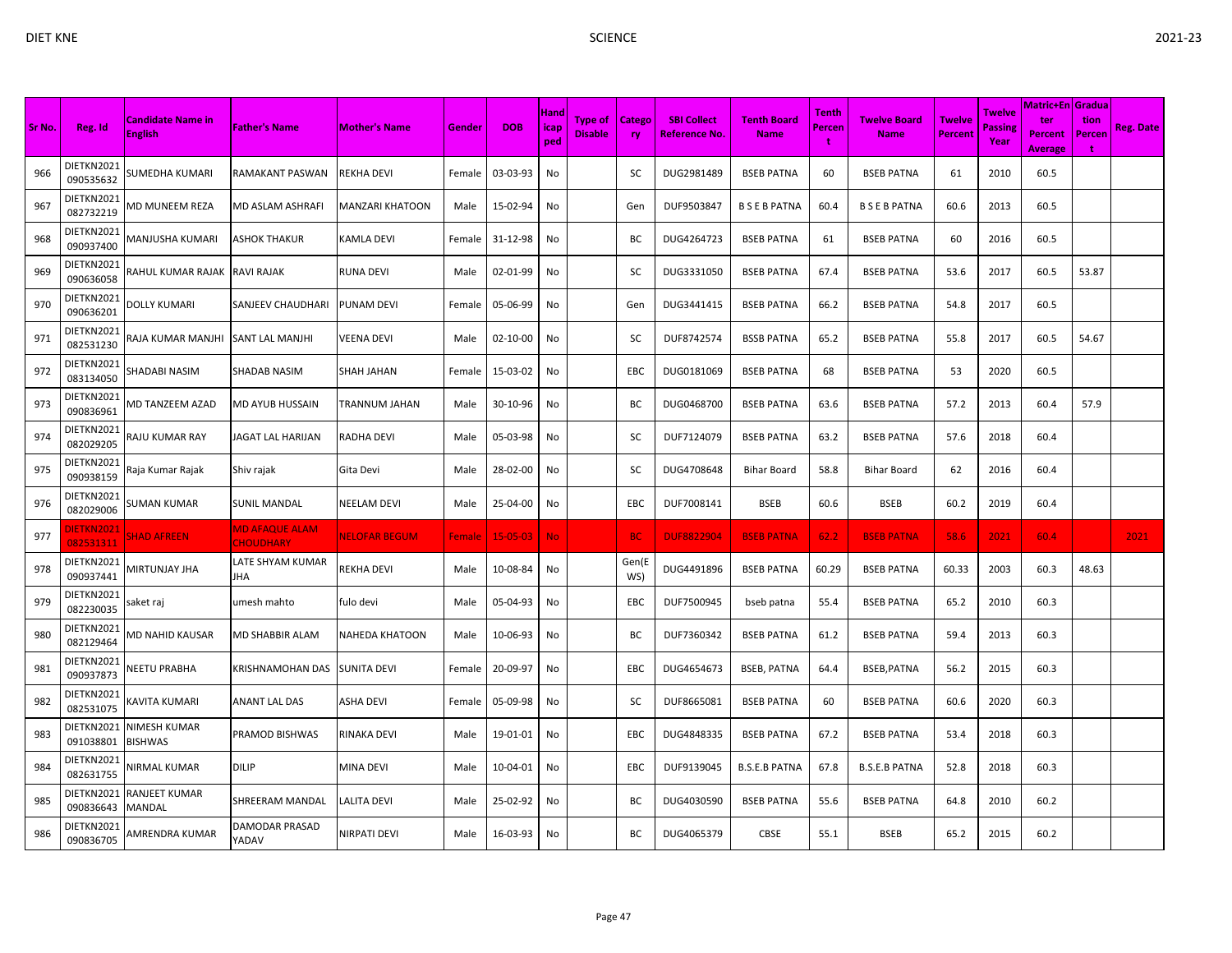|        |                         |                                     |                            |                       |             |                |                     |                                  |               |                                     |                                           |                             |                                           |                          |                           | <b>Matric+En Gradua</b>                 |                     |                  |
|--------|-------------------------|-------------------------------------|----------------------------|-----------------------|-------------|----------------|---------------------|----------------------------------|---------------|-------------------------------------|-------------------------------------------|-----------------------------|-------------------------------------------|--------------------------|---------------------------|-----------------------------------------|---------------------|------------------|
| Sr No. | Reg. Id                 | Candidate Name in<br><b>English</b> | <b>Father's Name</b>       | <b>Mother's Name</b>  | Gender      | <b>DOB</b>     | Hand<br>icap<br>ped | <b>Type of</b><br><b>Disable</b> | Catego<br>ry. | <b>SBI Collect</b><br>Reference No. | <b>Tenth Board</b><br><b>Name</b>         | <b>Tenth</b><br>Percen<br>t | Twelve Board<br><b>Name</b>               | <b>Twelve</b><br>Percent | Twelve<br>Passine<br>Year | ter<br><b>Percent</b><br><b>Average</b> | tion<br>Percen<br>t | <b>Reg. Date</b> |
| 987    | DIETKN2021<br>090435552 | ALTU KUMAR YADAV                    | YUGESH PRASAD<br>YADAV     | <b>ARUNA DEVI</b>     | Male        | 09-07-93       | No                  |                                  | BC            | DUG2804726                          | <b>BSEB PATNA</b>                         | 61.6                        | <b>BSEB PATNA</b>                         | 58.8                     | 2012                      | 60.2                                    | 62.38               |                  |
| 988    | DIETKN2021<br>090836900 | PHAHMIDA PERWEEN                    | <b>AFTAB ALAM</b>          | RABIA PERWEEN         | Female      | 25-05-94       | No                  |                                  | Gen           | DUG3743566                          | <b>BSEB PATNA</b>                         | 66.8                        | <b>BSEB PATNA</b>                         | 53.6                     | 2014                      | 60.2                                    |                     |                  |
| 989    | DIETKN2021<br>082330277 | RAJU KUMAR GANESH                   | NIME LAL GANESH            | PHULO DEVI            | Male        | 12-02-97       | No                  |                                  | EBC           | DUF7939757                          | <b>BSEB PATNA</b>                         | 58.8                        | <b>BSEB PATNA</b>                         | 61.6                     | 2016                      | 60.2                                    |                     |                  |
| 990    | DIETKN2021<br>091038338 | (AMNI KUMARI                        | OKIL SAH                   | <b>LATA DEVI</b>      | Female      | 28-02-98       | No                  |                                  | EBC           | DUG4767761                          | <b>BSEB PATNA</b>                         | 67.6                        | <b>BSEB PATNA</b>                         | 52.6                     | 2017                      | 60.1                                    |                     |                  |
| 991    | DIETKN2021<br>090836952 | FARZANA PERWEEN                     | WASIUR RAHMAN              | <b>NIKHAT BANO</b>    | Female      | 10-02-00       | No                  |                                  | EBC           | DUG49014                            | <b>BIHAR SCHOOL</b><br><b>EXAMINATION</b> | 62                          | <b>BIHAR SCHOOL</b><br><b>EXAMINATION</b> | 58.2                     | 2020                      | 60.1                                    |                     |                  |
| 992    | DIETKN2021<br>090234628 | SARVESH KUMAR                       | PRABHASH YADAV             | <b>RENU DEVI</b>      | Male        | 05-03-03       | No                  |                                  | ВC            | DUG1632407                          | <b>BSEBPATNA</b>                          | 57.8                        | <b>BSEBPATNA</b>                          | 62.4                     | 2020                      | 60.1                                    |                     |                  |
| 993    | DIETKN2021<br>090736515 | Anuradha Kumari                     | Vivek Kumar Das            | Shanti Devi           | Female      | 03-12-97       | No                  |                                  | SC            | DUG3660731                          | <b>BSEBPatna</b>                          | 62.2                        | <b>BSEB Patna</b>                         | 57.8                     | 2014                      | 60                                      |                     |                  |
| 994    | DIETKN2021<br>090636199 | Anuradha Kumari                     | Vivek Kumar Das            | Shanti Devi           | Female      | 03-12-97       | No                  |                                  | SC            | DUG2914498                          | <b>BSEBPatna</b>                          | 62.2                        | <b>BSEB Patna</b>                         | 57.8                     | 2014                      | 60                                      | 63.38               |                  |
| 995    | DIETKN2021<br>082430955 | MD MISBAH                           | <mark>MD MOIN UDDIN</mark> | <b>BIBI RUKSANA</b>   | <b>Male</b> | $05 - 02 - 99$ | <b>No</b>           |                                  | EBC           | <b>DUF8497751</b>                   | <b>BSEB</b>                               | 51.2                        | <b>URDU</b><br><b>EDUCATION</b>           | 68.8                     | 2020                      | 60                                      |                     | <b>URDU</b>      |
| 996    | DIETKN2021<br>090937585 | SANJEET KUMAR<br>THAKUR             | SUNIL THAKUR               | RAJO DEVI             | Male        | 12-06-00       | No                  |                                  | ВC            | DUG4536694                          | <b>BSEB</b>                               | 60                          | <b>BSEB</b>                               | 60                       | 2018                      | 60                                      |                     |                  |
| 997    | DIETKN2021<br>090335106 | ROHIT KUMAR<br>PASWAN               | KAILASH PASWAN             | <b>MANORMA DEVI</b>   | Male        | 05-08-02       | No                  |                                  | SC            | DUG1584376                          | <b>BSEB PATNA</b>                         | 61.2                        | <b>BSEB PATNA</b>                         | 58.8                     | 2020                      | 60                                      |                     |                  |
| 998    | 082531297               | <b>ROHIT KUMAR</b>                  | <b>AMAL KUMAR</b>          | <b>SUNITA DEVI</b>    | Male        | $02 - 03 - 03$ | <b>No</b>           |                                  | <b>SC</b>     | $5.02501E+13$                       | <b>BSEB, Patna</b>                        | 60                          | <b>BSEB, Patna</b>                        | 60                       | 2021                      | 60                                      |                     | 2021             |
| 999    | DIETKN2021<br>090234622 | MD SHAHNAWAZ<br>SARWER              | MD ALIM UDDIN              | <b>KHAIRUN NISA</b>   | Male        | 15-07-93       | No                  |                                  | EBC           | DUG1268163                          | <b>BSEB PATNA</b>                         | 59.8                        | <b>BSEB PATNA</b>                         | 60                       | 2012                      | 59.9                                    |                     |                  |
| 1000   | DIETKN2021<br>082932763 | SUMIT KUMAR                         | ASHOK MANDAL               | RANJANA DEVI          | Male        | 05-08-95       | No                  |                                  | BC            | DUG0050021                          | <b>BSEB</b>                               | 53.4                        | <b>BSEB</b>                               | 66.4                     | 2015                      | 59.9                                    |                     |                  |
| 1001   | DIETKN2021<br>081828372 | SAHEBA KHATOON                      | AJFAR ALAM                 | <b>NASIMA KHATOON</b> | Female      | 02-01-03       | No                  |                                  | EBC           | DUF6639667                          | <b>BSEB PATNA</b>                         | 58.6                        | <b>BSEB PATNA</b>                         | 61.2                     | 2019                      | 59.9                                    |                     |                  |
| 1002   | DIETKN2021<br>091039370 | SUJEET KUMAR                        | RAM SWARUP KAPRI           | DHARMSHEELA KAPRI     | Male        | 05-02-88       | No                  |                                  | ВC            | DUG4963752                          | <b>BSEB</b>                               | 59.57                       | <b>BSEB</b>                               | 60                       | 2010                      | 59.8                                    |                     |                  |
| 1003   | DIETKN2021<br>090435413 | <b>IRDOS KAZMI</b>                  | MOINUDDIN                  | AFIFA KHATOON         | Male        | 14-02-95       | No                  |                                  | EBC           | DUG2653044                          | JMI                                       | 52.29                       | <b>BSEB PATNA</b>                         | 67.4                     | 2013                      | 59.8                                    |                     |                  |
| 1004   | DIETKN2021<br>091038401 | <b>RUKHSAR</b>                      | ZUBAIR ALAM                | <b>HUSNE ARA</b>      | Female      | 10-03-96       | No                  |                                  | EBC           | DUG4778973                          | <b>BSEB PATNA</b>                         | 52.6                        | <b>BSEB PATNA</b>                         | 67                       | 2015                      | 59.8                                    |                     |                  |
| 1005   | DIETKN2021<br>090736388 | SHANKAR KUMAR<br>SINGH              | MISREE LAL SINGH           | <b>DINO DEVI</b>      | Male        | 10-03-97       | No                  |                                  | BC            | DUG3636561                          | BSEB, PATNA                               | 56                          | <b>NIOS</b>                               | 63.6                     | 2014                      | 59.8                                    |                     |                  |
| 1006   | DIETKN2021<br>090736275 | SURAJ KUMAR GOSAI                   | INDRA LAL GOSAI            | <b>UGIYA DEVI</b>     | Male        | 24-02-98       | No                  |                                  | EBC           | DUG4017539                          | <b>BSEB PATNA</b>                         | 64.4                        | <b>BSEB PATNA</b>                         | 55.2                     | 2016                      | 59.8                                    |                     |                  |
| 1007   | DIETKN2021<br>091038705 | <b>MD NADEEM</b>                    | MD HAFIZUDDIN              | NASIMA KHATOON        | Male        | 03-04-98       | No                  |                                  | BC            | DUG4822438                          | <b>BSEB PATNA</b>                         | 64.6                        | <b>BSEB PATNA</b>                         | 55                       | 2015                      | 59.8                                    |                     |                  |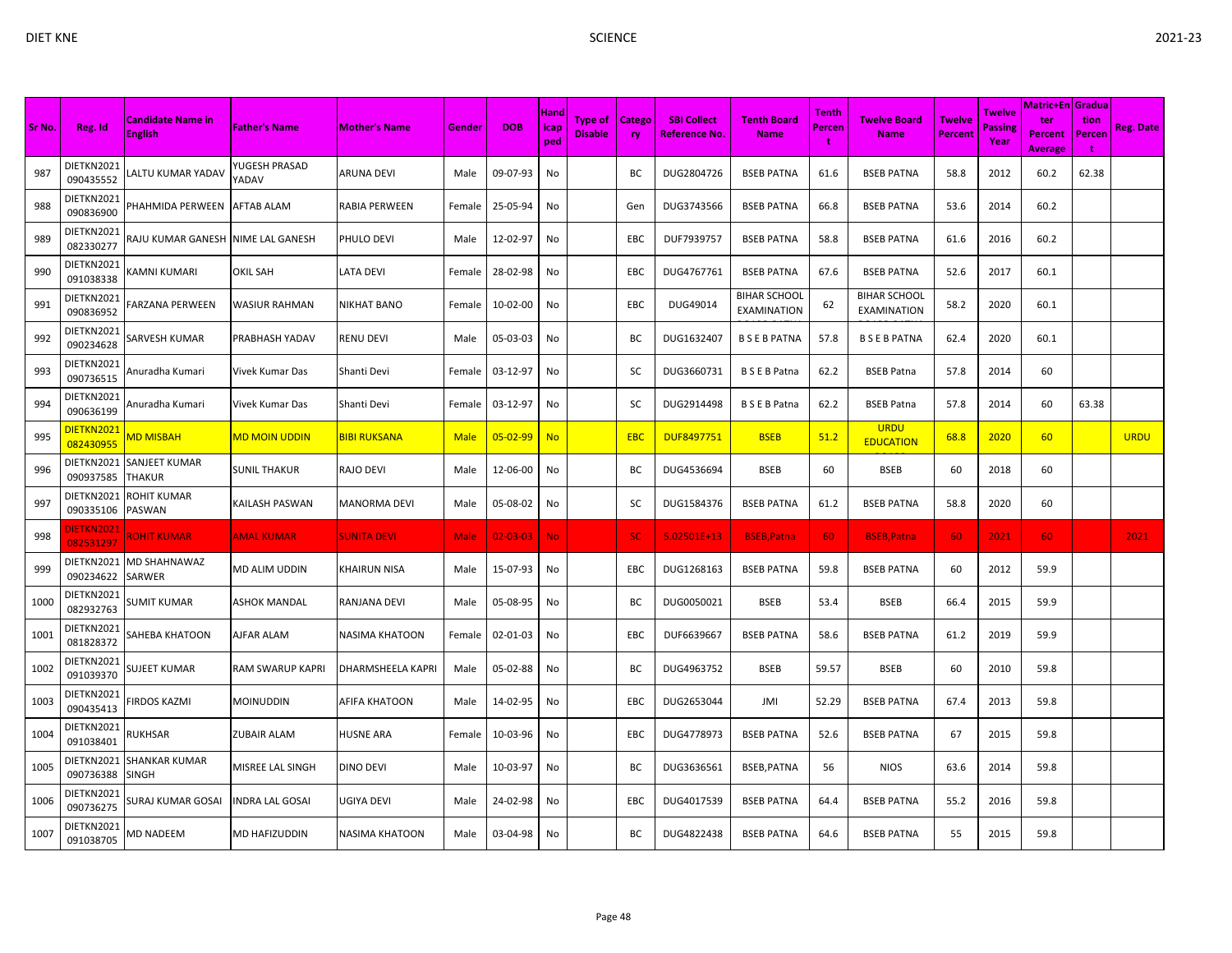| c. |  |
|----|--|
|    |  |

| Sr No. | Reg. Id                 | <b>Candidate Name in</b><br><b>English</b> | <b>Father's Name</b>                | <b>Mother's Name</b> | Gender | <b>DOB</b> | Hand<br>icap<br>ped | Type of<br><b>Disable</b> | <b>Catego</b><br><b>ry</b> | <b>SBI Collect</b><br>Reference No. | <b>Tenth Board</b><br><b>Name</b>         | Tenth<br>Percen | <b>Twelve Board</b><br><b>Name</b>        | <b>Twelve</b><br>Percent | <b>Twelve</b><br>Passing<br>Year | <b>Matric+En Gradua</b><br>ter<br><b>Percent</b><br><b>Average</b> | tion<br>Percen<br>÷ | <b>Reg. Date</b> |
|--------|-------------------------|--------------------------------------------|-------------------------------------|----------------------|--------|------------|---------------------|---------------------------|----------------------------|-------------------------------------|-------------------------------------------|-----------------|-------------------------------------------|--------------------------|----------------------------------|--------------------------------------------------------------------|---------------------|------------------|
| 1008   | DIETKN2021<br>082631715 | nd shahbaz raza                            | md khatibur rahman                  | shamima khatoon      | Male   | 20-01-99   | No                  |                           | BС                         | DUF9173910                          | <b>BSEB PATNA</b>                         | 59.6            | <b>BSEB PATNA</b>                         | 60                       | 2016                             | 59.8                                                               |                     |                  |
| 1009   | DIETKN2021<br>090837035 | Afraj Ali                                  | Mubarak Ali                         | Aflatun Nisha        | Male   | 16-03-99   | No                  |                           | Gen                        | DUG4209872                          | <b>BSEB</b>                               | 66.2            | <b>BSEB</b>                               | 53.2                     | 2017                             | 59.7                                                               |                     |                  |
| 1010   | DIETKN2021<br>082229925 | RAVIDARSHAN DAS                            | OKNATH DAS<br>HARIJAN               | PINKI DAS            | Male   | 05-08-00   | No                  |                           | SC                         | DUF7586536                          | <b>BSEB PATNA</b>                         | 65.2            | <b>BSEB PATNA</b>                         | 54.2                     | 2019                             | 59.7                                                               |                     |                  |
| 1011   | DIETKN2021<br>082129679 | RAVIDARSHAN DAS                            | OKNATH DAS.<br>HARIJAN              | PINKI DAS            | Male   | 05-08-00   | No                  |                           | SC                         | DUF7488328                          | <b>BSEB PATNA</b>                         | 65.2            | <b>BSEB PATNA</b>                         | 54.2                     | 2019                             | 59.7                                                               |                     |                  |
| 1012   | DIETKN2021<br>091038753 | SIKANDAR MALLICK                           | MUNDAR MALLICK                      | SHANTI DEVI          | Male   | 11-10-85   | No                  |                           | SC                         | DUG4832718                          | <b>B.S.E.B PATNA</b>                      | 60.29           | <b>B.S.E.B PATNA</b>                      | 59                       | 2003                             | 59.6                                                               |                     |                  |
| 1013   | DIETKN2021<br>082732251 | RAHUL KUMAR                                | LAKHAN RAJAK                        | MEENA DEVI           | Male   | 17-10-93   | No                  |                           | <b>SC</b>                  | DUF9599499                          | B.S.E.B. PATNA                            | 64.4            | B.S.E.B. PATNA                            | 54.8                     | 2014                             | 59.6                                                               |                     |                  |
| 1014   | DIETKN2021<br>082932905 | SEEMA FIRDOS                               | MD HABIBUR<br>RAHMAN                | DILARA KHATOON       | Female | 11-03-95   | No                  |                           | Gen(E<br>WS)               | DUG0091172                          | <b>BSEB PATNA</b>                         | 65.2            | <b>BSEB PATNA</b>                         | 54                       | 2012                             | 59.6                                                               | 57.88               |                  |
| 1015   | DIETKN2021<br>082531415 | <b>ABU SHAD</b>                            | ALI HASRAT                          | RUBI ARA             | Male   | 01-05-96   | No                  |                           | ВC                         | DUG8886349                          | <b>BSEB PATNA</b>                         | 65.6            | <b>BSEB PATNA</b>                         | 53.6                     | 2014                             | 59.6                                                               | 68.35               |                  |
| 1016   | DIETKN2021<br>090134183 | RAKHI KUMARI                               | BHAGWAN LAL MISTRI SUMINTRA DEVI    |                      | Female | 22-06-96   | No                  |                           | EBC                        | DUG1247598                          | <b>BSEB PATNA</b>                         | 59.2            | <b>BSEB PATNA</b>                         | 60                       | 2015                             | 59.6                                                               |                     |                  |
| 1017   | DIETKN2021<br>090736451 | MD MUKHATAR ALAM  MD MOQUIM UDDIN          |                                     | <b>BIBI MEHJABI</b>  | Male   | 10-05-98   | No                  |                           | <b>EBC</b>                 | DUG3674394                          | <b>BSEB</b>                               | 54.4            | <b>BSEB</b>                               | 64.8                     | 2015                             | 59.6                                                               |                     |                  |
| 1018   | DIETKN2021<br>090234795 | <b>MD PERWAIZ ALAM</b>                     | ATAUR RAHMAN                        | JAHANARA BEGUM       | Male   | 10-10-98   | No                  |                           | Gen                        | DUG1623058                          | <b>BSEB PATNA</b>                         | 65              | <b>BSEB PATNA</b>                         | 54.2                     | 2017                             | 59.6                                                               |                     |                  |
| 1019   | DIETKN2021<br>082531453 | SOFIA ZAFAR                                | ZAFAR IMAM                          | BILQUIS BANO         | Female | 10-03-00   | No                  |                           | EBC                        | DUF8902801                          | <b>BSEB</b>                               | 65.2            | <b>BSEB</b>                               | 54                       | 2019                             | 59.6                                                               |                     |                  |
| 1020   | DIETKN2021<br>090937543 | Pravindra Choudhary                        | Dhirendra Choudhary                 | Santana Devi         | Male   | 10-02-01   | No                  |                           | Gen                        | DUG4519347                          | <b>BSEB</b>                               | 67.8            | <b>BSEB</b>                               | 51.4                     | 2018                             | 59.6                                                               |                     |                  |
| 1021   | DIETKN2021<br>091038831 | SHANKAR JI YADAV                           | AMAR NATH YADAV                     | KRISHNA DEVI         | Male   | 05-06-86   | No                  |                           | Gen                        | DUG4843879                          | <b>BHSIE</b>                              | 58.5            | <b>BHSIE</b>                              | 60.4                     | 2006                             | 59.5                                                               |                     |                  |
| 1022   | DIETKN2021<br>082932949 | PAPPU KUMAR YADAV                          | <b>BIRENDRA KR YADAV</b>            | NIRMALA DEVI         | Male   | 01-01-97   | No                  |                           | BС                         | DUG0154256                          | <b>BSEB PATNA</b>                         | 64.4            | <b>BSEB PATNA</b>                         | 54.6                     | 2014                             | 59.5                                                               | 55.27               |                  |
| 1023   | DIETKN2021<br>090234798 | RAJNISH KUMAR                              | PREM NARAYAN<br>SINGH               | RENU SINHA           | Male   | 15-03-98   | No                  |                           | BС                         | DUG1576163                          | <b>BIHAR SCHOOL</b><br><b>EXAMINATION</b> | 58.8            | <b>BIHAR SCHOOL</b><br><b>EXAMINATION</b> | 60.2                     | 2015                             | 59.5                                                               |                     |                  |
| 1024   | DIETKN2021<br>090134305 | POOJA KUMARI                               | PRAMOD SAH                          | USHA DEVI            | Female | 12-05-98   | No                  |                           | <b>EBC</b>                 | DUG0914723                          | <b>BSEB PATNA</b>                         | 62              | <b>BSEB PATNA</b>                         | 57                       | 2017                             | 59.5                                                               |                     |                  |
| 1025   | DIETKN2021<br>082531174 | SHAHBAZ ALAM                               | ZAHIDUR RAHMAN                      | ABJUN NISHA          | Male   | 04-02-99   | No                  |                           | BC                         | DUF8718564                          | BSEB.PATNA                                | 63.6            | <b>BSEB.PATNA</b>                         | 55.4                     | 2016                             | 59.5                                                               |                     |                  |
| 1026   | DIETKN2021<br>083033691 | DULARI KUMARI                              | VIJAY PODDAR                        | USHA DEVI            | Female | 15-03-03   | No                  |                           | ВC                         | DUG0613965                          | <b>BSEB PATNA</b>                         | 63.2            | <b>BSEB PATNA</b>                         | 55.8                     | 2020                             | 59.5                                                               |                     |                  |
| 1027   | DIETKN2021<br>090836753 | <b>PRAWESH KUMAR</b>                       | <b>KRITYANAND MANJHI</b>            | YASHODA DEVI         | Male   | 05-02-92   | No                  |                           | SC                         | DUG4059446                          | <b>BSEB PATNA</b>                         | 55.8            | <b>BSEB PATNA</b>                         | 63                       | 2011                             | 59.4                                                               | 54                  |                  |
| 1028   | DIETKN2021<br>082430800 | <b>NARESH KUMAR</b><br><b>SINGH</b>        | <b>LATE KHARAG</b><br>NARAYAN SINGH | PANWATI DEVI         | Male   | 03-09-94   | No                  |                           | <b>EBC</b>                 | DUF8377419                          | <b>BSEB PATNA</b>                         | 56.8            | <b>BSEB PATNA</b>                         | 62                       | 2013                             | 59.4                                                               | 55.73               |                  |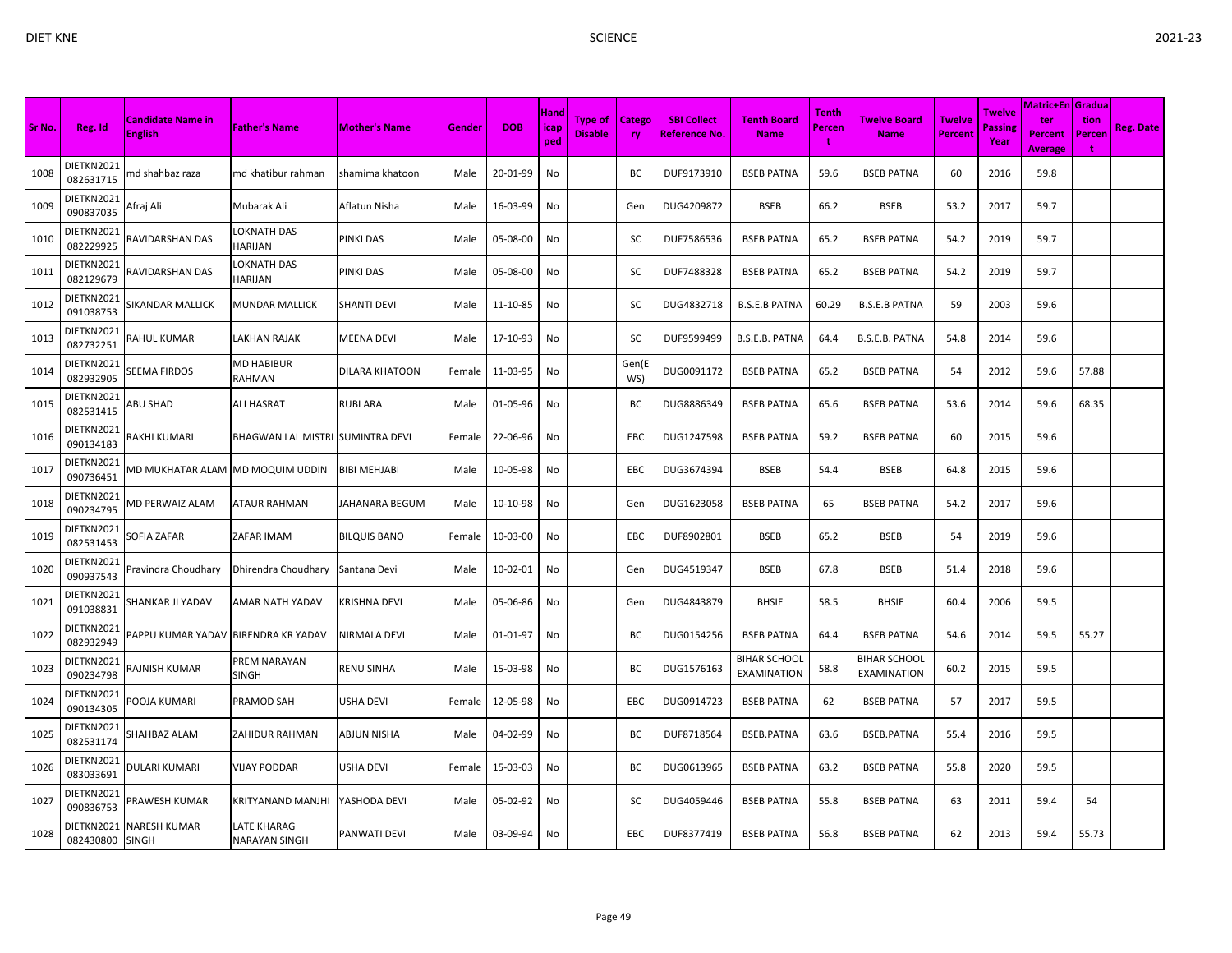| Sr No. | Reg. Id                       | <b>Candidate Name in</b><br><b>English</b> | <b>Father's Name</b>          | <b>Mother's Name</b>     | Gender | <b>DOB</b>     | Hand<br><b>icap</b><br>ped | Type of<br><b>Disable</b> | <b>Catego</b><br><b>ry</b> | <b>SBI Collect</b><br>Reference No. | <b>Tenth Board</b><br><b>Name</b>         | Tenth<br><b>Percen</b><br>÷ | <b>Twelve Board</b><br><b>Name</b>        | <b>Twelve</b><br>Percent | <b>Twelve</b><br><b>Passing</b><br>Year | <b>Matric+En Gradua</b><br>ter<br><b>Percent</b><br><b>Average</b> | tion<br>Percen<br>÷ | <b>Reg. Date</b> |
|--------|-------------------------------|--------------------------------------------|-------------------------------|--------------------------|--------|----------------|----------------------------|---------------------------|----------------------------|-------------------------------------|-------------------------------------------|-----------------------------|-------------------------------------------|--------------------------|-----------------------------------------|--------------------------------------------------------------------|---------------------|------------------|
| 1029   | DIETKN2021<br>090837179       | Iyotish Kumar Sharma                       | Shyam Prasad Sharma           | Asha Devi                | Male   | 10-02-87       | No                         |                           | ST                         | DUG4244926                          | <b>BSEB Patna</b>                         | 63.29                       | <b>BIEC PATNA</b>                         | 55.33                    | 2004                                    | 59.3                                                               | 64.79               |                  |
| 1030   | DIETKN2021<br>091039351       | JDAY CHAND BHARTI                          | <b>SHYAM NANDAN SAH</b>       | NUNUDAI DEVI             | Male   | 11-12-88       | No                         |                           | BC                         | DUG4725460                          | <b>BSEB PATNA</b>                         | 54.57                       | <b>BSEB PATNA</b>                         | 64                       | 2010                                    | 59.3                                                               | 54.26               |                  |
| 1031   | DIETKN2021<br>091038507       | MITHILESH KUMAR                            | <b>DILIP KARDAR</b>           | MANJULA DEVI             | Male   | 01-02-93       | Yes                        | Physical                  | ВC                         | DUG4648171                          | <b>BSEB PATNA</b>                         | 52                          | <b>BSEB PATNA</b>                         | 66.6                     | 2012                                    | 59.3                                                               |                     |                  |
| 1032   | DIETKN2021<br>090134490       | HUSHBOO PERWEEN                            | REYAZUDDIN ANSARI             | <b>BANO BEGAM</b>        | Female | 18-03-95       | No                         |                           | EBC                        | DUG1395413                          | <b>BSEB, PATNA</b>                        | 66.8                        | <b>BSEB, PATNA</b>                        | 51.8                     | 2012                                    | 59.3                                                               |                     |                  |
| 1033   | DIETKN2021<br>090635953       | SANJEEV SUMAN                              | RAJANAND PASWAN               | VEENA DEVI               | Male   | 10-01-96       | No                         |                           | SC                         | DUG3215551                          | <b>BSEB PATNA</b>                         | 67                          | <b>BSEB PATNA</b>                         | 51.6                     | 2015                                    | 59.3                                                               |                     |                  |
| 1034   | DIETKN2021<br>090134384       | VID AMIMUDDIN                              | MD SAMIM                      | SHAHNAZ KHATOON          | Male   | 04-06-00       | No                         |                           | Gen                        | DUG1317432                          | <b>BIHAR SCHOOL</b><br><b>EXAMINATION</b> | 64.8                        | <b>BIHAR SCHOOL</b><br><b>EXAMINATION</b> | 53.8                     | 2017                                    | 59.3                                                               | 55.4                |                  |
| 1035   | DIETKN2021<br>090938160       | PINTU KUMAR                                | RAGHUNI PRASAD<br>YADAV       | SARITA DEVI              | Male   | 08-06-00       | No                         |                           | BC                         | DUG3295428                          | <b>BSEB PATNA</b>                         | 56.4                        | <b>BSEB PATNA</b>                         | 62.2                     | 2019                                    | 59.3                                                               |                     |                  |
| 1036   | DIETKN2021<br>083133864       | WARIS ALI                                  | <b>GULAM MUSTFA</b>           | NOORSHABA<br>KHATOON     | Male   | 01-01-02       | No                         |                           | EBC                        | DUG0879891                          | <b>BSEB PATNA</b>                         | 60                          | <b>BSEB PATNA</b>                         | 58.6                     | 2020                                    | 59.3                                                               |                     |                  |
| 1037   | <b>IETKN2021</b><br>081828387 | <b>SUHANA PARWEEN</b>                      | <b>MD MOIZ ALAM</b>           | <b>SHABNAM KHATOON</b>   | Female | $25 - 10 - 02$ | <b>No</b>                  |                           | <b>EBC</b>                 | <b>DUF6678541</b>                   | <b>BSEB, PATNA</b>                        | 55                          | <b>BSEB, PATNA</b>                        | 63.6                     | 2021                                    | 59.3                                                               |                     | 2021             |
| 1038   | DIETKN2021<br>090435469       | VID ZEESHAN ALAM                           | MD SHAMSHAD ALAM              | <b>BIBI NIKHAT ANJUM</b> | Male   | 15-07-91       | No                         |                           | EBC                        | DUG2710450                          | <b>BSEB PATNA</b>                         | 62                          | <b>BSEB PATNA</b>                         | 56.33                    | 2008                                    | 59.2                                                               |                     |                  |
| 1039   | DIETKN2021<br>083033370       | ∕ikash Kumar                               | Surendra Singh                | Kiran Devi               | Male   | 06-04-95       | No                         |                           | Gen                        | DUG0449106                          | <b>BSEB PATNA</b>                         | 56.6                        | <b>BSEB PATNA</b>                         | 61.8                     | 2013                                    | 59.2                                                               |                     |                  |
| 1040   | DIETKN2021<br>090535784       | SHAUKAT RAZA                               | NAZAMUDDIN                    | RESHMI BEGUM             | Male   | 10-01-97       | No                         |                           | ВC                         | DUG3046644                          | <b>BSEB PATNA</b>                         | 65.4                        | <b>BSEB PATNA</b>                         | 53                       | 2017                                    | 59.2                                                               |                     |                  |
| 1041   | DIETKN2021<br>090837166       | SONU KUMAR                                 | RANJEET KUMAR<br><b>SINGH</b> | SHOBHA DEVI              | Male   | 12-09-98       | No                         |                           | BС                         | DUG4246656                          | <b>BSEB PATNA</b>                         | 68.4                        | <b>BSEB PATNA</b>                         | 50                       | 2017                                    | 59.2                                                               |                     |                  |
| 1042   | DIETKN2021<br>090937745       | <b>MD ASHRAF NAWAZ</b>                     | MD ASHAB ALAM                 | SHAHNAZ PARWEEN          | Male   | 21-06-00       | No                         |                           | BC                         | DUG4630102                          | <b>BSEB PATNA</b>                         | 64.8                        | <b>BSEB PATNA</b>                         | 53.6                     | 2020                                    | 59.2                                                               |                     |                  |
| 1043   | DIETKN2021<br>090234608       | SUBHAM KUMAR<br>SHARMA                     | CHANDAR SHARMA                | DEVO DEVI                | Male   | 07-12-02       | No                         |                           | EBC                        | DUG1626977                          | <b>BSEB PATNA</b>                         | 58.4                        | <b>BSEB PATNA</b>                         | 60                       | 2020                                    | 59.2                                                               |                     |                  |
| 1044   | DIETKN2021<br>090435545       | aiyaz Alam                                 | piyaru mohammad               | Yasmin begam             | Male   | 09-06-91       | No                         |                           | ВC                         | DUG2492277                          | <b>B.S.E.B PATNA</b>                      | 66                          | <b>B.S.E.B PATNA</b>                      | 52.2                     | 2010                                    | 59.1                                                               |                     |                  |
| 1045   | DIETKN2021<br>091038680       | PINKI KUMARI                               | <b>RAVI ROY</b>               | <b>BULU DEVI</b>         | Female | 04-10-94       | No                         |                           | SC                         | DUG4820462                          | <b>BSSB PATNA</b>                         | 63.14                       | <b>BSEB PATNA</b>                         | 55                       | 2013                                    | 59.1                                                               |                     |                  |
| 1046   | DIETKN2021<br>083033313       | SADIA AFROZ                                | MD HABIBUR<br>RAHMAN          | DILARA KHATOON           | Female | 12-01-96       | No                         |                           | Gen(E<br>WS)               | DUG0392007                          | <b>BSEB PATNA</b>                         | 63                          | <b>BSEB PATNA</b>                         | 55.2                     | 2012                                    | 59.1                                                               | 58.25               |                  |
| 1047   | DIETKN2021<br>090535909       | MD KAIF REZA                               | <b>HABIB RAHAMAN</b>          | KARFUN NISHA             | Male   | 05-07-96       | No                         |                           | Gen(E<br>WS)               | DUG3145074                          | <b>BSEB, PATNA</b>                        | 59.6                        | <b>BSEB, PATNA</b>                        | 58.6                     | 2015                                    | 59.1                                                               |                     |                  |
| 1048   | DIETKN2021<br>090435540       | .ALIT KARMAKAR                             | <b>SURESH KARMAKAR</b>        | SHANDHYA DEVI            | Male   | 13-03-97       | No                         |                           | ST                         | DUG2792791                          | <b>BSEB PATNA</b>                         | 60.4                        | <b>BSEB PATNA</b>                         | 57.8                     | 2015                                    | 59.1                                                               |                     |                  |
| 1049   | DIETKN2021<br>082631677       | SHAMA FIRDOS                               | MD AMAL UDDIN                 | MUSHTARI BEGUM           | Female | 02-01-00       | No                         |                           | Gen                        | DUF9123864                          | <b>BSEB PATNA</b>                         | 65.8                        | <b>BSEB PATNA</b>                         | 52.4                     | 2018                                    | 59.1                                                               |                     |                  |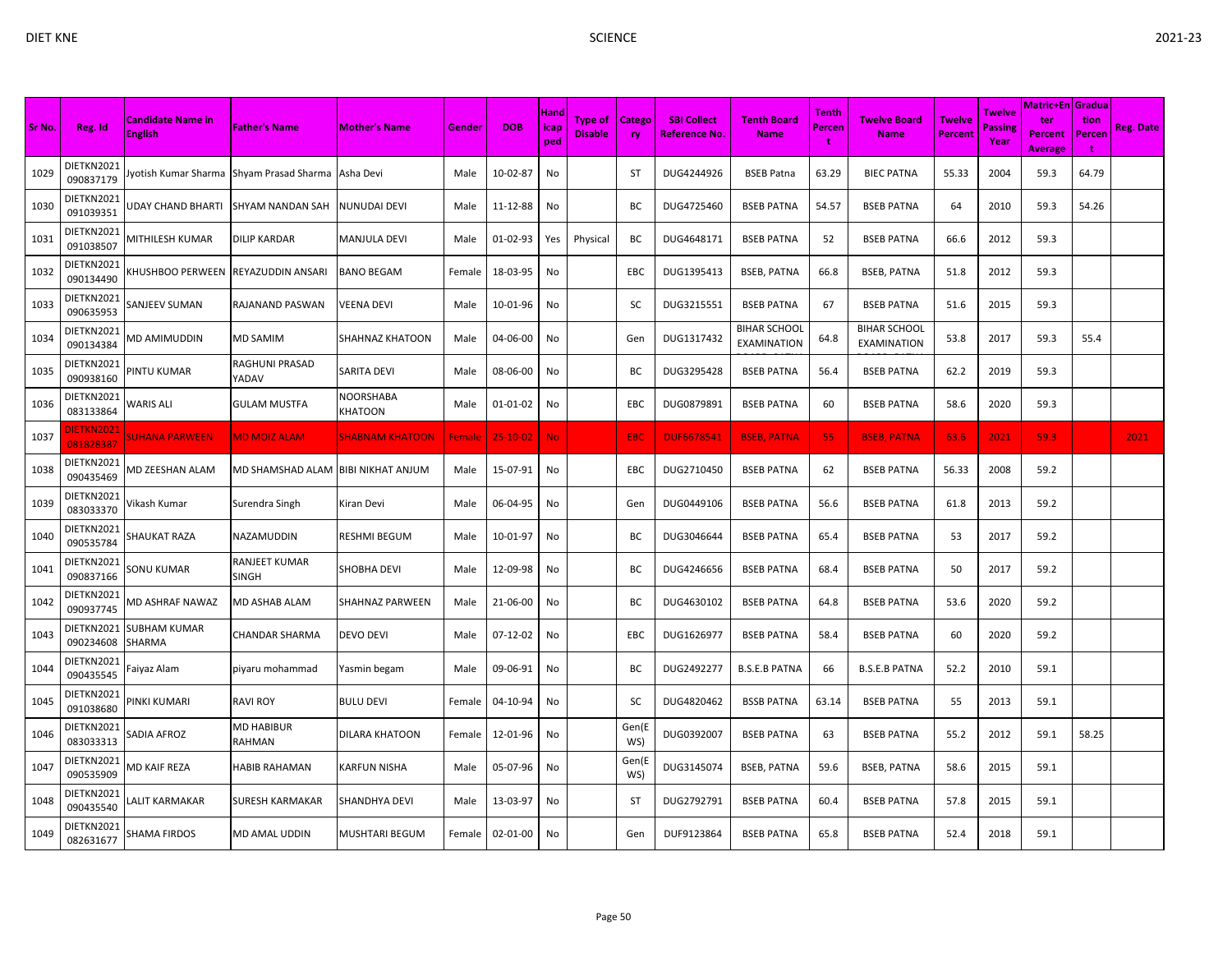| Sr No. | Reg. Id                 | <b>Candidate Name in</b> | <b>Father's Name</b>           | <b>Mother's Name</b>  | Gender | <b>DOB</b> | Hand<br><b>icap</b> | Type of        | <b>Catego</b> | <b>SBI Collect</b> | <b>Tenth Board</b> | Tenth<br><b>Percen</b> | <b>Twelve Board</b> | <b>Twelve</b>  | Twelve<br><b>Passing</b> | Matric+En   Gradua  <br>ter | tion        | <b>Reg. Date</b> |
|--------|-------------------------|--------------------------|--------------------------------|-----------------------|--------|------------|---------------------|----------------|---------------|--------------------|--------------------|------------------------|---------------------|----------------|--------------------------|-----------------------------|-------------|------------------|
|        |                         | <b>English</b>           |                                |                       |        |            | ped                 | <b>Disable</b> | <b>ry</b>     | Reference No.      | <b>Name</b>        | đ                      | <b>Name</b>         | <b>Percent</b> | Year                     | Percent<br><b>Average</b>   | Percen<br>÷ |                  |
| 1050   | DIETKN2021<br>090836801 | RICHA ANAND              | VIDYANAND MEHTA                | NUTAN DEVI            | Female | 15-12-01   | No                  |                | BС            | DUG4095243         | <b>BSEB PATNA</b>  | 53.4                   | <b>BSEB PATNA</b>   | 64.8           | 2020                     | 59.1                        |             |                  |
| 1051   | DIETKN2021<br>091038666 | CHHAVI KUMARI            | DEVENDRA KUMAR                 | ASHA DEVI             | Female | 15-08-02   | No                  |                | <b>EBC</b>    | DUG4815407         | <b>BSEB PATNA</b>  | 60                     | <b>BSEB PATNA</b>   | 58.2           | 2019                     | 59.1                        |             |                  |
| 1052   | DIETKN2021<br>090134250 | pawan kumar sah          | vishnu prasad sah              | komal devi            | Male   | 01-01-93   | No                  |                | ВC            | DUG1096621         | <b>BSEB PATNA</b>  | 66.2                   | <b>BSEB PATNA</b>   | 51.8           | 2013                     | 59                          |             |                  |
| 1053   | DIETKN2021<br>082631847 | <b>GOURI KUMARI</b>      | <b>BIRENDRA KUMAR</b><br>YADAV | RITA KUMARI           | Female | 24-12-93   | No                  |                | BC            | DUF8930026         | <b>CBSE</b>        | 51.2                   | <b>BSEB</b>         | 66.8           | 2011                     | 59                          | 52.73       |                  |
| 1054   | DIETKN2021<br>090636150 | NITISH KUMAR             | JYOTISH LAL GANESH             | PARMILA DEVI          | Male   | 10-03-00   | No                  |                | EBC           | DUG3344816         | <b>BSEB PATNA</b>  | 66                     | <b>BSEB PATNA</b>   | 52             | 2018                     | 59                          |             |                  |
| 1055   | DIETKN2021<br>090836951 | MUBARAK ASHAN            | MAHMOOD ALAM                   | AHSANA RUBAB          | Male   | 15-03-94   | No                  |                | BC            | DUG4180924         | <b>BSEB PATNA</b>  | 67.8                   | <b>BSEB PATNA</b>   | 50             | 2016                     | 58.9                        |             |                  |
| 1056   | DIETKN2021<br>083033282 | ADITYA RAJ               | <b>BRAJMOHAN SINGH</b>         | <b>MANJU DEVI</b>     | Male   | 25-12-96   | No                  |                | Gen(E<br>WS)  | DUG0339008         | <b>BSEB PATNA</b>  | 52.6                   | <b>BSEB PATNA</b>   | 65.2           | 2015                     | 58.9                        |             |                  |
| 1057   | DIETKN2021<br>091038295 | SHAGUFA HAYAT            | NAZIM AHMAD                    | <b>REHANA KHATOON</b> | Female | 05-01-97   | No                  |                | Gen           | DUF8244123         | <b>BSEB, PATNA</b> | 62.8                   | <b>BSEB, PATNA</b>  | 55             | 2016                     | 58.9                        |             |                  |
| 1058   | DIETKN2021<br>082330510 | RASHID AHSAN             | <b>MD SALIM</b>                | MAIYMUN NISHA         | Male   | 15-02-97   | No                  |                | BC            | DUF8101150         | <b>BSEB PATNA</b>  | 54.6                   | <b>BSEB PATNA</b>   | 63.2           | 2016                     | 58.9                        |             |                  |
| 1059   | DIETKN2021<br>083033344 | MANISH KUMAR             | AJABLAL YADAV                  | SHANTI DEVI           | Male   | 01-12-99   | No                  |                | BC            | DUG0420436         | <b>BSEB PATNA</b>  | 56.4                   | <b>BSEB PATNA</b>   | 61.4           | 2020                     | 58.9                        |             |                  |
| 1060   | DIETKN2021<br>090535879 | SURESH KUMAR             | SURYA NARAYAN RAM MANJU DEVI   |                       | Male   | 16-03-01   | No                  |                | SC            | DUG3120078         | <b>BSEB</b>        | 57.8                   | <b>BSEB</b>         | 60             | 2019                     | 58.9                        |             |                  |
| 1061   | DIETKN2021<br>091039350 | SAKSHI SINGH             | <b>RAN VIJAY SINGH</b>         | PRITI SINGH           | Female | 09-08-02   | No                  |                | Gen           | DUG3632809         | <b>CBSE</b>        | 56.4                   | <b>CBSE</b>         | 61.4           | 2020                     | 58.9                        |             |                  |
| 1062   | DIETKN2021<br>090335083 | HENA FARHEEN             | MD HAMID KHAN                  | NUZHAT BANO           | Female | 09-07-03   | No                  |                | Gen           | DUG2248470         | <b>BSEB PATNA</b>  | 57.8                   | <b>BSEB PATNA</b>   | 60             | 2020                     | 58.9                        |             |                  |
| 1063   | DIETKN2021<br>090535776 | <b>PRIYATOSH RANJAN</b>  | KAMLESHWAR<br>PRASAD SAHA      | <b>BHARTI DEVI</b>    | Male   | 10-12-89   | No                  |                | EBC           | DUG3067384         | B.S.E.B. PATNA     | 64.57                  | B.S.E.B. PATNA      | 53.11          | 2009                     | 58.8                        | 60.74       |                  |
| 1064   | DIETKN2021<br>091038592 | <b>MD SAHBAZ ALAM</b>    | MD MOJIBUR<br>RAHMAN           | SAIRI KHATOON         | Male   | 07-07-93   | No                  |                | Gen           | DUG4794195         | WBBSE              | 59.5                   | <b>BSEB, PATNA</b>  | 58             | 2011                     | 58.8                        | 58.75       |                  |
| 1065   | DIETKN2021<br>083033686 | VID MERAJ ALAM           | MD AZIMUDDIN                   | RAHMATUN NISHA        | Male   | 19-09-96   | No                  |                | BC            | DUG0631338         | <b>BSEB PATNA</b>  | 64                     | <b>BSEB PATNA</b>   | 53.6           | 2013                     | 58.8                        |             |                  |
| 1066   | DIETKN2021<br>082330097 | RAHUL KUMAR              | YOGENDRA LAL                   | RENU DEVI             | Male   | 15-06-97   | No                  |                | SC            | DUF7842908         | <b>BSEB PATNA</b>  | 59.4                   | <b>BSEB PATNA</b>   | 58.2           | 2015                     | 58.8                        | 56.24       |                  |
| 1067   | DIETKN2021<br>081928763 | DEEPAK KUMAR RAY         | /ILAS KUMAR<br>HARIJAN         | AMITA DEVI            | Male   | 03-01-98   | No                  |                | SC            | DUF6846319         | <b>BSEB PATNA</b>  | 56.4                   | <b>BSEB PATNA</b>   | 61.2           | 2015                     | 58.8                        |             |                  |
| 1068   | DIETKN2021<br>091039310 | MD SALIM ALI             | MD ASHFAQUE                    | <b>GAJALA SHAHIN</b>  | Male   | 08-02-98   | No                  |                | <b>EBC</b>    | DUG4940401         | <b>BSEB</b>        | 62.2                   | <b>BSEB</b>         | 55.4           | 2019                     | 58.8                        |             |                  |
| 1069   | DIETKN2021<br>090938191 | ABDAL ALAM               | MD ALAUDDIN                    | AKLEEMA KHATOON       | Male   | 10-05-98   | No                  |                | BC            | DUG4729325         | <b>BSEB</b>        | 57.6                   | <b>BSEB</b>         | 60             | 2016                     | 58.8                        |             |                  |
| 1070   | DIETKN2021<br>091038982 | yash kumar               | amar kumar                     | kumkum devi           | Male   | 17-09-98   | No                  |                | Gen(E<br>WS)  | DUG4868963         | <b>BSEB PATNA</b>  | 55.8                   | <b>BSEB PATNA</b>   | 61.8           | 2016                     | 58.8                        |             |                  |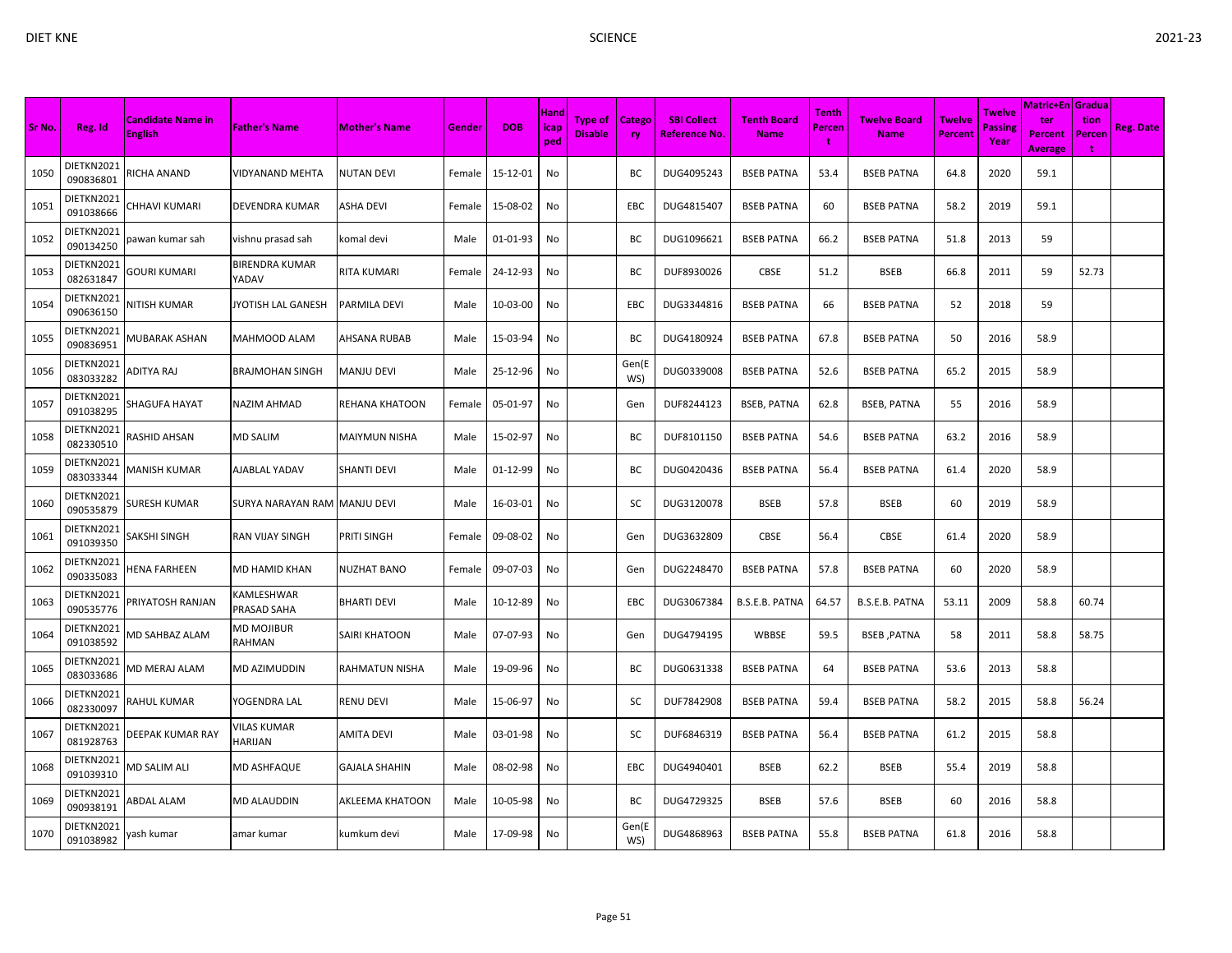| Sr No. | Reg. Id                 | <b>Candidate Name in</b><br><b>English</b> | <b>Father's Name</b>          | <b>Mother's Name</b>             | Gender | <b>DOB</b>     | Hand<br>icap <sub></sub><br>ped | <b>Type of</b><br><b>Disable</b> | Catego<br>ry | <b>SBI Collect</b><br><b>Reference No.</b> | <b>Tenth Board</b><br><b>Name</b> | Tenth<br>Percen | <b>Twelve Board</b><br><b>Name</b>             | <b>Twelve</b><br>Percent | Twelve<br>Passing<br>Year | <b>Matric+En Gradua</b><br>ter<br><b>Percent</b><br><b>Average</b> | tion<br><b>Percen</b><br>÷ | <b>Reg. Date</b> |
|--------|-------------------------|--------------------------------------------|-------------------------------|----------------------------------|--------|----------------|---------------------------------|----------------------------------|--------------|--------------------------------------------|-----------------------------------|-----------------|------------------------------------------------|--------------------------|---------------------------|--------------------------------------------------------------------|----------------------------|------------------|
| 1071   | DIETKN2021<br>090636066 | MD HASNAIN RAZA                            | <b>MD USMAN ALI</b>           | <b>MAYFUL NISHA</b>              | Male   | $01 - 02 - 00$ | No                              |                                  | BС           | DUG3342610                                 | <b>BSEB PATNA</b>                 | 64.2            | <b>BSEB PATNA</b>                              | 53.4                     | 2017                      | 58.8                                                               |                            |                  |
| 1072   | DIETKN2021<br>083033397 | NEETU KUMARI                               | DILIP KUMAR<br>KARMKAR        | <b>GITA DEVI</b>                 | Female | 08-09-03       | No                              |                                  | <b>ST</b>    | DUG0448817                                 | <b>BSEB</b>                       | 49              | <b>BSEB</b>                                    | 68.6                     | 2020                      | 58.8                                                               |                            |                  |
| 1073   | DIETKN2021<br>083134014 | <b>DEEPAK KUMAR</b>                        | <b>VIJAY PRASAD SINGH</b>     | MEERA DEVI                       | Male   | 05-07-95       | No                              |                                  | Gen(E<br>WS) | DUG0691622                                 | B.S.E.B. PATNA                    | 52              | B.S.E.B. PATNA                                 | 65.4                     | 2013                      | 58.7                                                               |                            |                  |
| 1074   | DIETKN2021<br>082631540 | <b>PRAMOD KUMAR</b><br><b>MANDAL</b>       | <b>ANAND MANDAL</b>           | <b>MAMLA DEVI</b>                | Male   | 08-11-96       | No                              |                                  | BC           | DUF7620215                                 | <b>BSEB</b>                       | 64.4            | <b>BSEB</b>                                    | 53                       | 2014                      | 58.7                                                               | 63.8                       |                  |
| 1075   | DIETKN2021<br>090736440 | AMIT KUMAR                                 | RAMBAHADUR SAH                | SUNAINA DEVI                     | Male   | 02-01-01       | No                              |                                  | EBC          | DUG3669860                                 | <b>BSEB PATNA</b>                 | 48.8            | <b>BSEB PATNA</b>                              | 68.6                     | 2020                      | 58.7                                                               |                            |                  |
| 1076   | DIETKN2021<br>091038553 | MD SADIQUE ANJUM                           | MD SABIR ALAM                 | <b>BIBI MOHAMMADI</b><br>KHATOON | Male   | 12-04-01       | No                              |                                  | EBC          | DUG4748786                                 | <b>BSEB</b>                       | 55.2            | <b>BSEB</b>                                    | 62.2                     | 2019                      | 58.7                                                               |                            |                  |
| 1077   | DIETKN2021<br>090836872 | ABU DUJANA                                 | <b>MD ZAFAR</b>               | <b>NAZRA KHATOON</b>             | Male   | 25-02-03       | No                              |                                  | BC           | DUG4140644                                 | C.B.S.E DELHI                     | 53.4            | <b>B.S.E.B PATNA</b>                           | 64                       | 2020                      | 58.7                                                               |                            |                  |
| 1078   | DIETKN2021<br>082531227 | <b>/EENA DEVI</b>                          | NANDESHWAR<br><b>MANDAL</b>   | <b>PRAMILA DEVI</b>              | Female | 08-06-85       | <b>No</b>                       |                                  | <b>EBC</b>   | <b>DUF8739070</b>                          | <b>BSEB PATNA</b>                 | 55.14           | <b>URDU</b><br><b>EDUCATION</b>                | 62.2                     | 2020                      | 58.67                                                              |                            | <b>URDU</b>      |
| 1079   | DIETKN2021<br>082732036 | Md Ghufran Alam                            | Md Zubair Alam                | Shahnaz Begum                    | Male   | 15-10-94       | No                              |                                  | EBC          | DUF9389350                                 | <b>BSEB PATNA</b>                 | 60.8            | <b>BSEB PATNA</b>                              | 56.4                     | 2012                      | 58.6                                                               |                            |                  |
| 1080   | DIETKN2021<br>090937942 | <b>(IRAN BHARTI</b>                        | S/O PANDAW LAL<br>KARMKAR     | <b>BINA BHARTI</b>               | Female | 28-10-01       | No                              |                                  | <b>ST</b>    | DUG4671273                                 | <b>B.S.E.B PATNA</b>              | 55.8            | <b>B.S.E.B PATNA</b>                           | 61.4                     | 2019                      | 58.6                                                               |                            |                  |
| 1081   | DIETKN2021<br>090937925 | <b>BATUL SAHEBA</b>                        | MD ABUL HASHIM                | RANI GAJALA                      | Female | 27-10-03       | No                              |                                  | Gen          | DUG4665275                                 | CBSE                              | 54.6            | <b>BIHAR BOARD OF</b><br><b>OPEN SCHOOLING</b> | 62.6                     | 2020                      | 58.6                                                               |                            |                  |
| 1082   | DIETKN2021<br>091038658 | UMME HABIBA                                | <b>MD MOBIN</b>               | <b>BIBI FARIDA KHATOON</b>       | Female | 10-10-95       | No                              |                                  | EBC          | DUG4811163                                 | <b>BSEB PATNA</b>                 | 51.2            | <b>BSEB PATNA</b>                              | 65.8                     | 2013                      | 58.5                                                               |                            |                  |
| 1083   | DIETKN2021<br>090836765 | RAJEEV KUMAR                               | <b>JANARDAN PRASAD</b>        | PAVITRI DEVI                     | Male   | 05-03-99       | Yes                             | Ear                              | EBC          | DUG4073579                                 | <b>BSEB PATNA</b>                 | 59              | <b>BSEB PATNA</b>                              | 58                       | 2018                      | 58.5                                                               |                            |                  |
| 1084   | DIETKN2021<br>090837188 | Mugesh Anwer                               | Md Mazahir Alam               | Tanzeema Begum                   | Male   | 13-09-99       | No                              |                                  | BC           | DUG4267053                                 | <b>BSEB PATNA</b>                 | 53.2            | <b>BSEB PATNA</b>                              | 63.8                     | 2017                      | 58.5                                                               |                            |                  |
| 1085   | DIETKN2021<br>090938274 | MANISHA KUMARI                             | ABHYANAND ANAND               | PRATIBHA BHARTI                  | Female | 10-01-00       | No                              |                                  | EBC          | DUG4752400                                 | <b>BSEB</b>                       | 61.2            | <b>BSEB</b>                                    | 55.8                     | 2018                      | 58.5                                                               |                            |                  |
| 1086   | DIETKN2021<br>090837055 | MD RISALAT HUSSAIN                         | FUL MOHAMMAD<br>ANSARI        | SHAHIDAN NISHA                   | Male   | 01-03-76       | No                              |                                  | EBC          | DUG4212270                                 | <b>BSEB PATNA</b>                 | 66.67           | <b>BIEC PATNA</b>                              | 50.22                    | 1993                      | 58.4                                                               | 64.13                      |                  |
| 1087   | DIETKN2021<br>082932872 | <b>RAKESH KUMAR</b><br><b>SINGH</b>        | <b>SUBHASH SINGH</b>          | <b>JASANA DEVI</b>               | Male   | 10-01-94       | No                              |                                  | <b>EBC</b>   | DUG0103966                                 | <b>BSEB PATNA</b>                 | 56.8            | <b>BSEB PATNA</b>                              | 60                       | 2013                      | 58.4                                                               | 55.63                      |                  |
| 1088   | DIETKN2021<br>090234852 | RAHUL KUMAR SINHA SAMAL KUMAR SINHA        |                               | PURNIMA SINHA                    | Male   | 25-01-95       | No                              |                                  | BC           | DUG1862849                                 | <b>BSEB PATNA</b>                 | 54.4            | <b>BSEB PATNA</b>                              | 62.4                     | 2013                      | 58.4                                                               |                            |                  |
| 1089   | DIETKN2021<br>082732011 | <b>RAJA KUMAR</b><br><b>CHOUDHARI</b>      | RAM BADAN<br><b>CHOUDHARI</b> | CHANDRAKALA DEVI                 | Male   | 05-05-00       | No                              |                                  | Gen          | DUF8123238                                 | <b>B.S,E.B PATNA</b>              | 64.2            | <b>B.S,E.B PATNA</b>                           | 52.6                     | 2017                      | 58.4                                                               |                            |                  |
| 1090   | DIETKN2021<br>090836795 | MUNMUN KUMAR                               | SACHIDANAND SINGH             | <b>HIRA DEVI</b>                 | Male   | 15-03-95       | No                              |                                  | Gen(E<br>WS) | DUG4081712                                 | <b>BSEB PATNA</b>                 | 58.8            | <b>BSEB PATNA</b>                              | 57.8                     | 2012                      | 58.3                                                               | 53.27                      |                  |
| 1091   | DIETKN2021<br>082832609 | DILKHUSH KUMAR                             | <b>JAIKRISHNA RAM</b>         | PARASMAIN DEVI                   | Male   | 10-02-96       | No                              |                                  | <b>SC</b>    | DUF9902375                                 | B.S.E.B. PATNA                    | 62.8            | B.S.E.B. PATNA                                 | 53.8                     | 2014                      | 58.3                                                               | 57.63                      |                  |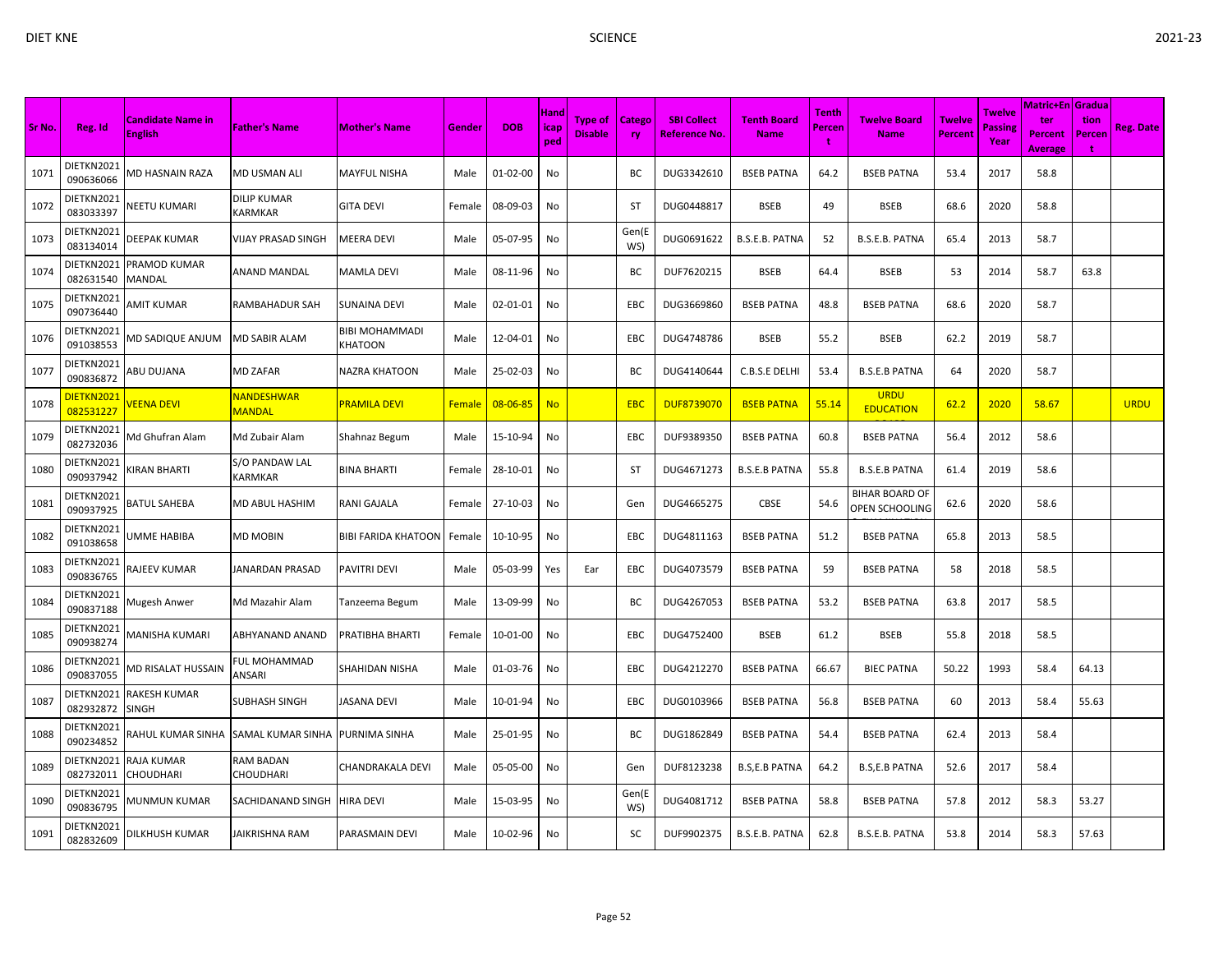|        |                                 |                                            |                                 |                            |             |                |                                  |                                  |                            |                                            |                                   | Tenth  | <b>Twelve Board</b>         |                                 |                                         | <b>Matric+En Gradua</b>          |                     |                  |
|--------|---------------------------------|--------------------------------------------|---------------------------------|----------------------------|-------------|----------------|----------------------------------|----------------------------------|----------------------------|--------------------------------------------|-----------------------------------|--------|-----------------------------|---------------------------------|-----------------------------------------|----------------------------------|---------------------|------------------|
| Sr No. | Reg. Id                         | <b>Candidate Name in</b><br><b>English</b> | <b>Father's Name</b>            | <b>Mother's Name</b>       | Gender      | <b>DOB</b>     | Hand<br>icap <sub>i</sub><br>ped | <b>Type of</b><br><b>Disable</b> | <b>Catego</b><br><b>ry</b> | <b>SBI Collect</b><br><b>Reference No.</b> | <b>Tenth Board</b><br><b>Name</b> | Percen | <b>Name</b>                 | <b>Twelve</b><br><b>Percent</b> | <b>Twelve</b><br><b>Passing</b><br>Year | ter<br>Percent<br><b>Average</b> | tion<br>Percen<br>÷ | <b>Reg. Date</b> |
| 1092   | DIETKN2021<br>083134125         | Reshma Perween                             | Md Zahoor Ahmed                 | Shabana Begum              | Female      | 06-02-02       | No                               |                                  | ВC                         | $T -$<br>210829190148                      | CBSE                              | 53.6   | <b>BSEB</b>                 | 62.8                            | 2020                                    | 58.2                             |                     |                  |
| 1093   | DIETKN2021<br>091039583         | OM PRAKASH                                 | BIHARI LAL BAITHA               | MANJU DEVI                 | Male        | 15-01-89       | No                               |                                  | SC                         | DUG4973311                                 | <b>BSEB PATNA</b>                 | 59.29  | <b>BSEB PATNA</b>           | 57                              | 2008                                    | 58.1                             | 50.75               |                  |
| 1094   | DIETKN2021<br>090836861         | <b>RITU RANI</b>                           | SUNIL PRASAD ROY                | INDIRA DEVI                | Female      | 07-12-96       | No                               |                                  | Gen(E<br>WS)               | DUG4156623                                 | <b>BSEB PATNA</b>                 | 50.2   | <b>BSEB PATNA</b>           | 66                              | 2013                                    | 58.1                             |                     |                  |
| 1095   | DIETKN2021<br>082932794         | <b>NEHA KUMARI</b>                         | SUSHIL KUMAR YADAV KUMARI ANITA |                            | Female      | 10-02-99       | No                               |                                  | BC                         | DUF0045689                                 | <b>BSEBPATNA</b>                  | 56.2   | <b>BSEBPATNA</b>            | 60                              | 2018                                    | 58.1                             |                     |                  |
| 1096   | DIETKN2021<br>083033735         | REHAN GHANI                                | <b>MD SAIFULLAH</b>             | ROSHAN ARA                 | Male        | 05-09-99       | No                               |                                  | BC                         | DUG0580369                                 | <b>BSEB PATNA</b>                 | 60.2   | <b>BSEB PATNA</b>           | 56                              | 2016                                    | 58.1                             |                     |                  |
| 1097   | DIETKN2021<br>090937273         | NEELAM KUMARI                              | DAYANAND MISTRY                 | SANJU DEVI                 | Female      | 10-01-00       | No                               |                                  | ST                         | DUG3929704                                 | <b>BSEB PATNA</b>                 | 65     | <b>BSEB PATNA</b>           | 51.2                            | 2017                                    | 58.1                             |                     |                  |
| 1098   | DIETKN2021<br>090535757         | SIPAK KUMAR SINGH                          | AJIT KUMAR SINGH                | UMA DEVI                   | Male        | 24-05-82       | No                               |                                  | EBC                        | DUG3026324                                 | <b>BSSB PATNA</b>                 | 51.86  | <b>BSEB PATNA</b>           | 64.11                           | 2000                                    | 58                               | 52.75               |                  |
| 1099   | DIETKN2021<br>083134026         | AD SHAHBAZ AZAM                            | MD ALIFULAZAM                   | SHAHEDA KHATOON            | Male        | 10-10-94       | No                               |                                  | Gen                        | DUG0395628                                 | <b>BSEB PATNA</b>                 | 61.4   | <b>BSEB PATNA</b>           | 54.6                            | 2012                                    | 58                               |                     |                  |
| 1100   | DIETKN2021<br>091039651         | SHABAB ANWER                               | JUNAID ALAM                     | MAHERUKH NAZ               | Male        | 15-04-98       | No                               |                                  | Gen                        | DUG4985254                                 | B.S.E.B                           | 63.6   | B.S.E.B                     | 52.4                            | 2017                                    | 58                               |                     |                  |
| 1101   | DIETKN2021<br>090234527         | BAMBAM KUMAR                               | SANJEEVKISHOR SAH               | BABA DEVI                  | Male        | 06-03-01       | No                               |                                  | <b>EBC</b>                 | DUG1540834                                 | <b>BSEB PATNA</b>                 | 60     | <b>BSEB PATNA</b>           | 56                              | 2019                                    | 58                               |                     |                  |
| 1102   | DIETKN2021<br>082932793         | SNAJEET KUMAR RAY                          | PAVEWASHAR RAY                  | RAMBHA DEVI                | Male        | 29-05-02       | No                               |                                  | SC                         | DUG0067232                                 | <b>BSEB PATNA</b>                 | 65.2   | <b>BSEB PATNA</b>           | 50.8                            | 2018                                    | 58                               |                     |                  |
| 1103   | DIETKN2021<br>090937815         | UTPAL KUMAR<br>ROSHAN                      | RAKESH KUMAR<br>ROSHAN          | BHADRA KUMARI              | Male        | 31-12-02       | No                               |                                  | BC                         | DUG4639320                                 | CBSE                              | 55.6   | <b>BBOSE PATNA</b>          | 60.4                            | 2020                                    | 58                               |                     |                  |
| 1104   | DIETKN2021<br>090836664         | Shadab rabbani                             | Shamim rabbani                  | Minnat aisha               | Male        | 10-03-91       | No                               |                                  | EBC                        | DUG3955346                                 | bihar school<br>examination       | 55.8   | Bihar school<br>examination | 60                              | 2010                                    | 57.9                             |                     |                  |
| 1105   | DIETKN2021<br>090134496         | <b>NIKHAT PERWEEN</b>                      | REYAZUDDIN ANSARI               | <b>BANO BEGAM</b>          | Female      | 12-01-94       | No                               |                                  | <b>EBC</b>                 | DUG1393584                                 | <b>BSEB, PATNA</b>                | 64     | <b>BSEB, PATNA</b>          | 51.8                            | 2012                                    | 57.9                             |                     |                  |
| 1106   | DIETKN2021<br>083033208         | CHHOTI KUMARI                              | <b>BIRENDRA KUMAR</b><br>THAKUR | <b>MEENA DEVI</b>          | Female      | 07-01-95       | No                               |                                  | <b>EBC</b>                 | DUF9741267                                 | <b>BSEB, PATNA</b>                | 57.6   | <b>BSEB, PATNA</b>          | 58.2                            | 2011                                    | 57.9                             | 57.87               |                  |
| 1107   | DIETKN2021<br>090937395         | <b>SHAHAB FAISAL</b>                       | NASEEM ALAM                     | RIZWANA BEGUM              | Male        | 13-08-96       | No                               |                                  | BС                         | DUG4474455                                 | <b>BSEB PATNA</b>                 | 65     | <b>BSEB PATNA</b>           | 50.8                            | 2015                                    | 57.9                             |                     |                  |
| 1108   | DIETKN2021<br>090837149         | AMAN RAJ                                   | ANAND SHANKAR                   | MAMTA DEVI                 | Male        | 15-08-03       | No                               |                                  | <b>EBC</b>                 | DUG4245160                                 | <b>BSEB PATNA</b>                 | 50.6   | <b>BSEB PATNA</b>           | 65.2                            | 2020                                    | 57.9                             |                     |                  |
| 1109   | <u> DIETKN2021</u><br>082330497 | MD HAMMAD HASAN                            | <b>MD NAUSHAD ALAM</b>          | <b>BIBI ASEFA SIDDIQUA</b> | <b>Male</b> | $12 - 12 - 03$ | No.                              |                                  | <b>EBC</b>                 | <b>DUF8103839</b>                          | <b>CBSE</b>                       | 53.2   | <b>BSEB</b>                 | 62.6                            | 2021                                    | 57.9                             |                     | 2021             |
| 1110   | DIETKN2021<br>090736409         | KUNDAN KUMAR<br>YADAV                      | <b>SHARAT LAL YADAV</b>         | SITA DEVI                  | Male        | 02-03-95       | No                               |                                  | ВC                         | DUG3300054                                 | <b>BSEB</b>                       | 60.2   | <b>BSEB</b>                 | 55.4                            | 2014                                    | 57.8                             |                     |                  |
| 1111   | DIETKN2021<br>091039256         | SAWAN KUMAR                                | UDYANAND YADAV                  | KANCHAN DEVI               | Male        | 08-06-98       | No                               |                                  | BC                         | DUG4921408                                 | <b>BSEB PATNA</b>                 | 61     | <b>BSEB PATNA</b>           | 54.6                            | 2017                                    | 57.8                             |                     |                  |
| 1112   | DIETKN2021<br>090937926 YADAV   | SHYAMAL KUMAR                              | DULAL PRASAD YADAV DAULATI DEVI |                            | Male        | 11-09-95       | No                               |                                  | BC                         | DUG4666891                                 | <b>BSEB, PATNA</b>                | 54.4   | <b>BSEB, PATNA</b>          | 61                              | 2015                                    | 57.7                             |                     |                  |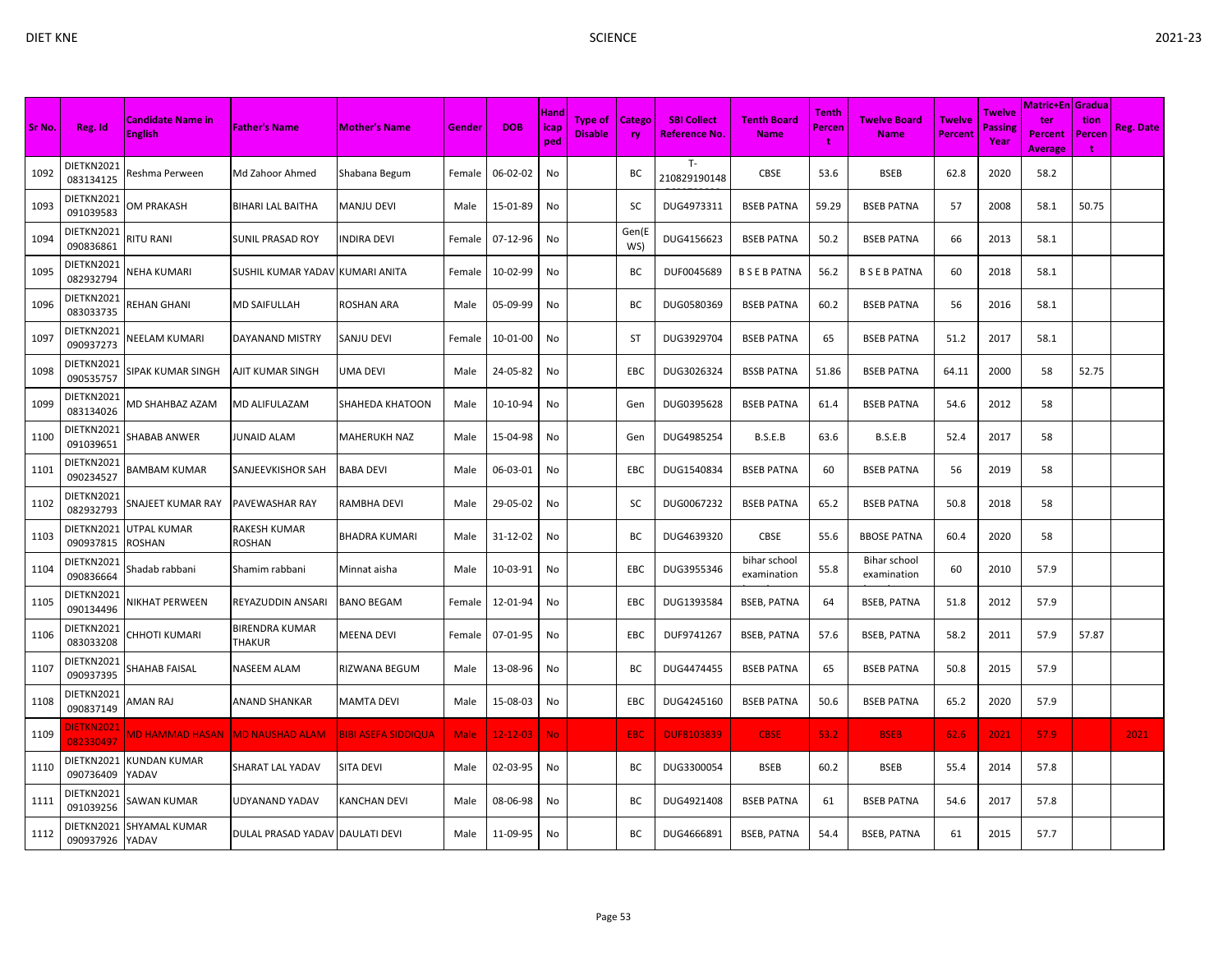| Sr No. | Reg. Id                         | <b>Candidate Name in</b><br><b>English</b> | <b>Father's Name</b>            | <b>Mother's Name</b>        | Gender        | <b>DOB</b>     | Hand<br>icap<br>ped | <b>Type of</b><br><b>Disable</b> | Catego<br>ry | <b>SBI Collect</b><br><b>Reference No</b> | <b>Tenth Board</b><br><b>Name</b>   | Tenth<br><b>Percen</b><br>t | <b>Twelve Board</b><br><b>Name</b>       | <b>Twelve</b><br><b>Percent</b> | <b>Twelve</b><br>Passing<br>Year | Matric+En Gradua<br>ter<br><b>Percent</b><br><b>Average</b> | tion<br>Percen<br>4 | Reg. Date   |
|--------|---------------------------------|--------------------------------------------|---------------------------------|-----------------------------|---------------|----------------|---------------------|----------------------------------|--------------|-------------------------------------------|-------------------------------------|-----------------------------|------------------------------------------|---------------------------------|----------------------------------|-------------------------------------------------------------|---------------------|-------------|
| 1113   | DIETKN2021<br>091038738         | PUJA KUMARI                                | <b>BISHWAKARMA RAM</b>          | <b>DEVMATI DEVI</b>         | Female        | 12-02-96       | No                  |                                  | SC           | DUG4831854                                | <b>BSEB PATNA</b>                   | 60                          | <b>BSEB PATNA</b>                        | 55.4                            | 2015                             | 57.7                                                        |                     |             |
| 1114   | DIETKN2021<br>090234862         | MD TOUSHIF ALAM                            | <b>MD WASI AHMAD</b>            | JAMILA KHATOON              | Male          | 10-03-99       | No                  |                                  | <b>EBC</b>   | DUG1806075                                | <b>BSEB PATNA</b>                   | 63.4                        | <b>BSEB PATNA</b>                        | 52                              | 2016                             | 57.7                                                        |                     |             |
| 1115   | DIETKN2021<br>090335059         | RAVI NANDAN RAVI                           | <b>SITA RAM SINGH</b>           | URMILA DEVI                 | Male          | 05-04-00       | No                  |                                  | EBC          | DUG2234820                                | <b>BSEB PATNA</b>                   | 60                          | <b>BSEB PATNA</b>                        | 55.4                            | 2019                             | 57.7                                                        |                     |             |
| 1116   | <u> DIETKN2021</u><br>083033311 | <b>KIRAN KUMARI</b>                        | <u>IHARI LAL BAITHA</u>         | PRAMILA DEVI                | <b>Female</b> | $05 - 08 - 00$ | <b>No</b>           |                                  | <b>SC</b>    | <b>DUG0406148</b>                         | <b>BSEB PATNA</b>                   | 53                          | <b>URDU</b><br><b>EDUCATION</b>          | 62.4                            | 2017                             | 57.7                                                        |                     | <b>URDU</b> |
| 1117   | DIETKN2021<br>090937695         | RAVINDRA KUMAR                             | CHAMANLAL SAH                   | LILA DEVI                   | Male          | 12-12-00       | No                  |                                  | EBC          | DUG4600653                                | <b>BSEB</b>                         | 61.8                        | <b>BSEB</b>                              | 53.6                            | 2019                             | 57.7                                                        |                     |             |
| 1118   | DIETKN2021<br>091038663         | RAJIV KUMAR GUPTA                          | <b>DILIP GUPTA</b>              | MANJU DEVI                  | Male          | 03-02-95       | No                  |                                  | EBC          | DUG4811757                                | <b>B S E B PATNA</b>                | 48.2                        | <b>BSEBPATNA</b>                         | 67                              | 2012                             | 57.6                                                        | 55.13               |             |
| 1119   | DIETKN2021<br>082430813         | <b>GUDDU KUMAR</b><br>SHARMA               | <b>SURESH LAL SHARMA</b>        | <b>MEERA DEVI</b>           | Male          | 05-09-98       | No                  |                                  | <b>EBC</b>   | DUF8406923                                | <b>BSEB PATNA</b>                   | 63.6                        | <b>BSEB PATNA</b>                        | 51.6                            | 2016                             | 57.6                                                        |                     |             |
| 1120   | DIETKN2021<br>082129683         | MD MUNNA ALAM                              | <b>ISLAMUDDIN</b>               | <b>MAHSUMA KHATOON</b>      | Male          | 01-01-99       | No                  |                                  | Gen          | DUF7491027                                | <b>BSEB PATNA</b>                   | 62                          | <b>BSEB PATNA</b>                        | 53.2                            | 2018                             | 57.6                                                        |                     |             |
| 1121   | DIETKN2021<br>090937806         | AMAL KUMAR YADAV                           | DULAL PRASAD YADAV DAULATI DEVI |                             | Male          | 26-04-00       | No                  |                                  | BC           | DUG4644710                                | <b>BSEB, PATNA</b>                  | 61.6                        | <b>BSEB, PATNA</b>                       | 53.6                            | 2019                             | 57.6                                                        |                     |             |
| 1122   | DIETKN2021<br>091038478         | SUSHANT BHARDWAJ                           | LATE PREMDHAR JHA               | <b>MANDAVI DEVI</b>         | Male          | 05-02-87       | No                  |                                  | Gen(E<br>WS) | DUG4793996                                | <b>BSEB</b>                         | 62.29                       | <b>BSEB</b>                              | 52.78                           | 2004                             | 57.5                                                        | 48.27               |             |
| 1123   | DIETKN2021<br>091039294         | ALOK KUMAR JHA                             | JALENDHAR JHA                   | URMILA DEVI                 | Male          | 15-10-89       | No                  |                                  | Gen(E<br>WS) | DUG4280657                                | <b>BSEB</b>                         | 58.57                       | <b>BSEB</b>                              | 56.44                           | 2008                             | 57.5                                                        | 50                  |             |
| 1124   | DIETKN2021<br>090938255         | RAVISHANKAR KUMAR<br>MANDAL                | DHARMA NAND<br><b>MANDAL</b>    | RAJESHWARI DEVI             | Male          | 04-02-95       | No                  |                                  | <b>EBC</b>   | DUG4746557                                | <b>BSEB</b>                         | 62.8                        | <b>BSEB</b>                              | 52.2                            | 2013                             | 57.5                                                        |                     |             |
| 1125   | DIETKN2021<br>090435546         | <b>BIKKI KUMAR</b><br><b>MANDAL</b>        | <b>DASHRATH MANDAL</b>          | URMILA DEVI                 | Male          | 16-01-96       | No                  |                                  | <b>EBC</b>   | DUG2800118                                | <b>BSEB PATNA</b>                   | 53.6                        | <b>BSEB PATNA</b>                        | 61.4                            | 2015                             | 57.5                                                        |                     |             |
| 1126   | DIETKN2021<br>090234885         | FALAK ZAFRI                                | JAFAR HAYAT                     | <b>GAZALA PERWEEN</b>       | Female        | 17-03-99       | No                  |                                  | BC           | DUG1878121                                | C.B.S.E.DELHI                       | 55                          | C.B.S.E.DELHI                            | 60                              | 2016                             | 57.5                                                        | 67.75               |             |
| 1127   | DIETKN2021<br>091038614         | ANGURI BEGUM                               | SAMSUDDIN                       | NOORFATMA<br><b>KHATOON</b> | Female        | 20-10-98       | No                  |                                  | Gen          | DUG4808020                                | <b>BSEB, PATNA</b>                  | 66.8                        | <b>BSEB, PATNA</b>                       | 48                              | 2017                             | 57.4                                                        | 61.73               |             |
| 1128   | DIETKN2021<br>090234629         | VISHAL KUMAR                               | PRAKASH CHANDRA<br>SAHA         | <b>MINU SAHA</b>            | Male          | 21-05-81       | No                  |                                  | ВC           | DUG1638135                                | <b>BSEB PATNA</b>                   | 50.71                       | <b>BIEC PATNA</b>                        | 63.89                           | 1999                             | 57.3                                                        | 62.11               |             |
| 1129   | DIETKN2021<br>090435459         | <b>MD TAUSIF ALAM</b>                      | MD SHAMSHAD ALAM                | <b>BIBI NIKHAT ANJUM</b>    | Male          | 22-11-91       | No                  |                                  | EBC          | DUG2656737                                | <b>BSEB PATNA</b>                   | 58.86                       | <b>BSEB PATNA</b>                        | 55.67                           | 2008                             | 57.3                                                        |                     |             |
| 1130   | DIETKN2021<br>090937427         | SUNIL KUMAR ROY                            | PARASH CHANDRA<br>ROY           | JANKI DEVI                  | Male          | 10-03-97       | No                  |                                  | SC           | DUG4488776                                | BSEB, PATNA                         | 68.8                        | BSEB, PATNA                              | 45.8                            | 2016                             | 57.3                                                        |                     |             |
| 1131   | DIETKN2021<br>082430913         | <b>PYARI KHATOON</b>                       | <b>MD IMAMUDDIN</b>             | ROSHAN ARA                  | Female        | 27-05-98       | No                  |                                  | Gen          | DUF8470834                                | <b>BSEB</b>                         | 52.8                        | <b>BBOSE</b>                             | 61.8                            | 2020                             | 57.3                                                        |                     |             |
| 1132   | DIETKN2021<br>090334952         | REHAN FAZAL                                | <b>MD NOOR ISLAM</b>            | <b>NASEEMA KHATOON</b>      | Male          | 31-01-99       | No                  |                                  | <b>EBC</b>   | DUG2101967                                | <b>UTKRAMIT</b><br><b>MADHYAMIK</b> | 45.4                        | <b>BHAGWATI</b><br><b>MANDIR COLLEGE</b> | 69.2                            | 2020                             | 57.3                                                        |                     |             |
| 1133   | DIETKN2021<br>090836604         | NAZAR AFROZ                                | Nazam Uddin                     | Noor Saba Begum             | Female        | 10-12-00       | No                  |                                  | BC           | DUG3956770                                | <b>BSEB PATNA</b>                   | 60                          | <b>BSEB PATNA</b>                        | 54.6                            | 2017                             | 57.3                                                        |                     |             |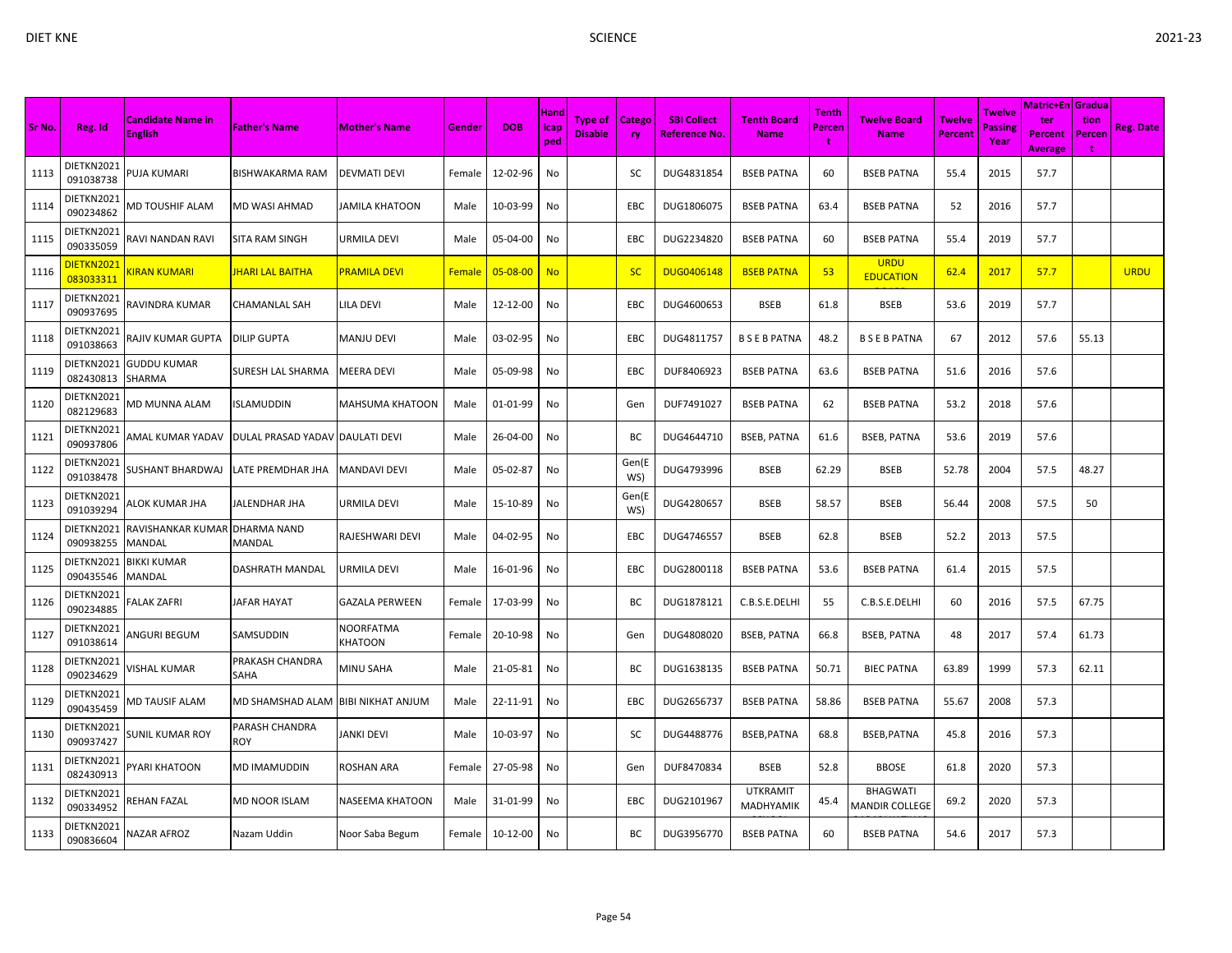| × |  |
|---|--|
|   |  |
| I |  |

| Sr No. | Reg. Id                       | <b>Candidate Name in</b><br><b>English</b> | <b>Father's Name</b>             | <b>Mother's Name</b> | Gender      | <b>DOB</b>     | Hand<br>icap<br>ped | <b>Type of</b><br><b>Disable</b> | <b>Catego</b><br><b>ry</b> | <b>SBI Collect</b><br><b>Reference No.</b> | <b>Tenth Board</b><br><b>Name</b>         | <b>Tenth</b><br>Percen<br>÷ | <b>Twelve Board</b><br><b>Name</b>        | <b>Twelve</b><br><b>Percent</b> | Twelve<br><b>Passing</b><br>Year | Matric+En   Gradua  <br>ter<br>Percent | tion<br>Percen | <b>Reg. Date</b> |
|--------|-------------------------------|--------------------------------------------|----------------------------------|----------------------|-------------|----------------|---------------------|----------------------------------|----------------------------|--------------------------------------------|-------------------------------------------|-----------------------------|-------------------------------------------|---------------------------------|----------------------------------|----------------------------------------|----------------|------------------|
| 1134   | DIETKN2021<br>082631862       | <b>CHUSHI KUMARI</b>                       | AJAY DAS                         | SONA DEVI            | Female      | 06-03-03       | No                  |                                  | sc                         | DUF9338664                                 | <b>BSEB PATNA</b>                         | 54.4                        | <b>BSEB PATNA</b>                         | 60.2                            | 2020                             | <b>Average</b><br>57.3                 | ÷              |                  |
| 1135   | DIETKN2021<br>082129563       | ROHIT KUMAR<br>MANJHI                      | BHARAT KUMAR<br>MANJHI           | LALITA DEVI          | Male        | 28-03-03       | No                  |                                  | SC                         | DUF7411347                                 | <b>BSEB PATNA</b>                         | 56.8                        | <b>BSEB PATNA</b>                         | 57.8                            | 2020                             | 57.3                                   |                |                  |
| 1136   | DIETKN2021<br>091038871       | <b>TASKIN TABREZ</b>                       | <b>NURUL ISLAM</b>               | TABASSUM ARA         | Male        | 18-06-93       | No                  |                                  | BC                         | DUG4809735                                 | <b>BSEB</b>                               | 57.2                        | <b>BSEB</b>                               | 57.2                            | 2011                             | 57.2                                   | 65.58          |                  |
| 1137   | DIETKN2021<br>082430684       | SANEEM AHMAD                               | <b>ISHTIAQUE AHMAD</b>           | SALEHA KHATOON       | Male        | 25-06-93       | No                  |                                  | EBC                        | DUF8303586                                 | <b>CBSE</b>                               | 47.6                        | <b>BSEB PATNA</b>                         | 66.8                            | 2012                             | 57.2                                   |                |                  |
| 1138   | DIETKN2021<br>083033557       | BHAWANA KUMARI                             | MRITYUNJAY KUMAR                 | PUNAM DEVI           | Female      | 01-02-03       | No                  |                                  | ВC                         | DUG0557418                                 | <b>BSEB</b>                               | 49                          | <b>BSEB</b>                               | 65.4                            | 2020                             | 57.2                                   |                |                  |
| 1139   | <b>IETKN2021</b><br>082430895 | <b>NADIM ALAM</b>                          | KALIMUDDIN                       | <b>NAJMA KHATOON</b> | <b>Male</b> | $10 - 04 - 03$ | <b>No</b>           |                                  | <b>BC</b>                  | <b>DUF8457801</b>                          | <b>BSEB PATNA</b>                         | 56.6                        | <b>BSEB PATNA</b>                         | 57.8                            | 2021                             | 57.2                                   |                | 2021             |
| 1140   | DIETKN2021<br>091038931       | ABDUL HANNAN                               | MD JAWEED AKHTER                 | SAHEBA KHATOON       | Male        | 07-06-97       | No                  |                                  | ВC                         | DUG4863821                                 | <b>BIHAR SCHOOL</b><br><b>EXAMINATION</b> | 62.6                        | <b>BIHAR SCHOOL</b><br><b>EXAMINATION</b> | 51.6                            | 2015                             | 57.1                                   |                |                  |
| 1141   | DIETKN2021<br>082330319       | <b>ABHISHEK KUMAR</b><br><b>MISHRA</b>     | RAJENDRA MISHRA                  | SANCHANA MISHRA      | Male        | 01-04-95       | No                  |                                  | Gen                        | DUF7613521                                 | <b>BSEBPatna</b>                          | 55.8                        | <b>BSEBPatna</b>                          | 58.2                            | 2012                             | 57                                     | 54.73          |                  |
| 1142   | DIETKN2021<br>090836607       | ANNU KUMAR BOSAK                           | <b>SANDIP BOSAK</b>              | <b>AASHA DEVI</b>    | Male        | 09-03-97       | No                  |                                  | SC                         | DUG4003619                                 | WBSSE                                     | 54                          | <b>BSEB</b>                               | 60                              | 2015                             | 57                                     | 58.27          |                  |
| 1143   | DIETKN2021<br>090736415       | VID ASLAM                                  | <b>MD ISRAIL</b>                 | <b>NARGIS</b>        | Male        | 05-07-99       | Yes                 | Physical                         | EBC                        | DUG3649321                                 | <b>BSEB PATNA</b>                         | 60                          | <b>BSEB PATNA</b>                         | 54                              | 2019                             | 57                                     |                |                  |
| 1144   | DIETKN2021<br>090937462       | ANWER ALAM                                 | <b>JAWWADULHAK</b>               | TRANNUM KHATOON      | Male        | 08-02-01       | No                  |                                  | EBC                        | DUG4504017                                 | <b>BSEB</b>                               | 51.4                        | <b>BSEB</b>                               | 62.6                            | 2020                             | 57                                     |                |                  |
| 1145   | DIETKN2021<br>090134271       | VID AKRAM                                  | <b>MD ASLAM AHMAD</b>            | BEGAM ARA            | Male        | 01-04-99       | No                  |                                  | BC                         | DUG1285882                                 | <b>BSEB, PATNA</b>                        | 60                          | <b>BSEB, PATNA</b>                        | 53.8                            | 2016                             | 56.9                                   |                |                  |
| 1146   | <b>IETKN2021</b><br>082330518 | <b>KRISHNA KUMAR</b>                       | <b>SUBHASH YADAV</b>             | <b>SUMITRA DEVI</b>  | Male        | $01 - 01 - 04$ | <b>No</b>           |                                  | <b>BC</b>                  | <b>DUF8101850</b>                          | <b>BIHAR SCHOOL</b><br><b>EXAMINATION</b> | 53.2                        | <b>BIHAR SCHOOL</b><br><b>EXAMINATION</b> | 60.6                            | 2021                             | 56.9                                   |                | 2021             |
| 1147   | DIETKN2021<br>083134095       | <b>MD AKRAM REZA</b>                       | MD ALAM HUSSAIN                  | HASRAT BANO          | Male        | 21-04-01       | No                  |                                  | EBC                        | DUG1045011                                 | <b>BSEB</b>                               | 50                          | <b>BBOSE</b>                              | 63.6                            | 2018                             | 56.8                                   |                |                  |
| 1148   | DIETKN2021<br>090134383       | NIRANJAN KUMAR<br><b>SINGH</b>             | YOGENDER PRASAD<br><b>SINGH</b>  | <b>GANGA DEVI</b>    | Male        | 11-10-94       | No                  |                                  | EBC                        | DUG1321354                                 | <b>BSEB PATNA</b>                         | 59.2                        | <b>BSEB PATNA</b>                         | 54.2                            | 2013                             | 56.7                                   |                |                  |
| 1149   | DIETKN2021<br>082129549       | AMAN HARSH                                 | DILIP KUMAR PASWAN URMILA KUMARI |                      | Male        | 06-08-97       | No                  |                                  | SC                         | DUF7398178                                 | <b>CBSE NEW</b><br><b>DELHI</b>           | 53.2                        | <b>BSEB PATNA</b>                         | 60.2                            | 2015                             | 56.7                                   |                |                  |
| 1150   | DIETKN2021<br>090837136       | <b>PRADEEP KUMAR SAH</b>                   | <b>MANOJ SAH</b>                 | <b>BOBI DEVI</b>     | Male        | 18-08-01       | No                  |                                  | EBC                        | DUG42333394                                | <b>BSEBPATNA</b>                          | 50.2                        | <b>B S E B PATNA</b>                      | 63.2                            | 2019                             | 56.7                                   |                |                  |
| 1151   | DIETKN2021<br>091038477       | SAJNI KHATUN                               | <b>MD SULTAN</b>                 | AFSANA KHATUN        | Female      | 16-06-96       | No                  |                                  | Gen                        | DUG4812534                                 | <b>BSEB PATNA</b>                         | 52.8                        | <b>BSEB PATNA</b>                         | 60.4                            | 2015                             | 56.6                                   | 60             |                  |
| 1152   | DIETKN2021<br>090234715       | <b>MD JAMALUDDIN</b>                       | MD ATAURRAHMAN                   | SAFEDA KHATOON       | Male        | 12-11-97       | No                  |                                  | EBC                        | DUG1707617                                 | B.S.E.B. PATNA                            | 61.2                        | B.S.E.B. PATNA                            | 52                              | 2015                             | 56.6                                   |                |                  |
| 1153   | DIETKN2021<br>091039012       | <b>MD ARMAN ELAHI</b>                      | NOOR ALAM                        | SABERI BEGAM         | Male        | 10-04-00       | No                  |                                  | Gen                        | DUG4875859                                 | <b>BSEB PATNA</b>                         | 53.2                        | <b>BSEB PATNA</b>                         | 60                              | 2019                             | 56.6                                   |                |                  |
| 1154   | DIETKN2021<br>090937508       | PRITI KUMARI                               | AMAR KISHOR<br>MANDAL            | MAMTA DEVI           | Female      | 01-04-02       | No                  |                                  | <b>EBC</b>                 | DUG4164029                                 | <b>BSEB PATNA</b>                         | 51.6                        | <b>BSEB PATNA</b>                         | 61.6                            | 2019                             | 56.6                                   |                |                  |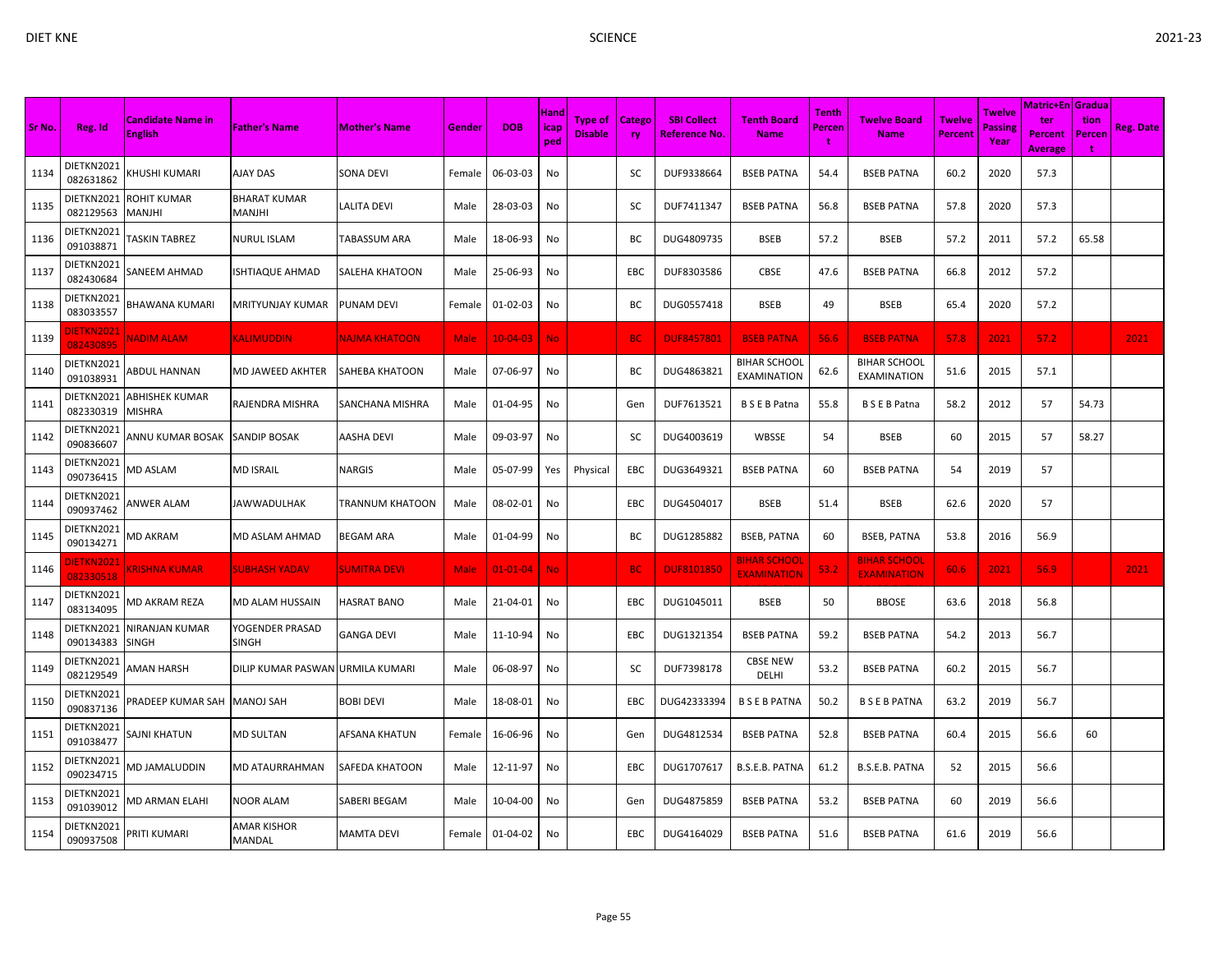|        |                         |                                            |                                        |                                      |               |                |                     |                                  |                     |                                           |                                           |                      |                                           |                                 |                                  | Matric+En   Gradua               |                     |                  |
|--------|-------------------------|--------------------------------------------|----------------------------------------|--------------------------------------|---------------|----------------|---------------------|----------------------------------|---------------------|-------------------------------------------|-------------------------------------------|----------------------|-------------------------------------------|---------------------------------|----------------------------------|----------------------------------|---------------------|------------------|
| Sr No. | Reg. Id                 | <b>Candidate Name in</b><br><b>English</b> | <b>Father's Name</b>                   | <b>Mother's Name</b>                 | Gender        | <b>DOB</b>     | Hand<br>icap<br>ped | <b>Type of</b><br><b>Disable</b> | <b>Catego</b><br>ry | <b>SBI Collect</b><br><b>Reference No</b> | <b>Tenth Board</b><br><b>Name</b>         | Tenth<br>Percen<br>t | <b>Twelve Board</b><br><b>Name</b>        | <b>Twelve</b><br><b>Percent</b> | Twelve<br><b>Passing</b><br>Year | ter<br>Percent<br><b>Average</b> | tion<br>Percen<br>÷ | <b>Reg. Date</b> |
| 1155   | DIETKN2021<br>082731976 | <b>MD HANZALA</b>                          | MD ALAM AZAD                           | <b>BIBI KAUSHARI</b><br><b>BEGUM</b> | Male          | 07-05-00       | No                  |                                  | EBC                 | DUF9329023                                | <b>BSEB</b>                               | 41.2                 | <b>BSEB</b>                               | 71.9                            | 2019                             | 56.55                            |                     |                  |
| 1156   | DIETKN2021<br>083033678 | ALAN KUMAR RAHI                            | SUSHIL PRASAD RAJAK  MANJULA DEVI      |                                      | Male          | 05-01-91       | No                  |                                  | SC                  | DUG0185960                                | <b>BSEBPATNA</b>                          | 51.86                | <b>NIOS</b>                               | 61.2                            | 2011                             | 56.5                             | 51.8                |                  |
| 1157   | DIETKN2021<br>082631575 | MAUSAMI SAHA                               | SWAPAN KUMAR<br>SAHA                   | PRABHATI RANI BAURI                  | Female        | 02-11-93       | No                  |                                  | ВC                  | DUF9054491                                | <b>BSEB PATNA</b>                         | 58.4                 | <b>BSEB PATNA</b>                         | 54.6                            | 2011                             | 56.5                             | 59.13               |                  |
| 1158   | DIETKN2021<br>090937777 | PREM KUMAR                                 | RAM BILASH PASWAN                      | <b>MINA DEVI</b>                     | Male          | 05-06-94       | No                  |                                  | sc                  | DUG4625215                                | <b>BBOSE PATNA</b>                        | 60.4                 | <b>BBOSE PATNA</b>                        | 52.6                            | 2020                             | 56.5                             |                     |                  |
| 1159   | DIETKN2021<br>082531065 | <b><i>NJALI KUMARI</i></b>                 | <b>RAJ KUMAR RAM</b>                   | <b>MEENA DEVI</b>                    | Female        | 15-08-94       | No                  |                                  | SC                  | DUF7481371                                | <b>BSEB PATNA</b>                         | 50.4                 | <b>BSEB PATNA</b>                         | 62.6                            | 2013                             | 56.5                             |                     |                  |
| 1160   | DIETKN2021<br>090234565 | <b>BECHAN KUMAR</b><br><b>SINGH</b>        | <b>SURAT LAL SINGH</b>                 | ROHANI DEVI                          | Male          | 08-03-95       | No                  |                                  | EBC                 | DUG1583971                                | <b>BSEB</b>                               | 50.8                 | <b>BSEB</b>                               | 62.2                            | 2015                             | 56.5                             |                     |                  |
| 1161   | DIETKN2021<br>090836647 | DEEPAK KUMAR                               | GANESH LAL BISHWAS INDRA DEVI          |                                      | Male          | 15-01-96       | Yes                 | Physical                         | EBC                 | DUG4023771                                | <b>BSEB PATNA</b>                         | 50.4                 | <b>BSEB PATNA</b>                         | 62.6                            | 2015                             | 56.5                             |                     |                  |
| 1162   | DIETKN2021<br>090937844 | <b>DASHRATH KUMAR</b><br><b>BOSAK</b>      | SHYAMSUNDER<br><b>BOSAK</b>            | <b>HEERA DEVI</b>                    | Male          | 02-02-97       | No                  |                                  | SC                  | DUG4647872                                | <b>BSBE PATNA</b>                         | 57.4                 | <b>BSEB PATNA</b>                         | 55.6                            | 2015                             | 56.5                             |                     |                  |
| 1163   | DIETKN2021<br>091039264 | PARDUM KUMAR<br>GANESH                     | KRISHNA PARSHAD<br>GANESH              | <b>BASHANTI DEVI</b>                 | Male          | 20-03-98       | No                  |                                  | EBC                 | DUG4921705                                | <b>BSEB PATNA</b>                         | 45.4                 | <b>BSEB PATNA</b>                         | 67.6                            | 2016                             | 56.5                             |                     |                  |
| 1164   | DIETKN2021<br>091038799 | DHANANJAY KUMAR<br><b>BOSAK</b>            | RAVI LAL BOSAK                         | <b>RITA DEVI</b>                     | Male          | 11-07-02       | No                  |                                  | SC                  | DUG4839907                                | <b>BIHAR SCHOOL</b><br><b>EXAMINATION</b> | 52.4                 | <b>BIHAR SCHOOL</b><br><b>EXAMINATION</b> | 60.6                            | 2020                             | 56.5                             |                     |                  |
| 1165   | DIETKN2021<br>082029093 | <b>RAKHI KUMARI</b>                        | <b>SATISH CHARAN</b><br><b>CHAUPAL</b> | <b>RADHA DEVI</b>                    | <b>Female</b> | $01 - 02 - 03$ | No.                 |                                  | SC.                 | <b>DUF7081083</b>                         | <b>BSEB PATNA</b>                         | 57.6                 | <b>BSEB PATNA</b>                         | 55.4                            | 2021                             | 56.5                             |                     | 2021             |
| 1166   | DIETKN2021<br>090937633 | Md wasique                                 | Md ashfaque                            | Bibi ishrat                          | Male          | 14-09-98       | No                  |                                  | ВC                  | DUG4558254                                | Bseb                                      | 58                   | Bseb                                      | 54.8                            | 2018                             | 56.4                             |                     |                  |
| 1167   | DIETKN2021<br>090937627 | shabbir alam                               | md mukhtar                             | shahnaz khatoon                      | Male          | 04-01-00       | No                  |                                  | Gen                 | DUG4551540                                | <b>BSEB</b>                               | 50.2                 | <b>BSEB</b>                               | 62.6                            | 2019                             | 56.4                             |                     |                  |
| 1168   | DIETKN2021<br>082430996 | SABA PERWEEN                               | MD MASWOOD ALAM                        | <b>ZEENAT PERWEEN</b>                | Female        | 18-11-02       | No                  |                                  | <b>EBC</b>          | DUF8042527                                | <b>BSEB</b>                               | 52.6                 | <b>BSEB</b>                               | 60.2                            | 2020                             | 56.4                             |                     |                  |
| 1169   | DIETKN2021<br>082832633 | DIVAS KUMAR                                | KISHAN LAL                             | PRABHA DEVI                          | Male          | 15-02-93       | No                  |                                  | SC                  | DUF9915750                                | <b>BSEB PATNA</b>                         | 62.4                 | <b>BSEB PATNA</b>                         | 50.2                            | 2011                             | 56.3                             |                     |                  |
| 1170   | DIETKN2021<br>090535782 | <b>MANNU KUMAR</b>                         | <b>ARJUN SAH</b>                       | PARMODIYA DEVI                       | Male          | 23-02-02       | No                  |                                  | EBC                 | DUG2511823                                | <b>BSEB PATNA</b>                         | 55.4                 | <b>BSEB PATNA</b>                         | 57.2                            | 2020                             | 56.3                             |                     |                  |
| 1171   | DIETKN2021<br>082932792 | MD NAQUI AHMAD                             | MD AYUB ALAM                           | <b>NAZRA KHATOON</b>                 | Male          | 14-01-85       | No                  |                                  | ВC                  | DUG0081520                                | <b>BSEB PATNA</b>                         | 51.43                | <b>BSEB PATNA</b>                         | 61.11                           | 2004                             | 56.27                            |                     |                  |
| 1172   | DIETKN2021<br>090435424 | SOURAV KUMAR JHA                           | SUSHIL KUMAR JHA                       | <b>ANITA DEVI</b>                    | Male          | 19-12-95       | No                  |                                  | Gen(E<br>WS)        | DUG2673769                                | <b>BSEB</b>                               | 53.6                 | <b>BSEB</b>                               | 58.8                            | 2013                             | 56.2                             | 62.8                |                  |
| 1173   | DIETKN2021<br>091038928 | KOMAL KUMARI<br><b>SINGH</b>               | <b>ASHOK SINGH</b>                     | <b>VINA DEVI</b>                     | Female        | 11-10-98       | No                  |                                  | Gen                 | DUG3376261                                | <b>BSEB PATNA</b>                         | 51.4                 | <b>BSEB PATNA</b>                         | 61                              | 2016                             | 56.2                             |                     |                  |
| 1174   | DIETKN2021<br>082933046 | (HUSHBOO KUMARI                            | <b>DURGANAND JHA</b>                   | SHASHI KALA DEVI                     | Female        | 10-08-89       | No                  |                                  | Gen(E<br>WS)        | DUG0154418                                | <b>BSEB PATNA</b>                         | 52                   | <b>BSEB PATNA</b>                         | 60.11                           | 2008                             | 56.1                             | 49.4                |                  |
| 1175   | DIETKN2021<br>091038616 | AMARJIT KUMAR<br><b>UTTAM</b>              | SUBHASH<br><b>CHOUDHARY</b>            | <b>DULARI DEVI</b>                   | Male          | 20-02-94       | No                  |                                  | SC                  | DUG4809648                                | <b>BSEBPATNA</b>                          | 52                   | <b>BSEBPATNA</b>                          | 60                              | 2015                             | 56                               |                     |                  |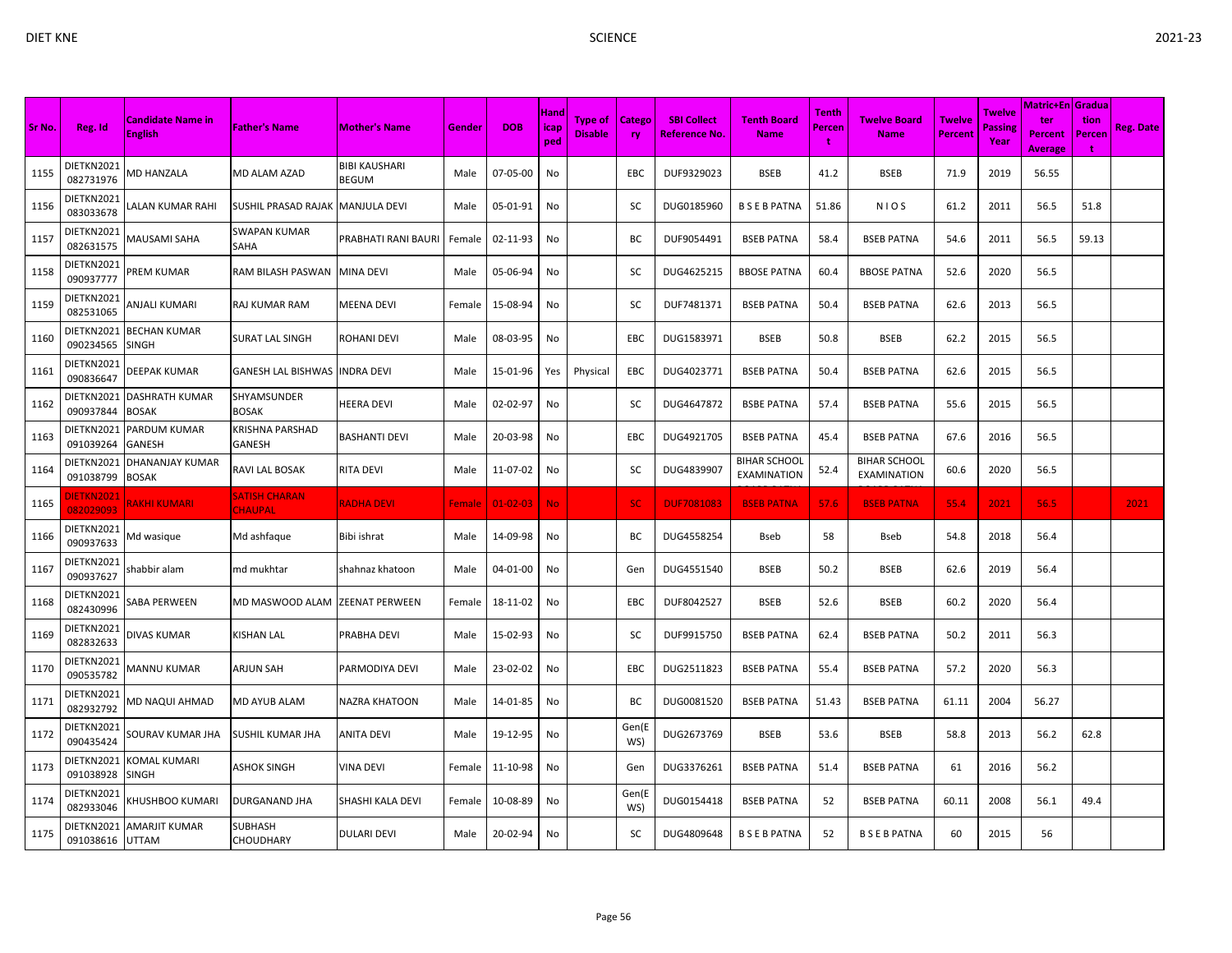|        |                         |                                            |                                 |                      |               |                | Hand        |                                  |                            |                                            |                                           | <b>Tenth</b> |                                         |                                 | Twelve                 | <b>Matric+En Gradua</b>                 |                      |                  |
|--------|-------------------------|--------------------------------------------|---------------------------------|----------------------|---------------|----------------|-------------|----------------------------------|----------------------------|--------------------------------------------|-------------------------------------------|--------------|-----------------------------------------|---------------------------------|------------------------|-----------------------------------------|----------------------|------------------|
| Sr No. | Reg. Id                 | <b>Candidate Name in</b><br><b>English</b> | <b>Father's Name</b>            | <b>Mother's Name</b> | Gender        | <b>DOB</b>     | icap<br>ped | <b>Type of</b><br><b>Disable</b> | <b>Catego</b><br><b>ry</b> | <b>SBI Collect</b><br><b>Reference No.</b> | <b>Tenth Board</b><br><b>Name</b>         | Percen<br>t  | <b>Twelve Board</b><br><b>Name</b>      | <b>Twelve</b><br><b>Percent</b> | <b>Passing</b><br>Year | ter<br><b>Percent</b><br><b>Average</b> | tion<br>Percen<br>t. | <b>Reg. Date</b> |
| 1176   | DIETKN2021<br>082029220 | PRADUM KUMAR DAS SURENDRA LAL DAS          |                                 | MUNNI DEVI           | Male          | 16-05-00       | No          |                                  | EBC                        | DUF7136652                                 | <b>BSEB PATNA</b>                         | 59           | <b>BSEB PATNA</b>                       | 53                              | 2018                   | 56                                      |                      |                  |
| 1177   | DIETKN2021<br>091038979 | MD IRAFAN                                  | MD JAMALUDDIN                   | SULEKHA KHATUN       | Male          | 12-06-03       | No          |                                  | <b>EBC</b>                 | DUG4864652                                 | <b>BIHAR SCHOOL</b><br><b>EXAMINATION</b> | 51.2         | <b>BIHAR SCHOOL</b><br>EXAMINATION      | 60.8                            | 2020                   | 56                                      |                      |                  |
| 1178   | DIETKN2021<br>082731974 | SUMIT RAJ                                  | <b>BHIM SAH</b>                 | MUNNI DEVI           | Male          | 30-12-03       | Yes         | Ear                              | EBC                        | DUF9317860                                 | <b>BSEBPATNA</b>                          | 60           | <b>BSEBPATNA</b>                        | 51.8                            | 2020                   | 55.9                                    |                      |                  |
| 1179   | DIETKN2021<br>090234904 | Chandan Kumar                              | Jaikant Mahto                   | Ramwati Devi         | Male          | 07-03-89       | No          |                                  | EBC                        | DUG1914009                                 | <b>BSEB Patna</b>                         | 60           | <b>BIEC Patna</b>                       | 51.56                           | 2006                   | 55.8                                    |                      |                  |
| 1180   | DIETKN2021<br>081928554 | VID MERAJ ALAM                             | MD MANZOOR ALAM                 | MARGHOOBA<br>KHATOON | Male          | 25-12-99       | No          |                                  | Gen                        | DUF6778205                                 | BSEB, Patna                               | 61.8         | BSEB, Patna                             | 49.8                            | 2016                   | 55.8                                    | 52.38                |                  |
| 1181   | DIETKN2021<br>082029257 | VIRAJ KUMAR RAM                            | SHAHAT LAL RAM                  | SUJAYA DEVI          | Male          | 22-01-97       | No          |                                  | SC                         | DUF7162928                                 | <b>BSEB PATNA</b>                         | 60.2         | <b>BSEB PATNA</b>                       | 51.2                            | 2015                   | 55.7                                    |                      |                  |
| 1182   | DIETKN2021<br>082732220 | <b>GHULAM AKMAL</b>                        | <b>MD SHAHID</b>                | SHABNAM              | Male          | 04-03-99       | No          |                                  | BC                         | DUF8375876                                 | <b>BSEB</b>                               | 59.4         | <b>BSEB</b>                             | 52                              | 2017                   | 55.7                                    |                      |                  |
| 1183   | DIETKN2021<br>090636155 | DHARMENDRA<br><b>KUMAR</b>                 | SANUP LAL MISTRY                | <b>MEERA DEVI</b>    | Male          | 06-03-99       | No          |                                  | <b>ST</b>                  | DUG3354213                                 | <b>BSEB PATNA</b>                         | 50.6         | <b>BSEB PATNA</b>                       | 60.6                            | 2016                   | 55.6                                    |                      |                  |
| 1184   | DIETKN2021<br>090335027 | <b>MITHILESH KUMAR</b>                     | RAMCHANDRA YADAV                | <b>ANITA DEVI</b>    | Male          | 07-08-96       | No          |                                  | BC                         | DUG2187635                                 | <b>BSEB PATNA</b>                         | 57.2         | <b>BSEB PATNA</b>                       | 53.8                            | 2013                   | 55.5                                    |                      |                  |
| 1185   | DIETKN2021<br>091038512 | Pramod Kumar                               | Basudev yadav                   | Alodhani Devi        | Male          | 12-08-98       | Yes         | Physical                         | ВC                         | DUG4713721                                 | <b>BSEB</b>                               | 62           | <b>BSEB</b>                             | 49                              | 2017                   | 55.5                                    | 67.67                |                  |
| 1186   | DIETKN2021<br>081928844 | SAYEMA NAAZ                                | HASAN REZA                      | GHAZALA BEGAM        | Female        | 04-03-99       | No          |                                  | Gen                        | DUF6905019                                 | <b>BSEB PATNA</b>                         | 59.2         | <b>BSEB PATNA</b>                       | 51.8                            | 2018                   | 55.5                                    |                      |                  |
| 1187   | DIETKN2021<br>090736458 | Subhasish Das                              | Swapan Kumar Das                | Jharna Das           | Male          | 15-01-91       | No          |                                  | ВC                         | DUG3677675                                 | <b>BSEB PATNA</b>                         | 62           | <b>BSEB PATNA</b>                       | 48.89                           | 2007                   | 55.4                                    | 73.71                |                  |
| 1188   | DIETKN2021<br>082430796 | SHOUMYA PRAKASH                            | RAJENDRA PRASAD<br>DAS          | USHA KUMARI          | Male          | 25-09-91       | No          |                                  | SC                         | DUF8357100                                 | <b>CBSE</b>                               | 55.8         | <b>BSEB</b>                             | 54.8                            | 2011                   | 55.3                                    | 70.4                 |                  |
| 1189   | DIETKN2021<br>082029326 | Dhiraj Kumar Singh                         | Gulab Chandra Singh             | Mina Devi            | Male          | 08-04-99       | No          |                                  | <b>EBC</b>                 | 12321980095                                | <b>BSEB PATNA</b>                         | 50.6         | <b>BSEB PATNA</b>                       | 60                              | 2019                   | 55.3                                    |                      |                  |
| 1190   | DIETKN2021<br>090636021 | MD MAKHDUM<br>ASHRAF                       | MD AMIRUL HASAN                 | NAHIDA KHATOON       | Male          | 21-12-00       | No          |                                  | BC                         | DUG3275836                                 | <b>BSEB PATNA</b>                         | 57.4         | <b>BSEB PATNA</b>                       | 53.2                            | 2019                   | 55.3                                    |                      |                  |
| 1191   | DIETKN2021<br>081928646 | <b>PAPPU KUMAR</b><br><b>HARIJAN</b>       | PARDEEP KUMAR<br><b>HARIJAN</b> | <b>ILA DEVI</b>      | Male          | 15-03-97       | No          |                                  | SC                         | DUF6799719                                 | <b>BSEB, PATNA</b>                        | 60.2         | <b>BSEB, PATNA</b>                      | 50.2                            | 2019                   | 55.2                                    |                      |                  |
| 1192   | DIETKN202:<br>082531208 | <b>VEENA DEVI</b>                          | NANDESHWAR<br><b>MANDAL</b>     | PRAMILA DEVI         | <b>Female</b> | $08 - 06 - 85$ | <b>No</b>   |                                  | <b>EBC</b>                 | DUF8739071                                 | <b>BSEB PATNA</b>                         | 55.14        | <b>URDU</b><br><b>EDUCATION</b>         | 55.14                           | 2020                   | 55.14                                   |                      | <b>URDU</b>      |
| 1193   | DIETKN2021<br>090937297 | <b>NJALI KUMARI</b>                        | H/O SANJAY KUMAR<br>KARMKAR     | KIRAN DEVI           | Female        | 10-02-00       | No          |                                  | <b>ST</b>                  | DUF9358963                                 | <b>B.S.E.B PATNA</b>                      | 54.4         | <b>B.S.E.B PATNA</b>                    | 55.8                            | 2017                   | 55.1                                    |                      |                  |
| 1194   | DIETKN2021<br>082933110 | ARTI KUMARI                                | MISHRI LAL RAM                  | URMILA DEVI          | Female        | 04-03-00       | No          |                                  | SC                         | DUF9930443                                 | B.S.S.B. PATNA                            | 47.14        | INDIAN INSTITUTE<br>OF OPEN             | 63                              | 2020                   | 55.1                                    |                      |                  |
| 1195   | DIETKN2021<br>083033684 | BAIDYANATH MURMU  DURGA MURMU              |                                 | SANJHALI DEVI        | Male          | 13-03-99       | No          |                                  | ST                         | DUG0632040                                 | <b>BSEB PATNA</b>                         | 59.2         | <b>BSEB PATNA</b>                       | 50.8                            | 2017                   | 55                                      |                      |                  |
| 1196   | DIETKN2021<br>090435330 | Dilkash Fatma                              | Md Masud Azher                  | Mahenoor Begam       | Female        | 05-12-00       | No          |                                  | ВC                         | DUG2525580                                 | BIHAR SCHOOL<br><b>EDUCATION</b>          | 54.2         | <b>BIHAR SCHOOL</b><br><b>EDUCATION</b> | 55.8                            | 2017                   | 55                                      | 60.2                 |                  |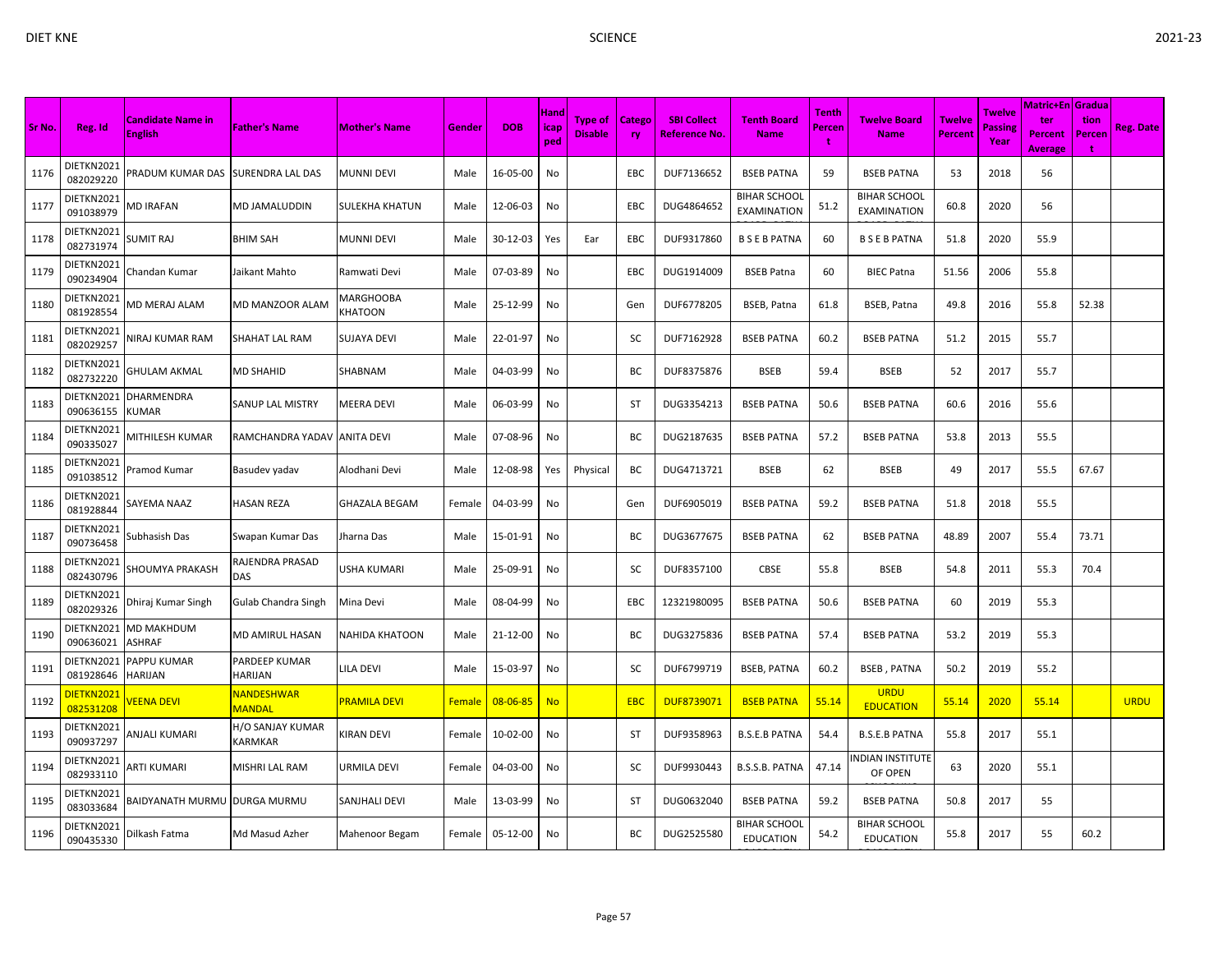| Sr No. | Reg. Id                 | <b>Candidate Name in</b><br><b>English</b> | <b>Father's Name</b>                        | <b>Mother's Name</b>   | Gender      | <b>DOB</b>     | Hand<br>icap<br>ped | <b>Type of</b><br><b>Disable</b> | <b>Catego</b><br>ry | <b>SBI Collect</b><br><b>Reference No.</b> | <b>Tenth Board</b><br><b>Name</b> | Tenth<br>Percen<br>÷ | <b>Twelve Board</b><br><b>Name</b>      | <b>Twelve</b><br><b>Percent</b> | <b>Twelve</b><br>Passing<br>Year | <b>Matric+En Gradua</b><br>ter<br><b>Percent</b><br><b>Average</b> | tion<br>Percen<br>÷ | <b>Reg. Date</b> |
|--------|-------------------------|--------------------------------------------|---------------------------------------------|------------------------|-------------|----------------|---------------------|----------------------------------|---------------------|--------------------------------------------|-----------------------------------|----------------------|-----------------------------------------|---------------------------------|----------------------------------|--------------------------------------------------------------------|---------------------|------------------|
| 1197   | DIETKN2021<br>090938152 | <b>MOSADDAQUE REZA</b>                     | <u>MD JAMIL AKHTER</u>                      | <u>AKHTARI BEGUMI</u>  | <b>Male</b> | $03 - 06 - 01$ | <b>No</b>           |                                  | <b>BC</b>           | <b>DUG4727098</b>                          | <b>BSMEB PATNA</b>                | 55                   | <b>BSMEB PATNA</b>                      | 55                              | 2020                             | 55                                                                 |                     | <b>URDU</b>      |
| 1198   | DIETKN2021<br>083133823 | ARHAT JAHAN                                | MOHD<br>MOQUIMUDDIN                         | AZRA BEGAM             | Female      | 10-11-90       | No                  |                                  | Gen                 | DUG0855540                                 | <b>BSEB PATNA</b>                 | 52.71                | <b>BSEB PATNA</b>                       | 57.11                           | 2008                             | 54.9                                                               |                     |                  |
| 1199   | DIETKN2021<br>082832718 | Supen Kumar Ravidas                        | Sunil Ravidas                               | Rambha devi            | Male        | 02-02-98       | No                  |                                  | SC                  | DUF9932140                                 | <b>BSEB PATNA</b>                 | 61.8                 | <b>BSEB</b>                             | 48                              | 2016                             | 54.9                                                               |                     |                  |
| 1200   | DIETKN2021<br>090435403 | BABALI KUMARI                              | VISHNU DEV PRASAD<br>SAH                    | PARBHA DEVI            | Female      | 08-03-86       | No                  |                                  | EBC                 | DUG2643469                                 | <b>BSEB PATNA</b>                 | 55.57                | <b>BIEC PATNA</b>                       | 54                              | 2004                             | 54.8                                                               |                     |                  |
| 1201   | DIETKN2021<br>090937663 | YOTI KUMARI                                | SUBODH KUMAR<br>SINGH                       | <b>SUMITRA DEVI</b>    | Female      | 01-03-00       | No                  |                                  | BС                  | DUG4418946                                 | <b>BSEB PATNA</b>                 | 57.2                 | <b>BSEB PATNA</b>                       | 52.4                            | 2017                             | 54.8                                                               |                     |                  |
| 1202   | DIETKN2021<br>083033347 | VID HAMID RAZA                             | MD AJIBUDDIN                                | TAMANNA KHATOON        | Male        | 07-05-98       | No                  |                                  | BC                  | DUG0419385                                 | <b>BSEB PATNA</b>                 | 50.4                 | <b>BIHAR BOARD OF</b><br>OPEN SCHOOLING | 59                              | 2020                             | 54.7                                                               |                     |                  |
| 1203   | DIETKN2021<br>081928915 | SALAM ANSARI                               | RAHIMUDDIN ANSARI                           | <b>KHUSHBOON NISHA</b> | Male        | 06-04-00       | No                  |                                  | <b>EBC</b>          | DUF6947451                                 | <b>BSEB PATNA</b>                 | 56.6                 | <b>BSEB PATNA</b>                       | 52.8                            | 2018                             | 54.7                                                               |                     |                  |
| 1204   | DIETKN2021<br>090234754 | ADLI KUMARI                                | NITYANAND PURBEY                            | <b>KIRAN DEVI</b>      | Female      | 16-11-95       | No                  |                                  | BC                  | DUG1769284                                 | <b>BSEB PATNA</b>                 | 57.2                 | <b>BSEB PATNA</b>                       | 52                              | 2015                             | 54.6                                                               | 53.13               |                  |
| 1205   | DIETKN2021<br>090134515 | RACHNA KUMARI                              | VIBHASH THAKUR                              | <b>MAMTA DEVI</b>      | Female      | 25-06-99       | No                  |                                  | Gen(E<br>WS)        | DUG1445926                                 | <b>BSEB PATNA</b>                 | 55                   | <b>BSEB PATNA</b>                       | 54                              | 2018                             | 54.5                                                               |                     |                  |
| 1206   | DIETKN2021<br>082732016 | AMIT KUMAR DAS                             | AJAY DAS                                    | <b>SONA DEVI</b>       | Male        | 31-05-01       | No                  |                                  | SC                  | DUF9340188                                 | <b>BSEB PATNA</b>                 | 49                   | <b>BSEB PATNA</b>                       | 60                              | 2019                             | 54.5                                                               |                     |                  |
| 1207   | DIETKN2021<br>082932749 | BRAJESH KUMAR                              | SANJIT YADAV                                | <b>DEJI DEVI</b>       | Male        | 04-03-02       | No                  |                                  | ВC                  | <b>SBI KIOSK</b><br><b>BANKING</b>         | <b>BSEB PATNA</b>                 | 54.4                 | <b>BSEB PATNA</b>                       | 54.6                            | 2020                             | 54.5                                                               |                     |                  |
| 1208   | DIETKN2021<br>082933183 | BABY KUMARI                                | NARESH PODDAR                               | <b>SABITA DEVI</b>     | Female      | 03-05-94       | No                  |                                  | BC                  | DUF8936238                                 | <b>BSEB PATNA</b>                 | 46.6                 | <b>BSEB PATNA</b>                       | 62.2                            | 2015                             | 54.4                                                               |                     |                  |
| 1209   | DIETKN2021<br>082531371 | VID MAJHAR ALAM                            | MD KHALIQUE                                 | <b>ANJARY BEGUM</b>    | Male        | 18-04-98       | No                  |                                  | Gen                 | DUF8855365                                 | WBBSE                             | 47                   | <b>BSEB</b>                             | 61.8                            | 2019                             | 54.4                                                               |                     |                  |
| 1210   | DIETKN2021<br>091039621 | <b>MD AFAQUE ALAM</b>                      | ABDUL MANNAN                                | <b>SHAHANA KHATOON</b> | Male        | 15-03-99       | No                  |                                  | Gen                 | DUG4978776                                 | <b>BSEB PATNA</b>                 | 45.6                 | <b>BSEB PATNA</b>                       | 63.2                            | 2019                             | 54.4                                                               |                     |                  |
| 1211   | DIETKN2021<br>090836820 | OMPRAKASH KUMAR                            | <b>NARESH MANDAL</b>                        | <b>RENU DEVI</b>       | Male        | 12-05-03       | No                  |                                  | <b>EBC</b>          | DUG4112431                                 | <b>BSEBPATNA</b>                  | 48.8                 | <b>BSEBPATNA</b>                        | 60                              | 2020                             | 54.4                                                               |                     |                  |
| 1212   | DIETKN2021<br>090836859 | Ruby Kumari                                | Nagendra Prasad<br>Karmkar                  | Poonam Devi            | Female      | 15-07-95       | No                  |                                  | ST                  | DUG4134198                                 | <b>BSEB</b>                       | 51                   | <b>BSEB</b>                             | 57.6                            | 2013                             | 54.3                                                               | 49.13               |                  |
| 1213   | DIETKN2021<br>090837217 | SHYAM DV KARMKAR                           | <b>JAY PRAKASH</b><br><b><i>KARMKAR</i></b> | <b>REKHA DEVI</b>      | Male        | 02-06-97       | No                  |                                  | <b>ST</b>           | DUG4265633                                 | <b>BSEB PATNA</b>                 | 52.6                 | <b>BSEB PATNA</b>                       | 56                              | 2019                             | 54.3                                                               |                     |                  |
| 1214   | DIETKN2021<br>090234826 | AMANAT HASAN                               | MD ABUL KALAM<br>NOORI                      | <b>SALIKA SHAHZADI</b> | Male        | 22-10-99       | No                  |                                  | Gen(E<br>WS)        | DUG1824421                                 | <b>BSEB PATNA</b>                 | 50.6                 | <b>BSEB PATNA</b>                       | 58                              | 2019                             | 54.3                                                               |                     |                  |
| 1215   | DIETKN2021<br>082631539 | SANJIT KUMAR                               | MAHENDRA MANDAL                             | <b>MALA DEVI</b>       | Male        | 26-07-89       | No                  |                                  | EBC                 | DUF9021253                                 | <b>BSEB</b>                       | 57.14                | <b>BSEB</b>                             | 51.44                           | 2006                             | 54.29                                                              |                     |                  |
| 1216   | DIETKN2021<br>082732075 | KAZI GOLAM<br>MURTAZA                      | QUAZI YOSUF                                 | <b>MUSTARI KHATUN</b>  | Male        | 08-09-65       | Yes                 | Ear                              | EBC                 | DUF9443607                                 | <b>BSEB PATNA</b>                 | 58                   | <b>OTHERS</b>                           | 50.56                           | 1984                             | 54.28                                                              | 61.75               |                  |
| 1217   | DIETKN2021<br>082229927 | AKHTER BARI                                | <b>MD MUSTAQUE</b>                          | <b>ANWARI BEGUM</b>    | Male        | 13-05-94       | No                  |                                  | ВC                  | DUF7654988                                 | <b>BSEB PATNA</b>                 | 55.2                 | <b>BSEB PATNA</b>                       | 53.2                            | 2014                             | 54.2                                                               |                     |                  |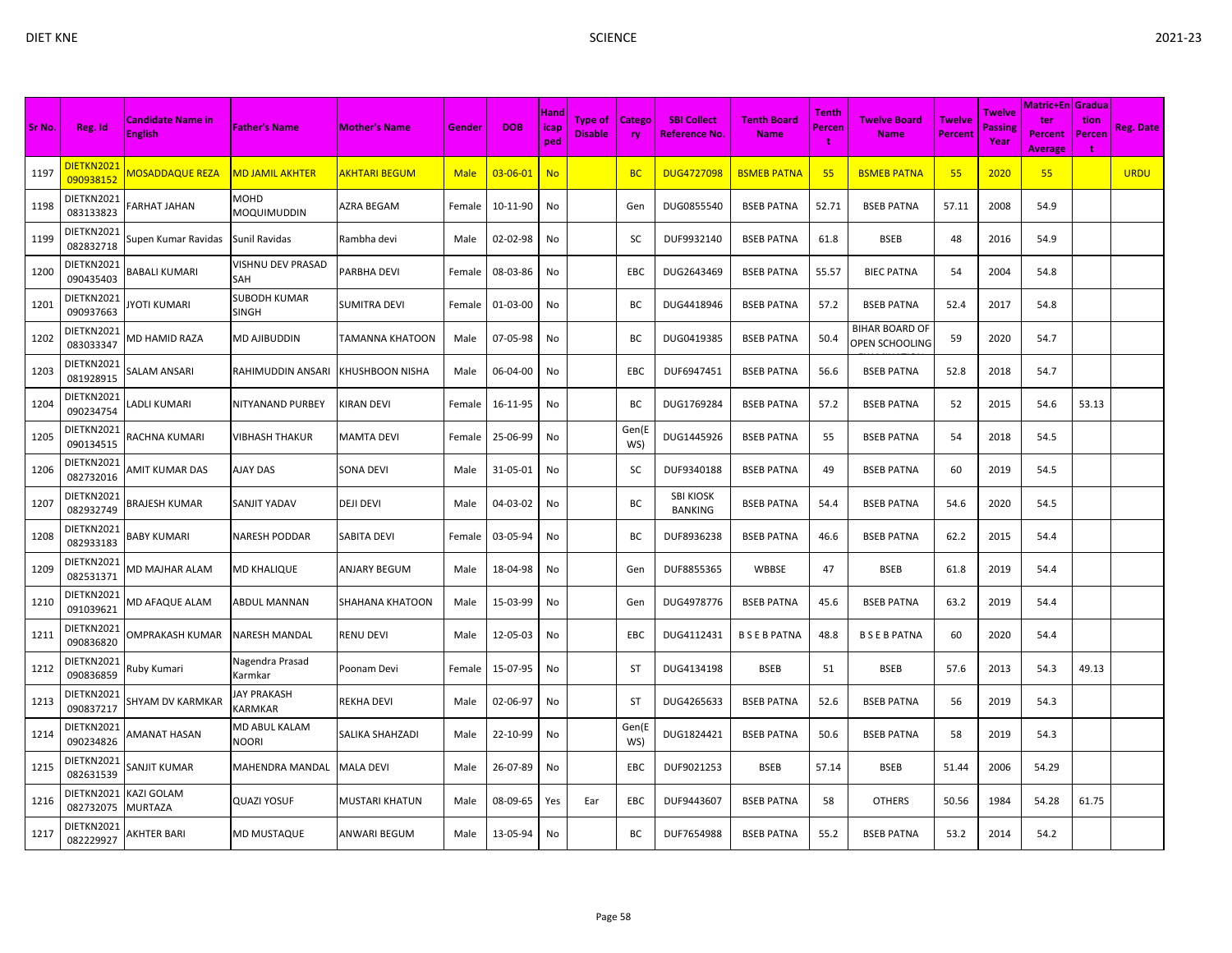|        |                         |                                     |                              |                        |        |            |                            |                                  |                     |                                     |                                   |                             |                             |                          |                           | <b>Matric+En Gradua</b>                 |                     |                  |
|--------|-------------------------|-------------------------------------|------------------------------|------------------------|--------|------------|----------------------------|----------------------------------|---------------------|-------------------------------------|-----------------------------------|-----------------------------|-----------------------------|--------------------------|---------------------------|-----------------------------------------|---------------------|------------------|
| Sr No. | Reg. Id                 | Candidate Name in<br><b>English</b> | <b>Father's Name</b>         | <b>Mother's Name</b>   | Gender | <b>DOB</b> | <b>Hand</b><br>icap<br>ped | <b>Type of</b><br><b>Disable</b> | Catego<br><b>ry</b> | <b>SBI Collect</b><br>Reference No. | <b>Tenth Board</b><br><b>Name</b> | <b>Tenth</b><br>Percen<br>t | Twelve Board<br><b>Name</b> | <b>Twelve</b><br>Percent | Twelve<br>Passine<br>Year | ter<br><b>Percent</b><br><b>Average</b> | tion<br>Percen<br>t | <b>Reg. Date</b> |
| 1218   | DIETKN2021<br>090535682 | <b>PUJA KUMARI</b>                  | JAYPRAKASH YADAV             | <b>NILAM DEVI</b>      | Female | 12-10-97   | No                         |                                  | BC                  | DUG3034190                          | <b>BSEB PATNA</b>                 | 47.8                        | <b>BSEB PATNA</b>           | 60.6                     | 2015                      | 54.2                                    |                     |                  |
| 1219   | DIETKN2021<br>090435533 | MD AASIF ANSARI                     | MD FARHATULLAH<br>ANSARI     | <b>RIJWANA KHATUN</b>  | Male   | 16-01-00   | No                         |                                  | EBC                 | DUG2782509                          | <b>BSEB</b>                       | 53.6                        | <b>BSEB</b>                 | 54.8                     | 2017                      | 54.2                                    |                     |                  |
| 1220   | DIETKN2021<br>091038972 | PRITAM KUMAR                        | BIMAL KUMAR SINGH            | <b>BHARTI DEVI</b>     | Male   | 01-02-98   | No                         |                                  | BC                  | DUG4844088                          | BSEB, PATNA                       | 55.8                        | BSEB, PATNA                 | 52.4                     | 2016                      | 54.1                                    |                     |                  |
| 1221   | DIETKN2021<br>082531513 | Farun Kumar karmkar                 | Chandra Shekhar Das          | Badami Devi            | Male   | 15-11-03   | No                         |                                  | ST                  | DUF8931763                          | <b>BSEB PATNA</b>                 | 43.2                        | <b>BSEB PATNA</b>           | 65                       | 2020                      | 54.1                                    |                     |                  |
| 1222   | DIETKN2021<br>090937982 | ROSHNI KUMARI                       | NARESH PRASAD<br>YADAV       | <b>GEETA DEVI</b>      | Female | 16-01-00   | No                         |                                  | ВC                  | DUG4651524                          | <b>BSEB PATNA</b>                 | 51.4                        | <b>BSEB PATNA</b>           | 56.6                     | 2018                      | 54                                      |                     |                  |
| 1223   | DIETKN2021<br>082832378 | SAJAN KUMAR SAH                     | PANCHANAND SAH               | NIRMALA DEVI           | Male   | 08-08-01   | No                         |                                  | EBC                 | DUF9777102                          | BSEB                              | 51.8                        | BSEB                        | 56.2                     | 2020                      | 54                                      |                     |                  |
| 1224   | DIETKN2021<br>082631644 | SURAJ KUMAR<br>MISHRA               | CHANDRA DEV<br>MISHRA        | <b>MADHURI DEVI</b>    | Male   | 26-02-02   | No                         |                                  | Gen                 | DUF9100835                          | B.S.E.B.PATNA                     | 52.4                        | B.S.E.B.PATNA               | 55.6                     | 2019                      | 54                                      |                     |                  |
| 1225   | DIETKN2021<br>082732293 | SHABNAM KUMARI                      | BHIM SAH                     | <b>MUNNI DEVI</b>      | Female | 01-01-95   | Yes                        | Ear                              | EBC                 | DUF9041959                          | <b>BSEBPATNA</b>                  | 56                          | <b>BSEBPATNA</b>            | 51.8                     | 2015                      | 53.9                                    |                     |                  |
| 1226   | DIETKN2021<br>083134059 | MITHUN KUMAR<br>SARDAR              | TIRTHANAND SARDAR SOBHA DEVI |                        | Male   | 10-05-98   | No                         |                                  | EBC                 | DUG1034381                          | BSEB, PATNA                       | 55                          | BSEB, PATNA                 | 52.8                     | 2016                      | 53.9                                    |                     |                  |
| 1227   | DIETKN2021<br>083033410 | AJIT KUMAR BISHWAS                  | <b>GHAGHAN BISHWAS</b>       | <b>SANDHA DEVI</b>     | Male   | 28-03-95   | Yes                        | Physical                         | EBC                 | DUG0433816                          | <b>BSEBPATNA</b>                  | 55.2                        | <b>BSEBPATNA</b>            | 52.2                     | 2013                      | 53.7                                    | 64.75               |                  |
| 1228   | DIETKN2021<br>090134287 | Abhishek Kumar                      | Raghwendra Prasad<br>Bishwas | Anita Devi             | Male   | 10-02-03   | No                         |                                  | ВC                  | DUG1288322                          | <b>BSEB PATNA</b>                 | 54.6                        | <b>BSEB PATNA</b>           | 52.8                     | 2020                      | 53.7                                    |                     |                  |
| 1229   | DIETKN2021<br>082029130 | JASTIS KUMAR<br>PASWAN              | CHANDRA KISHOR<br>PASWAN     | <b>SUNITA DEVI</b>     | Male   | 08-08-98   | No                         |                                  | SC                  | DUF7092172                          | <b>BSEB PATNA</b>                 | 56.6                        | <b>BSEB PATNA</b>           | 50.6                     | 2018                      | 53.6                                    |                     |                  |
| 1230   | DIETKN2021<br>082430837 | DHIRAJ KUMAR                        | BIRANDRA RAM                 | <b>REKHA DEVI</b>      | Male   | 15-08-98   | No                         |                                  | SC                  | DUF8415418                          | <b>BSEB, PATNA</b>                | 44.8                        | <b>BSEB, PATNA</b>          | 62.4                     | 2020                      | 53.6                                    |                     |                  |
| 1231   | DIETKN2021<br>082732056 | ARUN KUMAR<br>CHAUPAL               | VISHNU PRASAD<br>CHAUPAL     | <b>CHANDAMANI DEVI</b> | Male   | 10-10-98   | No                         |                                  | SC                  | DUF9409351                          | <b>BSEB PATNA</b>                 | 51.6                        | <b>BSEB PATNA</b>           | 55.6                     | 2019                      | 53.6                                    |                     |                  |
| 1232   | DIETKN2021<br>090234916 | RAHUL KUMAR GUPTA RAMJEE PRASAD     |                              | <b>ANITA DEVI</b>      | Male   | 03-02-90   | No                         |                                  | EBC                 | DUG1917913                          | <b>B.S.E.B PATNA</b>              | 46.71                       | <b>B.S.E.B PATNA</b>        | 60.22                    | 2008                      | 53.5                                    |                     |                  |
| 1233   | DIETKN2021<br>090836722 | (HUSHBU KUMARI                      | <b>BUDDHU PANDIT</b>         | <b>GAURI DEVI</b>      | Female | 05-03-98   | No                         |                                  | EBC                 | DUG4053361                          | <b>BSEB PATNA</b>                 | 50.8                        | <b>BSEB PATNA</b>           | 55.8                     | 2019                      | 53.3                                    |                     |                  |
| 1234   | DIETKN2021<br>090134429 | MANMOHAN SINGH                      | RAMNATH SINGH                | <b>GANGA DEVI</b>      | Male   | 05-03-95   | No                         |                                  | <b>EBC</b>          | DUG1345849                          | <b>BSEB PATNA</b>                 | 44.6                        | <b>BSEB PATNA</b>           | 61.8                     | 2013                      | 53.2                                    |                     |                  |
| 1235   | DIETKN2021<br>090435257 | ABDHESH KUMAR<br>RISHIDEV           | Rajendra sada                | Devaki devi            | Male   | 17-10-98   | No                         |                                  | SC                  | DUG2518328                          | <b>BSEB</b>                       | 55.4                        | <b>BSEB</b>                 | 51                       | 2019                      | 53.2                                    |                     |                  |
| 1236   | DIETKN2021<br>082531042 | SUMAN KUMAR                         | DHIRENDRA BISHWAS            | <b>SIJALI DEVI</b>     | Male   | 17-05-98   | No                         |                                  | <b>EBC</b>          | DUF8643898                          | <b>BSEB PATNA</b>                 | 54.4                        | <b>BSEB PATNA</b>           | 51.8                     | 2016                      | 53.1                                    |                     |                  |
| 1237   | DIETKN2021<br>082832511 | IRITIK KUMAR                        | JAGDISH RAM                  | <b>SUNITA DEVI</b>     | Male   | 28-06-01   | No                         |                                  | sc                  | DUF9854642                          | <b>BSEB PATNA</b>                 | 53.2                        | <b>BSEB PATNA</b>           | 53                       | 2019                      | 53.1                                    |                     |                  |
| 1238   | DIETKN2021<br>090435350 | PRAWEER KUMAR<br><b>BISWAS</b>      | ANIL KUMAR BISWAS            | MADHUBALA BISWAS       | Male   | 16-07-88   | No                         |                                  | <b>EBC</b>          | DUG1630682                          | <b>BSEB PATNA</b>                 | 58.29                       | <b>BIEC PATNA</b>           | 47.67                    | 2006                      | 53                                      | 73.13               |                  |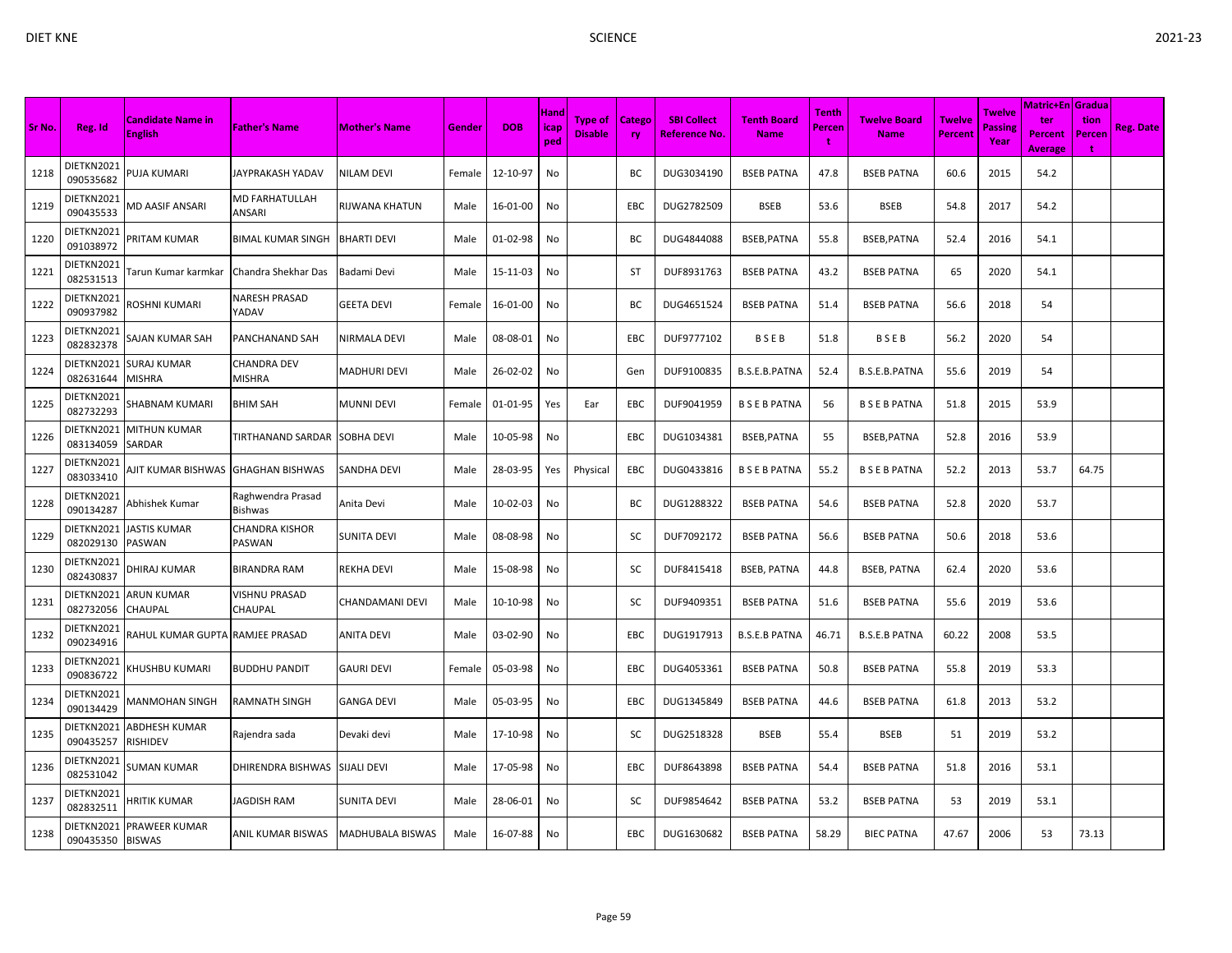|        |                         | <b>Candidate Name in</b>                |                               |                        |               |            | Hand               | Type of        | <b>Catego</b> | <b>SBI Collect</b> | <b>Tenth Board</b>  | Tenth        | <b>Twelve Board</b> | <b>Twelve</b>  | Twelve                 | Matric+En   Gradua  <br>ter | tion        |                  |
|--------|-------------------------|-----------------------------------------|-------------------------------|------------------------|---------------|------------|--------------------|----------------|---------------|--------------------|---------------------|--------------|---------------------|----------------|------------------------|-----------------------------|-------------|------------------|
| Sr No. | Reg. Id                 | <b>English</b>                          | <b>Father's Name</b>          | <b>Mother's Name</b>   | Gender        | <b>DOB</b> | <b>icap</b><br>ped | <b>Disable</b> | <b>ry</b>     | Reference No.      | <b>Name</b>         | Percen<br>-1 | <b>Name</b>         | <b>Percent</b> | <b>Passing</b><br>Year | Percent<br><b>Average</b>   | Percen<br>÷ | <b>Reg. Date</b> |
| 1239   | DIETKN2021<br>081828409 | MD ASJAD JAMALI                         | <b>MD JAMALUDDIN</b>          | ROSHAN JAHAN           | Male          | 25-02-98   | No                 |                | Gen           | DUF6675094         | <b>BSEB, PATNA</b>  | 53           | <b>BSEB PATNA</b>   | 53             | 2015                   | 53                          |             |                  |
| 1240   | DIETKN2021<br>090937581 | <b>MD AZAD ALAM</b>                     | SHAFIK ALAM                   | RUKSANA BEGAM          | Male          | 18-09-03   | No                 |                | Gen           | DUG4547545         | <b>BSEB. PATNA</b>  | 50.6         | <b>BSEB. PATNA</b>  | 55.4           | 2020                   | 53                          |             |                  |
| 1241   | DIETKN2021<br>090836600 | Dileep Kumar Yadav                      | Lakhan Lal Yadav              | Dhono Devi             | Male          | 25-06-91   | No                 |                | ВC            | DUG4017994         | <b>BSEB</b>         | 52.4         | <b>BSEB</b>         | 53.4           | 2009                   | 52.9                        |             |                  |
| 1242   | DIETKN2021<br>083134033 | HASAN REZA                              | <b>MUKTHAR ALAM</b>           | NOOR JAHAN<br>KHATOON  | Male          | 21-06-97   | No                 |                | Gen           | DUG0985536         | <b>BSEB PATNA</b>   | 52.6         | <b>BSEB PATNA</b>   | 53.2           | 2016                   | 52.9                        |             |                  |
| 1243   | DIETKN2021<br>082732082 | SANGITA KUMARI                          | <b>ANANT ROY</b>              | <b>BIMLA DEVI</b>      | Female        | 13-07-98   | No                 |                | SC            | DUF9462816         | <b>BSEB PATNA</b>   | 54.2         | <b>BSEB PATNA</b>   | 51.6           | 2018                   | 52.9                        |             |                  |
| 1244   | DIETKN2021<br>082832684 | <b>MD NOOR ALAM</b>                     | MD MUNSER ALAM                | NOORJAHAN KHATUN       | Male          | 17-03-99   | No                 |                | BC            | DUF9926646         | <b>BSEB PATNA</b>   | 52.2         | <b>BSEB PATNA</b>   | 53.6           | 2018                   | 52.9                        |             |                  |
| 1245   | DIETKN2021<br>082029112 | <b>ZAHIDI KHATOON</b>                   | <mark>MD TASHHIR AZHAR</mark> | <b>ZAMINA KHATOON</b>  | <b>Female</b> | $10-10-90$ | <b>No</b>          |                | <b>BC</b>     | <b>DUF7091186</b>  | <b>WBBSE BANGAL</b> | 39.75        | <b>UEB DILHI</b>    | 65.8           | 2017                   | 52.775                      |             | <b>URDU</b>      |
| 1246   | 082832679               | DIETKN2021 RAJESH KUMAR<br><b>SUMAN</b> | <b>JINNAT LAL RAM</b>         | LATE MADHURI DEVI      | Male          | 30-10-85   | No                 |                | SC            | DUF9765090         | BSEB, PATNA         | 44.86        | BSEB, PATNA         | 60.67          | 2002                   | 52.765                      |             |                  |
| 1247   | DIETKN2021<br>082732026 | KHUSHBOO KUMARI                         | MAHESH PRASAD<br>YADAV        | SATYABHAMA DEVI        | Female        | 10-01-95   | No                 |                | BC            | DUF9246813         | <b>BSEB</b>         | 45.4         | <b>BSEB</b>         | 60             | 2013                   | 52.7                        | 55          |                  |
| 1248   | DIETKN2021<br>082029090 | NAUSHAD ALAM                            | MUMTAJ ALAM                   | <b>HASEENA KHATOON</b> | Male          | 22-05-96   | Yes                | Physical       | ВC            | DUF7076120         | <b>BSEB PATNA</b>   | 57.4         | <b>BSEB PATNA</b>   | 48             | 2015                   | 52.7                        | 49.27       |                  |
| 1249   | DIETKN2021<br>090837074 | SAAZ NASHI                              | NASIMUDDIN                    | S R PERWEEN            | Male          | 25-01-98   | No                 |                | BC            | DUG4218446         | <b>BSEB PATNA</b>   | 50.8         | <b>BSEB PATNA</b>   | 54.6           | 2016                   | 52.7                        |             |                  |
| 1250   | 090937644               | DIETKN2021 SURAJ KUMAR<br>RISHIDEO      | <b>GIRANAND RISHIDEO</b>      | RITA DEVI              | Male          | 07-02-00   | No                 |                | SC            | DUG4563195         | <b>BSEB PATNA</b>   | 58.2         | <b>BSEB PATNA</b>   | 47.2           | 2018                   | 52.7                        |             |                  |
| 1251   | DIETKN2021<br>082129481 | <b>AXMI KUMARI</b>                      | <b>MUKESH KUMAR</b>           | <b>PALLAVI RANI</b>    | Female        | 02-06-02   | <b>No</b>          |                | BС            | <b>DUF7371273</b>  | <b>BSEB PATNA</b>   | 49.8         | <b>BSEB PATNA</b>   | 55.4           | 2021                   | 52.6                        |             | 2021             |
| 1252   | DIETKN2021<br>090937674 | SABNAM                                  | SRIKANT MANDAL                | MINA DEVI              | Female        | 17-09-84   | No                 |                | EBC           | DUG4569721         | <b>BSEB PATNA</b>   | 51.71        | <b>BSEB PATNA</b>   | 53             | 2010                   | 52.4                        |             |                  |
| 1253   | DIETKN2021<br>083033314 | AAZAD KUMAR                             | RAMPRAVESH<br>PASWAN          | SUNAINA DEVI           | Male          | 15-02-00   | No                 |                | SC            | DUG0436977         | <b>BSEB PATNA</b>   | 50.2         | <b>BSEB PATNA</b>   | 54.6           | 2018                   | 52.4                        |             |                  |
| 1254   | DIETKN2021<br>083134001 | <b>MD AZHAR</b>                         | TARAFUL                       | <b>HUSNE ARA</b>       | Male          | 02-12-96   | No                 |                | Gen           | DUG0983639         | <b>BSEB PATNA</b>   | 53.2         | <b>BSEB PATNA</b>   | 51.4           | 2018                   | 52.3                        |             |                  |
| 1255   | DIETKN2021<br>090435519 | SULOCHANA KUMARI                        | <b>UDAY SHARMA</b>            | URMILA DEVI            | Female        | 15-08-97   | No                 |                | SC            | DUG2772003         | <b>BSEB PATNA</b>   | 54.2         | <b>BBOSE PATNA</b>  | 50.2           | 2019                   | 52.2                        |             |                  |
| 1256   | DIETKN2021<br>091038888 | Tousif Alam                             | Hakimuddin                    | Roushan Ara            | Male          | 15-06-02   | No                 |                | BC            | DUG4852023         | B. S. E. B. Patna   | 47.4         | B. S. E. B. Patna   | 57             | 2020                   | 52.2                        |             |                  |
| 1257   | DIETKN2021<br>090234877 | SHAHZADA ANSARI                         | ZAHEER ANSARI                 | RUKHSANA BEGAM         | Male          | 18-03-94   | No                 |                | EBC           | DUG1880149         | <b>BSEB PATNA</b>   | 51.8         | <b>BSEB PATNA</b>   | 52.4           | 2013                   | 52.1                        |             |                  |
| 1258   | DIETKN2021<br>090937558 | <b>JIJAY KUMAR</b>                      | <b>CHABHI LAL</b>             | <b>SUSHILA DEVI</b>    | Male          | 11-09-03   | No                 |                | SC            | DUG4532969         | <b>BSEB PATNA</b>   | 48.8         | <b>BSEB PATNA</b>   | 55.4           | 2020                   | 52.1                        |             |                  |
| 1259   | DIETKN2021<br>090836742 | GHANSHYAM MANJHI MAYANAND MANJHI        |                               | <b>GITA DEVI</b>       | Male          | 08-05-99   | No                 |                | SC            | DUG4065127         | <b>BSEB PATNA</b>   | 55.6         | <b>BSEB PATNA</b>   | 48.4           | 2016                   | 52                          |             |                  |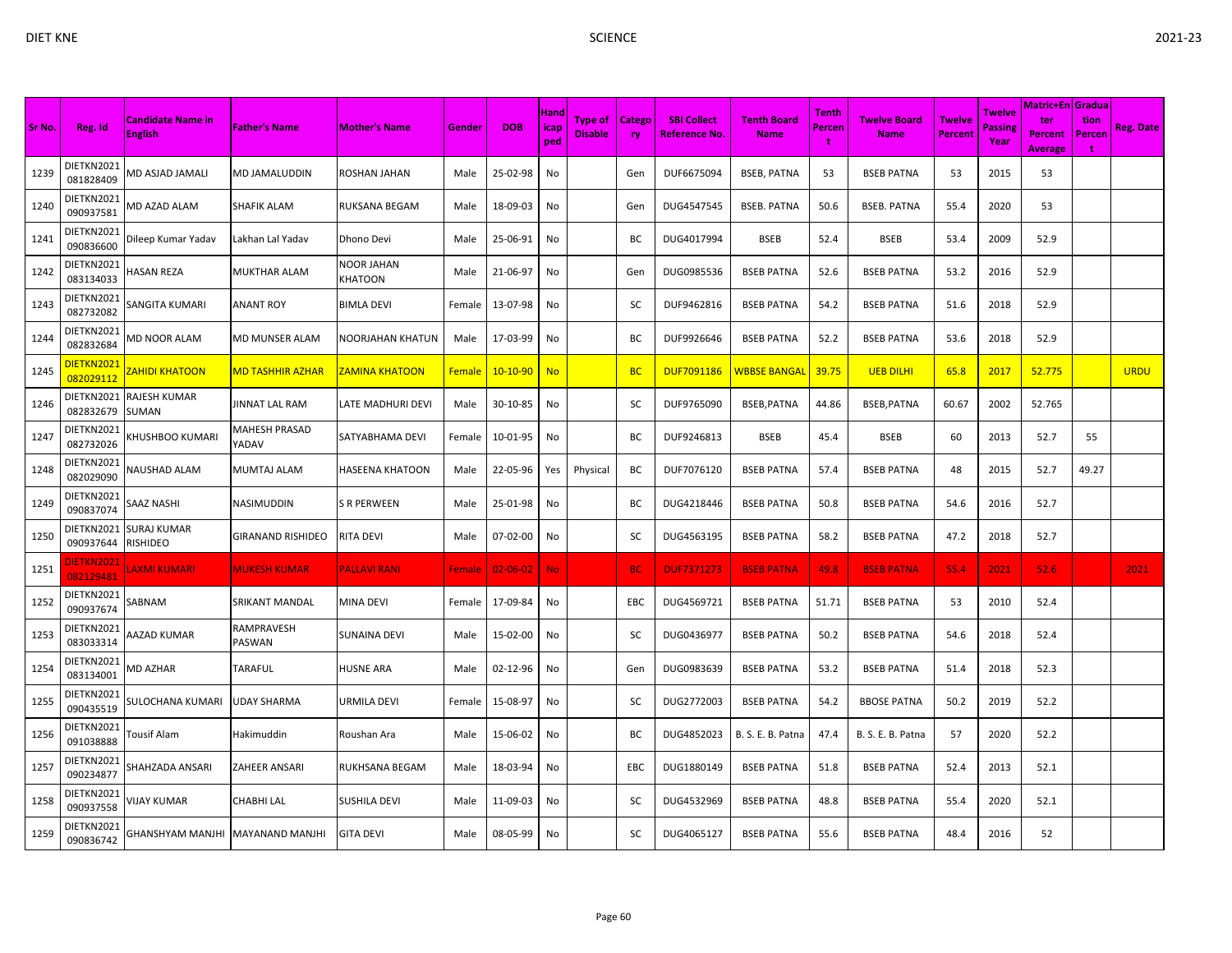| Sr No. | Reg. Id                 | <b>Candidate Name in</b><br><b>English</b> | <b>Father's Name</b>                           | <b>Mother's Name</b>     | <b>Gender</b> | <b>DOB</b> | Hand<br>icap<br>ped | <b>Type of</b><br><b>Disable</b> | <b>Catego</b><br><b>ry</b> | <b>SBI Collect</b><br><b>Reference No.</b> | <b>Tenth Board</b><br><b>Name</b>         | Tenth<br>Percen<br>t | <b>Twelve Board</b><br><b>Name</b>        | <b>Twelve</b><br>Percent | Twelve<br>Passing<br>Year | Matric+En Gradua<br>ter<br>Percent<br><b>Average</b> | tion<br>Percen | <b>Reg. Date</b> |
|--------|-------------------------|--------------------------------------------|------------------------------------------------|--------------------------|---------------|------------|---------------------|----------------------------------|----------------------------|--------------------------------------------|-------------------------------------------|----------------------|-------------------------------------------|--------------------------|---------------------------|------------------------------------------------------|----------------|------------------|
| 1260   | DIETKN2021<br>082631714 | MADHU KUMARI                               | <b>LALIT KUMAR SAH</b>                         | KAVITA DEVI              | Female        | 15-05-97   | No                  |                                  | ВC                         | DUF9143890                                 | BSEB                                      | 45                   | BSEB                                      | 58.8                     | 2015                      | 51.9                                                 |                |                  |
| 1261   | DIETKN2021<br>090535889 | TAMANNA ROY                                | RAVINDRA ROY                                   | <b>MILAN DEVI</b>        | Female        | 15-01-00   | No                  |                                  | SC                         | DUG1902163                                 | B.S.E.B, PATNA                            | 47.2                 | B.S.E.B, PATNA                            | 56.6                     | 2019                      | 51.9                                                 |                |                  |
| 1262   | DIETKN2021<br>090636160 | <b>RAHUL KUMAR</b><br>SAHANI               | LAKSHMAN KUMAR                                 | KALI SAHANI              | Male          | 05-03-03   | No                  |                                  | EBC                        | DUG3417772                                 | <b>BSEB PATNA</b>                         | 52.8                 | <b>BSEB PATNA</b>                         | 50.6                     | 2020                      | 51.7                                                 |                |                  |
| 1263   | DIETKN2021<br>082531424 | MD SALIM ZAFER                             | <b>MD HAKIM</b>                                | <b>BIBI SAJHAN</b>       | Male          | 08-06-96   | No                  |                                  | EBC                        | DUF8880101                                 | <b>BSEB PATNA</b>                         | 52.8                 | <b>BSEB PATNA</b>                         | 50.4                     | 2016                      | 51.6                                                 |                |                  |
| 1264   | DIETKN2021<br>090937854 | <b>DANISH ATHAR</b>                        | MD ATHAR ALAM                                  | SAJIDA BEGUM             | Male          | 05-02-98   | No                  |                                  | Gen(E<br>WS)               | DUG4642743                                 | <b>BSEB PATNA</b>                         | 46.8                 | <b>BSEB PATNA</b>                         | 56.4                     | 2015                      | 51.6                                                 |                |                  |
| 1265   | DIETKN2021<br>090937915 | BASU SHARMA                                | ROSHAN LAL SHARMA                              | <b>KALPNA DEVI</b>       | Male          | 03-02-99   | No                  |                                  | EBC                        | DUG4672912                                 | <b>BSEB PATNA</b>                         | 45.4                 | <b>BSEB PATNA</b>                         | 57.8                     | 2018                      | 51.6                                                 |                |                  |
| 1266   | DIETKN2021<br>082832438 | JAY KUMAR ROY                              | ASHOK PRASAD ROY                               | MUNNI DEVI               | Male          | 05-01-96   | No                  |                                  | SC                         | DUF9815811                                 | BSEB, PATNA                               | 55.2                 | BSEB, PATNA                               | 47.8                     | 2018                      | 51.5                                                 |                |                  |
| 1267   | DIETKN2021<br>090938094 | HUMA NAAZ                                  | MD ZAHID HUSSAIN                               | <b>BIBI BIKIS BANO</b>   | Female        | 15-11-95   | No                  |                                  | EBC                        | DITBK99102                                 | <b>BSEB PATNA</b>                         | 45.8                 | <b>BSEB PATNA</b>                         | 57                       | 2013                      | 51.4                                                 |                |                  |
| 1268   | DIETKN2021<br>082732136 | Anil Kumar Sharma                          | nderalal Sharma                                | Uma Devi                 | Male          | 01-08-96   | No                  |                                  | EBC                        | DUF9499120                                 | <b>BSEB PATNA</b>                         | 48.8                 | <b>BSEB PATNA</b>                         | 54                       | 2015                      | 51.4                                                 |                |                  |
| 1269   | DIETKN2021<br>090636041 |                                            | SANTANU KUMAR DAS BHUPESH PRASAD DAS ???? ???? |                          | Male          | 10-10-93   | No                  |                                  | EBC                        | DUG2665760                                 | <b>BIHAR SCHOOL</b><br><b>EXAMINATION</b> | 54.2                 | <b>BIHAR SCHOOL</b><br><b>EXAMINATION</b> | 48.4                     | 2012                      | 51.3                                                 | 51.87          |                  |
| 1270   | DIETKN2021<br>082731972 | RAMKUMAR SAH                               | <b>BHUPENDRA SAH</b>                           | GEETA DEVI               | Male          | 12-12-99   | No                  |                                  | EBC                        | DUF9327325                                 | B.S.E.B. PATNA                            | 48.6                 | B.S.E.B. PATNA                            | 54                       | 2019                      | 51.3                                                 |                |                  |
| 1271   | DIETKN2021<br>082029082 | ABDUL QUADIR                               | <b>MD AFAQUE ALAM</b>                          | <b>BIBI ANJUMAN AARA</b> | Male          | 03-06-92   | No                  |                                  | EBC                        | DUF7066259                                 | <b>BSEB PATNA</b>                         | 46.8                 | <b>BSEB PATNA</b>                         | 55.6                     | 2010                      | 51.2                                                 |                |                  |
| 1272   | DIETKN2021<br>090134371 | VICKY KUMAR RAM                            | RAJENDRA RAM                                   | KALAWATI DEVI            | Male          | 20-02-03   | No                  |                                  | SC                         | DUG1313161                                 | <b>BSEB PATNA</b>                         | 50.8                 | <b>BSEB PATNA</b>                         | 51.2                     | 2020                      | 51                                                   |                |                  |
| 1273   | DIETKN2021<br>091039084 | SUBODH KUMAR                               | ANIL LAL                                       | PHOOLO DEVI              | Male          | 03-05-98   | No                  |                                  | SC                         | DUG4884338                                 | <b>BSEB, PATNA</b>                        | 45.8                 | <b>BSEB, PATNA</b>                        | 56                       | 2016                      | 50.9                                                 |                |                  |
| 1274   | DIETKN2021<br>090937741 | RANI KUMARI RAM                            | <b>DHIRENDRA RAM</b>                           | FULWATI DEVI             | Female        | 05-03-03   | No                  |                                  | SC                         | DUG4616499                                 | <b>BSEB PATNA</b>                         | 47.8                 | <b>BSEB PATNA</b>                         | 54                       | 2020                      | 50.9                                                 |                |                  |
| 1275   | DIETKN2021<br>090836805 | BOBY KUMARI                                | NAGESHWAR SINGH                                | KAMALA DEVI              | Male          | 14-04-94   | No                  |                                  | EBC                        | DUG4092872                                 | <b>B.S.E.B PATNA</b>                      | 47.8                 | <b>B.S.E.B PATNA</b>                      | 53.8                     | 2013                      | 50.8                                                 |                |                  |
| 1276   | DIETKN2021<br>090938006 | SUYASHA RAKHI                              | <b>BRAJKISHOR YADAV</b>                        | MANORAMA KUMARI          | Female        | 10-08-95   | No                  |                                  | ВC                         | DUG4693364                                 | <b>BSEB PATNA</b>                         | 46                   | <b>BSEB PATNA</b>                         | 55.6                     | 2015                      | 50.8                                                 | 60             |                  |
| 1277   | DIETKN2021<br>083133916 | MD RADEEF AHAMAD                           | <b>MD JALALUDDIN</b>                           | RASHIDA KHATOON          | Male          | 01-04-97   | No                  |                                  | BC                         | DUG0914915                                 | <b>BSEB PATNA</b>                         | 48.2                 | <b>BSEB PATNA</b>                         | 53.4                     | 2015                      | 50.8                                                 |                |                  |
| 1278   | DIETKN2021<br>082932802 | ROHIT KUMAR                                | <b>HARILAL MANDAL</b>                          | ARUNA DEVI               | Male          | 03-03-94   | No                  |                                  | ВC                         | DUG0073136                                 | BSEB                                      | 45.4                 | <b>BSEB</b>                               | 55.8                     | 2012                      | 50.6                                                 |                |                  |
| 1279   | DIETKN2021<br>090836578 | KARUNESH KUMAR<br><b>RAJAK</b>             | AKHILESH KUMAR<br>RAJAK                        | PARWATI DEVI             | Male          | 19-03-01   | No                  |                                  | SC                         | 2.09112E+12                                | <b>BSEB PATNA</b>                         | 45.6                 | <b>BSEB PATNA</b>                         | 55                       | 2019                      | 50.3                                                 |                |                  |
| 1280   | DIETKN2021<br>090836709 | RAMESH KUMAR RAM RAMKESHWAR RAM            |                                                | RADHIKA DEVI             | Male          | 12-04-85   | No                  |                                  | SC                         | DUG4050226                                 | <b>BSEB PATNA</b>                         | 53.86                | <b>BSEB PATNA</b>                         | 46.33                    | 2003                      | 50.1                                                 |                |                  |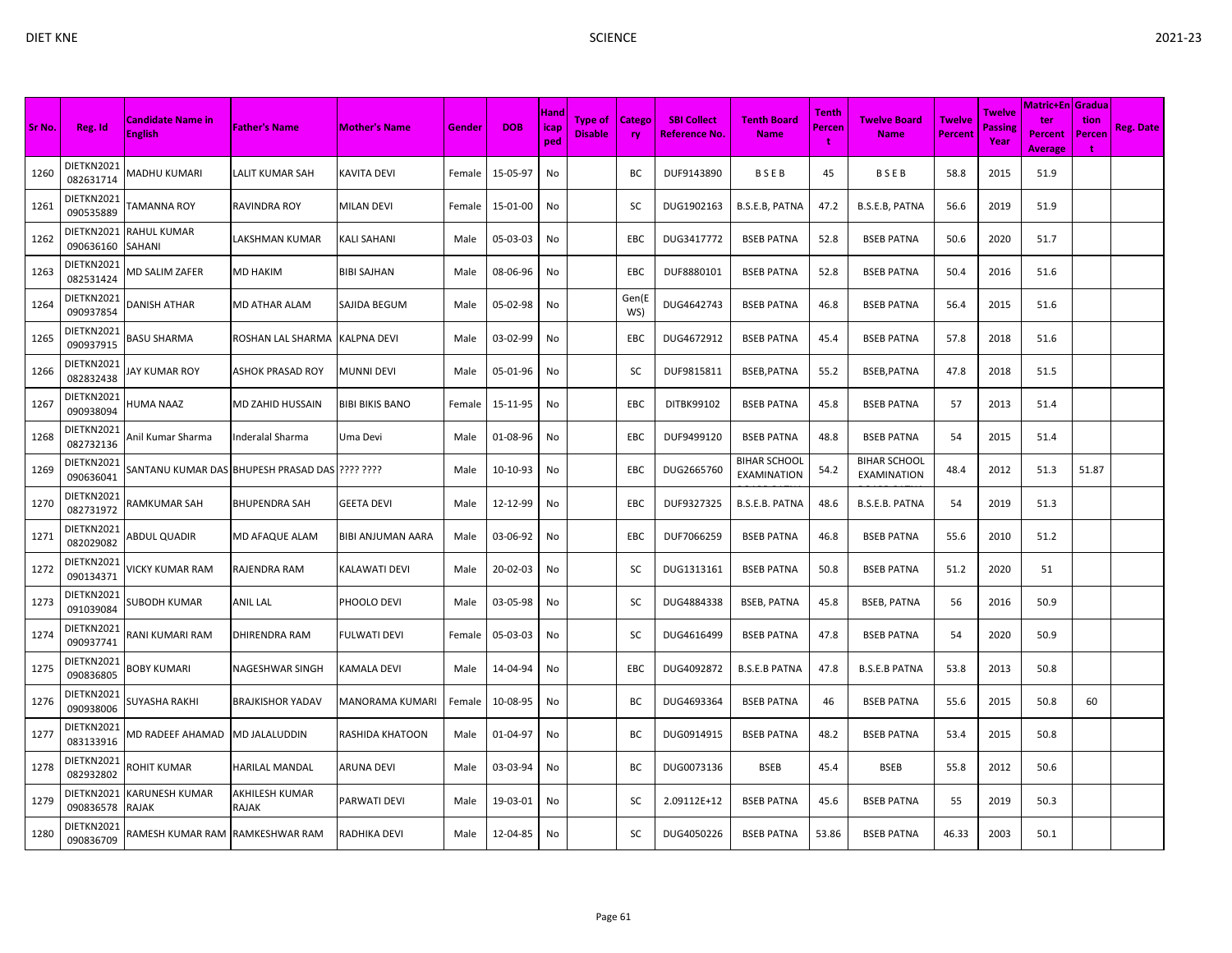|        |                         |                                            |                               |                      |        |            | <b>Hand</b> |                                  |                            |                                            |                                   | Tenth       |                                        |                                 | Twelve          | Matric+En   Gradua               |                            |           |
|--------|-------------------------|--------------------------------------------|-------------------------------|----------------------|--------|------------|-------------|----------------------------------|----------------------------|--------------------------------------------|-----------------------------------|-------------|----------------------------------------|---------------------------------|-----------------|----------------------------------|----------------------------|-----------|
| Sr No. | Reg. Id                 | <b>Candidate Name in</b><br><b>English</b> | <b>Father's Name</b>          | <b>Mother's Name</b> | Gender | <b>DOB</b> | icap<br>ped | <b>Type of</b><br><b>Disable</b> | <b>Catego</b><br><b>rv</b> | <b>SBI Collect</b><br><b>Reference No.</b> | <b>Tenth Board</b><br><b>Name</b> | Percen<br>÷ | <b>Twelve Board</b><br><b>Name</b>     | <b>Twelve</b><br><b>Percent</b> | Passing<br>Year | ter<br>Percent<br><b>Average</b> | tion<br><b>Percen</b><br>Ť | Reg. Date |
| 1281   | DIETKN2021<br>082832338 | NAY KUMAR                                  | PRASADI SINGH                 | VIMLA DEVI           | Male   | 03-01-91   | No          |                                  | EBC                        | DUF9724255                                 | <b>BSEB PATNA</b>                 | 47.8        | <b>BSEB PATNA</b>                      | 52.2                            | 2010            | 50                               | 55.38                      |           |
| 1282   | DIETKN2021<br>081928574 | <sup>=</sup> anishwar nath                 | Amit Kumar                    | Kiran devi           | Male   | 13-06-02   | No          |                                  | Gen(E<br>WS)               | DUF6781392                                 | <b>BSEB Patna</b>                 | 44.6        | <b>BSEB Patna</b>                      | 55.4                            | 2020            | 50                               |                            |           |
| 1283   | DIETKN2021<br>091038745 | ALOK KUMAR                                 | <b>MAHAVIR PASWAN</b>         | RANJANA DEVI         | Male   | 24-04-99   | No          |                                  | SC                         | DUF4827476                                 | <b>BSEB</b>                       | 47.6        | <b>BSEB</b>                            | 52.2                            | 2016            | 49.9                             | 51.6                       |           |
| 1284   | DIETKN2021<br>090736502 | <b>DEEPAK KUMAR</b><br>MANDAL              | NARAYAN MANDAL                | <b>NUMITRA DEVI</b>  | Male   | 19-05-00   | No          |                                  | EBC                        | DUG3720981                                 | <b>BSEB PATNA</b>                 | 45          | <b>BSEB PATNA</b>                      | 54.8                            | 2019            | 49.9                             |                            |           |
| 1285   | DIETKN2021<br>090435525 | TAIBA PARAVIN                              | <b>ESRAR AHMAD</b>            | ????? ????           | Female | 09-04-02   | No          |                                  | Gen                        | DUG2786177                                 | <b>BSBE</b>                       | 42.4        | <b>BSBE</b>                            | 57.4                            | 2019            | 49.9                             |                            |           |
| 1286   | DIETKN2021<br>090134313 | <b>ARVIND KUMAR</b><br>YADAV               | MOHAN LAL YADAV               | <b>MANO DEVI</b>     | Male   | 15-01-93   | No          |                                  | ВC                         | DUG1296954                                 | <b>BSEB PATNA</b>                 | 45.6        | <b>BSEB PATNA</b>                      | 53.8                            | 2011            | 49.7                             | 54.5                       |           |
| 1287   | DIETKN2021<br>082631678 | MD BARKAT ALI                              | MD AHMAD HUSAIN<br>ANSARI     | AAMNA KHATOON        | Male   | 12-05-96   | No          |                                  | EBC                        | DUF9127375                                 | <b>BSEB PATNA</b>                 | 49.2        | <b>BSEB PATNA</b>                      | 50.2                            | 2015            | 49.7                             |                            |           |
| 1288   | DIETKN2021<br>082832473 | <b>DEEPAK KUMAR</b><br><b>SINGH</b>        | RAMESH PRASAD<br><b>SINGH</b> | <b>ARUNA DEVI</b>    | Male   | 10-08-98   | Yes         | Physical                         | EBC                        | DUF9855991                                 | <b>BSEB PATNA</b>                 | 52.2        | <b>BSEB PATNA</b>                      | 47.2                            | 2018            | 49.7                             |                            |           |
| 1289   | DIETKN2021<br>091038394 | GAURAV KUMAR                               | <b>RAM KUMAR</b>              | SUNITA DEVI          | Male   | 18-08-02   | No          |                                  | BС                         | DUG4777693                                 | BSEB                              | 41.8        | <b>BSEB</b>                            | 57.4                            | 2019            | 49.6                             |                            |           |
| 1290   | DIETKN2021<br>082330138 | <b>AMAR KUMAR</b><br>PASWAN                | LATE AMRIT LAL<br>PASWAN      | LAXMI DEVI           | Male   | 07-01-80   | No          |                                  | SC                         | DUF7875438                                 | <b>BSEB, PATNA</b>                | 44.71       | <b>NATIONAL</b><br><b>INSTITUTE OF</b> | 54.4                            | 2013            | 49.555                           |                            |           |
| 1291   | DIETKN2021<br>090836732 | MAYANK KUMAR                               | <b>BEDANAND RAJAK</b>         | SHYAMA DEVI          | Male   | 04-02-93   | No          |                                  | SC                         | DUG3777980                                 | <b>BSEB PATNA</b>                 | 43.4        | <b>BSEB PATNA</b>                      | 55.4                            | 2010            | 49.4                             |                            |           |
| 1292   | DIETKN2021<br>082430667 | <b>GAUTAM KUMAR</b><br><b>SINGH</b>        | KAMAL DEO SINGH               | MINATI DAS           | Male   | 24-04-98   | No          |                                  | EBC                        | DUF8286484                                 | <b>BSEB PATNA</b>                 | 50.2        | <b>BSEB PATNA</b>                      | 48.2                            | 2015            | 49.2                             | 52.01                      |           |
| 1293   | DIETKN2021<br>082531071 | VIKKI KUMAR<br>PASWAN                      | <b>DHANESHWAR</b><br>PASWAN   | <b>INDU DEVI</b>     | Male   | 13-05-99   | No          |                                  | SC                         | DUF8668753                                 | <b>BSEB PATNA</b>                 | 52.4        | <b>BSEB PATNA</b>                      | 46                              | 2020            | 49.2                             |                            |           |
| 1294   | DIETKN2021<br>091038772 | RAKESH KUMAR DAS                           | CHANDRA MOHAN<br>DAS          | RAM DULARI DEVI      | Male   | 05-11-85   | No          |                                  | SC                         | DUG4801585                                 | <b>B.S.E.B PATNA</b>              | 51.14       | <b>B.I.E.C PATNA</b>                   | 46.78                           | 2004            | 49                               |                            |           |
| 1295   | DIETKN2021<br>082330467 | PAPPU KUMAR BASAK                          | <b>HARI PRASAD BASAK</b>      | RENU DEVI            | Male   | 10-11-99   | No          |                                  | sc                         | DUF8084336                                 | <b>BSEB PATNA</b>                 | 49          | <b>BSEB PATNA</b>                      | 48.4                            | 2017            | 48.7                             | 51.6                       |           |
| 1296   | DIETKN2021<br>083033405 | INNU KUMARI SINGH                          | SANJAY KUMAR SINGH RINA DEVI  |                      | Female | 15-08-00   | No          |                                  | Gen                        | DUG0437951                                 | <b>BSEB PATNA</b>                 | 45.6        | <b>BSEB PATNA</b>                      | 51.8                            | 2018            | 48.7                             |                            |           |
| 1297   | DIETKN2021<br>090334984 | PAWAN KUMAR<br>SHARMA                      | <b>GOPI SHARMA</b>            | <b>GITA DEVI</b>     | Male   | 21-10-00   | No          |                                  | SC                         | DUG2121822                                 | <b>B S E B PATNA</b>              | 47          | <b>BSEBPATNA</b>                       | 49.6                            | 2019            | 48.3                             |                            |           |
| 1298   | DIETKN2021<br>090435576 | <b>KUMOD KUMAR</b><br>YADAV                | KALANAND YADAV                | NIRMALA DEVI         | Male   | 05-03-93   | No          |                                  | BC                         | DUG2824481                                 | <b>BSEB PATNA</b>                 | 42          | <b>BSEB PATNA</b>                      | 54.2                            | 2011            | 48.1                             | 55.13                      |           |
| 1299   | DIETKN2021<br>091038702 | BABITA KUMARI                              | <b>NIRAS PRASAD</b>           | <b>MIRA DEVI</b>     | Female | 17-03-89   | No          |                                  | SC                         | DUG4827914                                 | <b>BSEB PATNA</b>                 | 49.71       | <b>BIEC PATNA</b>                      | 46                              | 2006            | 47.9                             | 60                         |           |
| 1300   | DIETKN2021<br>082631557 | Deepak Kumar Paswan                        | DEVNARAYAN<br>PASWAN          | NIRMALA DEVI         | Male   | 05-03-91   | No          |                                  | SC                         | DUF9040970                                 | <b>B S E B PATNA</b>              | 42.71       | <b>BSEBPATNA</b>                       | 52                              | 2009            | 47.355                           | 54.75                      |           |
| 1301   | DIETKN2021<br>090937800 | <b>JULI KUMARI</b>                         | RAJESH PRASAD<br><b>GUPTA</b> | <b>SONI DEVI</b>     | Female | 16-09-02   | No          |                                  | <b>EBC</b>                 | DUG4645709                                 | <b>BSEB</b>                       | 41.6        | <b>BSEB</b>                            | 53                              | 2019            | 47.3                             |                            |           |